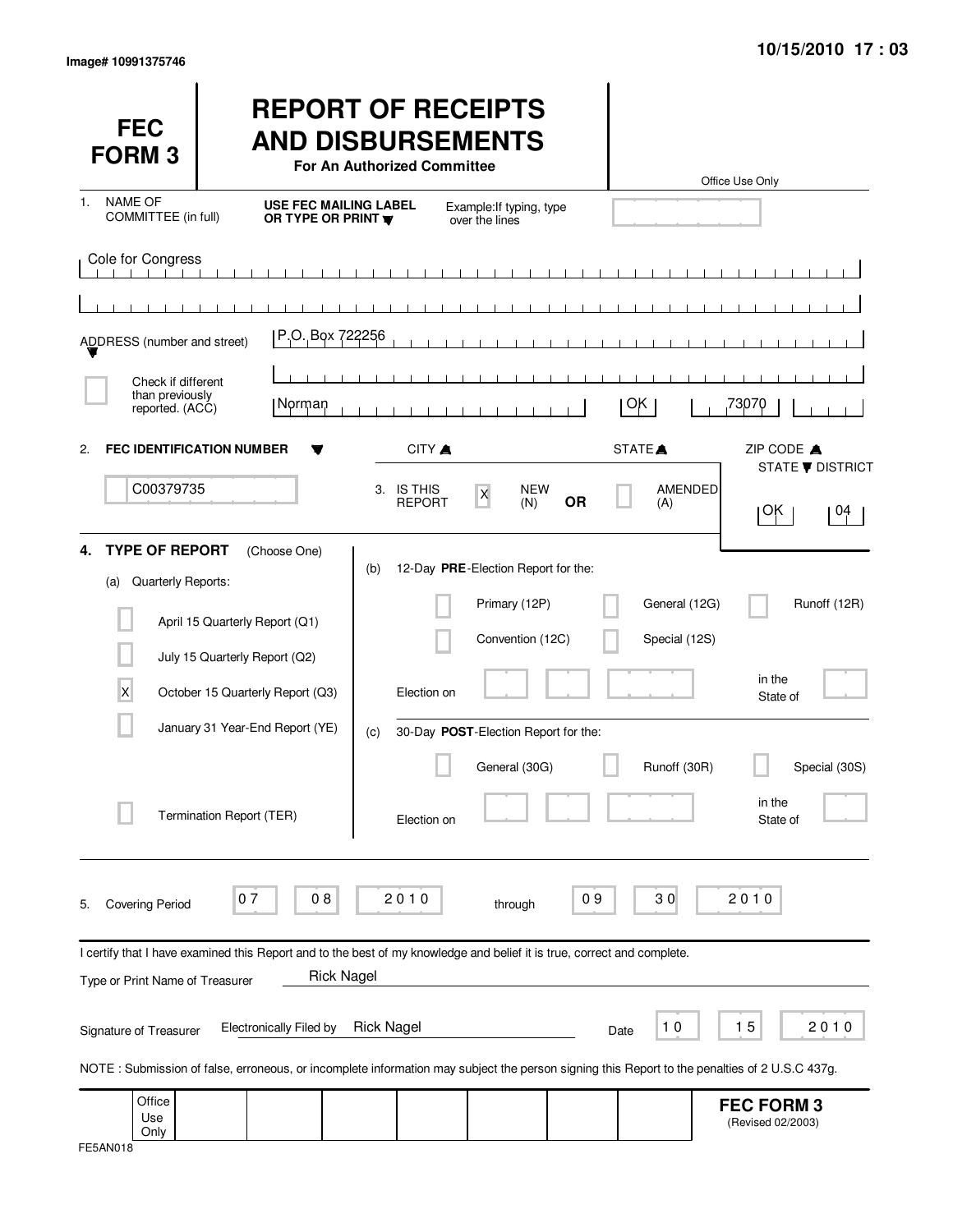|    |     | Image# 10991375747<br>FEC Form 3 (Revised 02/2003)                                                  |                                           | <b>SUMMARY PAGE</b><br>of Receipts and Disbursements         |     |                                                  | 2/79            |
|----|-----|-----------------------------------------------------------------------------------------------------|-------------------------------------------|--------------------------------------------------------------|-----|--------------------------------------------------|-----------------|
|    |     | Write or Type Committee Name                                                                        |                                           |                                                              |     |                                                  |                 |
|    |     | Cole for Congress                                                                                   |                                           |                                                              |     |                                                  |                 |
|    |     | Report Covering the Period:<br>From:                                                                | M<br>D D<br>$M-$<br>$0\overline{8}$<br>07 | $\begin{array}{cc}\nY & Y & Y \\ 2 & 0 & 1 & 0\n\end{array}$ | To: | $B$ <sub>D</sub> <sub>0</sub><br>M M<br>09       | $Y'Y'Y$<br>2010 |
|    |     |                                                                                                     |                                           | <b>COLUMN A</b><br><b>This Period</b>                        |     | <b>COLUMN B</b><br><b>Election Cycle-to-Date</b> |                 |
| 6. |     | Net Contributions (other than loans)                                                                |                                           |                                                              |     |                                                  |                 |
|    | (a) | <b>Total Contributions</b><br>(other than loans) (from Line 11(e))                                  |                                           | 87086.59                                                     |     |                                                  | 792778.03       |
|    | (b) | <b>Total Contribution Refunds</b>                                                                   |                                           |                                                              |     |                                                  | 5100.00         |
|    | (c) | Net Contributions (other than loans)<br>(subtract Line 6(b) from Line 6(a))                         |                                           | 87086.59                                                     |     |                                                  | 787678.03       |
| 7. |     | Net Operating Expenditures                                                                          |                                           |                                                              |     |                                                  |                 |
|    | (a) | <b>Total Operating Expenditures</b>                                                                 |                                           | 258156.13                                                    |     |                                                  | 627048.94       |
|    | (b) | <b>Total Offsets to Operating</b><br>Expenditures (from Line 14)                                    |                                           | 1033.53                                                      |     |                                                  | 5742.13         |
|    | (c) | Net Operating Expenditures<br>(subtract Line 7(b) from Line 7(a))                                   |                                           | 257122.60                                                    |     |                                                  | 621306.81       |
| 8. |     | Cash on Hand at Close of<br>Reporting Period (from Line 27)                                         |                                           | 516150.90                                                    |     |                                                  |                 |
| 9. |     | Debts and Obligations Owed TO<br>the Committee (Itemize all on<br>Schedule C and/or Schedule D)     |                                           |                                                              |     |                                                  |                 |
|    |     | 10. Debts and Obligations Owed BY<br>the Committee (Itemize all on<br>Schedule C and/or Schedule D) |                                           |                                                              |     |                                                  |                 |
|    |     |                                                                                                     |                                           | For further information contact:                             |     |                                                  |                 |
|    |     |                                                                                                     |                                           | <b>Federal Election Commission</b><br>999 E Street, NW       |     |                                                  |                 |

Washington, DC 20463 Toll Free 800-424-9530 Local 202-694-1100

FE5AN018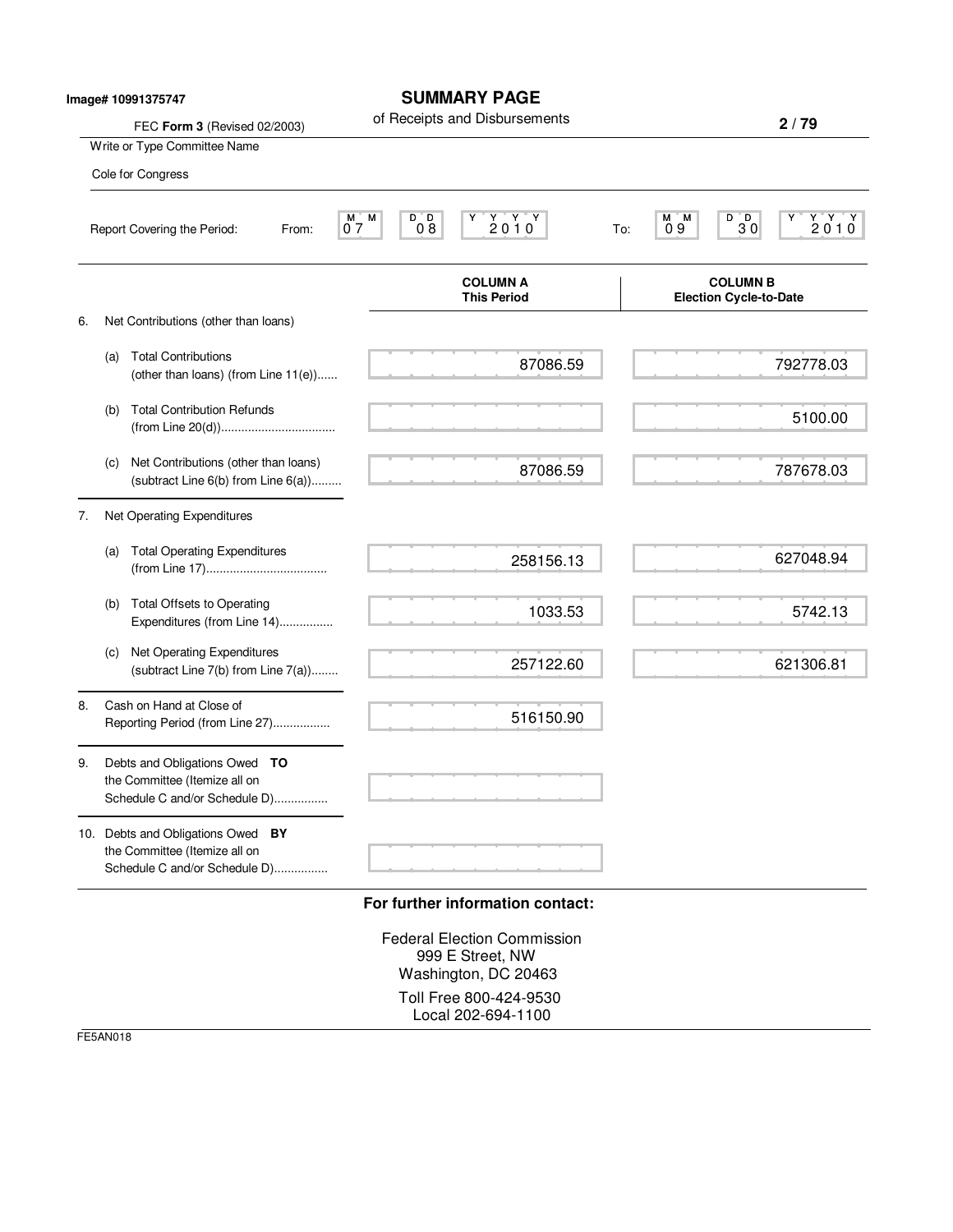| Image# 10991375748                                           |                                                                                                       | <b>DETAILED SUMMARY PAGE</b><br>of Receipts                                                                                                      |                                                                             |
|--------------------------------------------------------------|-------------------------------------------------------------------------------------------------------|--------------------------------------------------------------------------------------------------------------------------------------------------|-----------------------------------------------------------------------------|
| FEC Form 3 (Revised 12/2003)<br>Write or Type Committee Name |                                                                                                       |                                                                                                                                                  | 3/79                                                                        |
|                                                              | Cole for Congress                                                                                     |                                                                                                                                                  |                                                                             |
|                                                              | Report Covering the Period:<br>From:                                                                  | D<br>$\begin{array}{c}\n \gamma \rightarrow \gamma \rightarrow \gamma \\  2010\n \end{array}$<br>M<br>$07^{\circ}$<br>D<br>Υ<br>$\overline{0}$ 8 | $D^{\prime}$ , $D$<br>$\frac{Y^*Y^*Y}{2.01.0}$<br>М<br>M<br>30<br>09<br>To: |
|                                                              | <b>I. RECEIPTS</b>                                                                                    | <b>COLUMN A</b><br><b>Total This Period</b>                                                                                                      | <b>COLUMN B</b><br><b>Election Cycle-to-Date</b>                            |
|                                                              | 11. CONTRIBUTIONS (other than loans) FROM:                                                            |                                                                                                                                                  |                                                                             |
|                                                              | Individuals/Persons Other Than<br>(a)<br><b>Political Committees</b><br>(i) Itemized (use Schedule A) | 43411.59                                                                                                                                         | 447561.03                                                                   |
|                                                              |                                                                                                       | 1675.00                                                                                                                                          | 42917.00                                                                    |
|                                                              | (iii) TOTAL of contributions<br>from individuals                                                      | 45086.59                                                                                                                                         | 490478.03                                                                   |
|                                                              | Political Party Committees<br>(b)<br><b>Other Political Committees</b><br>(c)                         | 42000.00                                                                                                                                         | 302300.00                                                                   |
|                                                              | (d)<br><b>TOTAL CONTRIBUTIONS</b><br>(e)                                                              |                                                                                                                                                  |                                                                             |
|                                                              | (other than loans)<br>$(add Lines 11(a)(iii), (b), (c), and (d))$                                     | 87086.59                                                                                                                                         | 792778.03                                                                   |
|                                                              | 12. TRANSFERS FROM OTHER<br>AUTHORIZED COMMITTEES                                                     |                                                                                                                                                  | 4224.00                                                                     |
|                                                              | 13. LOANS<br>Made or Guaranteed by the<br>(a)                                                         |                                                                                                                                                  |                                                                             |
|                                                              | (b)<br><b>TOTAL LOANS</b><br>(C)<br>(add Lines 13(a) and (b))                                         |                                                                                                                                                  |                                                                             |
|                                                              | 14. OFFSETS TO OPERATING<br><b>EXPENDITURES</b><br>(Refunds, Rebates, etc.)                           | 1033.53                                                                                                                                          | 5742.13                                                                     |
|                                                              | 15. OTHER RECEIPTS                                                                                    | 438.81                                                                                                                                           | 5156.78                                                                     |
|                                                              | 16. TOTAL RECEIPTS (add Lines<br>11(e), 12, 13(c), 14, and 15)<br>(Carry Total to Line 24, page 4)    | 88558.93                                                                                                                                         | 807900.94                                                                   |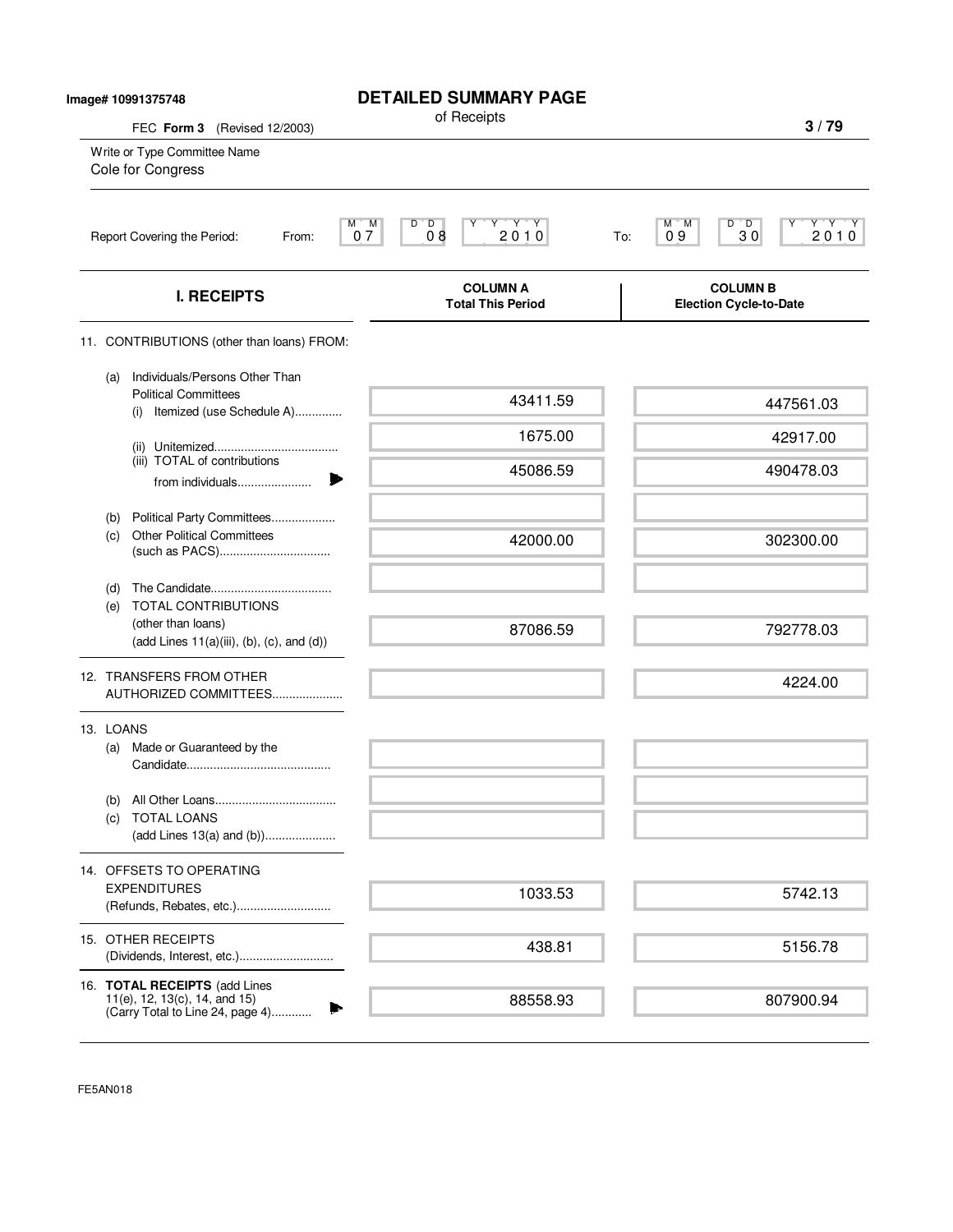## **DETAILED SUMMARY PAGE**

of Disbursements

FEC **Form 3** (Revised 02/2003)

| <b>II. DISBURSEMENTS</b>                                                                       | <b>COLUMN A</b><br><b>Total This Period</b> | <b>COLUMN B</b><br><b>Election Cycle-to-Date</b> |
|------------------------------------------------------------------------------------------------|---------------------------------------------|--------------------------------------------------|
| 17. OPERATING EXPENDITURES                                                                     | 258156.13                                   | 627048.94                                        |
| 18. TRANSFERS TO OTHER<br>AUTHORIZED COMMITTEES                                                |                                             |                                                  |
| 19. LOAN REPAYMENTS:<br>(a) Of Loans Made or Guaranteed                                        |                                             |                                                  |
| TOTAL LOAN REPAYMENTS<br>(c)<br>(add Lines 19(a) and (b))                                      |                                             |                                                  |
| 20. REFUNDS OF CONTRIBUTIONS TO:<br>(a) Individuals/Persons Other<br>Than Political Committees |                                             | 1100.00                                          |
| (b) Political Party Committees<br><b>Other Political Committees</b><br>(c)                     |                                             | 4000.00                                          |
| TOTAL CONTRIBUTION REFUNDS<br>(d)<br>(add Lines 20(a), (b), and (c))                           |                                             | 5100.00                                          |
| 21. OTHER DISBURSEMENTS                                                                        | 10000.00                                    | 38750.00                                         |
| 22. TOTAL DISBURSEMENTS<br>(add Lines 17, 18, 19(c), 20(d), and 21) $\triangleright$           | 268156.13                                   | 670898.94                                        |
| <b>III. CASH SUMMARY</b>                                                                       |                                             |                                                  |
|                                                                                                |                                             | 695748.10                                        |

|                                               | 88558.93  |  |
|-----------------------------------------------|-----------|--|
|                                               | 784307.03 |  |
|                                               | 268156.13 |  |
| 27. CASH ON HAND AT CLOSE OF REPORTING PERIOD | 516150.90 |  |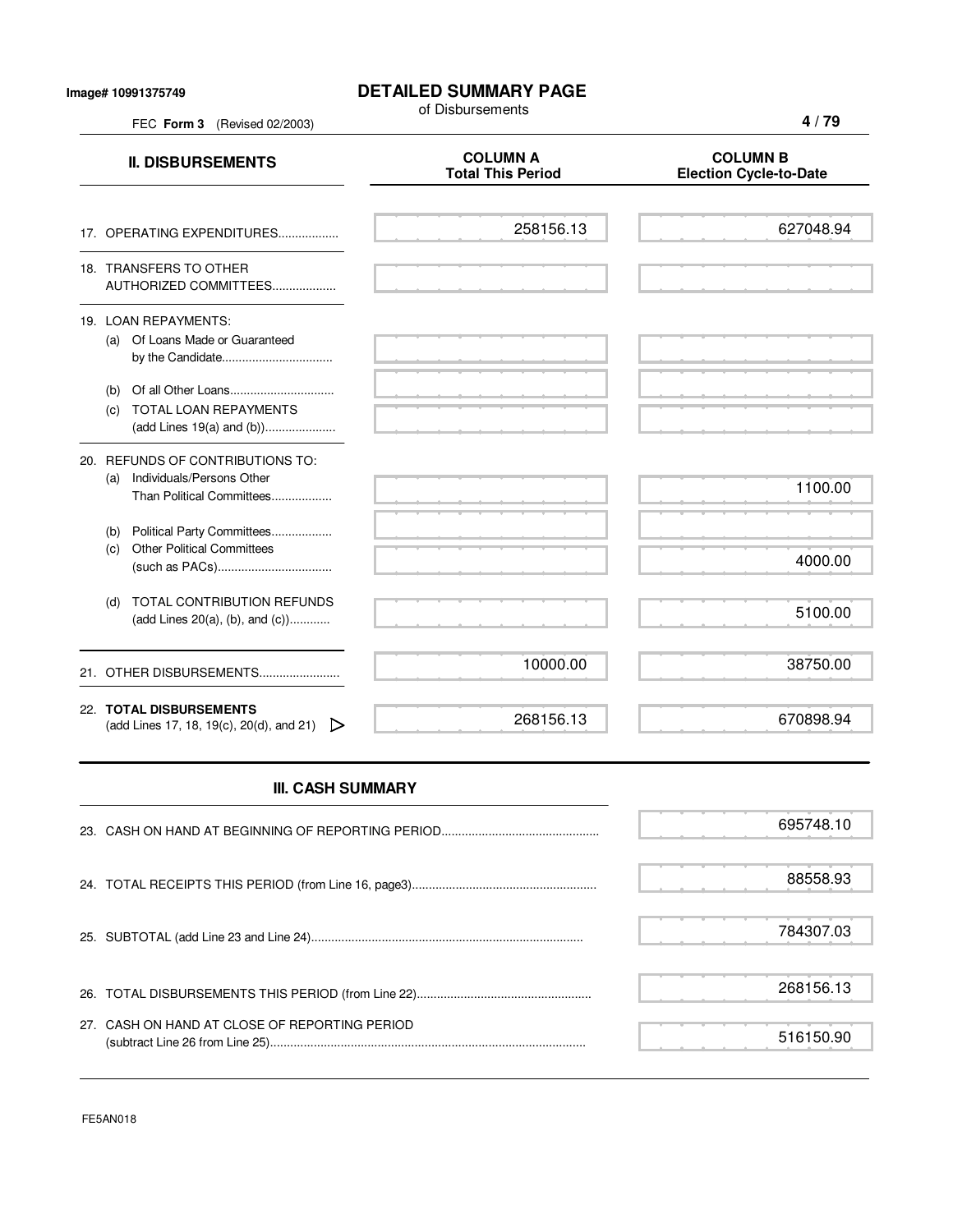|    | <b>SCHEDULE A (FEC Form 3)</b><br><b>ITEMIZED RECEIPTS</b><br>Any information copied from such Reports and Statements may not be sold or used by any person for the purpose of soliciting contributions<br>or for commercial purposes, other than using the name and address of any political committee to solicit contributions from such committee. |                             | Use separate schedule(s)<br>for each category of the<br><b>Detailed Summary Page</b> | PAGE 5/79<br>FOR LINE NUMBER:<br>(check only one)<br>11 <sub>b</sub><br>11a<br>м<br>11c<br>11d<br>13 <sub>b</sub><br>12<br>13a<br>14<br>15 |
|----|-------------------------------------------------------------------------------------------------------------------------------------------------------------------------------------------------------------------------------------------------------------------------------------------------------------------------------------------------------|-----------------------------|--------------------------------------------------------------------------------------|--------------------------------------------------------------------------------------------------------------------------------------------|
|    | NAME OF COMMITTEE (In Full)<br>Cole for Congress                                                                                                                                                                                                                                                                                                      |                             |                                                                                      |                                                                                                                                            |
| А. | Full Name (Last, First, Middle Initial)<br>AICPA PAC<br>Mailing Address<br>Palladian Corporate Center                                                                                                                                                                                                                                                 |                             |                                                                                      | Date of Receipt<br>$Y + Y + Y$<br>$M$ $M$<br>$D$ $D$ $l$<br>$\overline{Y}$                                                                 |
|    | 220 Leigh Farm Road                                                                                                                                                                                                                                                                                                                                   |                             |                                                                                      | 20<br>2010<br>07                                                                                                                           |
|    | City                                                                                                                                                                                                                                                                                                                                                  | State                       | Zip Code                                                                             | Transaction ID: SA11C-CN11270                                                                                                              |
|    | Durham<br>FEC ID number of contributing<br>federal political committee.                                                                                                                                                                                                                                                                               | <b>NC</b><br>C<br>C00077321 | 27707                                                                                | Amount of Each Receipt this Period<br>1000.00                                                                                              |
|    | Name of Employer                                                                                                                                                                                                                                                                                                                                      | Occupation                  |                                                                                      |                                                                                                                                            |
|    | Receipt For:<br>2010<br>$X$ Primary<br>General<br>Other (specify) $\blacktriangledown$                                                                                                                                                                                                                                                                | Election Cycle-to-Date      | $\blacktriangledown$<br>2000.00                                                      |                                                                                                                                            |
| В. | Full Name (Last, First, Middle Initial)<br>American Medical Assn PAC<br>Mailing Address<br>25 Massachusetts Ave NW                                                                                                                                                                                                                                    |                             |                                                                                      | Date of Receipt<br>$M$ $M$ /<br>$Y \vdash Y \vdash Y$<br>D<br>$\Box$                                                                       |
|    | Ste 600                                                                                                                                                                                                                                                                                                                                               |                             |                                                                                      | 17<br>2010<br>07                                                                                                                           |
|    | City                                                                                                                                                                                                                                                                                                                                                  | <b>State</b>                | Zip Code                                                                             | Transaction ID: SA11C-CN11259                                                                                                              |
|    | Washington<br>FEC ID number of contributing<br>federal political committee.                                                                                                                                                                                                                                                                           | DC<br>C<br>C00000422        | 20001                                                                                | Amount of Each Receipt this Period<br>1000.00                                                                                              |
|    | Name of Employer                                                                                                                                                                                                                                                                                                                                      | Occupation                  |                                                                                      |                                                                                                                                            |
|    | Receipt For:<br>2010<br>$X$ Primary<br>General<br>Other (specify) $\blacktriangledown$                                                                                                                                                                                                                                                                | Election Cycle-to-Date      | ▼<br>1000.00                                                                         |                                                                                                                                            |
| C. | Full Name (Last, First, Middle Initial)<br><b>Associated General Contractors PAC</b>                                                                                                                                                                                                                                                                  |                             |                                                                                      | Date of Receipt                                                                                                                            |
|    | Mailing Address 2300 Wilson Blvd Ste 400                                                                                                                                                                                                                                                                                                              |                             |                                                                                      | $D$ $D$ $I$<br>$M$ $M$ $/$<br>$\mathsf{Y} \dashv \mathsf{Y} \dashv \mathsf{Y}$<br>$Y$ $\top$<br>2010<br>07<br>27                           |
|    | City<br>Arlington                                                                                                                                                                                                                                                                                                                                     | <b>State</b><br>VA          | Zip Code                                                                             | Transaction ID: SA11C-CN11289                                                                                                              |
|    | FEC ID number of contributing<br>federal political committee.                                                                                                                                                                                                                                                                                         | C<br>C00082917              | 22201                                                                                | Amount of Each Receipt this Period<br>2000.00                                                                                              |
|    | Name of Employer                                                                                                                                                                                                                                                                                                                                      | Occupation                  |                                                                                      |                                                                                                                                            |
|    | Receipt For:<br>2010<br>$X$ Primary<br>General<br>Other (specify) $\blacktriangledown$                                                                                                                                                                                                                                                                | Election Cycle-to-Date      | v<br>2000.00                                                                         |                                                                                                                                            |
|    |                                                                                                                                                                                                                                                                                                                                                       |                             |                                                                                      | 4000.00                                                                                                                                    |
|    |                                                                                                                                                                                                                                                                                                                                                       |                             |                                                                                      |                                                                                                                                            |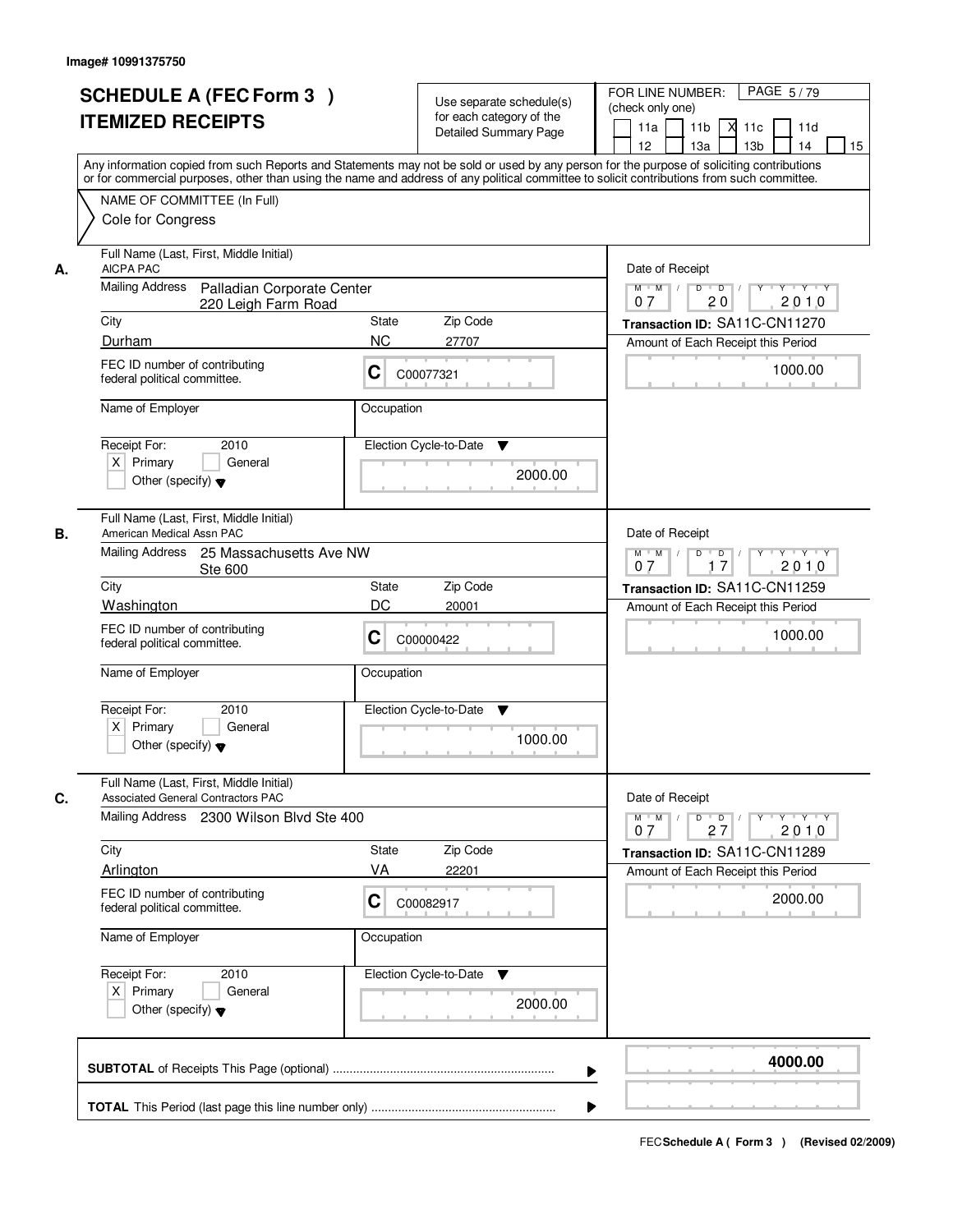|    | <b>SCHEDULE A (FEC Form 3)</b><br><b>ITEMIZED RECEIPTS</b>                                                                                                                                     | Use separate schedule(s)<br>for each category of the<br><b>Detailed Summary Page</b> | PAGE 6/79<br>FOR LINE NUMBER:<br>(check only one)<br>11 <sub>b</sub><br>11a<br>-XI<br>11c<br>11d<br>13 <sub>b</sub><br>14<br>12<br>13a<br>15<br>Any information copied from such Reports and Statements may not be sold or used by any person for the purpose of soliciting contributions |
|----|------------------------------------------------------------------------------------------------------------------------------------------------------------------------------------------------|--------------------------------------------------------------------------------------|-------------------------------------------------------------------------------------------------------------------------------------------------------------------------------------------------------------------------------------------------------------------------------------------|
|    | or for commercial purposes, other than using the name and address of any political committee to solicit contributions from such committee.<br>NAME OF COMMITTEE (In Full)<br>Cole for Congress |                                                                                      |                                                                                                                                                                                                                                                                                           |
| А. | Full Name (Last, First, Middle Initial)<br>AT&T Federal PAC<br>Mailing Address 175 E. Houston Rm.7-A-50                                                                                        |                                                                                      | Date of Receipt<br>$Y$ $Y$ $Y$<br>$M$ $M$<br>$D$ $D$ $/$<br>$Y^+$                                                                                                                                                                                                                         |
|    |                                                                                                                                                                                                |                                                                                      | 15<br>2010<br>07                                                                                                                                                                                                                                                                          |
|    | City<br>San Antonio                                                                                                                                                                            | State<br>Zip Code<br><b>TX</b><br>78205                                              | Transaction ID: SA11C-CN11250<br>Amount of Each Receipt this Period                                                                                                                                                                                                                       |
|    | FEC ID number of contributing<br>federal political committee.                                                                                                                                  | C<br>C00109017                                                                       | 2000.00                                                                                                                                                                                                                                                                                   |
|    | Name of Employer                                                                                                                                                                               | Occupation                                                                           |                                                                                                                                                                                                                                                                                           |
|    | 2010<br>Receipt For:<br>X General<br>Primary<br>Other (specify) $\blacktriangledown$                                                                                                           | Election Cycle-to-Date<br>▼<br>10000.00                                              |                                                                                                                                                                                                                                                                                           |
| В. | Full Name (Last, First, Middle Initial)<br><b>BNSF RailPAC</b><br>Mailing Address PO Box 961039                                                                                                |                                                                                      | Date of Receipt<br>Y Y Y Y<br>$M$ $M$ /<br>D<br>$\overline{\phantom{0}}$ D<br>$Y$ <sup><math>\top</math></sup><br>09<br>21<br>2010                                                                                                                                                        |
|    | City                                                                                                                                                                                           | Zip Code<br>State                                                                    | Transaction ID: SA11C-CN11331                                                                                                                                                                                                                                                             |
|    | Fort Worth                                                                                                                                                                                     | ТX<br>76161                                                                          | Amount of Each Receipt this Period                                                                                                                                                                                                                                                        |
|    | FEC ID number of contributing<br>federal political committee.                                                                                                                                  | C<br>C00235739                                                                       | 2500.00                                                                                                                                                                                                                                                                                   |
|    | Name of Employer                                                                                                                                                                               | Occupation                                                                           |                                                                                                                                                                                                                                                                                           |
|    | Receipt For:<br>2010<br>Primary<br>X General<br>Other (specify) $\blacktriangledown$                                                                                                           | Election Cycle-to-Date<br>v<br>5000.00                                               |                                                                                                                                                                                                                                                                                           |
| C. | Full Name (Last, First, Middle Initial)<br><b>Boeing PAC</b><br><b>Mailing Address</b><br>1200 Wilson Blvd                                                                                     |                                                                                      | Date of Receipt<br>$M$ $M$ /<br>$D$ $D$ $/$<br>$Y - Y - Y - Y$<br>$Y$ <sup>U</sup><br>2010<br>08<br>26                                                                                                                                                                                    |
|    | City                                                                                                                                                                                           | Zip Code<br>State                                                                    | Transaction ID: SA11C-CN11325                                                                                                                                                                                                                                                             |
|    | Arlington<br>FEC ID number of contributing<br>federal political committee.                                                                                                                     | VA<br>22209<br>C<br>C00142711                                                        | Amount of Each Receipt this Period<br>1000.00                                                                                                                                                                                                                                             |
|    | Name of Employer                                                                                                                                                                               | Occupation                                                                           |                                                                                                                                                                                                                                                                                           |
|    | Receipt For:<br>2010<br>Primary<br>X General<br>Other (specify) $\blacktriangledown$                                                                                                           | Election Cycle-to-Date ▼<br>4000.00                                                  |                                                                                                                                                                                                                                                                                           |
|    |                                                                                                                                                                                                |                                                                                      | 5500.00<br>▶                                                                                                                                                                                                                                                                              |
|    |                                                                                                                                                                                                |                                                                                      |                                                                                                                                                                                                                                                                                           |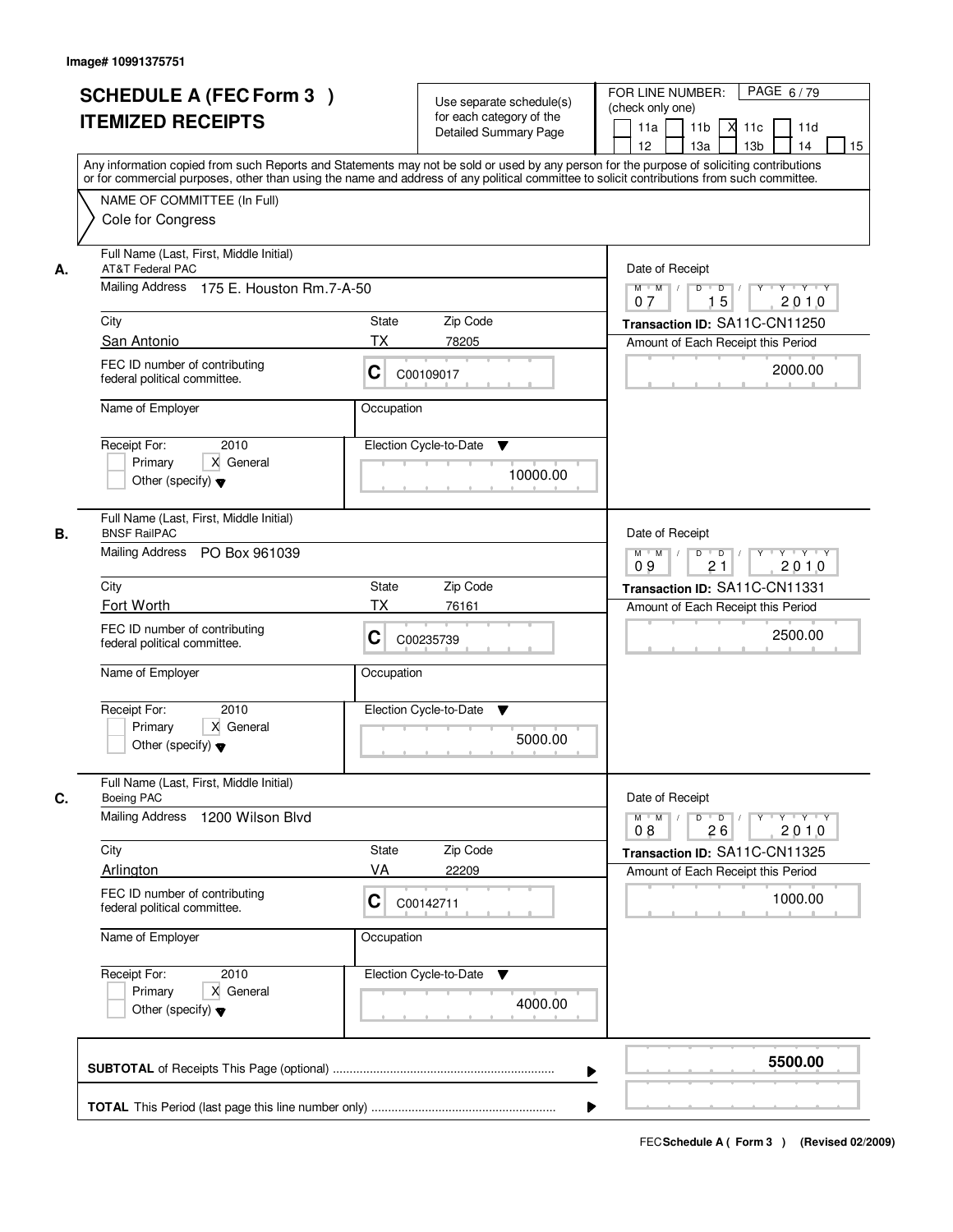|    | <b>SCHEDULE A (FEC Form 3)</b><br><b>ITEMIZED RECEIPTS</b>                                                            | Use separate schedule(s)<br>for each category of the<br><b>Detailed Summary Page</b>                                                                                                                                                                                                    | PAGE 7/79<br>FOR LINE NUMBER:<br>(check only one)<br>11 <sub>b</sub><br>11a<br>-XI<br>11c<br>11d<br>13 <sub>b</sub><br>14<br>12<br>13a<br>15                              |
|----|-----------------------------------------------------------------------------------------------------------------------|-----------------------------------------------------------------------------------------------------------------------------------------------------------------------------------------------------------------------------------------------------------------------------------------|---------------------------------------------------------------------------------------------------------------------------------------------------------------------------|
|    | NAME OF COMMITTEE (In Full)<br>Cole for Congress                                                                      | Any information copied from such Reports and Statements may not be sold or used by any person for the purpose of soliciting contributions<br>or for commercial purposes, other than using the name and address of any political committee to solicit contributions from such committee. |                                                                                                                                                                           |
| А. | Full Name (Last, First, Middle Initial)<br>Centerpoint Energy PAC<br>Mailing Address P.O. Box 4567<br>City<br>Houston | State<br>Zip Code<br>ТX<br>77210                                                                                                                                                                                                                                                        | Date of Receipt<br>$Y$ $Y$ $Y$<br>$D$ $D$ $I$<br>$Y$ <sup>U</sup><br>$M$ $M$ /<br>21<br>2010<br>07<br>Transaction ID: SA11C-CN11284<br>Amount of Each Receipt this Period |
|    | FEC ID number of contributing<br>federal political committee.                                                         | C<br>C00333534                                                                                                                                                                                                                                                                          | 500.00                                                                                                                                                                    |
|    | Name of Employer<br>Receipt For:<br>2010<br>$X$ Primary<br>General<br>Other (specify) $\blacktriangledown$            | Occupation<br>Election Cycle-to-Date<br>▼<br>500.00                                                                                                                                                                                                                                     |                                                                                                                                                                           |
| В. | Full Name (Last, First, Middle Initial)<br><b>Dealers Election PAC</b><br>Mailing Address 8400 Westpark Dr            |                                                                                                                                                                                                                                                                                         | Date of Receipt<br>Y Y Y Y<br>$M$ $M$ /<br>D<br>$\Box$ D $\Box$ /<br>$Y$ <sup><math>\top</math></sup><br>27<br>2010<br>07                                                 |
|    | City<br>Mc Lean                                                                                                       | Zip Code<br>State<br>VA<br>22102                                                                                                                                                                                                                                                        | Transaction ID: SA11C-CN11292                                                                                                                                             |
|    | FEC ID number of contributing<br>federal political committee.                                                         | C<br>C00040998                                                                                                                                                                                                                                                                          | Amount of Each Receipt this Period<br>1000.00                                                                                                                             |
|    | Name of Employer<br>Receipt For:<br>2010<br>$X$ Primary<br>General<br>Other (specify) $\blacktriangledown$            | Occupation<br>Election Cycle-to-Date<br>v<br>3400.00                                                                                                                                                                                                                                    |                                                                                                                                                                           |
| C. | Full Name (Last, First, Middle Initial)<br>Deloitte Federal PAC<br><b>Mailing Address</b><br>PO Box 365               |                                                                                                                                                                                                                                                                                         | Date of Receipt<br>$M$ $M$<br>$D$ $D$ $/$<br>$Y \dashv Y \dashv Y$<br>$Y$ <sup>U</sup>                                                                                    |
|    | City                                                                                                                  | Zip Code<br>State                                                                                                                                                                                                                                                                       | 2010<br>07<br>23<br>Transaction ID: SA11C-CN11276                                                                                                                         |
|    | Washington<br>FEC ID number of contributing<br>federal political committee.                                           | DC<br>20044<br>C<br>C00211318                                                                                                                                                                                                                                                           | Amount of Each Receipt this Period<br>2000.00                                                                                                                             |
|    | Name of Employer                                                                                                      | Occupation                                                                                                                                                                                                                                                                              |                                                                                                                                                                           |
|    | Receipt For:<br>2010<br>$X$ Primary<br>General<br>Other (specify) $\blacktriangledown$                                | Election Cycle-to-Date ▼<br>5000.00                                                                                                                                                                                                                                                     |                                                                                                                                                                           |
|    |                                                                                                                       |                                                                                                                                                                                                                                                                                         | 3500.00                                                                                                                                                                   |
|    |                                                                                                                       |                                                                                                                                                                                                                                                                                         |                                                                                                                                                                           |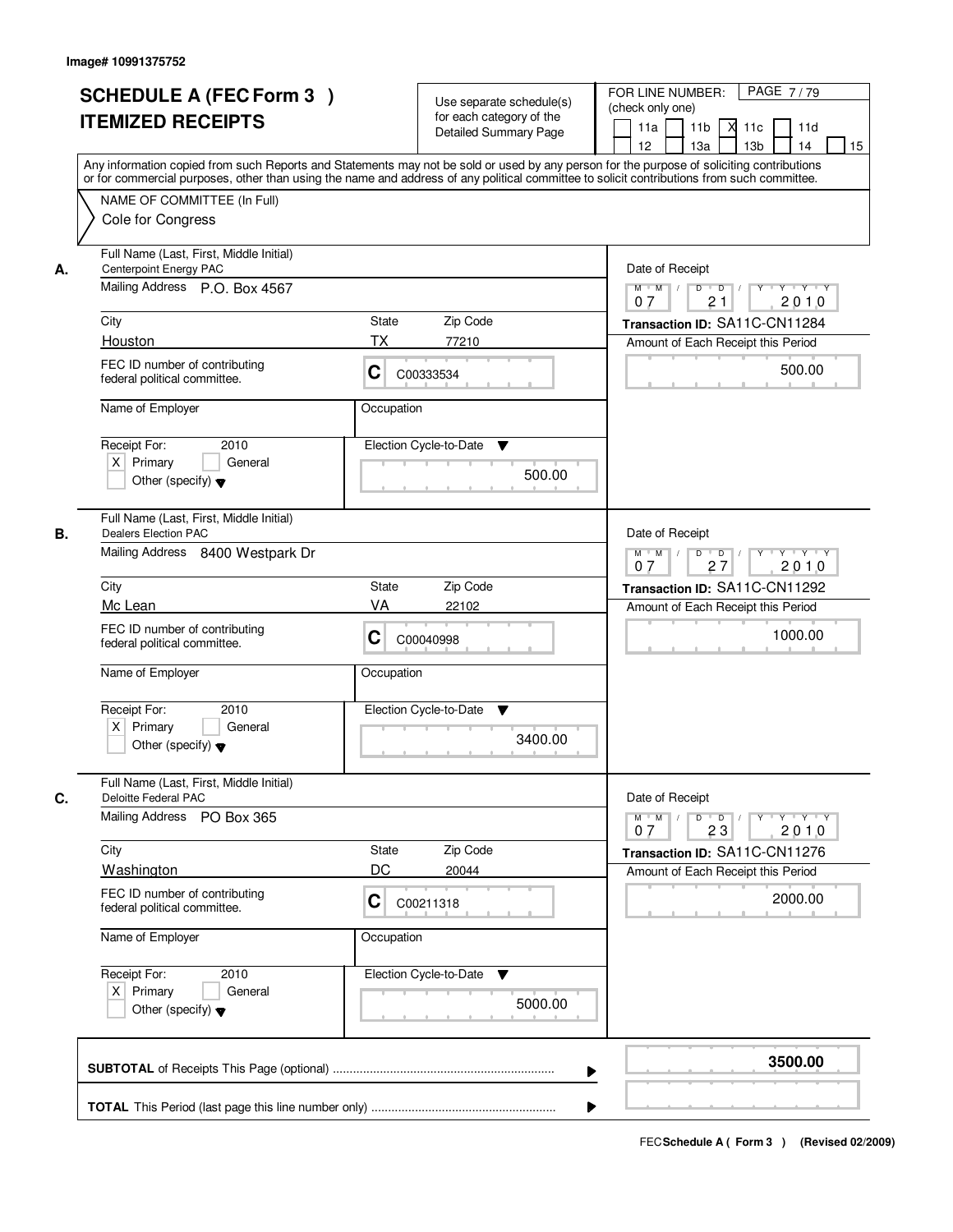|    | <b>SCHEDULE A (FEC Form 3)</b><br><b>ITEMIZED RECEIPTS</b><br>Any information copied from such Reports and Statements may not be sold or used by any person for the purpose of soliciting contributions<br>or for commercial purposes, other than using the name and address of any political committee to solicit contributions from such committee. |            | Use separate schedule(s)<br>for each category of the<br><b>Detailed Summary Page</b> | PAGE 8/79<br>FOR LINE NUMBER:<br>(check only one)<br>11 <sub>b</sub><br>11a<br>-XI<br>11c<br>11d<br>13a<br>13 <sub>b</sub><br>12<br>14<br>15 |
|----|-------------------------------------------------------------------------------------------------------------------------------------------------------------------------------------------------------------------------------------------------------------------------------------------------------------------------------------------------------|------------|--------------------------------------------------------------------------------------|----------------------------------------------------------------------------------------------------------------------------------------------|
|    | NAME OF COMMITTEE (In Full)<br>Cole for Congress                                                                                                                                                                                                                                                                                                      |            |                                                                                      |                                                                                                                                              |
| А. | Full Name (Last, First, Middle Initial)<br>Deloitte Federal PAC<br>Mailing Address PO Box 365                                                                                                                                                                                                                                                         |            |                                                                                      | Date of Receipt<br>$M$ $M$<br>$D$ $D$ $/$<br>23<br>2010<br>07                                                                                |
|    | City                                                                                                                                                                                                                                                                                                                                                  | State      | Zip Code                                                                             | Transaction ID: SA11C-CN11277                                                                                                                |
|    | Washington                                                                                                                                                                                                                                                                                                                                            | DC         | 20044                                                                                | Amount of Each Receipt this Period                                                                                                           |
|    | FEC ID number of contributing<br>federal political committee.                                                                                                                                                                                                                                                                                         | C          | C00211318                                                                            | 1000.00                                                                                                                                      |
|    | Name of Employer                                                                                                                                                                                                                                                                                                                                      | Occupation |                                                                                      |                                                                                                                                              |
|    | 2010<br>Receipt For:<br>X General<br>Primary<br>Other (specify) $\blacktriangledown$                                                                                                                                                                                                                                                                  |            | Election Cycle-to-Date<br>▼<br>6000.00                                               |                                                                                                                                              |
| В. | Full Name (Last, First, Middle Initial)<br>Free and Strong America PAC Inc.<br>Mailing Address PO Box 79226                                                                                                                                                                                                                                           |            |                                                                                      | Date of Receipt<br>Y<br>Y Y Y Y<br>$M$ $M$ /<br>D<br>$\overline{D}$<br>2010<br>09<br>23                                                      |
|    | City                                                                                                                                                                                                                                                                                                                                                  | State      | Zip Code                                                                             | Transaction ID: SA11C-CN11333                                                                                                                |
|    | Waverley                                                                                                                                                                                                                                                                                                                                              | MA         | 02479                                                                                | Amount of Each Receipt this Period                                                                                                           |
|    | FEC ID number of contributing<br>federal political committee.                                                                                                                                                                                                                                                                                         | С          | C00449280                                                                            | 2500.00                                                                                                                                      |
|    | Name of Employer                                                                                                                                                                                                                                                                                                                                      | Occupation |                                                                                      |                                                                                                                                              |
|    | Receipt For:<br>2010<br>Primary<br>X General<br>Other (specify) $\blacktriangledown$                                                                                                                                                                                                                                                                  |            | Election Cycle-to-Date<br>v<br>2500.00                                               |                                                                                                                                              |
| C. | Full Name (Last, First, Middle Initial)<br><b>General Electric PAC</b><br><b>Mailing Address</b><br>1299 Pennsylvania Ave NW                                                                                                                                                                                                                          |            |                                                                                      | Date of Receipt<br>$\mathsf D$<br>$Y - Y - Y$<br>$M$ $M$ /<br>$\overline{D}$<br>$Y$ <sup><math>\top</math></sup>                             |
|    | Ste 1100<br>City                                                                                                                                                                                                                                                                                                                                      | State      | Zip Code                                                                             | 2010<br>08<br>26                                                                                                                             |
|    | <b>Washington</b>                                                                                                                                                                                                                                                                                                                                     | DC         | 20004                                                                                | Transaction ID: SA11C-CN11324<br>Amount of Each Receipt this Period                                                                          |
|    | FEC ID number of contributing<br>federal political committee.                                                                                                                                                                                                                                                                                         | C          | C00024869                                                                            | 1000.00                                                                                                                                      |
|    | Name of Employer                                                                                                                                                                                                                                                                                                                                      | Occupation |                                                                                      |                                                                                                                                              |
|    | Receipt For:<br>2010<br>Primary<br>X General<br>Other (specify) $\blacktriangledown$                                                                                                                                                                                                                                                                  |            | Election Cycle-to-Date<br>v<br>1000.00                                               |                                                                                                                                              |
|    |                                                                                                                                                                                                                                                                                                                                                       |            | ▶                                                                                    | 4500.00                                                                                                                                      |
|    |                                                                                                                                                                                                                                                                                                                                                       |            |                                                                                      |                                                                                                                                              |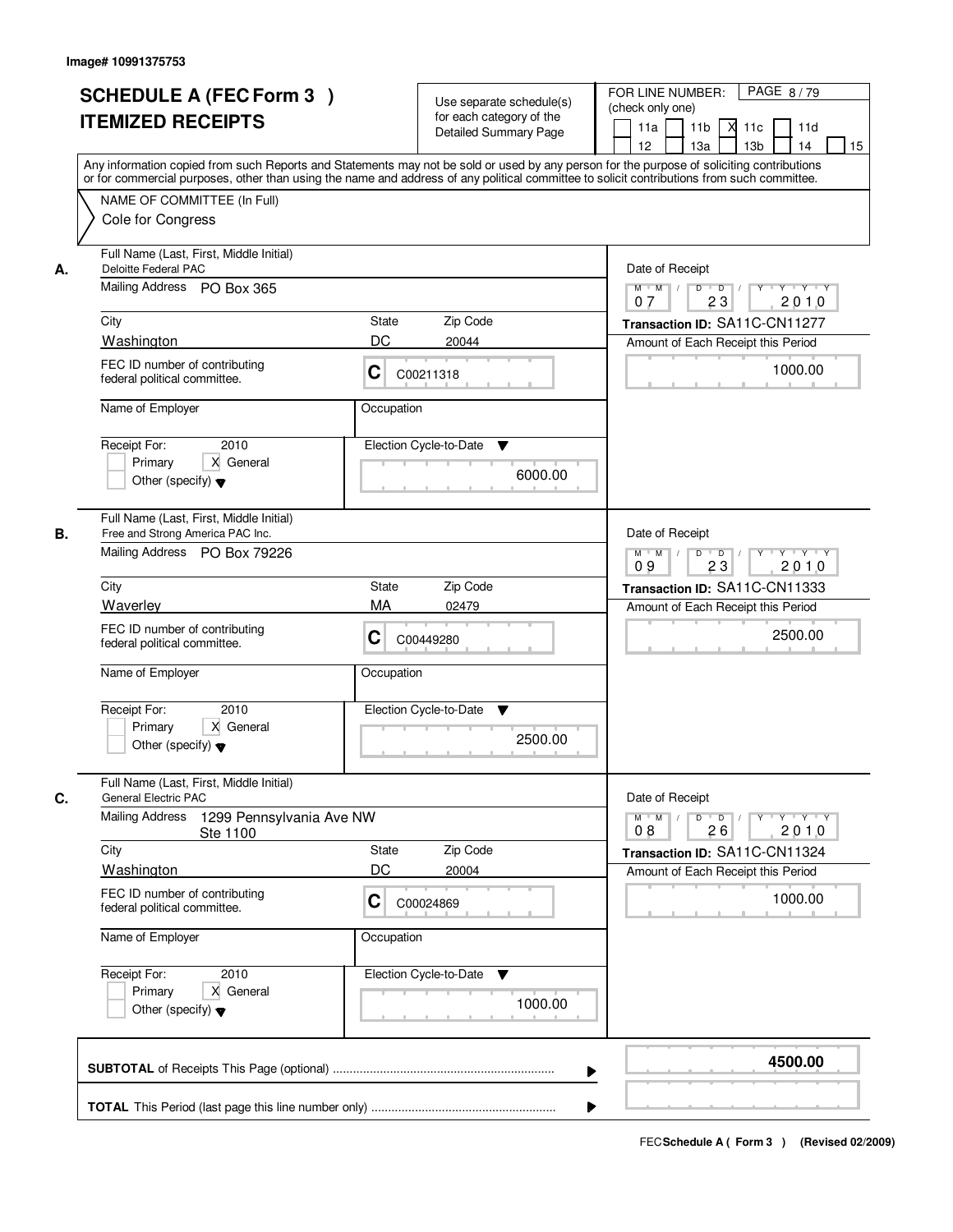|    | <b>SCHEDULE A (FEC Form 3)</b><br><b>ITEMIZED RECEIPTS</b><br>Any information copied from such Reports and Statements may not be sold or used by any person for the purpose of soliciting contributions | Use separate schedule(s)<br>for each category of the<br><b>Detailed Summary Page</b> |         | PAGE 9/79<br>FOR LINE NUMBER:<br>(check only one)<br>11 <sub>b</sub><br>11a<br>-XI<br>11c<br>11d<br>13 <sub>b</sub><br>14<br>12<br>13a<br>15 |
|----|---------------------------------------------------------------------------------------------------------------------------------------------------------------------------------------------------------|--------------------------------------------------------------------------------------|---------|----------------------------------------------------------------------------------------------------------------------------------------------|
|    | or for commercial purposes, other than using the name and address of any political committee to solicit contributions from such committee.<br>NAME OF COMMITTEE (In Full)<br>Cole for Congress          |                                                                                      |         |                                                                                                                                              |
| А. | Full Name (Last, First, Middle Initial)<br>Home Depot Inc. Pac<br>Mailing Address<br>101 Constitution Ave. NW                                                                                           |                                                                                      |         | Date of Receipt<br>$Y + Y + Y$<br>$D$ $D$<br>$Y$ <sup>U</sup><br>$M$ $M$ /                                                                   |
|    | Suite 800 West                                                                                                                                                                                          |                                                                                      |         | 27<br>2010<br>07                                                                                                                             |
|    | City<br>Washington                                                                                                                                                                                      | State<br>Zip Code<br>DC                                                              |         | Transaction ID: SA11C-CN11288                                                                                                                |
|    | FEC ID number of contributing<br>federal political committee.                                                                                                                                           | 20001<br>C<br>C00284885                                                              |         | Amount of Each Receipt this Period<br>2000.00                                                                                                |
|    | Name of Employer                                                                                                                                                                                        | Occupation                                                                           |         |                                                                                                                                              |
|    | Receipt For:<br>2010<br>$X$ Primary<br>General<br>Other (specify) $\blacktriangledown$                                                                                                                  | Election Cycle-to-Date<br>▼                                                          | 2000.00 |                                                                                                                                              |
| В. | Full Name (Last, First, Middle Initial)<br>Independent Insuranc Agents PAC<br>Mailing Address<br>Mr. Robert A. Rusbuldt                                                                                 |                                                                                      |         | Date of Receipt<br>Y Y Y Y<br>$M$ $M$ /<br>D<br>$\overline{D}$ /<br>$Y$ <sup><math>\top</math></sup>                                         |
|    | 412 First Street SE Suite 300                                                                                                                                                                           |                                                                                      |         | 26<br>2010<br>08                                                                                                                             |
|    | City<br>Washington                                                                                                                                                                                      | Zip Code<br>State<br>DC<br>20003                                                     |         | Transaction ID: SA11C-CN11326<br>Amount of Each Receipt this Period                                                                          |
|    | FEC ID number of contributing<br>federal political committee.                                                                                                                                           | С<br>C00022343                                                                       |         | 1000.00                                                                                                                                      |
|    | Name of Employer                                                                                                                                                                                        | Occupation                                                                           |         |                                                                                                                                              |
|    | Receipt For:<br>2010<br>Primary<br>X General<br>Other (specify) $\blacktriangledown$                                                                                                                    | Election Cycle-to-Date<br>v                                                          | 2000.00 |                                                                                                                                              |
| C. | Full Name (Last, First, Middle Initial)<br>International Game Technology Pac                                                                                                                            |                                                                                      |         | Date of Receipt                                                                                                                              |
|    | Mailing Address 9295 Prototype Drive                                                                                                                                                                    |                                                                                      |         | $M$ $M$<br>$D$ $D$ $/$<br>$Y - Y - Y - Y$<br>$Y^+$<br>2010<br>07<br>21                                                                       |
|    | City                                                                                                                                                                                                    | Zip Code<br>State                                                                    |         | Transaction ID: SA11C-CN11273                                                                                                                |
|    | Reno<br>FEC ID number of contributing<br>federal political committee.                                                                                                                                   | <b>NV</b><br>89511<br>C<br>C00316331                                                 |         | Amount of Each Receipt this Period<br>1000.00                                                                                                |
|    | Name of Employer                                                                                                                                                                                        | Occupation                                                                           |         |                                                                                                                                              |
|    | Receipt For:<br>2010<br>$X$ Primary<br>General<br>Other (specify) $\blacktriangledown$                                                                                                                  | Election Cycle-to-Date<br>v                                                          | 2000.00 |                                                                                                                                              |
|    |                                                                                                                                                                                                         |                                                                                      |         | 4000.00                                                                                                                                      |
|    |                                                                                                                                                                                                         |                                                                                      |         |                                                                                                                                              |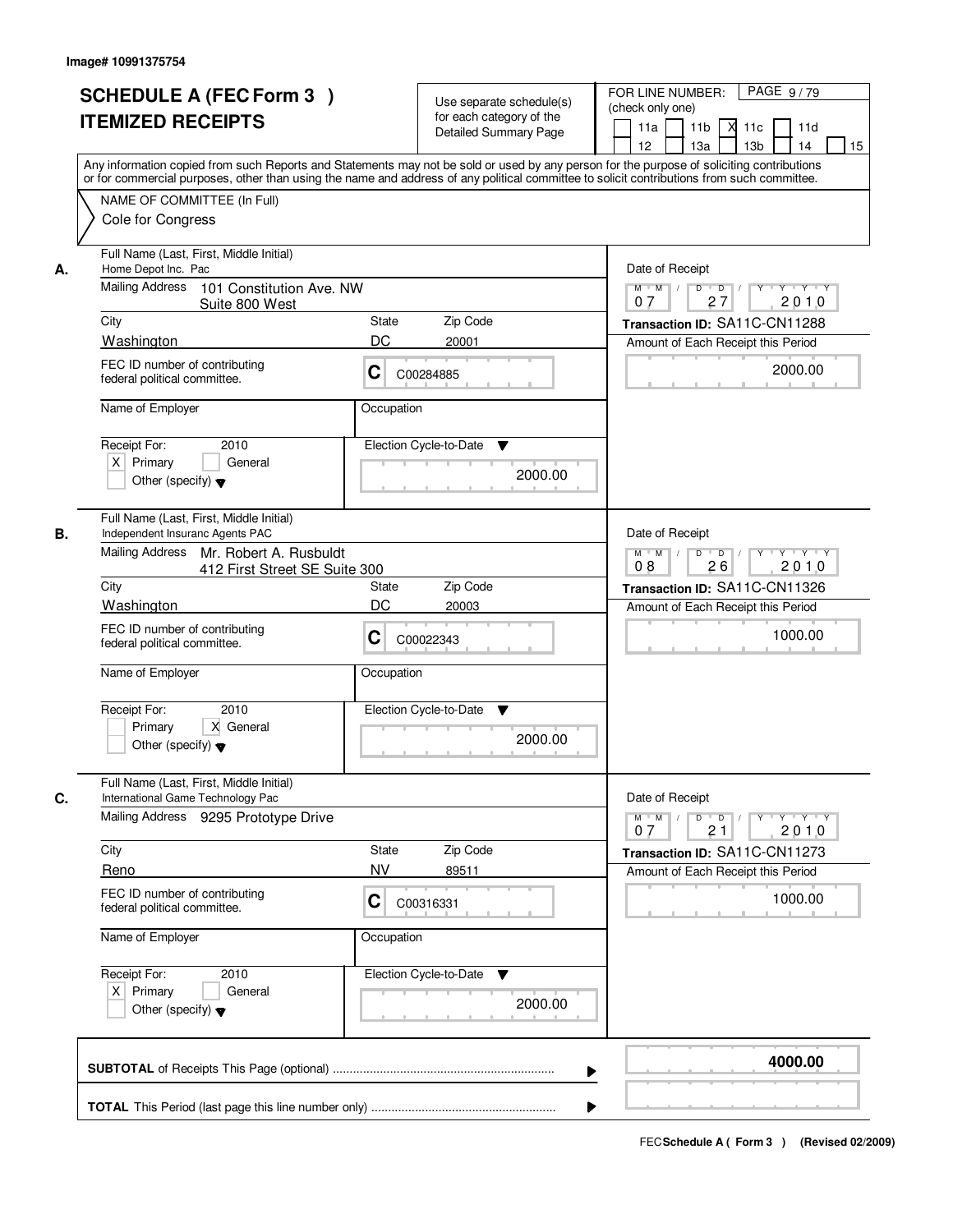|    | <b>SCHEDULE A (FEC Form 3)</b><br><b>ITEMIZED RECEIPTS</b>                                                                                    | Use separate schedule(s)<br>for each category of the<br><b>Detailed Summary Page</b><br>Any information copied from such Reports and Statements may not be sold or used by any person for the purpose of soliciting contributions<br>or for commercial purposes, other than using the name and address of any political committee to solicit contributions from such committee. | PAGE 10/79<br>FOR LINE NUMBER:<br>(check only one)<br>11 <sub>b</sub><br>11a<br>-XI<br>11c<br>11d<br>13 <sub>b</sub><br>12<br>13a<br>14<br>15                                                                                                                                                                                                                                                                                                      |
|----|-----------------------------------------------------------------------------------------------------------------------------------------------|---------------------------------------------------------------------------------------------------------------------------------------------------------------------------------------------------------------------------------------------------------------------------------------------------------------------------------------------------------------------------------|----------------------------------------------------------------------------------------------------------------------------------------------------------------------------------------------------------------------------------------------------------------------------------------------------------------------------------------------------------------------------------------------------------------------------------------------------|
|    | NAME OF COMMITTEE (In Full)<br>Cole for Congress                                                                                              |                                                                                                                                                                                                                                                                                                                                                                                 |                                                                                                                                                                                                                                                                                                                                                                                                                                                    |
| А. | Full Name (Last, First, Middle Initial)<br>National Beer Wholesalers PAC                                                                      |                                                                                                                                                                                                                                                                                                                                                                                 | Date of Receipt                                                                                                                                                                                                                                                                                                                                                                                                                                    |
|    | Mailing Address<br>1101 King St<br>Suite 600                                                                                                  |                                                                                                                                                                                                                                                                                                                                                                                 | $\begin{array}{c c c c c c c c} \hline \textbf{C} & \textbf{C} & \textbf{C} & \textbf{C} & \textbf{C} & \textbf{C} & \textbf{C} & \textbf{C} & \textbf{C} & \textbf{C} & \textbf{C} & \textbf{C} & \textbf{C} & \textbf{C} & \textbf{C} & \textbf{C} & \textbf{C} & \textbf{C} & \textbf{C} & \textbf{C} & \textbf{C} & \textbf{C} & \textbf{C} & \textbf{C} & \textbf{C} & \textbf{C} & \textbf{C} & \textbf{C} &$<br>$M$ $M$<br>15<br>2010<br>07 |
|    | City<br>Alexandria                                                                                                                            | Zip Code<br>State<br>VA<br>22314                                                                                                                                                                                                                                                                                                                                                | Transaction ID: SA11C-CN11251<br>Amount of Each Receipt this Period                                                                                                                                                                                                                                                                                                                                                                                |
|    | FEC ID number of contributing<br>federal political committee.                                                                                 | C<br>C00144766                                                                                                                                                                                                                                                                                                                                                                  | 2500.00                                                                                                                                                                                                                                                                                                                                                                                                                                            |
|    | Name of Employer                                                                                                                              | Occupation                                                                                                                                                                                                                                                                                                                                                                      |                                                                                                                                                                                                                                                                                                                                                                                                                                                    |
|    | 2010<br>Receipt For:<br>X General<br>Primary<br>Other (specify) $\blacktriangledown$                                                          | Election Cycle-to-Date<br>▼<br>10000.00                                                                                                                                                                                                                                                                                                                                         |                                                                                                                                                                                                                                                                                                                                                                                                                                                    |
| В. | Full Name (Last, First, Middle Initial)<br>NATIONAL CABLE AND TELECOMMUNICATIONS ASSO. PAC<br>Mailing Address 25 Massachusetts Avenue NW #100 |                                                                                                                                                                                                                                                                                                                                                                                 | Date of Receipt<br>$M$ $M$ /<br>Y<br>Y Y Y Y<br>D<br>$\overline{D}$                                                                                                                                                                                                                                                                                                                                                                                |
|    |                                                                                                                                               |                                                                                                                                                                                                                                                                                                                                                                                 | 2010<br>09<br>30                                                                                                                                                                                                                                                                                                                                                                                                                                   |
|    | City<br>Washington                                                                                                                            | Zip Code<br>State<br>DC<br>20001                                                                                                                                                                                                                                                                                                                                                | Transaction ID: SA11C-CN11342<br>Amount of Each Receipt this Period                                                                                                                                                                                                                                                                                                                                                                                |
|    | FEC ID number of contributing<br>federal political committee.                                                                                 | C<br>C00010082                                                                                                                                                                                                                                                                                                                                                                  | 2000.00                                                                                                                                                                                                                                                                                                                                                                                                                                            |
|    | Name of Employer                                                                                                                              | Occupation                                                                                                                                                                                                                                                                                                                                                                      |                                                                                                                                                                                                                                                                                                                                                                                                                                                    |
|    | Receipt For:<br>2010<br>Primary<br>X General<br>Other (specify) $\blacktriangledown$                                                          | Election Cycle-to-Date<br>v<br>2000.00                                                                                                                                                                                                                                                                                                                                          |                                                                                                                                                                                                                                                                                                                                                                                                                                                    |
| C. | Full Name (Last, First, Middle Initial)<br>National Telecommunications CoOp PAC                                                               |                                                                                                                                                                                                                                                                                                                                                                                 | Date of Receipt                                                                                                                                                                                                                                                                                                                                                                                                                                    |
|    | Mailing Address 4121 Wilson Blvd 10th Floor                                                                                                   |                                                                                                                                                                                                                                                                                                                                                                                 | $D$ $D$ $/$<br>$M$ $M$ /<br>$Y^+$<br>$Y + Y + Y$<br>2010<br>08<br>26                                                                                                                                                                                                                                                                                                                                                                               |
|    | City                                                                                                                                          | Zip Code<br>State                                                                                                                                                                                                                                                                                                                                                               | Transaction ID: SA11C-CN11329                                                                                                                                                                                                                                                                                                                                                                                                                      |
|    | Arlington                                                                                                                                     | VA<br>22203                                                                                                                                                                                                                                                                                                                                                                     | Amount of Each Receipt this Period                                                                                                                                                                                                                                                                                                                                                                                                                 |
|    | FEC ID number of contributing<br>federal political committee.                                                                                 | C<br>C00004473                                                                                                                                                                                                                                                                                                                                                                  | 1000.00                                                                                                                                                                                                                                                                                                                                                                                                                                            |
|    | Name of Employer                                                                                                                              | Occupation                                                                                                                                                                                                                                                                                                                                                                      |                                                                                                                                                                                                                                                                                                                                                                                                                                                    |
|    | Receipt For:<br>2010<br>Primary<br>X General<br>Other (specify) $\blacktriangledown$                                                          | Election Cycle-to-Date<br>v<br>1000.00                                                                                                                                                                                                                                                                                                                                          |                                                                                                                                                                                                                                                                                                                                                                                                                                                    |
|    |                                                                                                                                               |                                                                                                                                                                                                                                                                                                                                                                                 | 5500.00<br>▶                                                                                                                                                                                                                                                                                                                                                                                                                                       |
|    |                                                                                                                                               |                                                                                                                                                                                                                                                                                                                                                                                 |                                                                                                                                                                                                                                                                                                                                                                                                                                                    |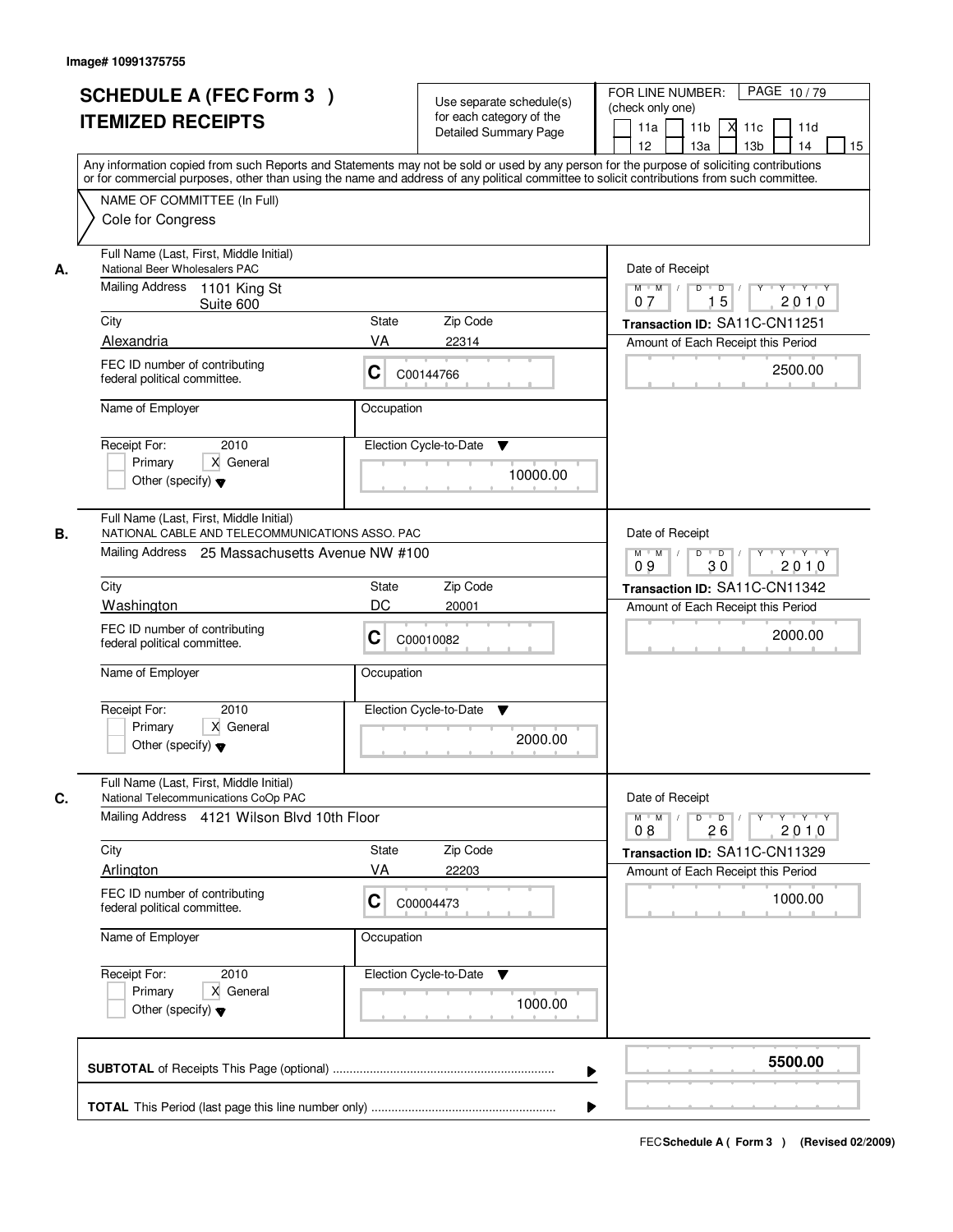|                                                                                                    |                                           | for each category of the<br><b>Detailed Summary Page</b> | 11 <sub>b</sub><br>м<br>11a<br>11c<br>11d<br>12 <sup>2</sup><br>13 <sub>b</sub><br>14<br>13a<br>15<br>Any information copied from such Reports and Statements may not be sold or used by any person for the purpose of soliciting contributions |
|----------------------------------------------------------------------------------------------------|-------------------------------------------|----------------------------------------------------------|-------------------------------------------------------------------------------------------------------------------------------------------------------------------------------------------------------------------------------------------------|
| NAME OF COMMITTEE (In Full)<br>Cole for Congress                                                   |                                           |                                                          | or for commercial purposes, other than using the name and address of any political committee to solicit contributions from such committee.                                                                                                      |
| Full Name (Last, First, Middle Initial)<br>Oneok Employees PAC<br>А.<br>Mailing Address PO Box 871 |                                           |                                                          | Date of Receipt<br>$Y$ $Y$ $Y$<br>$D$ $D$<br>$Y$ <sup>U</sup><br>$M$ $M$                                                                                                                                                                        |
|                                                                                                    |                                           |                                                          | 05<br>2010<br>08                                                                                                                                                                                                                                |
| City                                                                                               | State                                     | Zip Code                                                 | Transaction ID: SA11C-CN11293                                                                                                                                                                                                                   |
| Tulsa                                                                                              | OK                                        | 74102                                                    | Amount of Each Receipt this Period                                                                                                                                                                                                              |
| FEC ID number of contributing<br>federal political committee.                                      | C                                         | C00215384                                                | 2000.00                                                                                                                                                                                                                                         |
| Name of Employer                                                                                   |                                           | Occupation                                               |                                                                                                                                                                                                                                                 |
| Receipt For:<br>Primary<br>Other (specify) $\blacktriangledown$                                    | 2010<br>X General                         | Election Cycle-to-Date<br>▼<br>5000.00                   |                                                                                                                                                                                                                                                 |
| Full Name (Last, First, Middle Initial)<br>Raytheon Co. PAC<br>В.                                  |                                           |                                                          | Date of Receipt                                                                                                                                                                                                                                 |
|                                                                                                    | Mailing Address 1100 Wilson Blvd Ste 1500 |                                                          | $M$ $M$ /<br>D<br>$\overline{D}$ /<br>$Y + Y + Y$<br>26<br>2010<br>08                                                                                                                                                                           |
| City                                                                                               | <b>State</b>                              | Zip Code                                                 | Transaction ID: SA11C-CN11330                                                                                                                                                                                                                   |
| Arlington                                                                                          | VA                                        | 22209                                                    | Amount of Each Receipt this Period                                                                                                                                                                                                              |
| FEC ID number of contributing<br>federal political committee.                                      | С                                         | C00097568                                                | 1000.00                                                                                                                                                                                                                                         |
| Name of Employer                                                                                   |                                           | Occupation                                               |                                                                                                                                                                                                                                                 |
| Receipt For:<br>Primary<br>Other (specify) $\blacktriangledown$                                    | 2010<br>X General                         | Election Cycle-to-Date<br>▼<br>6000.00                   |                                                                                                                                                                                                                                                 |
| Full Name (Last, First, Middle Initial)<br>C.<br>ROLLS-ROYCE NORTH AMERICA PAC                     |                                           |                                                          | Date of Receipt                                                                                                                                                                                                                                 |
| Mailing Address                                                                                    | 1875 Explorer Street Suite 200            |                                                          | $M = M$<br>$D$ $D$ $I$<br>y y y y y y<br>2010<br>09<br>16                                                                                                                                                                                       |
| City                                                                                               | <b>State</b>                              | Zip Code                                                 | Transaction ID: SA11C-CN11341                                                                                                                                                                                                                   |
| Reston                                                                                             | VA                                        | 20190                                                    | Amount of Each Receipt this Period                                                                                                                                                                                                              |
| FEC ID number of contributing<br>federal political committee.                                      | C                                         | C00296822                                                | 1000.00                                                                                                                                                                                                                                         |
| Name of Employer                                                                                   |                                           | Occupation                                               |                                                                                                                                                                                                                                                 |
| Receipt For:<br>Primary<br>Other (specify) $\blacktriangledown$                                    | 2010<br>X General                         | Election Cycle-to-Date<br>v<br>1000.00                   |                                                                                                                                                                                                                                                 |
|                                                                                                    |                                           |                                                          | 4000.00                                                                                                                                                                                                                                         |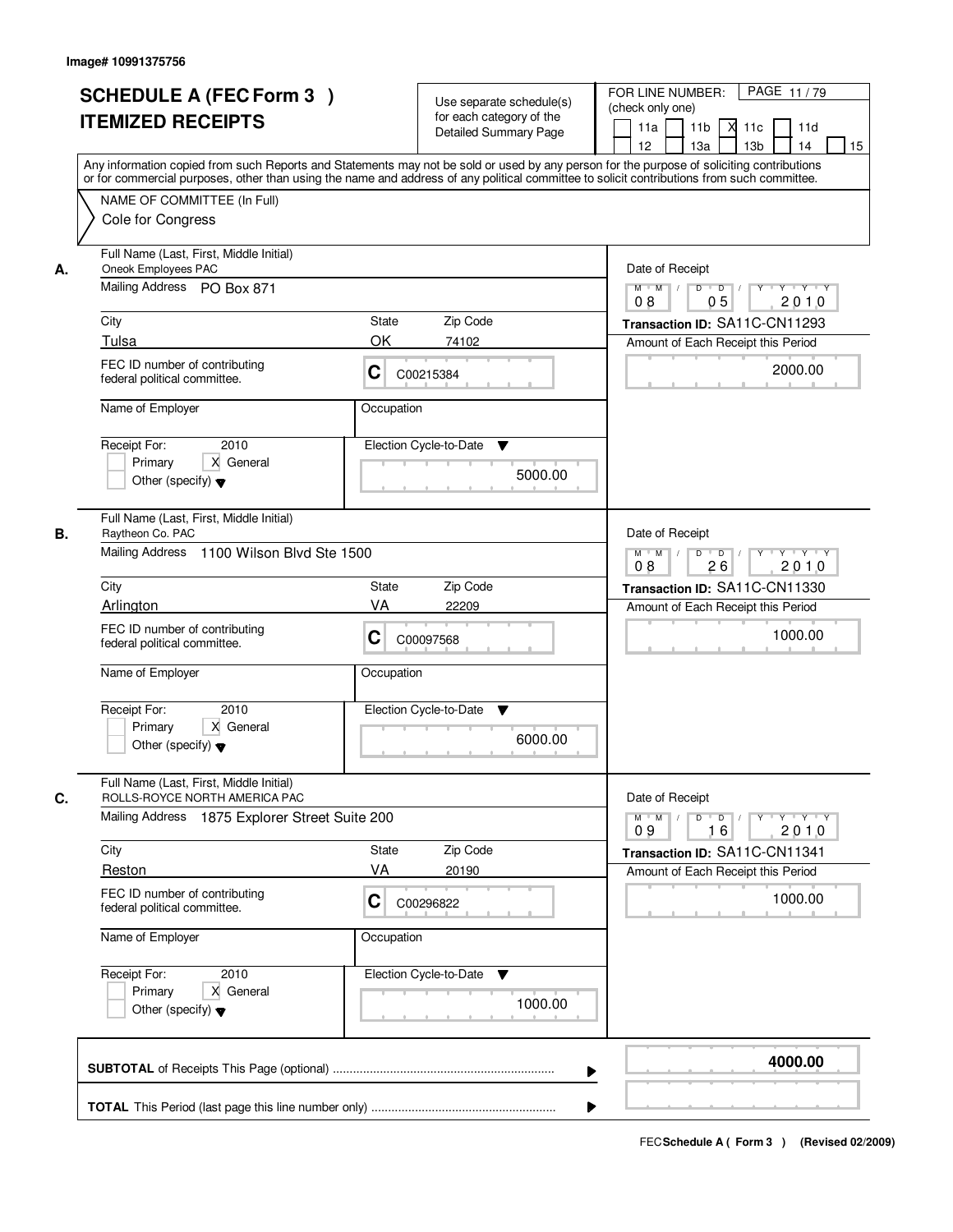|    | <b>SCHEDULE A (FEC Form 3)</b><br><b>ITEMIZED RECEIPTS</b>                                                   | Use separate schedule(s)<br>for each category of the<br><b>Detailed Summary Page</b><br>Any information copied from such Reports and Statements may not be sold or used by any person for the purpose of soliciting contributions | PAGE 12/79<br>FOR LINE NUMBER:<br>(check only one)<br>11 <sub>b</sub><br>м<br>11a<br>11c<br>11d<br>12 <sup>2</sup><br>13 <sub>b</sub><br>14<br>13a<br>15 |
|----|--------------------------------------------------------------------------------------------------------------|-----------------------------------------------------------------------------------------------------------------------------------------------------------------------------------------------------------------------------------|----------------------------------------------------------------------------------------------------------------------------------------------------------|
|    | NAME OF COMMITTEE (In Full)<br>Cole for Congress                                                             | or for commercial purposes, other than using the name and address of any political committee to solicit contributions from such committee.                                                                                        |                                                                                                                                                          |
| А. | Full Name (Last, First, Middle Initial)<br>Spectra Energy Corp. PAC<br>Mailing Address 5400 Westheimer Court |                                                                                                                                                                                                                                   | Date of Receipt<br>$Y + Y + Y$<br>$D$ $D$ $I$<br>$Y$ <sup>U</sup><br>$M$ $M$ /                                                                           |
|    | City<br>Houston                                                                                              | State<br>Zip Code<br><b>TX</b><br>77056                                                                                                                                                                                           | 16<br>2010<br>09<br>Transaction ID: SA11C-CN11338<br>Amount of Each Receipt this Period                                                                  |
|    | FEC ID number of contributing<br>federal political committee.                                                | C<br>C00429662                                                                                                                                                                                                                    | 1000.00                                                                                                                                                  |
|    | Name of Employer<br>2010<br>Receipt For:<br>X General<br>Primary<br>Other (specify) $\blacktriangledown$     | Occupation<br>Election Cycle-to-Date<br>▼<br>2000.00                                                                                                                                                                              |                                                                                                                                                          |
| В. | Full Name (Last, First, Middle Initial)<br>Spirit Aerosystems Inc PAC<br>Mailing Address PO Box 780008       |                                                                                                                                                                                                                                   | Date of Receipt<br>$Y \vdash Y \vdash Y$<br>$M$ $M$ /<br>D<br>$\Box$<br>16<br>09<br>2010                                                                 |
|    | City<br>Wichita                                                                                              | Zip Code<br><b>State</b><br>KS<br>67278                                                                                                                                                                                           | Transaction ID: SA11C-CN11335<br>Amount of Each Receipt this Period                                                                                      |
|    | FEC ID number of contributing<br>federal political committee.                                                | С<br>C00428110                                                                                                                                                                                                                    | 1000.00                                                                                                                                                  |
|    | Name of Employer<br>Receipt For:<br>2010<br>Primary<br>X General<br>Other (specify) $\blacktriangledown$     | Occupation<br>Election Cycle-to-Date<br>▼<br>1000.00                                                                                                                                                                              |                                                                                                                                                          |
| C. | Full Name (Last, First, Middle Initial)<br>Swedish Match PAC                                                 |                                                                                                                                                                                                                                   | Date of Receipt                                                                                                                                          |
|    | <b>Mailing Address</b><br>7300 Beaufont Springs Dr<br>City                                                   | Zip Code<br><b>State</b>                                                                                                                                                                                                          | $M$ $M$ <sup><math>\prime</math></sup><br>$D$ $D$ $/$<br>י יי א יי די א<br>2010<br>08<br>03<br>Transaction ID: SA11C-CN11290                             |
|    | Richmond                                                                                                     | VA<br>23225                                                                                                                                                                                                                       | Amount of Each Receipt this Period                                                                                                                       |
|    | FEC ID number of contributing<br>federal political committee.                                                | C<br>C00215053                                                                                                                                                                                                                    | 1000.00                                                                                                                                                  |
|    | Name of Employer                                                                                             | Occupation                                                                                                                                                                                                                        |                                                                                                                                                          |
|    | Receipt For:<br>2010<br>Primary<br>X General<br>Other (specify) $\blacktriangledown$                         | Election Cycle-to-Date<br>v<br>1000.00                                                                                                                                                                                            |                                                                                                                                                          |
|    |                                                                                                              |                                                                                                                                                                                                                                   | 3000.00                                                                                                                                                  |
|    |                                                                                                              |                                                                                                                                                                                                                                   |                                                                                                                                                          |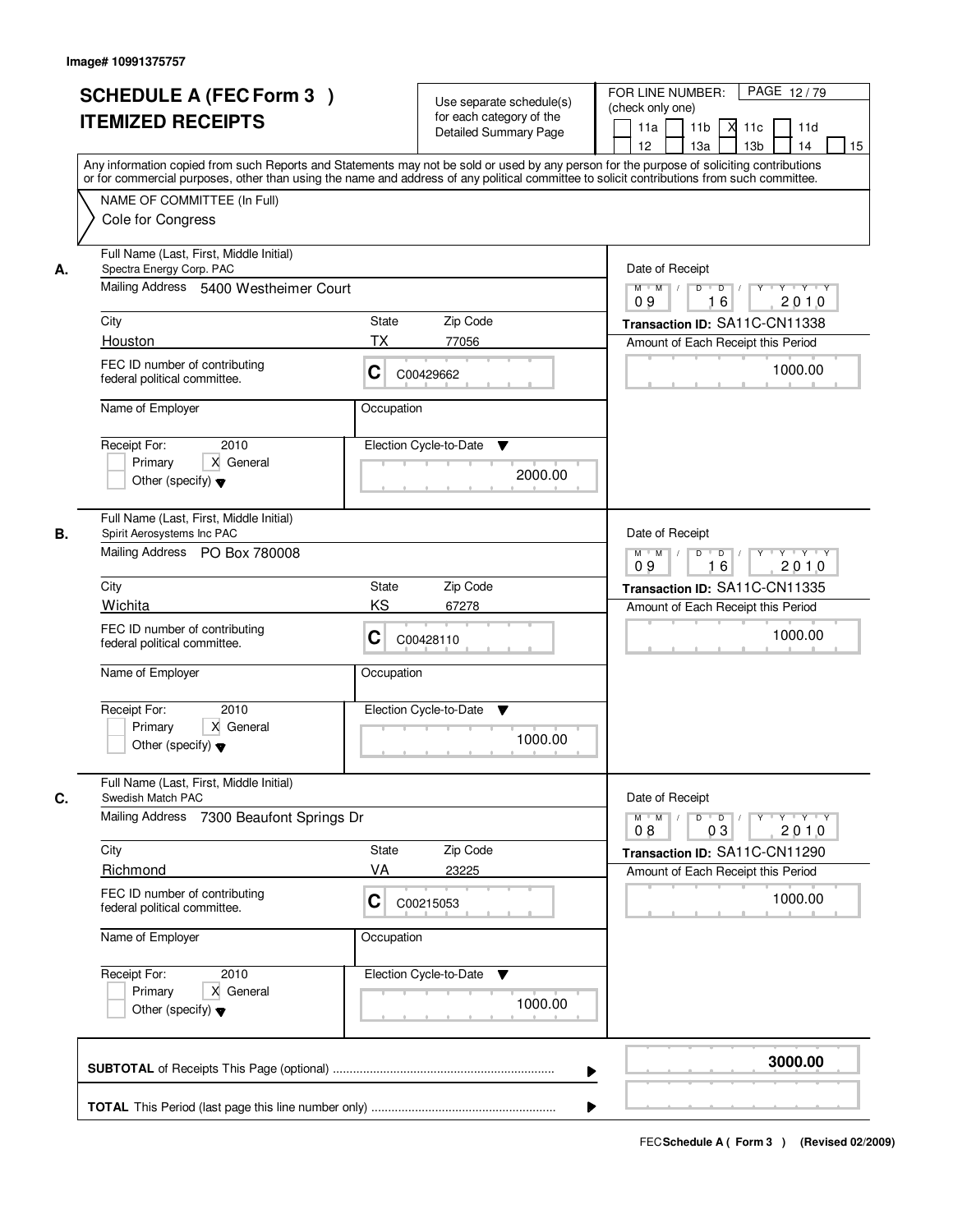|    | <b>SCHEDULE A (FEC Form 3)</b><br><b>ITEMIZED RECEIPTS</b><br>Any information copied from such Reports and Statements may not be sold or used by any person for the purpose of soliciting contributions<br>or for commercial purposes, other than using the name and address of any political committee to solicit contributions from such committee. |              | Use separate schedule(s)<br>for each category of the<br><b>Detailed Summary Page</b> | PAGE 13/79<br>FOR LINE NUMBER:<br>(check only one)<br>11 <sub>b</sub><br>11a<br><b>X</b><br>11c<br>11d<br>13 <sub>b</sub><br>12<br>13a<br>14<br>15 |
|----|-------------------------------------------------------------------------------------------------------------------------------------------------------------------------------------------------------------------------------------------------------------------------------------------------------------------------------------------------------|--------------|--------------------------------------------------------------------------------------|----------------------------------------------------------------------------------------------------------------------------------------------------|
|    | NAME OF COMMITTEE (In Full)<br>Cole for Congress                                                                                                                                                                                                                                                                                                      |              |                                                                                      |                                                                                                                                                    |
| А. | Full Name (Last, First, Middle Initial)<br>Title Industry PAC<br>Mailing Address<br>1828 L St NW Ste 705                                                                                                                                                                                                                                              |              |                                                                                      | Date of Receipt<br>$M$ $M$<br>$D$ $D$ $/$<br>21<br>2010<br>07                                                                                      |
|    | City                                                                                                                                                                                                                                                                                                                                                  | State        | Zip Code                                                                             | Transaction ID: SA11C-CN11272                                                                                                                      |
|    | Washington                                                                                                                                                                                                                                                                                                                                            | DC           | 20036                                                                                | Amount of Each Receipt this Period                                                                                                                 |
|    | FEC ID number of contributing<br>federal political committee.                                                                                                                                                                                                                                                                                         | C            | C00012914                                                                            | 1000.00                                                                                                                                            |
|    | Name of Employer                                                                                                                                                                                                                                                                                                                                      | Occupation   |                                                                                      |                                                                                                                                                    |
|    | 2010<br>Receipt For:<br>$X$ Primary<br>General<br>Other (specify) $\blacktriangledown$                                                                                                                                                                                                                                                                |              | Election Cycle-to-Date<br>▼<br>2000.00                                               |                                                                                                                                                    |
| В. | Full Name (Last, First, Middle Initial)<br><b>UPS PAC</b>                                                                                                                                                                                                                                                                                             |              |                                                                                      | Date of Receipt                                                                                                                                    |
|    | Mailing Address 55 Glenlake Pkwy NE                                                                                                                                                                                                                                                                                                                   |              |                                                                                      | $Y$ <sup>U</sup><br>$Y \vdash Y \vdash Y$<br>$M$ $M$ /<br>D<br>$\overline{D}$<br>16<br>2010<br>07                                                  |
|    | City                                                                                                                                                                                                                                                                                                                                                  | <b>State</b> | Zip Code                                                                             | Transaction ID: SA11C-CN11257                                                                                                                      |
|    | Atlanta                                                                                                                                                                                                                                                                                                                                               | GA           | 30328                                                                                | Amount of Each Receipt this Period                                                                                                                 |
|    | FEC ID number of contributing<br>federal political committee.                                                                                                                                                                                                                                                                                         | С            | C00064766                                                                            | 1023.00                                                                                                                                            |
|    | Name of Employer                                                                                                                                                                                                                                                                                                                                      | Occupation   |                                                                                      |                                                                                                                                                    |
|    | Receipt For:<br>2010<br>$X$ Primary<br>General<br>Other (specify) $\blacktriangledown$                                                                                                                                                                                                                                                                |              | Election Cycle-to-Date<br>v<br>4023.00                                               | In-Kind Received Facility<br>Usage & Catering                                                                                                      |
|    | Full Name (Last, First, Middle Initial)                                                                                                                                                                                                                                                                                                               |              |                                                                                      |                                                                                                                                                    |
| C. | <b>UPS PAC</b><br>Mailing Address<br>55 Glenlake Pkwy NE                                                                                                                                                                                                                                                                                              |              |                                                                                      | Date of Receipt<br>D<br>$\overline{D}$ /<br>$M$ $M$ /<br>$Y$ <sup>-1</sup><br>$Y + Y + Y$<br>2010<br>07<br>16                                      |
|    | City                                                                                                                                                                                                                                                                                                                                                  | State        | Zip Code                                                                             | Transaction ID: SA11C-CN11258                                                                                                                      |
|    | Atlanta                                                                                                                                                                                                                                                                                                                                               | GA           | 30328                                                                                | Amount of Each Receipt this Period                                                                                                                 |
|    | FEC ID number of contributing<br>federal political committee.                                                                                                                                                                                                                                                                                         | C            | C00064766                                                                            | 977.00                                                                                                                                             |
|    | Name of Employer                                                                                                                                                                                                                                                                                                                                      | Occupation   |                                                                                      |                                                                                                                                                    |
|    | Receipt For:<br>2010<br>$X$ Primary<br>General<br>Other (specify) $\blacktriangledown$                                                                                                                                                                                                                                                                |              | Election Cycle-to-Date<br>v<br>5000.00                                               |                                                                                                                                                    |
|    |                                                                                                                                                                                                                                                                                                                                                       |              | ▶                                                                                    | 3000.00                                                                                                                                            |
|    |                                                                                                                                                                                                                                                                                                                                                       |              |                                                                                      |                                                                                                                                                    |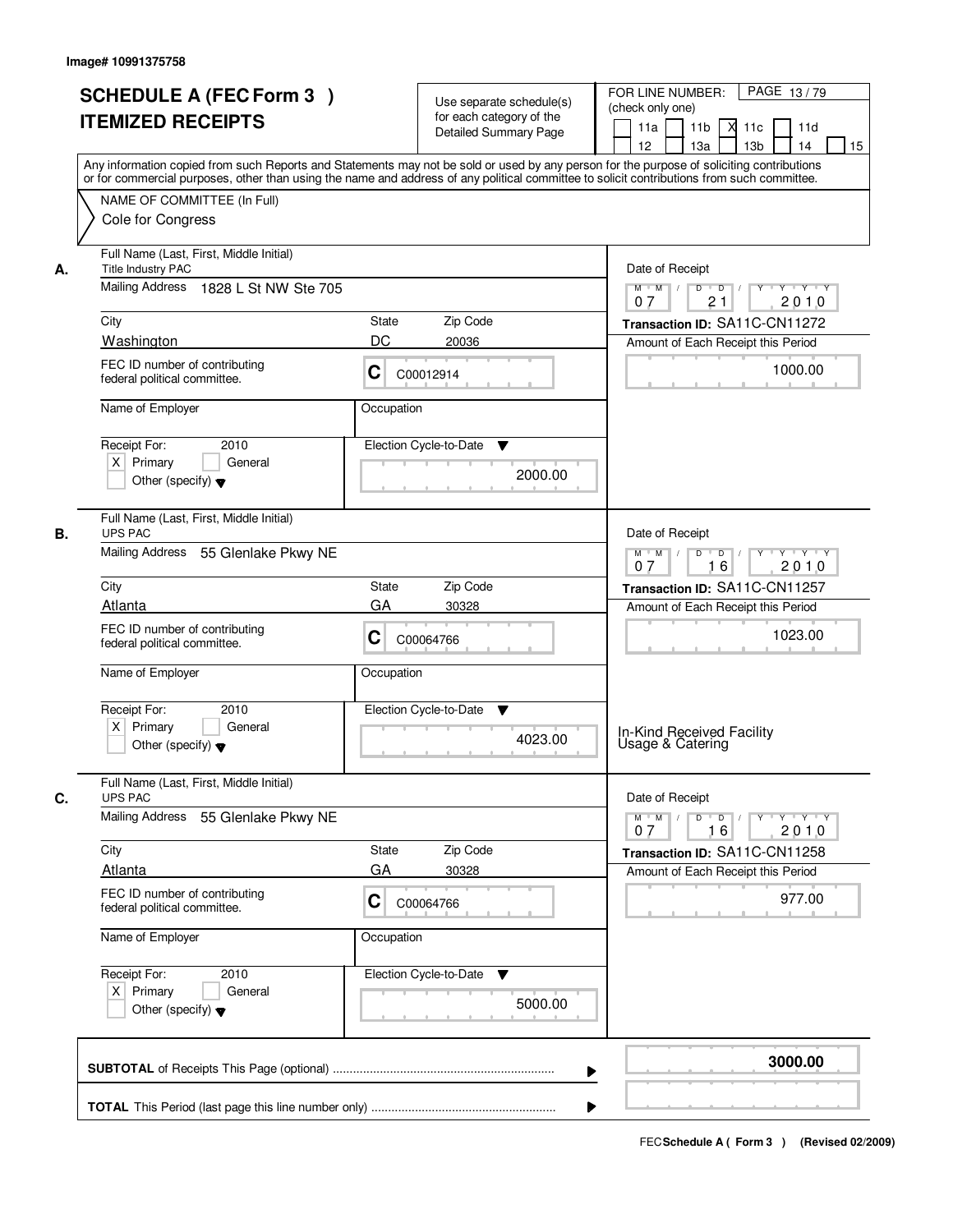|    | <b>SCHEDULE A (FEC Form 3)</b><br><b>ITEMIZED RECEIPTS</b><br>Any information copied from such Reports and Statements may not be sold or used by any person for the purpose of soliciting contributions<br>or for commercial purposes, other than using the name and address of any political committee to solicit contributions from such committee. |             | Use separate schedule(s)<br>for each category of the<br><b>Detailed Summary Page</b> | PAGE 14/79<br>FOR LINE NUMBER:<br>(check only one)<br>11 <sub>b</sub><br>11a<br>-XI<br>11c<br>11d<br>13 <sub>b</sub><br>12<br>13a<br>14<br>15 |
|----|-------------------------------------------------------------------------------------------------------------------------------------------------------------------------------------------------------------------------------------------------------------------------------------------------------------------------------------------------------|-------------|--------------------------------------------------------------------------------------|-----------------------------------------------------------------------------------------------------------------------------------------------|
|    | NAME OF COMMITTEE (In Full)<br>Cole for Congress                                                                                                                                                                                                                                                                                                      |             |                                                                                      |                                                                                                                                               |
| А. | Full Name (Last, First, Middle Initial)<br>Verizon Communications Good Govt Club<br>Mailing Address 1300   St NW 4th Floor                                                                                                                                                                                                                            |             |                                                                                      | Date of Receipt<br>$M$ $M$<br>$D$ $D$ $/$<br>09<br>2010<br>07                                                                                 |
|    | City                                                                                                                                                                                                                                                                                                                                                  | State       | Zip Code                                                                             | Transaction ID: SA11C-CN11197                                                                                                                 |
|    | Washington                                                                                                                                                                                                                                                                                                                                            | DC          | 20005                                                                                | Amount of Each Receipt this Period                                                                                                            |
|    | FEC ID number of contributing<br>federal political committee.                                                                                                                                                                                                                                                                                         | C           | C00186288                                                                            | 2000.00                                                                                                                                       |
|    | Name of Employer                                                                                                                                                                                                                                                                                                                                      | Occupation  |                                                                                      |                                                                                                                                               |
|    | Receipt For:<br>2010<br>$X$ Primary<br>General<br>Other (specify) $\blacktriangledown$                                                                                                                                                                                                                                                                |             | Election Cycle-to-Date<br>▼<br>5000.00                                               |                                                                                                                                               |
| В. | Full Name (Last, First, Middle Initial)<br>Weyerhauser PAC<br>Mailing Address P.O. Box 75000                                                                                                                                                                                                                                                          |             |                                                                                      | Date of Receipt<br>$Y \vdash Y \vdash Y$<br>$M$ $M$ /<br>D<br>$\overline{D}$<br>Y<br>2010<br>08<br>26                                         |
|    | City                                                                                                                                                                                                                                                                                                                                                  | State       | Zip Code                                                                             | Transaction ID: SA11C-CN11328                                                                                                                 |
|    | Detroit                                                                                                                                                                                                                                                                                                                                               | MI          | 48275                                                                                | Amount of Each Receipt this Period                                                                                                            |
|    | FEC ID number of contributing<br>federal political committee.                                                                                                                                                                                                                                                                                         | C           | C00007948                                                                            | 1000.00                                                                                                                                       |
|    | Name of Employer                                                                                                                                                                                                                                                                                                                                      | Occupation  |                                                                                      |                                                                                                                                               |
|    | Receipt For:<br>2010<br>Primary<br>X General<br>Other (specify) $\blacktriangledown$                                                                                                                                                                                                                                                                  |             | Election Cycle-to-Date<br>v<br>2000.00                                               |                                                                                                                                               |
| C. | Full Name (Last, First, Middle Initial)<br>Williams Companies PAC                                                                                                                                                                                                                                                                                     |             |                                                                                      | Date of Receipt                                                                                                                               |
|    | <b>Mailing Address</b><br>1627 I St NW<br>Suite 900                                                                                                                                                                                                                                                                                                   |             |                                                                                      | $M$ $M$<br>$D$ $D$ $/$<br>$\mathsf{Y} \dashv \mathsf{Y} \dashv \mathsf{Y}$<br>$Y^+$<br>2010<br>21<br>07                                       |
|    | City                                                                                                                                                                                                                                                                                                                                                  | State<br>DC | Zip Code                                                                             | Transaction ID: SA11C-CN11275                                                                                                                 |
|    | <b>Washington</b><br>FEC ID number of contributing<br>federal political committee.                                                                                                                                                                                                                                                                    | C           | 20006<br>C00040394                                                                   | Amount of Each Receipt this Period<br>1000.00                                                                                                 |
|    | Name of Employer                                                                                                                                                                                                                                                                                                                                      | Occupation  |                                                                                      |                                                                                                                                               |
|    | Receipt For:<br>2010<br>$X$ Primary<br>General<br>Other (specify) $\blacktriangledown$                                                                                                                                                                                                                                                                |             | Election Cycle-to-Date<br>v<br>5000.00                                               |                                                                                                                                               |
|    |                                                                                                                                                                                                                                                                                                                                                       |             | ▶                                                                                    | 4000.00                                                                                                                                       |
|    |                                                                                                                                                                                                                                                                                                                                                       |             |                                                                                      |                                                                                                                                               |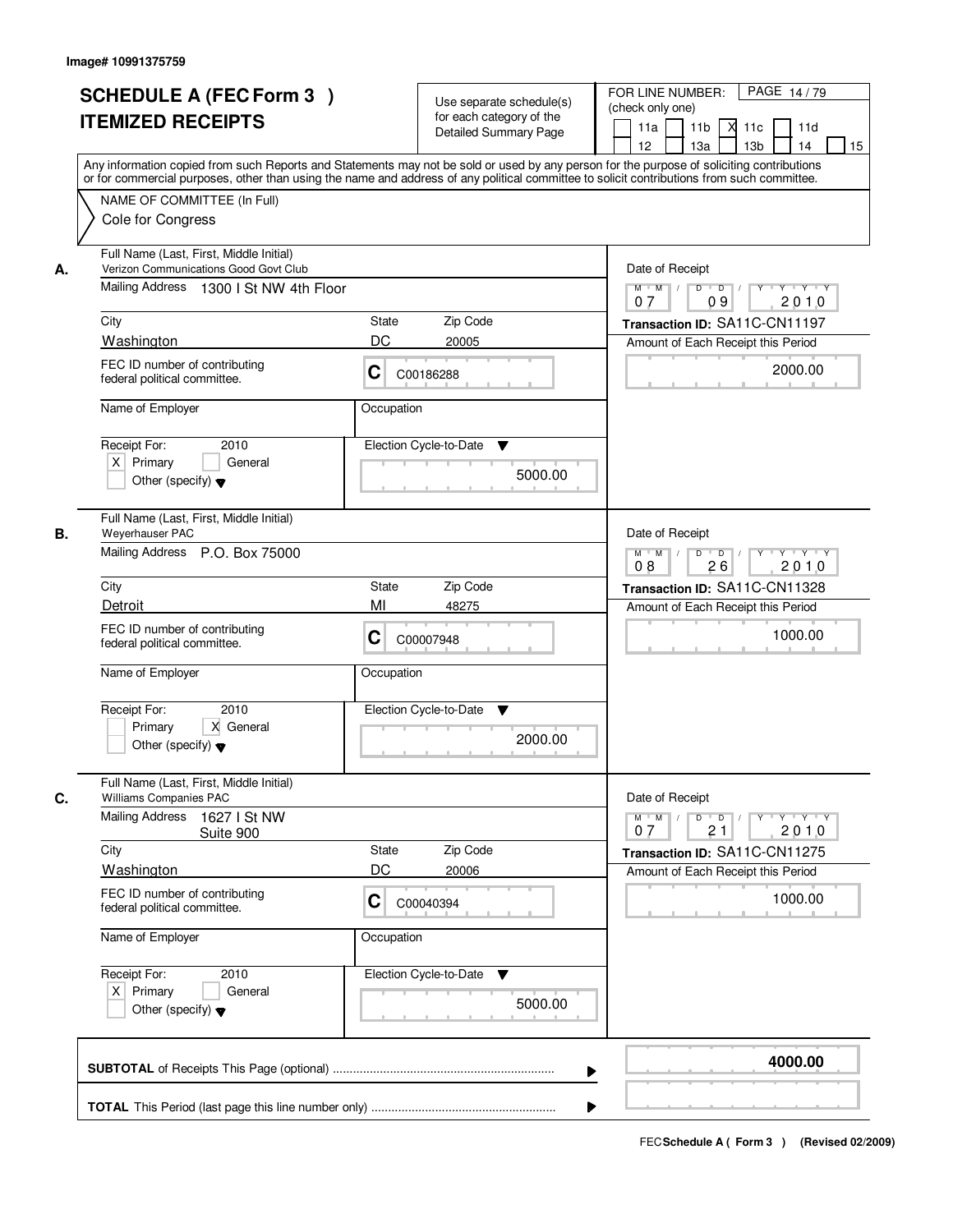|    | <b>SCHEDULE A (FEC Form 3)</b><br><b>ITEMIZED RECEIPTS</b>                                                                                                                                                                                                                              |             | Use separate schedule(s)<br>for each category of the<br><b>Detailed Summary Page</b> | PAGE 15/79<br>FOR LINE NUMBER:<br>(check only one)<br>11 <sub>b</sub><br>11a<br>11d<br>XI.<br>11c<br>12<br>13a<br>13 <sub>b</sub><br>15<br>14 |
|----|-----------------------------------------------------------------------------------------------------------------------------------------------------------------------------------------------------------------------------------------------------------------------------------------|-------------|--------------------------------------------------------------------------------------|-----------------------------------------------------------------------------------------------------------------------------------------------|
|    | Any information copied from such Reports and Statements may not be sold or used by any person for the purpose of soliciting contributions<br>or for commercial purposes, other than using the name and address of any political committee to solicit contributions from such committee. |             |                                                                                      |                                                                                                                                               |
|    | NAME OF COMMITTEE (In Full)<br>Cole for Congress                                                                                                                                                                                                                                        |             |                                                                                      |                                                                                                                                               |
| А. | Full Name (Last, First, Middle Initial)<br>Wine & Spirits Wholesalers PAC<br>Mailing Address 805 FIFTEENTH ST NW SUITE 430                                                                                                                                                              |             |                                                                                      | Date of Receipt<br>$M$ $M$<br>D<br>Y Y Y Y                                                                                                    |
|    | City<br>Washington                                                                                                                                                                                                                                                                      | State<br>DC | Zip Code<br>20005                                                                    | 5<br>2010<br>07<br>Transaction ID: SA11C-CN11252<br>Amount of Each Receipt this Period                                                        |
|    | FEC ID number of contributing<br>federal political committee.                                                                                                                                                                                                                           | C           | C00147173                                                                            | 1000.00                                                                                                                                       |
|    | Name of Employer                                                                                                                                                                                                                                                                        | Occupation  |                                                                                      |                                                                                                                                               |
|    | Receipt For:<br>2010<br>$\times$<br>Primary<br>General<br>Other (specify) $\blacktriangledown$                                                                                                                                                                                          |             | Election Cycle-to-Date<br>$\overline{\mathbf{v}}$<br>2000.00                         |                                                                                                                                               |

|  | 1000.00  |
|--|----------|
|  | 42000.00 |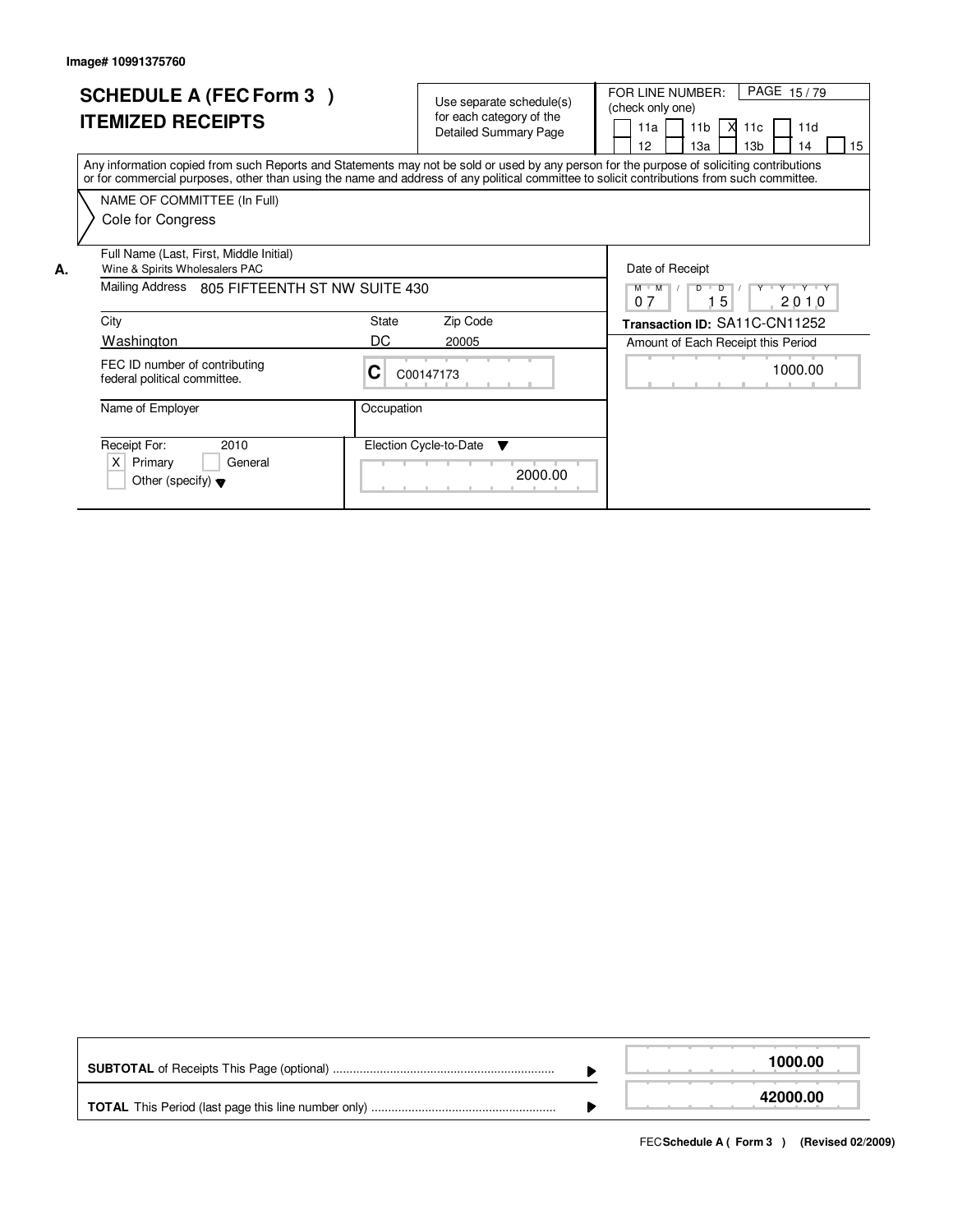|    | <b>SCHEDULE A (FEC Form 3)</b><br><b>ITEMIZED RECEIPTS</b><br>Any information copied from such Reports and Statements may not be sold or used by any person for the purpose of soliciting contributions                                                                           | Use separate schedule(s)<br>for each category of the<br><b>Detailed Summary Page</b>                      |         | PAGE 16/79<br>FOR LINE NUMBER:<br>(check only one)<br>$\boldsymbol{\mathsf{X}}$<br>11 <sub>b</sub><br>11a<br>11c<br>11d<br>12<br>13 <sub>b</sub><br>14<br>13a<br>15                                  |
|----|-----------------------------------------------------------------------------------------------------------------------------------------------------------------------------------------------------------------------------------------------------------------------------------|-----------------------------------------------------------------------------------------------------------|---------|------------------------------------------------------------------------------------------------------------------------------------------------------------------------------------------------------|
|    | or for commercial purposes, other than using the name and address of any political committee to solicit contributions from such committee.<br>NAME OF COMMITTEE (In Full)<br>Cole for Congress                                                                                    |                                                                                                           |         |                                                                                                                                                                                                      |
| А. | Full Name (Last, First, Middle Initial)<br>Mr. Clarence H Albright, Jr<br>Mailing Address 821 Mackall Ave<br>City<br>Mc Lean<br>FEC ID number of contributing<br>federal political committee.<br>Name of Employer<br>Requested<br>2010<br>Receipt For:<br>$X$ Primary<br>General  | <b>State</b><br>Zip Code<br>VA<br>22101<br>C<br>Occupation<br>Requested<br>Election Cycle-to-Date<br>▼    |         | Date of Receipt<br>$Y$ $Y$ $Y$<br>$D$ $D$ $1$<br>$Y$ <sup>U</sup><br>$M$ $M$ /<br>21<br>2010<br>07<br>Transaction ID: SA11Ai-CN11282<br>Amount of Each Receipt this Period<br>250.00                 |
| В. | Other (specify) $\blacktriangledown$<br>Full Name (Last, First, Middle Initial)<br>The Jicarilla Apache Tribe                                                                                                                                                                     |                                                                                                           | 250.00  | Date of Receipt                                                                                                                                                                                      |
|    | Mailing Address P.O. Box 507<br>City<br><b>Dulce</b><br>FEC ID number of contributing<br>federal political committee.<br>Name of Employer<br>Indian tribe<br>2010<br>Receipt For:<br>Primary<br>X General<br>Other (specify) $\blacktriangledown$                                 | Zip Code<br>State<br><b>NM</b><br>87528<br>C<br>Occupation<br>Indian tribe<br>Election Cycle-to-Date<br>▼ | 2000.00 | $Y \vdash Y \vdash Y$<br>$M$ $M$ /<br>D<br>$\overline{D}$<br>$Y$ <sup><math>\top</math></sup><br>03<br>2010<br>08<br>Transaction ID: SA11Ai-CN11291<br>Amount of Each Receipt this Period<br>1000.00 |
| C. | Full Name (Last, First, Middle Initial)<br>C. Mark Brown<br>Mailing Address<br>1413 Claiborne Ln.<br>City<br>Aledo<br>FEC ID number of contributing<br>federal political committee.<br>Name of Employer<br>Prepaid Legal Services<br>Receipt For:<br>2010<br>Primary<br>X General | State<br>Zip Code<br>ТX<br>76008<br>C<br>Occupation<br><b>CMO</b><br>Election Cycle-to-Date<br>v          | 2500.00 | Date of Receipt<br>$M$ $M$ $M$<br>$D$ $D$ $/$<br>$Y - Y - Y - Y$<br>$Y$ <sup>U</sup><br>2010<br>08<br>26<br>Transaction ID: SA11Ai-CN11300<br>Amount of Each Receipt this Period<br>2500.00          |
|    | Other (specify) $\blacktriangledown$                                                                                                                                                                                                                                              |                                                                                                           |         | 3750.00                                                                                                                                                                                              |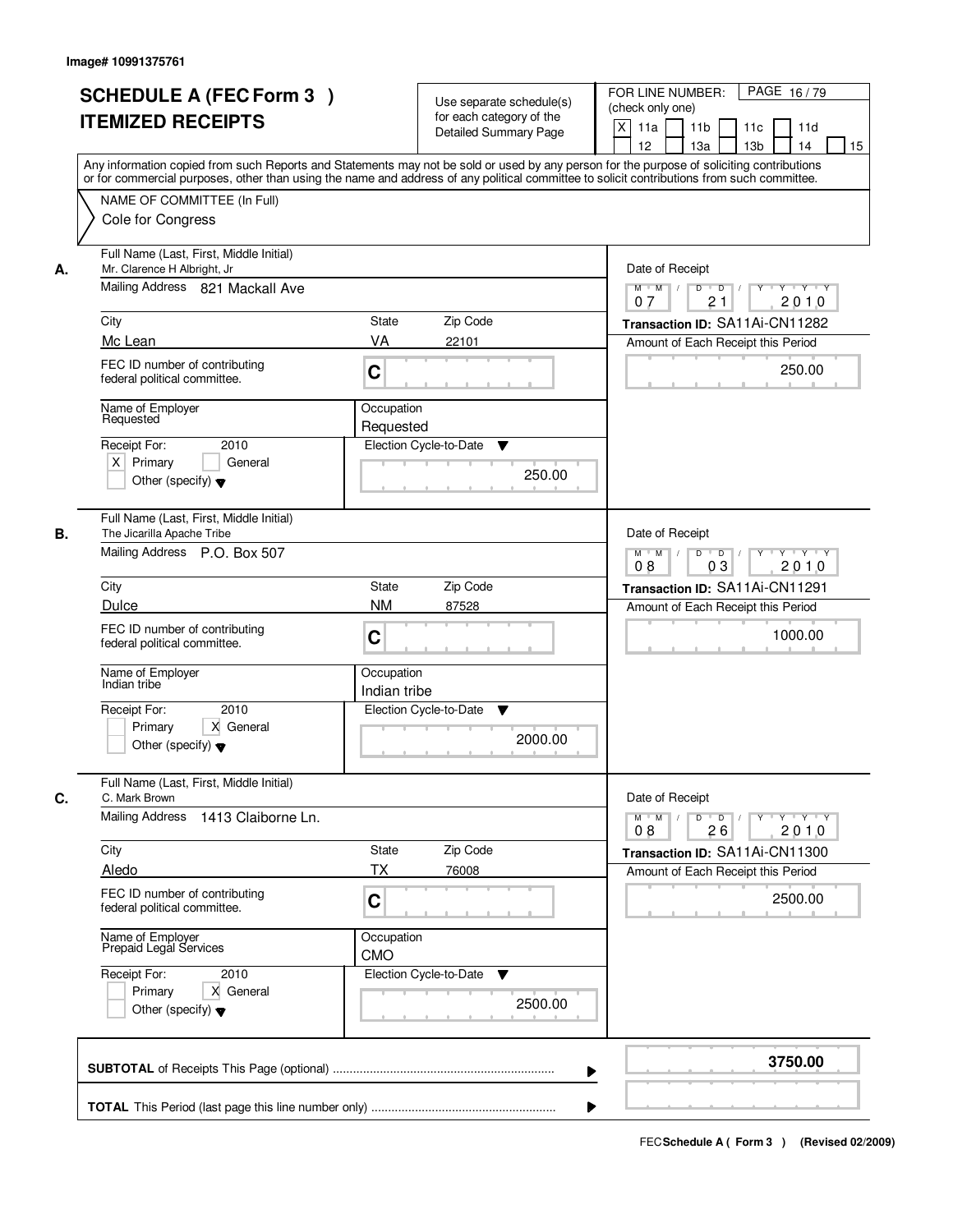|    | <b>SCHEDULE A (FEC Form 3)</b>                                                                                                                                                                                                                                                          |              | Use separate schedule(s)     | PAGE 17/79<br>FOR LINE NUMBER:                                                      |
|----|-----------------------------------------------------------------------------------------------------------------------------------------------------------------------------------------------------------------------------------------------------------------------------------------|--------------|------------------------------|-------------------------------------------------------------------------------------|
|    | <b>ITEMIZED RECEIPTS</b>                                                                                                                                                                                                                                                                |              | for each category of the     | (check only one)                                                                    |
|    |                                                                                                                                                                                                                                                                                         |              | <b>Detailed Summary Page</b> | $\mathsf{X}$<br>11a<br>11 <sub>b</sub><br>11c<br>11d                                |
|    |                                                                                                                                                                                                                                                                                         |              |                              | 12<br>13a<br>13 <sub>b</sub><br>14<br>15                                            |
|    | Any information copied from such Reports and Statements may not be sold or used by any person for the purpose of soliciting contributions<br>or for commercial purposes, other than using the name and address of any political committee to solicit contributions from such committee. |              |                              |                                                                                     |
|    |                                                                                                                                                                                                                                                                                         |              |                              |                                                                                     |
|    | NAME OF COMMITTEE (In Full)                                                                                                                                                                                                                                                             |              |                              |                                                                                     |
|    | Cole for Congress                                                                                                                                                                                                                                                                       |              |                              |                                                                                     |
| А. | Full Name (Last, First, Middle Initial)<br>C. Mark Brown                                                                                                                                                                                                                                |              |                              | Date of Receipt                                                                     |
|    | Mailing Address 1413 Claiborne Ln.                                                                                                                                                                                                                                                      |              |                              | $Y$ $Y$ $Y$<br>$\overline{D}$<br>$M$ $M$ /<br>D<br>26<br>2010<br>08                 |
|    | City                                                                                                                                                                                                                                                                                    | <b>State</b> | Zip Code                     | Transaction ID: SA11Ai-CN11320                                                      |
|    | Aledo                                                                                                                                                                                                                                                                                   | <b>TX</b>    | 76008                        | Amount of Each Receipt this Period                                                  |
|    | FEC ID number of contributing                                                                                                                                                                                                                                                           |              |                              |                                                                                     |
|    | federal political committee.                                                                                                                                                                                                                                                            | C            |                              | $-100.00$                                                                           |
|    | Name of Employer                                                                                                                                                                                                                                                                        | Occupation   |                              | <b>Reattributed to Denise Br-</b>                                                   |
|    | Prepaid Legal Services                                                                                                                                                                                                                                                                  | <b>CMO</b>   |                              | own                                                                                 |
|    | Receipt For:<br>2010                                                                                                                                                                                                                                                                    |              | Election Cycle-to-Date<br>▼  |                                                                                     |
|    | Primary<br>X General                                                                                                                                                                                                                                                                    |              |                              | [MEMO ITEM]<br>Reattributed                                                         |
|    | Other (specify) $\blacktriangledown$                                                                                                                                                                                                                                                    |              | 2400.00                      |                                                                                     |
|    |                                                                                                                                                                                                                                                                                         |              |                              |                                                                                     |
| В. | Full Name (Last, First, Middle Initial)<br>Mr. Bill Burgess                                                                                                                                                                                                                             |              |                              | Date of Receipt                                                                     |
|    | <b>Mailing Address</b><br>21 NW 44th St                                                                                                                                                                                                                                                 |              |                              | $M$ $M$ /<br>$D$ $D$ $1$<br>Y Y Y Y Y Y                                             |
|    | Rm 201                                                                                                                                                                                                                                                                                  |              |                              | 12<br>2010<br>07                                                                    |
|    | City                                                                                                                                                                                                                                                                                    | <b>State</b> | Zip Code                     | Transaction ID: SA11Ai-CN11230                                                      |
|    | Lawton                                                                                                                                                                                                                                                                                  | OK           | 73505                        | Amount of Each Receipt this Period                                                  |
|    | FEC ID number of contributing                                                                                                                                                                                                                                                           |              |                              |                                                                                     |
|    | federal political committee.                                                                                                                                                                                                                                                            | C            |                              | 2400.00                                                                             |
|    |                                                                                                                                                                                                                                                                                         | Occupation   |                              |                                                                                     |
|    | Name of Employer<br>Telos OK                                                                                                                                                                                                                                                            |              | Chairman of the Board        |                                                                                     |
|    | Receipt For:<br>2010                                                                                                                                                                                                                                                                    |              | Election Cycle-to-Date ▼     |                                                                                     |
|    | Primary<br>X General                                                                                                                                                                                                                                                                    |              |                              |                                                                                     |
|    | Other (specify) $\blacktriangledown$                                                                                                                                                                                                                                                    |              | 4800.00                      |                                                                                     |
|    |                                                                                                                                                                                                                                                                                         |              |                              |                                                                                     |
| C. | Full Name (Last, First, Middle Initial)<br>Mr. Brad Burgess                                                                                                                                                                                                                             |              |                              | Date of Receipt                                                                     |
|    | <b>Mailing Address</b><br>2601 NW Stone Hill Dr                                                                                                                                                                                                                                         |              |                              | $D$ $D$ $/$<br>$\mathsf{Y} \dashv \mathsf{Y} \dashv \mathsf{Y}$<br>$M = M$<br>$Y^+$ |
|    |                                                                                                                                                                                                                                                                                         |              |                              | 12<br>2010<br>07                                                                    |
|    | City                                                                                                                                                                                                                                                                                    | State        | Zip Code                     | Transaction ID: SA11Ai-CN11231                                                      |
|    | Lawton                                                                                                                                                                                                                                                                                  | OK           | 73505                        | Amount of Each Receipt this Period                                                  |
|    | FEC ID number of contributing                                                                                                                                                                                                                                                           |              |                              | 2400.00                                                                             |
|    | federal political committee.                                                                                                                                                                                                                                                            | C            |                              |                                                                                     |
|    | Name of Employer<br>Self Employed                                                                                                                                                                                                                                                       | Occupation   |                              |                                                                                     |
|    |                                                                                                                                                                                                                                                                                         | Attorney     |                              |                                                                                     |
|    | Receipt For:<br>2010                                                                                                                                                                                                                                                                    |              | Election Cycle-to-Date<br>v  |                                                                                     |
|    | X General<br>Primary                                                                                                                                                                                                                                                                    |              |                              |                                                                                     |
|    | Other (specify) $\blacktriangledown$                                                                                                                                                                                                                                                    |              | 4800.00                      |                                                                                     |
|    |                                                                                                                                                                                                                                                                                         |              |                              |                                                                                     |
|    |                                                                                                                                                                                                                                                                                         |              |                              | 4800.00                                                                             |
|    |                                                                                                                                                                                                                                                                                         |              |                              | ▶                                                                                   |
|    |                                                                                                                                                                                                                                                                                         |              |                              |                                                                                     |
|    |                                                                                                                                                                                                                                                                                         |              |                              |                                                                                     |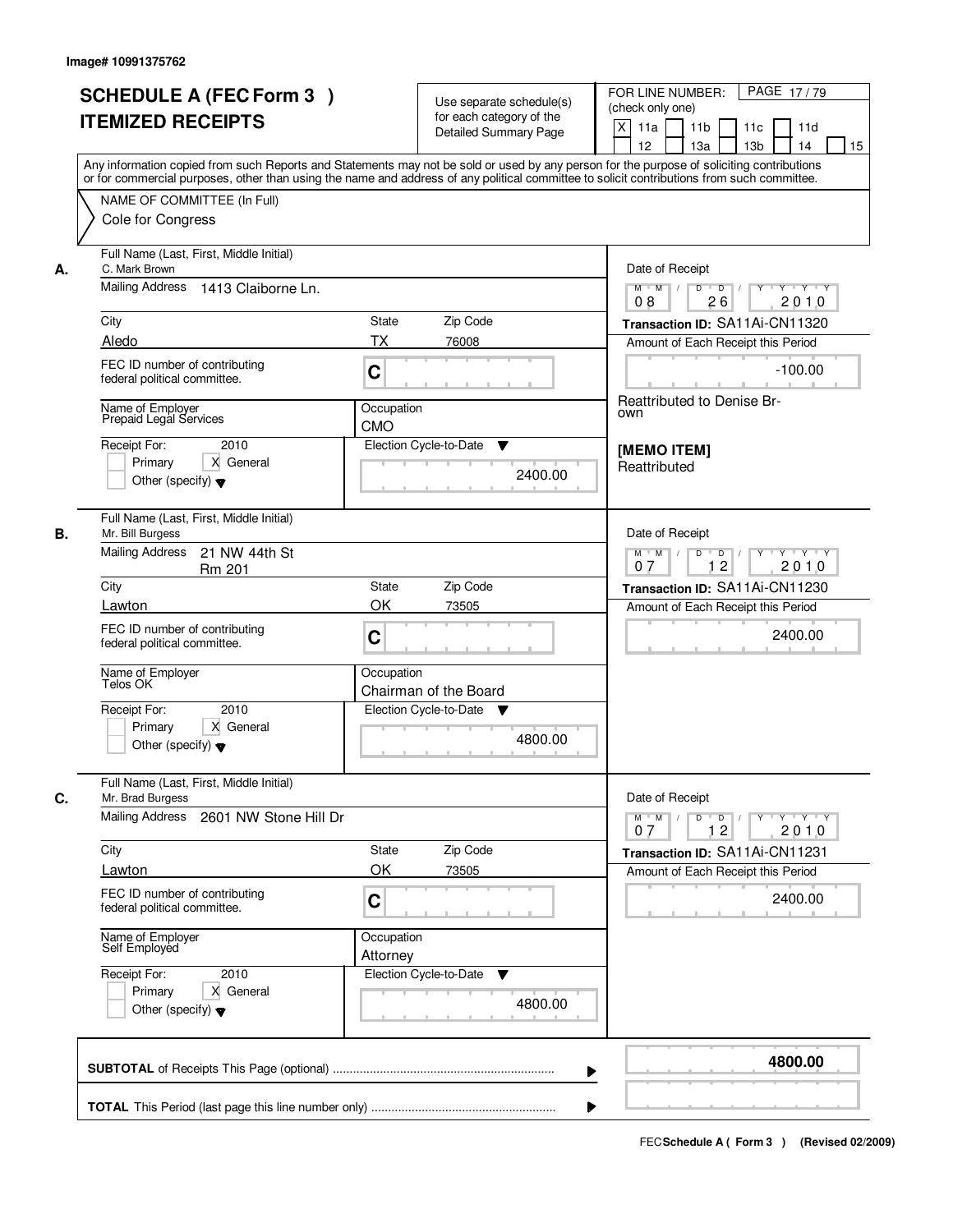|    | <b>SCHEDULE A (FEC Form 3)</b><br><b>ITEMIZED RECEIPTS</b><br>Any information copied from such Reports and Statements may not be sold or used by any person for the purpose of soliciting contributions<br>or for commercial purposes, other than using the name and address of any political committee to solicit contributions from such committee. |                                  | Use separate schedule(s)<br>for each category of the<br><b>Detailed Summary Page</b> | PAGE 18/79<br>FOR LINE NUMBER:<br>(check only one)<br>$\boldsymbol{\mathsf{X}}$<br>11a<br>11 <sub>b</sub><br>11c<br>11d<br>12<br>13a<br>13 <sub>b</sub><br>14<br>15 |
|----|-------------------------------------------------------------------------------------------------------------------------------------------------------------------------------------------------------------------------------------------------------------------------------------------------------------------------------------------------------|----------------------------------|--------------------------------------------------------------------------------------|---------------------------------------------------------------------------------------------------------------------------------------------------------------------|
|    | NAME OF COMMITTEE (In Full)<br>Cole for Congress                                                                                                                                                                                                                                                                                                      |                                  |                                                                                      |                                                                                                                                                                     |
| А. | Full Name (Last, First, Middle Initial)<br>Mrs. Rita V Carey<br>Mailing Address 2030 Crestwood Ln                                                                                                                                                                                                                                                     |                                  |                                                                                      | Date of Receipt<br>$D$ $D$ $1$<br>$M$ $M$ /<br>08<br>26<br>2010                                                                                                     |
|    | City                                                                                                                                                                                                                                                                                                                                                  | State                            | Zip Code                                                                             | Transaction ID: SA11Ai-CN11301                                                                                                                                      |
|    | Duncan                                                                                                                                                                                                                                                                                                                                                | OK                               | 73533                                                                                | Amount of Each Receipt this Period                                                                                                                                  |
|    | FEC ID number of contributing<br>federal political committee.                                                                                                                                                                                                                                                                                         | C                                |                                                                                      | 500.00                                                                                                                                                              |
|    | Name of Employer<br>Requested                                                                                                                                                                                                                                                                                                                         | Occupation<br>Requested          |                                                                                      |                                                                                                                                                                     |
|    | 2010<br>Receipt For:<br>X General<br>Primary<br>Other (specify) $\blacktriangledown$                                                                                                                                                                                                                                                                  |                                  | Election Cycle-to-Date<br>▼<br>500.00                                                |                                                                                                                                                                     |
| В. | Full Name (Last, First, Middle Initial)<br>Gunter Enz<br>Mailing Address 2266 11th St                                                                                                                                                                                                                                                                 |                                  |                                                                                      | Date of Receipt<br>$Y \vdash Y \vdash Y$<br>$M$ $M$ /<br>D<br>$\overline{D}$<br>Y                                                                                   |
|    |                                                                                                                                                                                                                                                                                                                                                       |                                  |                                                                                      | 2010<br>08<br>26                                                                                                                                                    |
|    | City<br>Encinitas                                                                                                                                                                                                                                                                                                                                     | State<br>CA                      | Zip Code<br>92024                                                                    | Transaction ID: SA11Ai-CN11327                                                                                                                                      |
|    | FEC ID number of contributing<br>federal political committee.                                                                                                                                                                                                                                                                                         | C                                |                                                                                      | Amount of Each Receipt this Period<br>1000.00                                                                                                                       |
|    | Name of Employer<br>LawInfo.com                                                                                                                                                                                                                                                                                                                       | Occupation<br>CEO                |                                                                                      |                                                                                                                                                                     |
|    | Receipt For:<br>2010<br>X General<br>Primary<br>Other (specify) $\blacktriangledown$                                                                                                                                                                                                                                                                  |                                  | Election Cycle-to-Date<br>v<br>1000.00                                               |                                                                                                                                                                     |
| C. | Full Name (Last, First, Middle Initial)<br>Mr. Michael S Fowler                                                                                                                                                                                                                                                                                       |                                  |                                                                                      | Date of Receipt                                                                                                                                                     |
|    | Mailing Address 4701 Cloudcroft                                                                                                                                                                                                                                                                                                                       |                                  |                                                                                      | $D$ $D$ $l$<br>$\mathsf{Y} \dashv \mathsf{Y} \dashv \mathsf{Y}$<br>$M$ $M$ /<br>$Y$ <sup>U</sup><br>09<br>2010<br>07                                                |
|    | City                                                                                                                                                                                                                                                                                                                                                  | State                            | Zip Code                                                                             | Transaction ID: SA11Ai-CN11195                                                                                                                                      |
|    | Norman<br>FEC ID number of contributing<br>federal political committee.                                                                                                                                                                                                                                                                               | OK<br>C                          | 73072                                                                                | Amount of Each Receipt this Period<br>2000.00                                                                                                                       |
|    | Name of Employer<br>Fowler Holding Co.                                                                                                                                                                                                                                                                                                                | Occupation<br><b>Auto Dealer</b> |                                                                                      |                                                                                                                                                                     |
|    | Receipt For:<br>2010<br>$X$ Primary<br>General<br>Other (specify) $\blacktriangledown$                                                                                                                                                                                                                                                                |                                  | Election Cycle-to-Date<br>v<br>2000.00                                               |                                                                                                                                                                     |
|    |                                                                                                                                                                                                                                                                                                                                                       |                                  | ▶                                                                                    | 3500.00                                                                                                                                                             |
|    |                                                                                                                                                                                                                                                                                                                                                       |                                  |                                                                                      |                                                                                                                                                                     |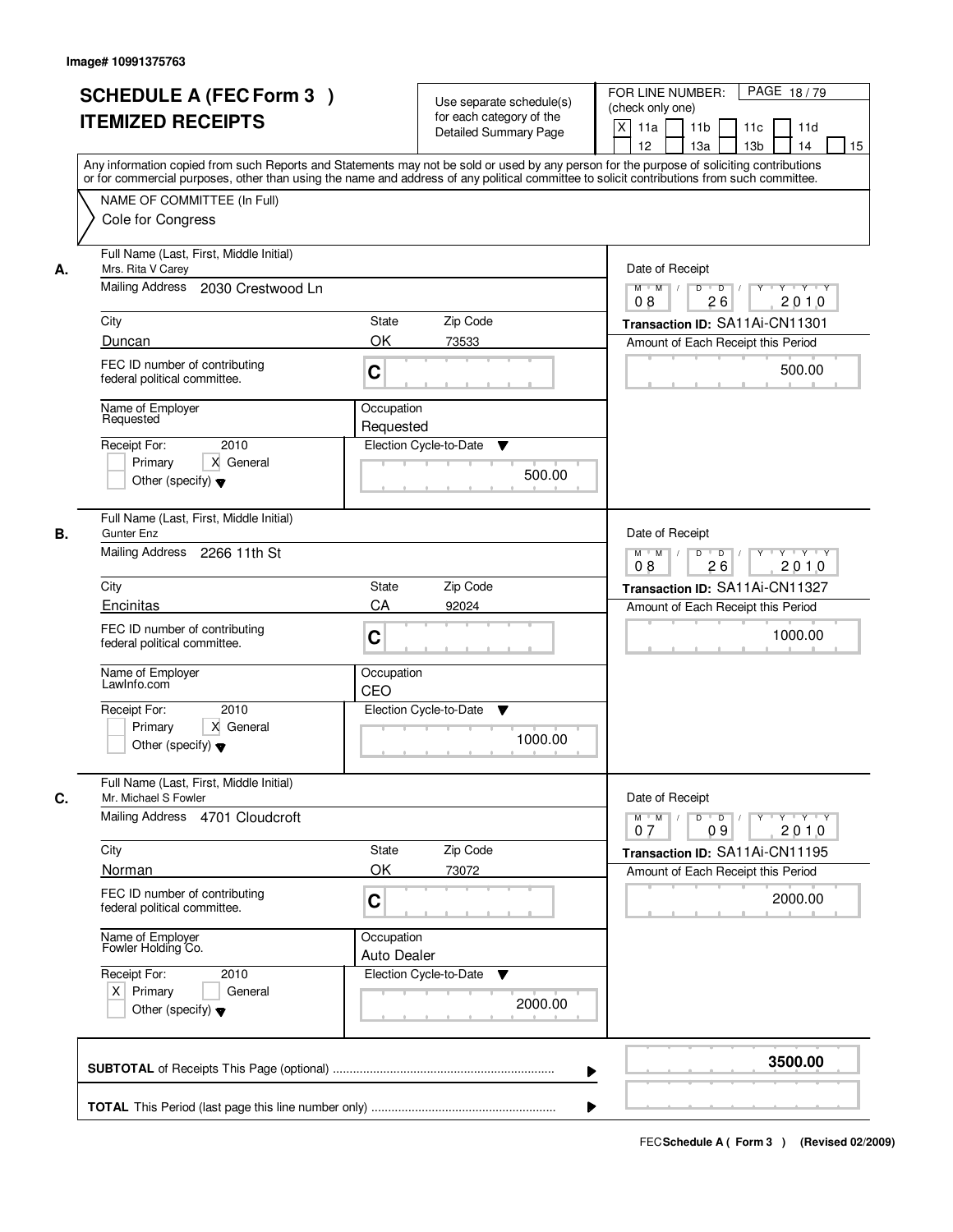|    | <b>SCHEDULE A (FEC Form 3)</b><br><b>ITEMIZED RECEIPTS</b><br>Any information copied from such Reports and Statements may not be sold or used by any person for the purpose of soliciting contributions<br>or for commercial purposes, other than using the name and address of any political committee to solicit contributions from such committee. |                         | Use separate schedule(s)<br>for each category of the<br><b>Detailed Summary Page</b> | PAGE 19/79<br>FOR LINE NUMBER:<br>(check only one)<br>X<br>11a<br>11 <sub>b</sub><br>11c<br>11d<br>12<br>13 <sub>b</sub><br>13a<br>14<br>15 |
|----|-------------------------------------------------------------------------------------------------------------------------------------------------------------------------------------------------------------------------------------------------------------------------------------------------------------------------------------------------------|-------------------------|--------------------------------------------------------------------------------------|---------------------------------------------------------------------------------------------------------------------------------------------|
|    | NAME OF COMMITTEE (In Full)<br>Cole for Congress                                                                                                                                                                                                                                                                                                      |                         |                                                                                      |                                                                                                                                             |
| А. | Full Name (Last, First, Middle Initial)<br>Lloyd Hardin<br>Mailing Address<br>13813 Hollow Glen Rd                                                                                                                                                                                                                                                    |                         |                                                                                      | Date of Receipt<br>$\mathsf{Y} \dashv \mathsf{Y} \dashv \mathsf{Y}$<br>$D$ $D$ $/$<br>$\Gamma Y$<br>$M$ $M$ /                               |
|    | City                                                                                                                                                                                                                                                                                                                                                  | State                   | Zip Code                                                                             | 27<br>2010<br>07<br>Transaction ID: SA11Ai-CN11285                                                                                          |
|    | Edmond                                                                                                                                                                                                                                                                                                                                                | OK                      | 73013                                                                                | Amount of Each Receipt this Period                                                                                                          |
|    | FEC ID number of contributing<br>federal political committee.                                                                                                                                                                                                                                                                                         | C                       |                                                                                      | 500.00                                                                                                                                      |
|    | Name of Employer<br>McAfee & Taft                                                                                                                                                                                                                                                                                                                     | Occupation<br>Attorney  |                                                                                      |                                                                                                                                             |
|    | 2010<br>Receipt For:<br>$X$ Primary<br>General<br>Other (specify) $\blacktriangledown$                                                                                                                                                                                                                                                                |                         | Election Cycle-to-Date<br>▼<br>500.00                                                |                                                                                                                                             |
| В. | Full Name (Last, First, Middle Initial)<br>Randy Harp<br>Mailing Address 13185 County Road 3510                                                                                                                                                                                                                                                       |                         |                                                                                      | Date of Receipt<br>$Y \vdash Y \vdash Y$<br>$M$ M<br>D<br>$\overline{D}$<br>2010<br>26<br>08                                                |
|    | City                                                                                                                                                                                                                                                                                                                                                  | State                   | Zip Code                                                                             | Transaction ID: SA11Ai-CN11305                                                                                                              |
|    | Ada                                                                                                                                                                                                                                                                                                                                                   | OK                      | 74820                                                                                | Amount of Each Receipt this Period                                                                                                          |
|    | FEC ID number of contributing<br>federal political committee.                                                                                                                                                                                                                                                                                         | C                       |                                                                                      | 1000.00                                                                                                                                     |
|    | Name of Employer<br>Prepaid Legal Services                                                                                                                                                                                                                                                                                                            | Occupation              | <b>Chief Operating Officer</b>                                                       |                                                                                                                                             |
|    | Receipt For:<br>2010<br>Primary<br>X General<br>Other (specify) $\blacktriangledown$                                                                                                                                                                                                                                                                  |                         | Election Cycle-to-Date<br>v<br>1000.00                                               |                                                                                                                                             |
| C. | Full Name (Last, First, Middle Initial)<br>Elizabeth Huckabay                                                                                                                                                                                                                                                                                         |                         |                                                                                      | Date of Receipt                                                                                                                             |
|    | <b>Mailing Address</b><br>2114 Edinburg Dr                                                                                                                                                                                                                                                                                                            |                         |                                                                                      | $D$ $D$ $/$<br>$M$ $M$ /<br>$Y$ <sup><math>\top</math></sup><br>$Y + Y + Y$<br>2010<br>07<br>27                                             |
|    | City<br>Yukon                                                                                                                                                                                                                                                                                                                                         | State<br>OK             | Zip Code                                                                             | Transaction ID: SA11Ai-CN11344                                                                                                              |
|    | FEC ID number of contributing<br>federal political committee.                                                                                                                                                                                                                                                                                         | C                       | 73099                                                                                | Amount of Each Receipt this Period<br>1000.00                                                                                               |
|    | Name of Employer<br>Requested                                                                                                                                                                                                                                                                                                                         | Occupation<br>Requested |                                                                                      |                                                                                                                                             |
|    | Receipt For:<br>2010<br>Primary<br>X General<br>Other (specify) $\blacktriangledown$                                                                                                                                                                                                                                                                  |                         | Election Cycle-to-Date<br>v<br>1000.00                                               |                                                                                                                                             |
|    |                                                                                                                                                                                                                                                                                                                                                       |                         | ▶                                                                                    | 2500.00                                                                                                                                     |
|    |                                                                                                                                                                                                                                                                                                                                                       |                         |                                                                                      |                                                                                                                                             |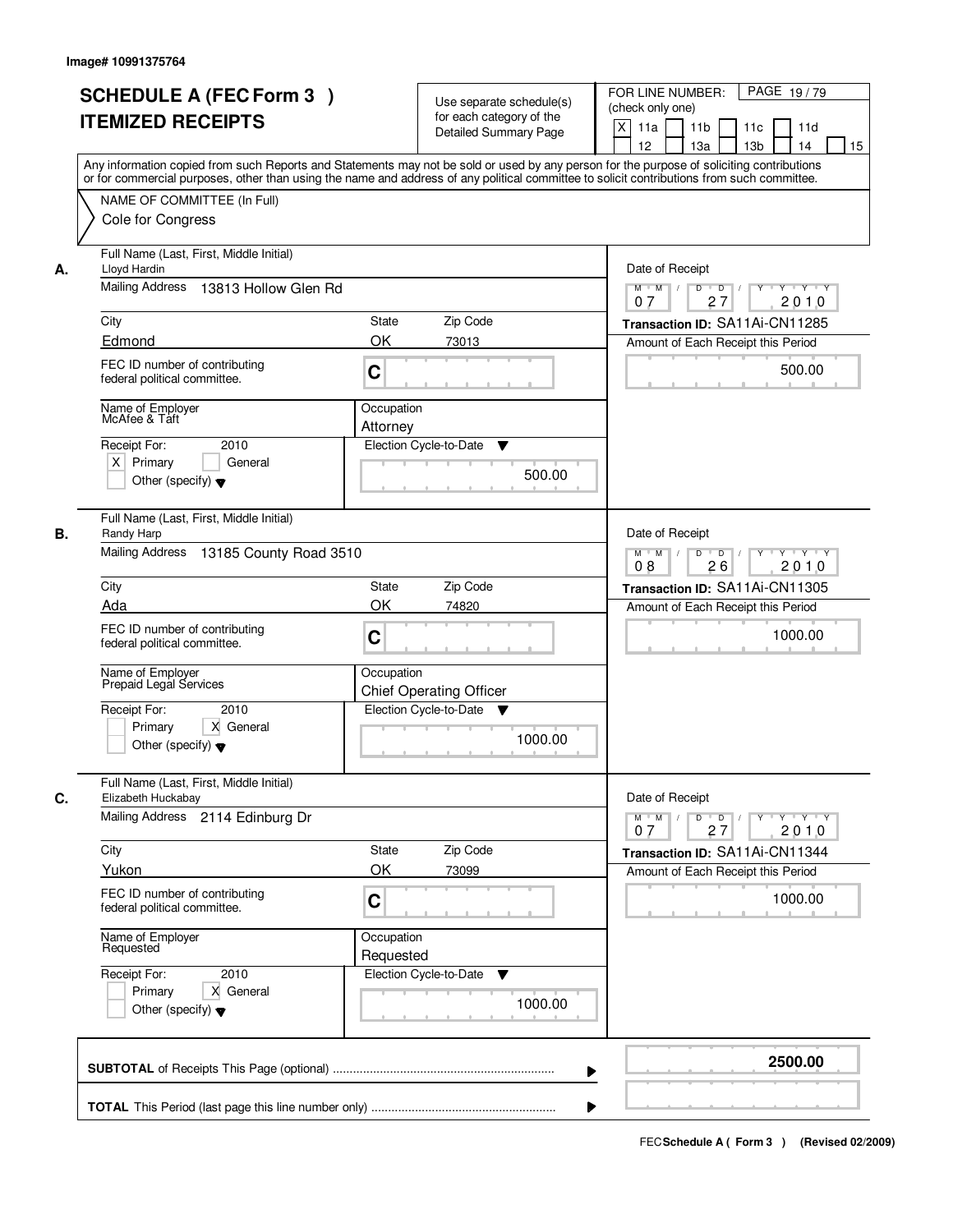|    | <b>SCHEDULE A (FEC Form 3)</b><br><b>ITEMIZED RECEIPTS</b><br>Any information copied from such Reports and Statements may not be sold or used by any person for the purpose of soliciting contributions | Use separate schedule(s)<br>for each category of the<br><b>Detailed Summary Page</b> | PAGE 20/79<br>FOR LINE NUMBER:<br>(check only one)<br>$\boldsymbol{\mathsf{X}}$<br>11 <sub>b</sub><br>11a<br>11 <sub>c</sub><br>11d<br>12<br>13 <sub>b</sub><br>14<br>13a<br>15 |
|----|---------------------------------------------------------------------------------------------------------------------------------------------------------------------------------------------------------|--------------------------------------------------------------------------------------|---------------------------------------------------------------------------------------------------------------------------------------------------------------------------------|
|    | or for commercial purposes, other than using the name and address of any political committee to solicit contributions from such committee.<br>NAME OF COMMITTEE (In Full)<br>Cole for Congress          |                                                                                      |                                                                                                                                                                                 |
| А. | Full Name (Last, First, Middle Initial)<br>George Kaiser<br>Mailing Address PO Box 21468                                                                                                                |                                                                                      | Date of Receipt<br>$D$ $D$ $/$<br>$Y^+$<br>$Y - Y - Y$<br>$M$ $M$ /                                                                                                             |
|    | City<br>Tulsa                                                                                                                                                                                           | <b>State</b><br>Zip Code<br>OK<br>74121                                              | 16<br>2010<br>09<br>Transaction ID: SA11Ai-CN11339<br>Amount of Each Receipt this Period                                                                                        |
|    | FEC ID number of contributing<br>federal political committee.                                                                                                                                           | C                                                                                    | 1000.00                                                                                                                                                                         |
|    | Name of Employer<br><b>BOK Financial</b><br>2010<br>Receipt For:<br>X General<br>Primary<br>Other (specify) $\blacktriangledown$                                                                        | Occupation<br>Chairman<br>Election Cycle-to-Date<br>▼<br>1000.00                     |                                                                                                                                                                                 |
| В. | Full Name (Last, First, Middle Initial)<br>Mr. Michael Kloiber<br>Mailing Address 12908 Doriath Way                                                                                                     |                                                                                      | Date of Receipt<br>Y Y Y Y<br>$M$ $M$ /<br>D<br>$\overline{D}$<br>$Y$ <sup>U</sup><br>12<br>2010<br>07                                                                          |
|    | City                                                                                                                                                                                                    | Zip Code<br>State                                                                    | Transaction ID: SA11Ai-CN11263                                                                                                                                                  |
|    | Oklahoma City<br>FEC ID number of contributing<br>federal political committee.                                                                                                                          | OK<br>73170<br>C                                                                     | Amount of Each Receipt this Period<br>250.00                                                                                                                                    |
|    | Name of Employer<br>Tinker Federal Credit Uni-<br>on                                                                                                                                                    | Occupation<br>President                                                              |                                                                                                                                                                                 |
|    | Receipt For:<br>2010<br>$X$ Primary<br>General<br>Other (specify) $\blacktriangledown$                                                                                                                  | Election Cycle-to-Date<br>v<br>250.00                                                |                                                                                                                                                                                 |
| C. | Full Name (Last, First, Middle Initial)<br>Kenneth Levit                                                                                                                                                |                                                                                      | Date of Receipt                                                                                                                                                                 |
|    | Mailing Address<br>2821 E 44th Ct                                                                                                                                                                       |                                                                                      | $M$ $M$<br>$D$ $D$ $l$<br><b>TY TEY TEY TEY</b><br>09<br>2010<br>16                                                                                                             |
|    | City<br>Tulsa                                                                                                                                                                                           | Zip Code<br>State<br>OK<br>74105                                                     | Transaction ID: SA11Ai-CN11337<br>Amount of Each Receipt this Period                                                                                                            |
|    | FEC ID number of contributing<br>federal political committee.                                                                                                                                           | C                                                                                    | 500.00                                                                                                                                                                          |
|    | Name of Employer<br>George Kaiser Foundation                                                                                                                                                            | Occupation<br><b>Executive Director</b>                                              |                                                                                                                                                                                 |
|    | Receipt For:<br>2010<br>Primary<br>X General<br>Other (specify) $\blacktriangledown$                                                                                                                    | Election Cycle-to-Date<br>v<br>500.00                                                |                                                                                                                                                                                 |
|    |                                                                                                                                                                                                         |                                                                                      | 1750.00                                                                                                                                                                         |
|    |                                                                                                                                                                                                         |                                                                                      |                                                                                                                                                                                 |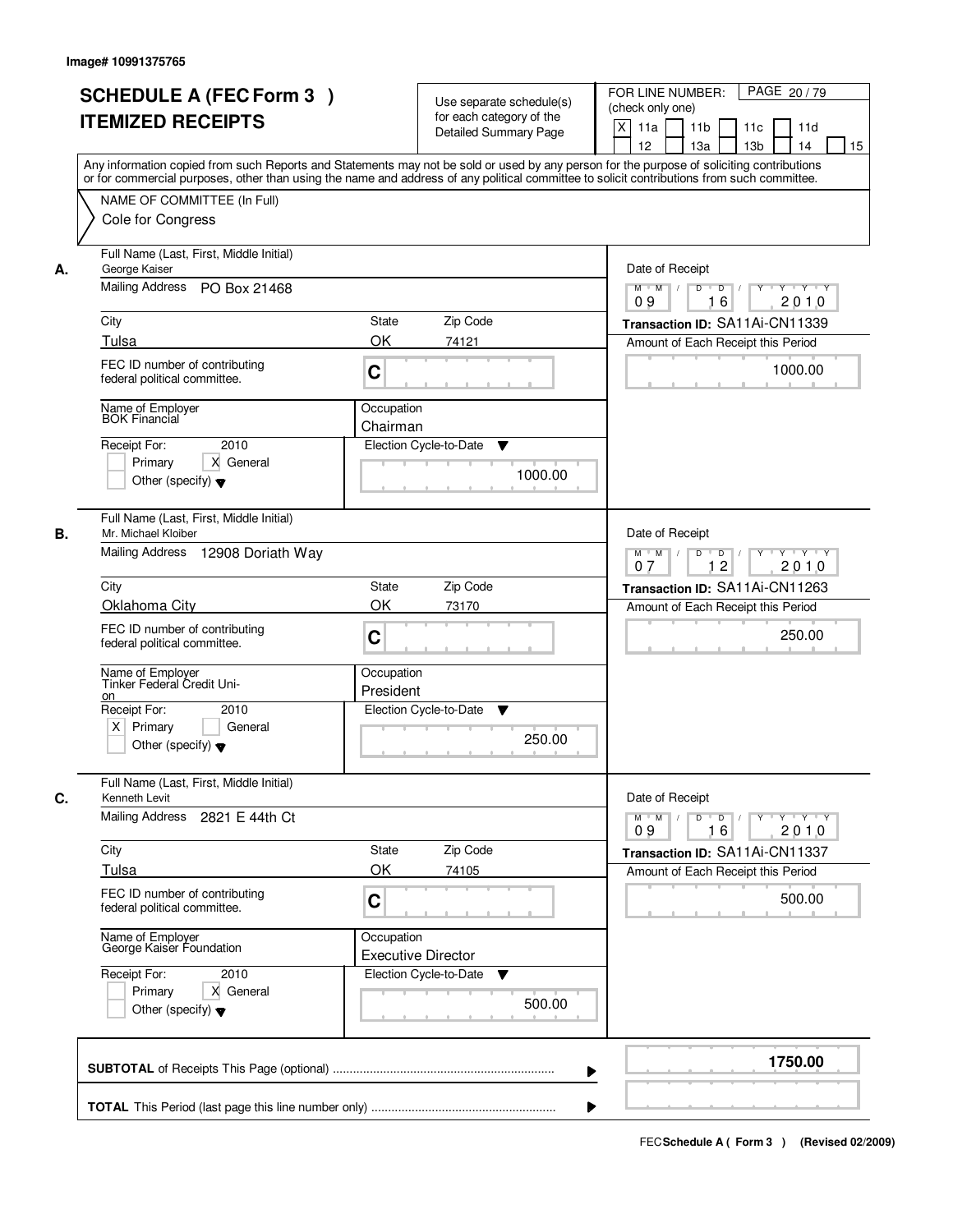|    | <b>SCHEDULE A (FEC Form 3)</b><br><b>ITEMIZED RECEIPTS</b>                                                                 | Use separate schedule(s)<br>for each category of the<br><b>Detailed Summary Page</b><br>Any information copied from such Reports and Statements may not be sold or used by any person for the purpose of soliciting contributions | FOR LINE NUMBER:<br>PAGE 21/79<br>(check only one)<br>$\boldsymbol{\mathsf{X}}$<br>11a<br>11 <sub>b</sub><br>11c<br>11d<br>12<br>13a<br>13 <sub>b</sub><br>14<br>15 |
|----|----------------------------------------------------------------------------------------------------------------------------|-----------------------------------------------------------------------------------------------------------------------------------------------------------------------------------------------------------------------------------|---------------------------------------------------------------------------------------------------------------------------------------------------------------------|
|    | NAME OF COMMITTEE (In Full)<br>Cole for Congress                                                                           | or for commercial purposes, other than using the name and address of any political committee to solicit contributions from such committee.                                                                                        |                                                                                                                                                                     |
| А. | Full Name (Last, First, Middle Initial)<br>Soboba Band Of Luiseno Indians<br>Mailing Address P.O. Box 487                  |                                                                                                                                                                                                                                   | Date of Receipt<br>$Y - Y - Y$<br>$M$ $M$ $/$<br>D<br>$\overline{D}$<br>2010<br>21<br>07                                                                            |
|    | City<br>San Jacinto                                                                                                        | State<br>Zip Code<br>CA                                                                                                                                                                                                           | Transaction ID: SA11Ai-CN11274                                                                                                                                      |
|    | FEC ID number of contributing<br>federal political committee.                                                              | 92581<br>C                                                                                                                                                                                                                        | Amount of Each Receipt this Period<br>2500.00                                                                                                                       |
|    | Name of Employer<br>Indian tribe<br>2010<br>Receipt For:<br>$X$ Primary<br>General<br>Other (specify) $\blacktriangledown$ | Occupation<br>Indian tribe<br>Election Cycle-to-Date<br>▼<br>2500.00                                                                                                                                                              |                                                                                                                                                                     |
| В. | Full Name (Last, First, Middle Initial)<br>Soboba Band Of Luiseno Indians<br>Mailing Address P.O. Box 487                  |                                                                                                                                                                                                                                   | Date of Receipt<br>D<br>$\blacksquare$ D $\blacksquare$ /<br>Y 'Y 'Y<br>$M$ $M$ /<br>$Y$ <sup>U</sup><br>21<br>2010<br>0.7                                          |
|    | City                                                                                                                       | Zip Code<br>State                                                                                                                                                                                                                 | Transaction ID: SA11Ai-CN11314                                                                                                                                      |
|    | San Jacinto<br>FEC ID number of contributing<br>federal political committee.<br>Name of Employer                           | CA<br>92581<br>C<br>Occupation                                                                                                                                                                                                    | Amount of Each Receipt this Period<br>$-100.00$<br>Redesignated to General                                                                                          |
|    | Indian tribe<br>Receipt For:<br>2010<br>$X$ Primary<br>General<br>Other (specify) $\blacktriangledown$                     | Indian tribe<br>Election Cycle-to-Date<br>v<br>2400.00                                                                                                                                                                            | 2010<br>[MEMO ITEM]<br>Redesignated                                                                                                                                 |
| C. | Full Name (Last, First, Middle Initial)<br>Soboba Band Of Luiseno Indians<br>Mailing Address P.O. Box 487                  |                                                                                                                                                                                                                                   | Date of Receipt<br>$M$ $M$<br>$D$ $D$ $/$<br>$Y^+$<br>$\mathsf{Y} \dashv \mathsf{Y} \dashv \mathsf{Y}$<br>2010<br>07                                                |
|    | City                                                                                                                       | Zip Code<br>State                                                                                                                                                                                                                 | 21<br>Transaction ID: SA11Ai-CN11315                                                                                                                                |
|    | San Jacinto<br>FEC ID number of contributing<br>federal political committee.                                               | CA<br>92581<br>C                                                                                                                                                                                                                  | Amount of Each Receipt this Period<br>100.00                                                                                                                        |
|    | Name of Employer<br>Indian tribe                                                                                           | Occupation<br>Indian tribe                                                                                                                                                                                                        | Redesignated from Primary<br>2010                                                                                                                                   |
|    | Receipt For:<br>2010<br>X General<br>Primary<br>Other (specify) $\blacktriangledown$                                       | Election Cycle-to-Date<br>v<br>2500.00                                                                                                                                                                                            | [MEMO ITEM]<br>Redesignation                                                                                                                                        |
|    |                                                                                                                            | ▶                                                                                                                                                                                                                                 | 2500.00                                                                                                                                                             |
|    |                                                                                                                            |                                                                                                                                                                                                                                   |                                                                                                                                                                     |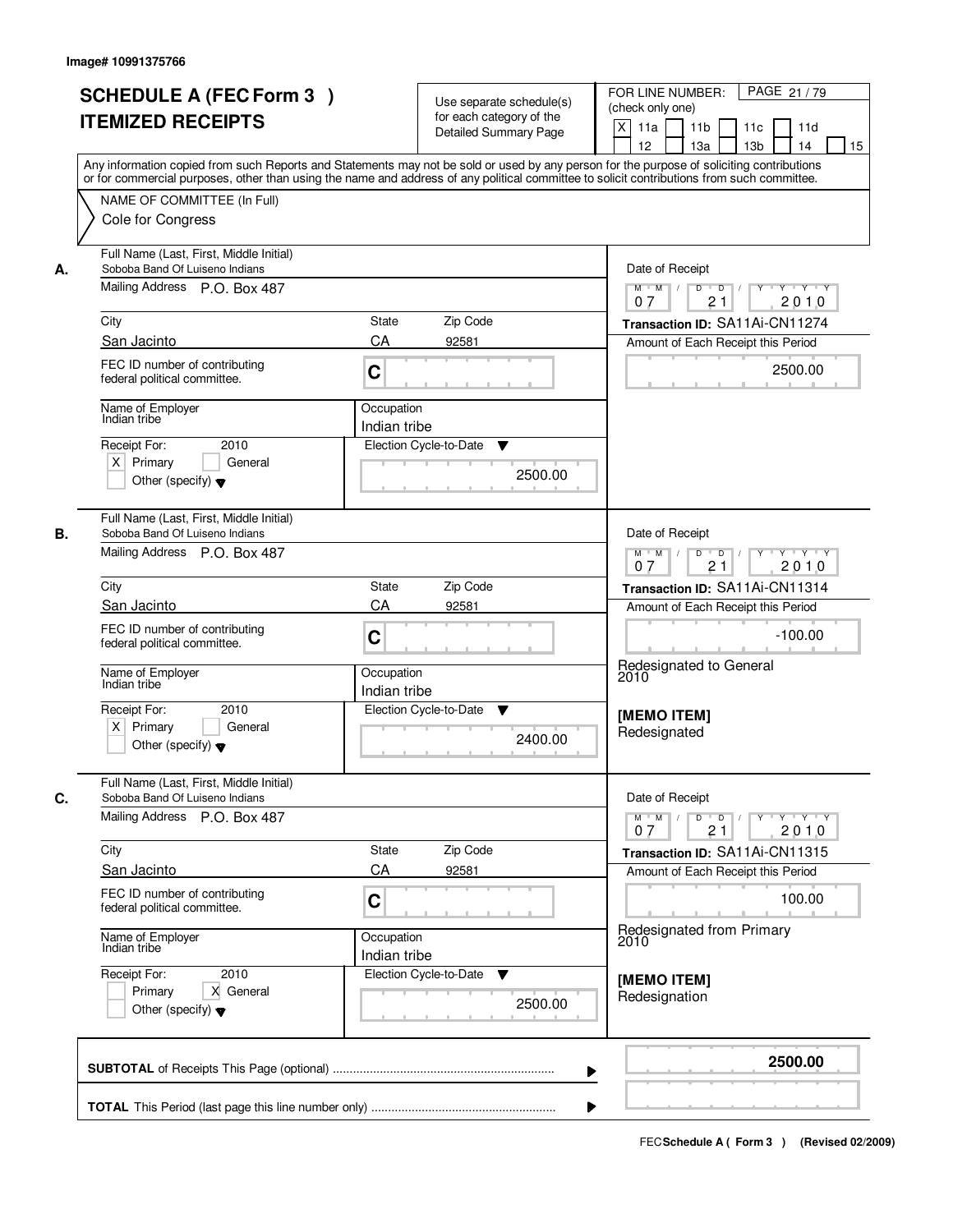|    | <b>SCHEDULE A (FEC Form 3)</b><br><b>ITEMIZED RECEIPTS</b><br>Any information copied from such Reports and Statements may not be sold or used by any person for the purpose of soliciting contributions | Use separate schedule(s)<br>for each category of the<br><b>Detailed Summary Page</b> | PAGE 22/79<br>FOR LINE NUMBER:<br>(check only one)<br>$\boldsymbol{\mathsf{X}}$<br>11 <sub>b</sub><br>11a<br>11c<br>11d<br>12<br>13 <sub>b</sub><br>14<br>13a<br>15 |
|----|---------------------------------------------------------------------------------------------------------------------------------------------------------------------------------------------------------|--------------------------------------------------------------------------------------|---------------------------------------------------------------------------------------------------------------------------------------------------------------------|
|    | or for commercial purposes, other than using the name and address of any political committee to solicit contributions from such committee.<br>NAME OF COMMITTEE (In Full)<br>Cole for Congress          |                                                                                      |                                                                                                                                                                     |
| А. | Full Name (Last, First, Middle Initial)<br>Soboba Band Of Luiseno Indians<br>Mailing Address P.O. Box 487<br>City                                                                                       | <b>State</b><br>Zip Code                                                             | Date of Receipt<br>$D$ $D$ $1$<br>Y<br>$Y - Y - Y - Y$<br>$M$ $M$ /<br>08<br>26<br>2010<br>Transaction ID: SA11Ai-CN11323                                           |
|    | San Jacinto<br>FEC ID number of contributing<br>federal political committee.                                                                                                                            | CA<br>92581<br>C                                                                     | Amount of Each Receipt this Period<br>1000.00                                                                                                                       |
|    | Name of Employer<br>Indian tribe<br>2010<br>Receipt For:<br>X General<br>Primary<br>Other (specify) $\blacktriangledown$                                                                                | Occupation<br>Indian tribe<br>Election Cycle-to-Date<br>▼<br>3500.00                 |                                                                                                                                                                     |
| В. | Full Name (Last, First, Middle Initial)<br>J.R McGraw<br>Mailing Address<br>10900 S Louisville Ave                                                                                                      |                                                                                      | Date of Receipt<br>Y Y Y Y<br>$M$ $M$ /<br>D<br>$\overline{D}$<br>$Y$ <sup><math>\top</math></sup><br>09<br>16<br>2010                                              |
|    | City                                                                                                                                                                                                    | Zip Code<br>State                                                                    | Transaction ID: SA11Ai-CN11336                                                                                                                                      |
|    | Tulsa<br>FEC ID number of contributing<br>federal political committee.                                                                                                                                  | OK<br>74137<br>C                                                                     | Amount of Each Receipt this Period<br>250.00                                                                                                                        |
|    | Name of Employer<br>McGraw Davisson Stewart<br>Receipt For:<br>2010<br>Primary<br>X General<br>Other (specify) $\blacktriangledown$                                                                     | Occupation<br><b>Real Estate Broker</b><br>Election Cycle-to-Date<br>v<br>500.00     |                                                                                                                                                                     |
| C. | Full Name (Last, First, Middle Initial)<br>Barona Band Of Mission Indians<br>Mailing Address 1095 Barona Rd                                                                                             |                                                                                      | Date of Receipt<br>$D$ $D$ $/$<br>$M$ $M$                                                                                                                           |
|    | City                                                                                                                                                                                                    | Zip Code<br>State                                                                    | 07<br>12<br>2010<br>Transaction ID: SA11Ai-CN11232                                                                                                                  |
|    | Lakeside<br>FEC ID number of contributing<br>federal political committee.                                                                                                                               | CA<br>92040<br>C                                                                     | Amount of Each Receipt this Period<br>1000.00                                                                                                                       |
|    | Name of Employer<br>Indian Tribe                                                                                                                                                                        | Occupation<br><b>Indian Tribe</b>                                                    |                                                                                                                                                                     |
|    | Receipt For:<br>2010<br>$X$ Primary<br>General<br>Other (specify) $\blacktriangledown$                                                                                                                  | Election Cycle-to-Date<br>v<br>1000.00                                               |                                                                                                                                                                     |
|    |                                                                                                                                                                                                         |                                                                                      | 2250.00                                                                                                                                                             |
|    |                                                                                                                                                                                                         |                                                                                      |                                                                                                                                                                     |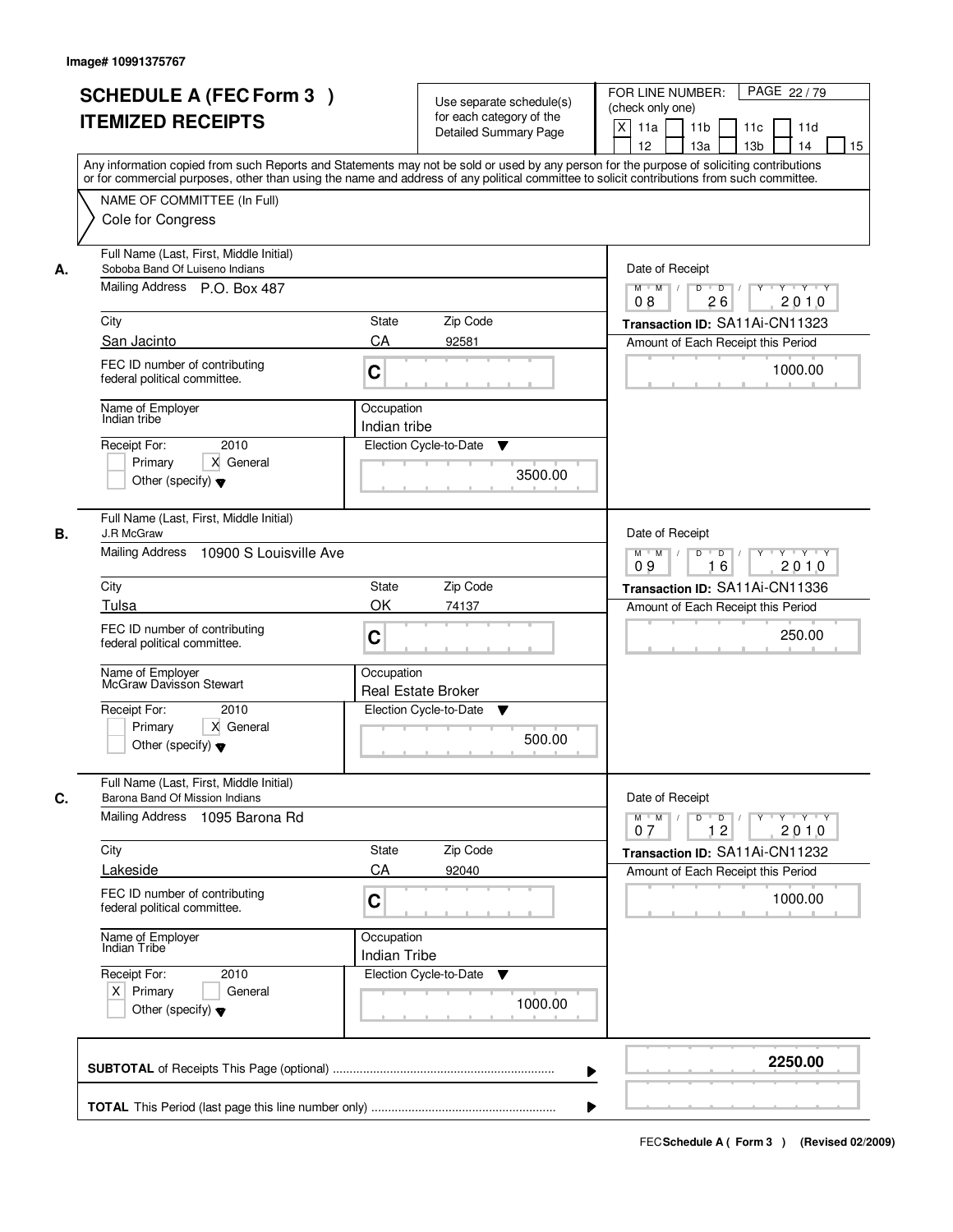| Any information copied from such Reports and Statements may not be sold or used by any person for the purpose of soliciting contributions<br>or for commercial purposes, other than using the name and address of any political committee to solicit contributions from such committee.<br>NAME OF COMMITTEE (In Full)<br>Cole for Congress<br>Full Name (Last, First, Middle Initial)<br>Morongo Band of Mission Indians<br>А. | State<br>Zip Code                                                                                               | Date of Receipt<br>$\overline{D}$<br>$Y - Y - Y$<br>$M$ $M$ /<br>D<br>Y                                                                                                                                                                                                                                                                                                |
|---------------------------------------------------------------------------------------------------------------------------------------------------------------------------------------------------------------------------------------------------------------------------------------------------------------------------------------------------------------------------------------------------------------------------------|-----------------------------------------------------------------------------------------------------------------|------------------------------------------------------------------------------------------------------------------------------------------------------------------------------------------------------------------------------------------------------------------------------------------------------------------------------------------------------------------------|
|                                                                                                                                                                                                                                                                                                                                                                                                                                 |                                                                                                                 |                                                                                                                                                                                                                                                                                                                                                                        |
| Mailing Address PO Box 366<br>City<br>Cabazon<br>FEC ID number of contributing<br>federal political committee.<br>Name of Employer<br>Indian tribe<br>2010<br>Receipt For:<br>Primary<br>X General<br>Other (specify) $\blacktriangledown$                                                                                                                                                                                      | CA<br>92230<br>C<br>Occupation<br>Indian tribe<br>Election Cycle-to-Date<br>▼<br>4400.00                        | 2010<br>20<br>07<br>Transaction ID: SA11Ai-CN11271<br>Amount of Each Receipt this Period<br>2000.00                                                                                                                                                                                                                                                                    |
| Full Name (Last, First, Middle Initial)<br>В.<br>Pechanga Band Of Mission Indians<br>Mailing Address P.O. Box 1477<br>City<br>Temecula<br>FEC ID number of contributing<br>federal political committee.<br>Name of Employer<br>Indian tribe<br>Receipt For:<br>2010<br>Primary<br>X General<br>Other (specify) $\blacktriangledown$                                                                                             | Zip Code<br>State<br>CA<br>92593<br>C<br>Occupation<br>Indian tribe<br>Election Cycle-to-Date<br>▼<br>6900.00   | Date of Receipt<br>D<br>Y 'Y 'Y<br>$M$ $M$ /<br>$\blacksquare$ D $\blacksquare$ /<br>$Y$ <sup>-1</sup><br>09<br>22<br>2010<br>Transaction ID: SA11Ai-CN11332<br>Amount of Each Receipt this Period<br>2400.00                                                                                                                                                          |
| Full Name (Last, First, Middle Initial)<br>C.<br>Mr. William L Mocha<br><b>Mailing Address</b><br>6501 S. Fulton Ave.<br>P. O. Box 470887<br>City<br>Tulsa<br>FEC ID number of contributing<br>federal political committee.<br>Name of Employer<br>APSCO Inc.<br>Receipt For:<br>2010<br>X General<br>Primary<br>Other (specify) $\blacktriangledown$                                                                           | Zip Code<br>State<br>OK<br>74147<br>C<br>Occupation<br>President / CEO<br>Election Cycle-to-Date<br>v<br>250.00 | Date of Receipt<br>$M$ $M$<br>$D$ $D$ $I$<br>$\frac{1}{2} \frac{1}{2} \left( \frac{1}{2} \frac{1}{2} - \frac{1}{2} \frac{1}{2} - \frac{1}{2} - \frac{1}{2} \frac{1}{2} - \frac{1}{2} - \frac{1}{2} \frac{1}{2} \right)$<br>2010<br>09<br>10<br>Transaction ID: SA11Ai-CN11280<br>Amount of Each Receipt this Period<br>250.00<br>TrnsRef: 29601239 CustRef:<br>8245035 |
|                                                                                                                                                                                                                                                                                                                                                                                                                                 | ▶                                                                                                               | 4650.00                                                                                                                                                                                                                                                                                                                                                                |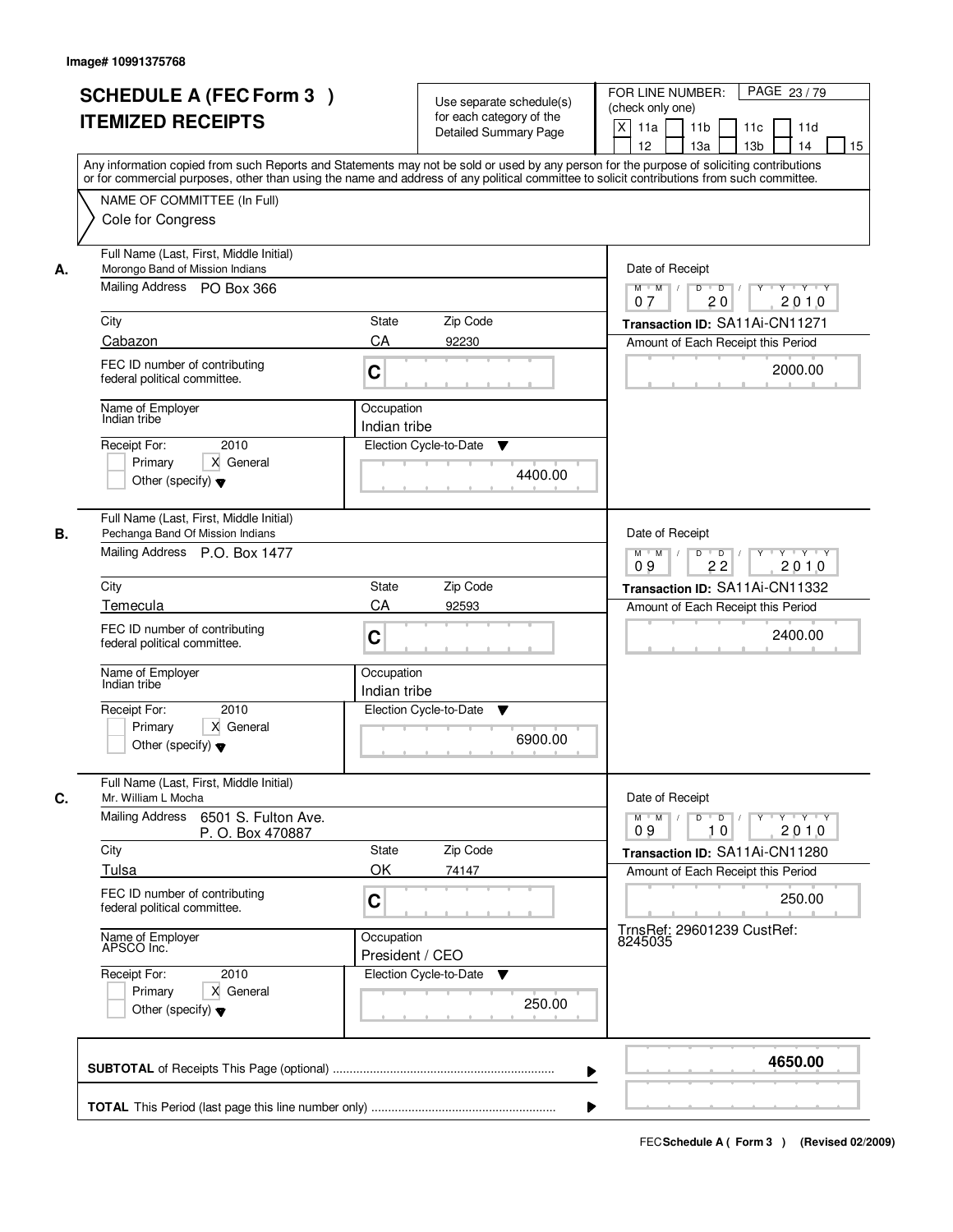|    | <b>SCHEDULE A (FEC Form 3)</b><br><b>ITEMIZED RECEIPTS</b><br>Any information copied from such Reports and Statements may not be sold or used by any person for the purpose of soliciting contributions |                                                                              | Use separate schedule(s)<br>for each category of the<br><b>Detailed Summary Page</b> | PAGE 24/79<br>FOR LINE NUMBER:<br>(check only one)<br>$\times$<br>11 <sub>b</sub><br>11a<br>11 <sub>c</sub><br>11d<br>12<br>13 <sub>b</sub><br>13a<br>14<br>15 |
|----|---------------------------------------------------------------------------------------------------------------------------------------------------------------------------------------------------------|------------------------------------------------------------------------------|--------------------------------------------------------------------------------------|----------------------------------------------------------------------------------------------------------------------------------------------------------------|
|    | or for commercial purposes, other than using the name and address of any political committee to solicit contributions from such committee.<br>NAME OF COMMITTEE (In Full)<br>Cole for Congress          |                                                                              |                                                                                      |                                                                                                                                                                |
| А. | Full Name (Last, First, Middle Initial)<br>Mr. Barry Moore<br><b>Mailing Address</b><br>247 N Broadway Ste 102                                                                                          |                                                                              |                                                                                      | Date of Receipt<br>$Y \rightarrow Y \rightarrow Y$<br>$M$ $M$<br>$D$ $D$ $I$<br>$Y$ <sup>U</sup>                                                               |
|    | Suite 605                                                                                                                                                                                               | 09<br>2010<br>07                                                             |                                                                                      |                                                                                                                                                                |
|    | City                                                                                                                                                                                                    | <b>State</b>                                                                 | Zip Code                                                                             | Transaction ID: SA11Ai-CN11196                                                                                                                                 |
|    | Edmond<br>FEC ID number of contributing<br>federal political committee.                                                                                                                                 | OK<br>C                                                                      | 73034                                                                                | Amount of Each Receipt this Period<br>1000.00                                                                                                                  |
|    | Name of Employer<br>The BKM Group                                                                                                                                                                       | Occupation<br>Executive                                                      |                                                                                      |                                                                                                                                                                |
|    | 2010<br>Receipt For:<br>X General<br>Primary<br>Other (specify) $\blacktriangledown$                                                                                                                    |                                                                              | Election Cycle-to-Date<br>▼<br>4000.00                                               |                                                                                                                                                                |
| В. | Full Name (Last, First, Middle Initial)<br>Mashantucket Pequot Tribal Nation<br>Mailing Address 101 Constitution Ave NW                                                                                 | Date of Receipt<br>$Y \vdash Y \vdash Y$<br>$M$ $M$ /<br>$\overline{D}$<br>D |                                                                                      |                                                                                                                                                                |
|    |                                                                                                                                                                                                         | 16<br>2010<br>09                                                             |                                                                                      |                                                                                                                                                                |
|    | City                                                                                                                                                                                                    | <b>State</b>                                                                 | Zip Code                                                                             | Transaction ID: SA11Ai-CN11340                                                                                                                                 |
|    | Washington                                                                                                                                                                                              | DC                                                                           | 20001                                                                                | Amount of Each Receipt this Period                                                                                                                             |
|    | FEC ID number of contributing<br>federal political committee.                                                                                                                                           | C                                                                            |                                                                                      | 1000.00                                                                                                                                                        |
|    | Name of Employer<br>Indian tribe                                                                                                                                                                        | Occupation<br>Indian tribe                                                   |                                                                                      |                                                                                                                                                                |
|    | 2010<br>Receipt For:<br>X General<br>Primary<br>Other (specify) $\blacktriangledown$                                                                                                                    |                                                                              | Election Cycle-to-Date<br>▼<br>2000.00                                               |                                                                                                                                                                |
| C. | Full Name (Last, First, Middle Initial)<br>Keri Coleman Prince                                                                                                                                          |                                                                              |                                                                                      | Date of Receipt                                                                                                                                                |
|    | <b>Mailing Address</b><br>700 W Kings Rd.                                                                                                                                                               |                                                                              |                                                                                      | $D$ $D$ $I$<br>$M$ $M$ /<br>Y 'Y 'Y<br>Y "<br>2010<br>08<br>26                                                                                                 |
|    | City                                                                                                                                                                                                    | <b>State</b>                                                                 | Zip Code                                                                             | Transaction ID: SA11Ai-CN11308                                                                                                                                 |
|    | Ada                                                                                                                                                                                                     | OK                                                                           | 74820                                                                                | Amount of Each Receipt this Period                                                                                                                             |
|    | FEC ID number of contributing<br>federal political committee.                                                                                                                                           | C                                                                            |                                                                                      | 250.00                                                                                                                                                         |
|    | Name of Employer<br>Pre-Paid Legal Services<br>Inc.                                                                                                                                                     | Occupation<br>Attorney                                                       |                                                                                      |                                                                                                                                                                |
|    | Receipt For:<br>2010                                                                                                                                                                                    |                                                                              | Election Cycle-to-Date<br>v                                                          |                                                                                                                                                                |
|    | Primary<br>X General<br>Other (specify) $\blacktriangledown$                                                                                                                                            |                                                                              | 250.00                                                                               |                                                                                                                                                                |
|    |                                                                                                                                                                                                         |                                                                              |                                                                                      | 2250.00                                                                                                                                                        |
|    |                                                                                                                                                                                                         |                                                                              |                                                                                      |                                                                                                                                                                |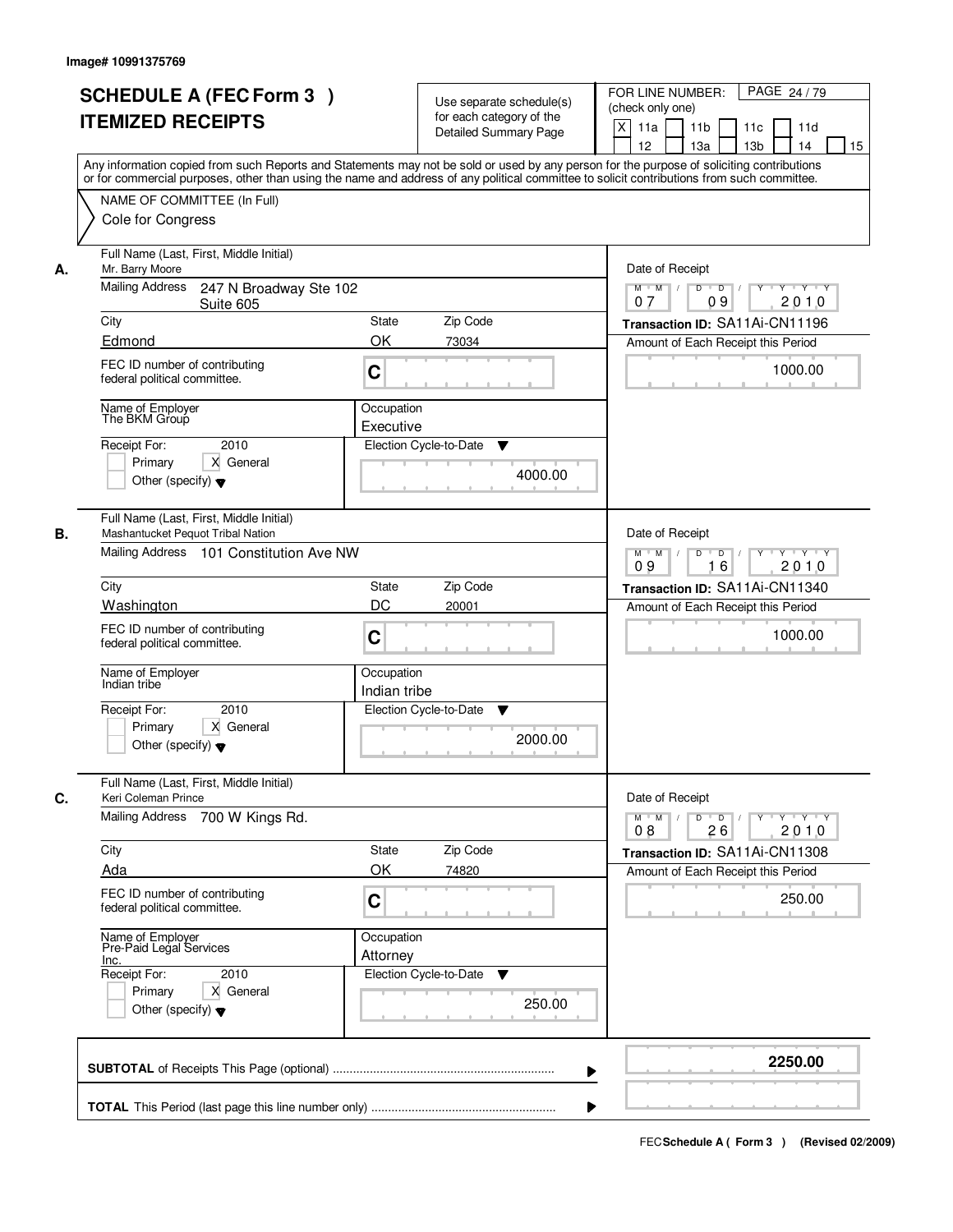|    | <b>SCHEDULE A (FEC Form 3)</b><br><b>ITEMIZED RECEIPTS</b><br>Any information copied from such Reports and Statements may not be sold or used by any person for the purpose of soliciting contributions |                         | Use separate schedule(s)<br>for each category of the<br><b>Detailed Summary Page</b> | PAGE 25/79<br>FOR LINE NUMBER:<br>(check only one)<br>$\mathsf{X}$<br>11 <sub>b</sub><br>11a<br>11c<br>11d<br>13 <sub>b</sub><br>12<br>13a<br>14<br>15                                                                                                                                                                                                                                                                                                                  |
|----|---------------------------------------------------------------------------------------------------------------------------------------------------------------------------------------------------------|-------------------------|--------------------------------------------------------------------------------------|-------------------------------------------------------------------------------------------------------------------------------------------------------------------------------------------------------------------------------------------------------------------------------------------------------------------------------------------------------------------------------------------------------------------------------------------------------------------------|
|    | or for commercial purposes, other than using the name and address of any political committee to solicit contributions from such committee.<br>NAME OF COMMITTEE (In Full)<br>Cole for Congress          |                         |                                                                                      |                                                                                                                                                                                                                                                                                                                                                                                                                                                                         |
| А. | Full Name (Last, First, Middle Initial)<br>Patrick Raffaniello<br><b>Mailing Address</b><br>1161 Old Gate Ct                                                                                            |                         |                                                                                      | Date of Receipt<br>$\begin{array}{c c c c c c c c} \hline \textbf{C} & \textbf{C} & \textbf{C} & \textbf{C} & \textbf{C} & \textbf{C} & \textbf{C} & \textbf{C} & \textbf{C} & \textbf{C} & \textbf{C} & \textbf{C} & \textbf{C} & \textbf{C} & \textbf{C} & \textbf{C} & \textbf{C} & \textbf{C} & \textbf{C} & \textbf{C} & \textbf{C} & \textbf{C} & \textbf{C} & \textbf{C} & \textbf{C} & \textbf{C} & \textbf{C} & \textbf{C} &$<br>$M$ $M$ /<br>2010<br>07<br>08 |
|    | City                                                                                                                                                                                                    | State                   | Zip Code                                                                             | Transaction ID: SA11Ai-CN11343                                                                                                                                                                                                                                                                                                                                                                                                                                          |
|    | Mc Lean                                                                                                                                                                                                 | VA                      | 22102                                                                                | Amount of Each Receipt this Period                                                                                                                                                                                                                                                                                                                                                                                                                                      |
|    | FEC ID number of contributing<br>federal political committee.                                                                                                                                           | C                       |                                                                                      | 461.59                                                                                                                                                                                                                                                                                                                                                                                                                                                                  |
|    | Name of Employer<br>Federal Policy Group                                                                                                                                                                | Occupation<br>Partner   |                                                                                      |                                                                                                                                                                                                                                                                                                                                                                                                                                                                         |
|    | 2010<br>Receipt For:<br>X General<br>Primary<br>Other (specify) $\blacktriangledown$                                                                                                                    |                         | Election Cycle-to-Date<br>▼<br>461.59                                                | In-Kind Received Cigars                                                                                                                                                                                                                                                                                                                                                                                                                                                 |
| В. | Full Name (Last, First, Middle Initial)<br>Mr. Scott W. Reed<br>Mailing Address 1215 19th St. NW 3rd FL.                                                                                                |                         |                                                                                      | Date of Receipt<br>$Y \vdash Y \vdash Y$<br>$M$ $M$ /<br>D<br>$\overline{D}$                                                                                                                                                                                                                                                                                                                                                                                            |
|    |                                                                                                                                                                                                         | 21<br>2010<br>07        |                                                                                      |                                                                                                                                                                                                                                                                                                                                                                                                                                                                         |
|    | City<br>Washington                                                                                                                                                                                      | <b>State</b><br>DC      | Zip Code<br>20036                                                                    | Transaction ID: SA11Ai-CN11283<br>Amount of Each Receipt this Period                                                                                                                                                                                                                                                                                                                                                                                                    |
|    | FEC ID number of contributing<br>federal political committee.                                                                                                                                           | C                       |                                                                                      | 300.00                                                                                                                                                                                                                                                                                                                                                                                                                                                                  |
|    | Name of Employer<br>Chesapeake Enterprises In-<br>c.                                                                                                                                                    | Occupation<br>Chairman  |                                                                                      |                                                                                                                                                                                                                                                                                                                                                                                                                                                                         |
|    | Receipt For:<br>2010<br>Primary<br>X General<br>Other (specify) $\blacktriangledown$                                                                                                                    |                         | Election Cycle-to-Date<br>v<br>4800.00                                               |                                                                                                                                                                                                                                                                                                                                                                                                                                                                         |
| C. | Full Name (Last, First, Middle Initial)<br>Mr. John Reskovac                                                                                                                                            |                         |                                                                                      | Date of Receipt                                                                                                                                                                                                                                                                                                                                                                                                                                                         |
|    | <b>Mailing Address</b><br>9403 Crosspointe Dr                                                                                                                                                           |                         |                                                                                      | $\mathsf D$<br>$\Box$ D $\Box$ /<br><u>y y y y y</u><br>$M$ $M$ /<br>12<br>2010<br>07                                                                                                                                                                                                                                                                                                                                                                                   |
|    | City                                                                                                                                                                                                    | <b>State</b>            | Zip Code                                                                             | Transaction ID: SA11Ai-CN11268                                                                                                                                                                                                                                                                                                                                                                                                                                          |
|    | <b>Fairfax Station</b>                                                                                                                                                                                  | VA                      | 22039                                                                                | Amount of Each Receipt this Period                                                                                                                                                                                                                                                                                                                                                                                                                                      |
|    | FEC ID number of contributing<br>federal political committee.                                                                                                                                           | C                       |                                                                                      | 500.00                                                                                                                                                                                                                                                                                                                                                                                                                                                                  |
|    | Name of Employer<br>Capitol Decisions                                                                                                                                                                   | Occupation<br>Principal |                                                                                      |                                                                                                                                                                                                                                                                                                                                                                                                                                                                         |
|    | Receipt For:<br>2010<br>$X$ Primary<br>General<br>Other (specify) $\blacktriangledown$                                                                                                                  |                         | Election Cycle-to-Date<br>v<br>1500.00                                               |                                                                                                                                                                                                                                                                                                                                                                                                                                                                         |
|    |                                                                                                                                                                                                         |                         | ▶                                                                                    | 1261.59                                                                                                                                                                                                                                                                                                                                                                                                                                                                 |
|    |                                                                                                                                                                                                         |                         |                                                                                      |                                                                                                                                                                                                                                                                                                                                                                                                                                                                         |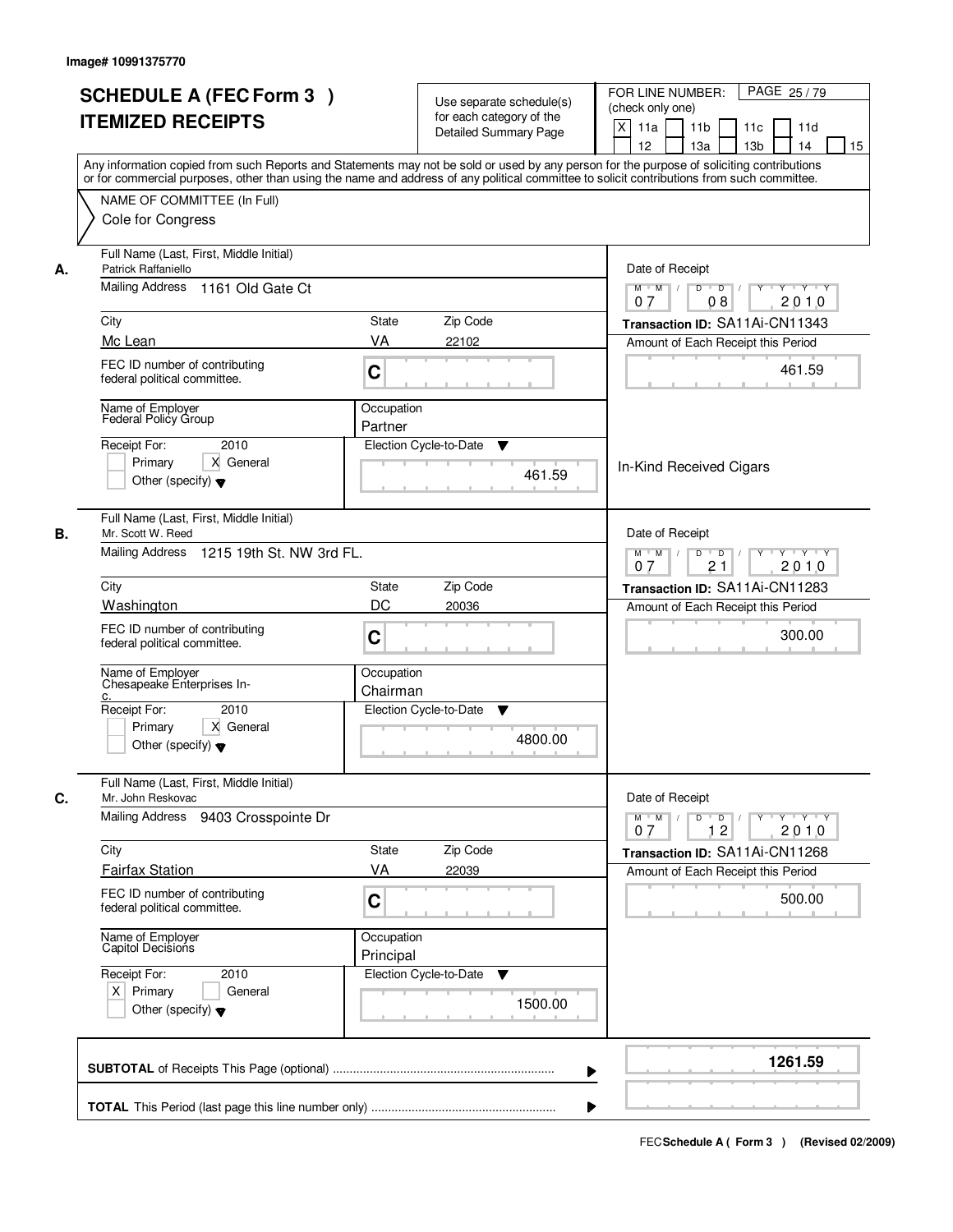|    | <b>SCHEDULE A (FEC Form 3)</b><br><b>ITEMIZED RECEIPTS</b>                                           | Use separate schedule(s)<br>for each category of the<br><b>Detailed Summary Page</b> | PAGE 26/79<br>FOR LINE NUMBER:<br>(check only one)<br>$\times$<br>11 <sub>b</sub><br>11a<br>11 <sub>c</sub><br>11d<br>13 <sub>b</sub><br>12<br>13a<br>14<br>15                                                                                                                          |
|----|------------------------------------------------------------------------------------------------------|--------------------------------------------------------------------------------------|-----------------------------------------------------------------------------------------------------------------------------------------------------------------------------------------------------------------------------------------------------------------------------------------|
|    | NAME OF COMMITTEE (In Full)<br>Cole for Congress                                                     |                                                                                      | Any information copied from such Reports and Statements may not be sold or used by any person for the purpose of soliciting contributions<br>or for commercial purposes, other than using the name and address of any political committee to solicit contributions from such committee. |
| А. | Full Name (Last, First, Middle Initial)<br><b>Beverly Savula</b><br>Mailing Address 435 Robertson Rd |                                                                                      | Date of Receipt<br>$Y \rightarrow Y \rightarrow Y$<br>$D$ $D$ $I$<br>$Y$ <sup>U</sup><br>$M$ $M$ /                                                                                                                                                                                      |
|    | City                                                                                                 | 26<br>2010<br>08                                                                     |                                                                                                                                                                                                                                                                                         |
|    | Dawsonville                                                                                          | Transaction ID: SA11Ai-CN11297<br>Amount of Each Receipt this Period                 |                                                                                                                                                                                                                                                                                         |
|    | FEC ID number of contributing<br>federal political committee.                                        | GA<br>30534<br>C                                                                     | 1000.00                                                                                                                                                                                                                                                                                 |
|    | Name of Employer<br>Prepaid Legal Services                                                           | Occupation<br><b>Insurance Agent</b>                                                 |                                                                                                                                                                                                                                                                                         |
|    | Receipt For:<br>2010<br>Primary<br>X General<br>Other (specify) $\blacktriangledown$                 | Election Cycle-to-Date<br>▼                                                          | 1000.00                                                                                                                                                                                                                                                                                 |
| В. | Full Name (Last, First, Middle Initial)<br>Ms. Stacy Schusterman<br>Mailing Address PO Box 699       |                                                                                      | Date of Receipt<br>$Y \vdash Y \vdash Y$<br>$M$ $M$ /<br>D<br>$\Box$ D $\Box$ /<br>12<br>2010<br>07                                                                                                                                                                                     |
|    | City                                                                                                 | Zip Code<br><b>State</b>                                                             | Transaction ID: SA11Ai-CN11233                                                                                                                                                                                                                                                          |
|    | Tulsa                                                                                                | OK<br>74101                                                                          | Amount of Each Receipt this Period                                                                                                                                                                                                                                                      |
|    | FEC ID number of contributing<br>federal political committee.                                        | C                                                                                    | 2400.00                                                                                                                                                                                                                                                                                 |
|    | Name of Employer<br>Samson Resources                                                                 | Occupation<br>Chairman/CEO                                                           |                                                                                                                                                                                                                                                                                         |
|    | Receipt For:<br>2010<br>$X$ Primary<br>General<br>Other (specify) $\blacktriangledown$               | Election Cycle-to-Date<br>▼                                                          | 2400.00                                                                                                                                                                                                                                                                                 |
| C. | Full Name (Last, First, Middle Initial)<br>John N Serba                                              |                                                                                      | Date of Receipt                                                                                                                                                                                                                                                                         |
|    | Mailing Address<br>4102 Columns Dr SE                                                                |                                                                                      | D<br>$M$ $M$ /<br>$\overline{D}$<br>$\mathsf{Y} \dashv \mathsf{Y} \dashv \mathsf{Y}$<br>Y<br>08<br>26<br>2010                                                                                                                                                                           |
|    | City                                                                                                 | Zip Code<br><b>State</b>                                                             | Transaction ID: SA11Ai-CN11299                                                                                                                                                                                                                                                          |
|    | Marietta<br>FEC ID number of contributing<br>federal political committee.                            | GA<br>30067<br>C                                                                     | Amount of Each Receipt this Period<br>1000.00                                                                                                                                                                                                                                           |
|    | Name of Employer<br>Pre-Paid Legal Inc.                                                              | Occupation<br><b>Vice President</b>                                                  |                                                                                                                                                                                                                                                                                         |
|    | Receipt For:<br>2010<br>Primary<br>X General<br>Other (specify) $\blacktriangledown$                 | Election Cycle-to-Date<br>v                                                          | 1000.00                                                                                                                                                                                                                                                                                 |
|    |                                                                                                      |                                                                                      | 4400.00                                                                                                                                                                                                                                                                                 |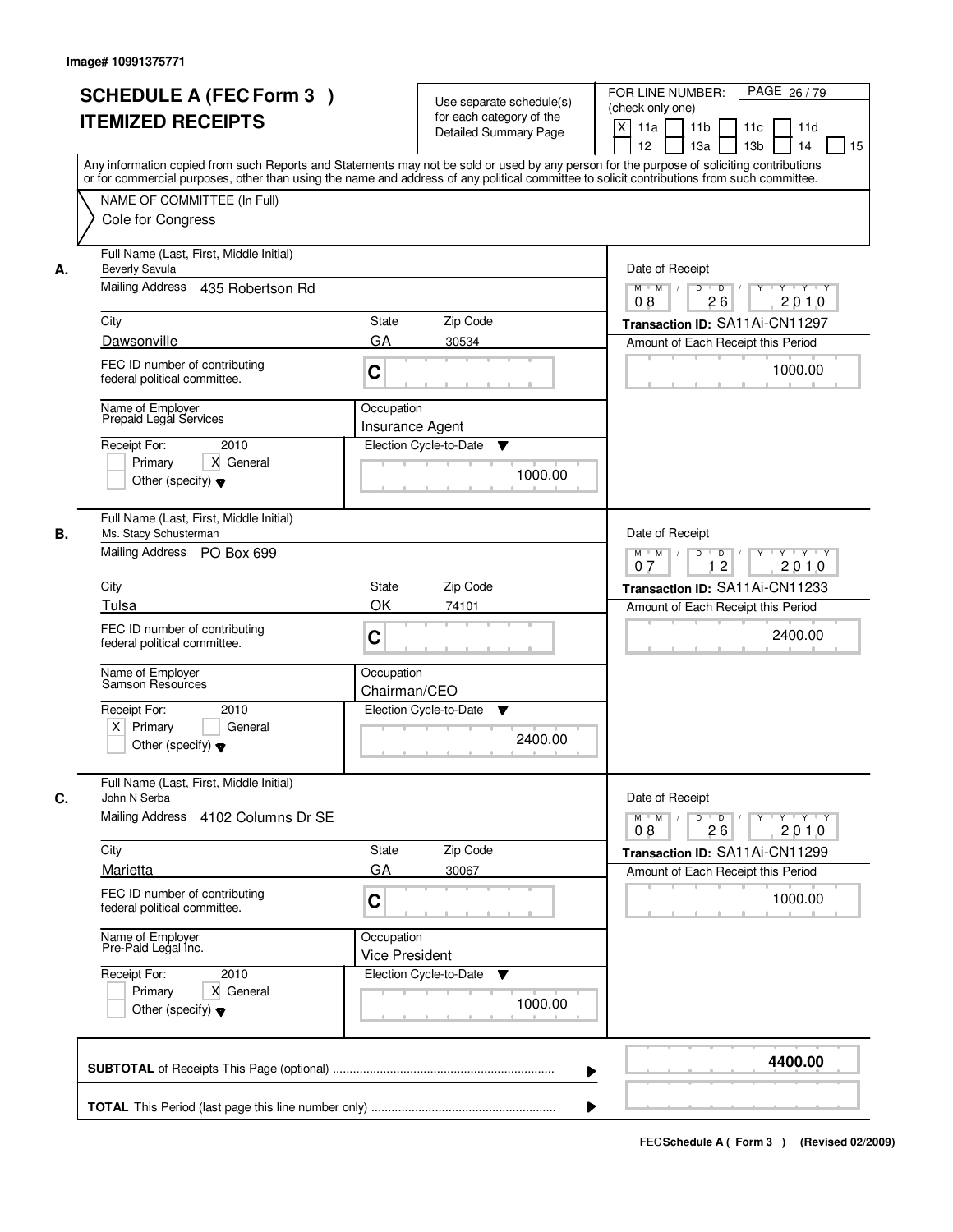|    | <b>SCHEDULE A (FEC Form 3)</b><br><b>ITEMIZED RECEIPTS</b>                                                                               | Use separate schedule(s)<br>for each category of the<br><b>Detailed Summary Page</b> | PAGE 27/79<br>FOR LINE NUMBER:<br>(check only one)<br>$\boldsymbol{\mathsf{X}}$<br>11a<br>11 <sub>b</sub><br>11c<br>11d<br>12<br>13a<br>13 <sub>b</sub><br>14<br>15<br>Any information copied from such Reports and Statements may not be sold or used by any person for the purpose of soliciting contributions |
|----|------------------------------------------------------------------------------------------------------------------------------------------|--------------------------------------------------------------------------------------|------------------------------------------------------------------------------------------------------------------------------------------------------------------------------------------------------------------------------------------------------------------------------------------------------------------|
|    | NAME OF COMMITTEE (In Full)<br>Cole for Congress                                                                                         |                                                                                      | or for commercial purposes, other than using the name and address of any political committee to solicit contributions from such committee.                                                                                                                                                                       |
| А. | Full Name (Last, First, Middle Initial)<br>Mr. Hal W. Smith<br>Mailing Address 3101 W Tecumseh Rd. Ste 200                               | Date of Receipt<br>$\overline{D}$ /<br>Y<br>$Y - Y - Y$<br>$M$ $M$ /<br>D            |                                                                                                                                                                                                                                                                                                                  |
|    | City                                                                                                                                     | Zip Code<br>State                                                                    | 16<br>2010<br>07<br>Transaction ID: SA11Ai-CN11256                                                                                                                                                                                                                                                               |
|    | Norman<br>FEC ID number of contributing<br>federal political committee.                                                                  | OK<br>73072<br>C                                                                     | Amount of Each Receipt this Period<br>2800.00                                                                                                                                                                                                                                                                    |
|    | Name of Employer<br>Hal Smith Restaurant Group<br>Receipt For:<br>2010<br>$X$ Primary<br>General<br>Other (specify) $\blacktriangledown$ | Occupation<br>CEO<br>Election Cycle-to-Date<br>▼                                     | 4800.00                                                                                                                                                                                                                                                                                                          |
| В. | Full Name (Last, First, Middle Initial)<br>Mr. Hal W. Smith                                                                              |                                                                                      | Date of Receipt                                                                                                                                                                                                                                                                                                  |
|    | Mailing Address 3101 W Tecumseh Rd. Ste 200                                                                                              |                                                                                      | $D$ $D$ $/$<br>$Y$ <sup>U</sup><br>Y 'Y 'Y<br>$M$ $M$ /<br>16<br>2010<br>0.7                                                                                                                                                                                                                                     |
|    | City<br>Norman                                                                                                                           | Zip Code<br>State<br>OK<br>73072                                                     | Transaction ID: SA11Ai-CN11312<br>Amount of Each Receipt this Period                                                                                                                                                                                                                                             |
|    | FEC ID number of contributing<br>federal political committee.                                                                            | C                                                                                    | $-2400.00$<br>Redesignated to General                                                                                                                                                                                                                                                                            |
|    | Name of Employer<br>Hal Smith Restaurant Group                                                                                           | Occupation<br>CEO                                                                    | 2010                                                                                                                                                                                                                                                                                                             |
|    | Receipt For:<br>2010<br>$X$ Primary<br>General<br>Other (specify) $\blacktriangledown$                                                   | Election Cycle-to-Date<br>v                                                          | [MEMO ITEM]<br>Redesignated<br>2400.00                                                                                                                                                                                                                                                                           |
| C. | Full Name (Last, First, Middle Initial)<br>Mr. Hal W. Smith                                                                              |                                                                                      | Date of Receipt                                                                                                                                                                                                                                                                                                  |
|    | Mailing Address<br>3101 W Tecumseh Rd. Ste 200                                                                                           |                                                                                      | $M$ $M$<br>$D$ $D$ $I$<br>$Y^+$<br>$Y - Y - Y - Y$<br>2010<br>07<br>16                                                                                                                                                                                                                                           |
|    | City                                                                                                                                     | Zip Code<br>State                                                                    | Transaction ID: SA11Ai-CN11313                                                                                                                                                                                                                                                                                   |
|    | Norman                                                                                                                                   | OK<br>73072                                                                          | Amount of Each Receipt this Period                                                                                                                                                                                                                                                                               |
|    | FEC ID number of contributing<br>federal political committee.                                                                            | C                                                                                    | 2400.00                                                                                                                                                                                                                                                                                                          |
|    | Name of Employer<br>Hal Smith Restaurant Group                                                                                           | Occupation<br>CEO                                                                    | Redesignated from Primary<br>2010                                                                                                                                                                                                                                                                                |
|    | Receipt For:<br>2010<br>Primary<br>X General<br>Other (specify) $\blacktriangledown$                                                     | Election Cycle-to-Date<br>v                                                          | [MEMO ITEM]<br>Redesignation<br>4800.00                                                                                                                                                                                                                                                                          |
|    |                                                                                                                                          |                                                                                      | 2800.00<br>▶                                                                                                                                                                                                                                                                                                     |
|    |                                                                                                                                          |                                                                                      |                                                                                                                                                                                                                                                                                                                  |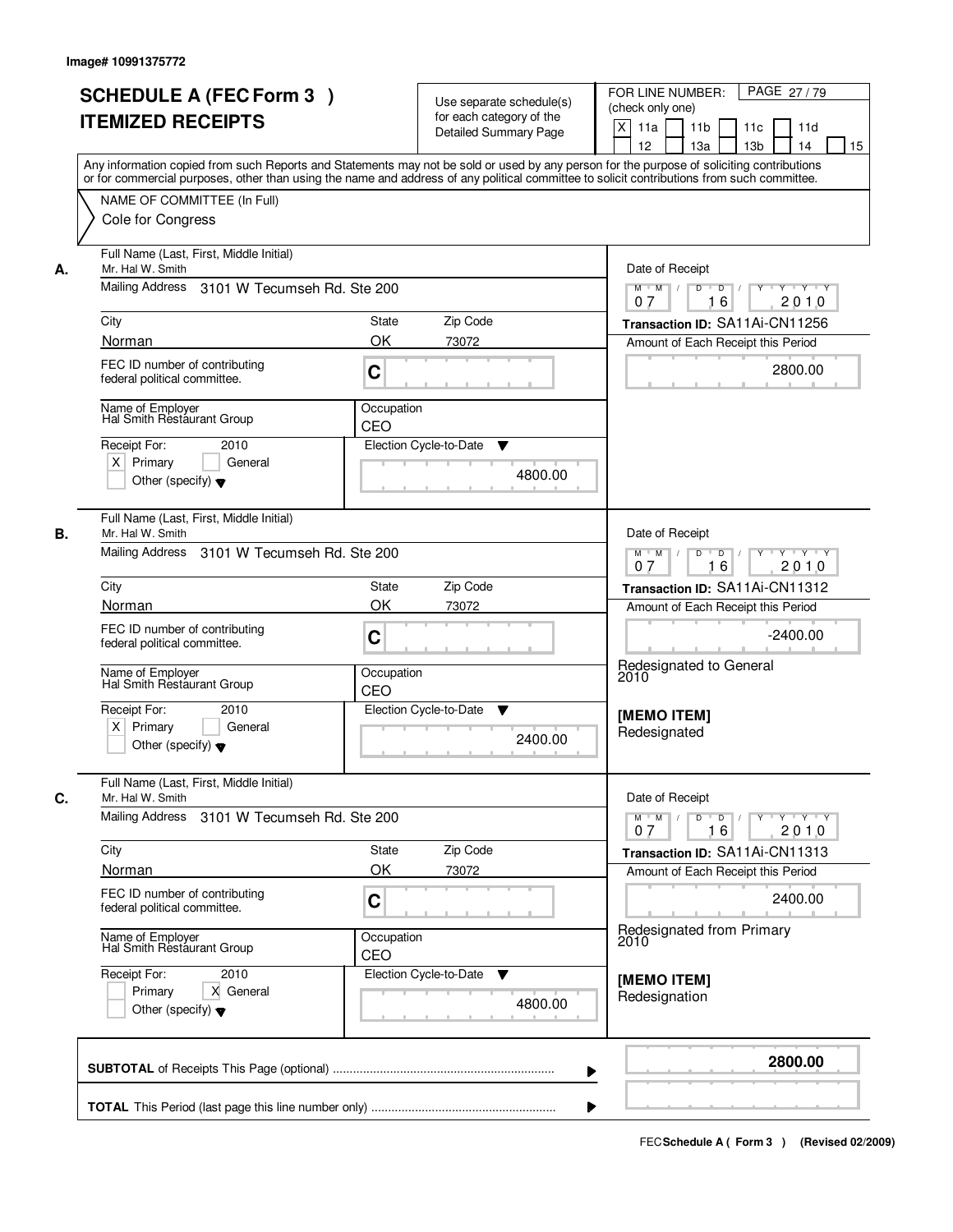|    | <b>SCHEDULE A (FEC Form 3)</b><br><b>ITEMIZED RECEIPTS</b><br>Any information copied from such Reports and Statements may not be sold or used by any person for the purpose of soliciting contributions<br>or for commercial purposes, other than using the name and address of any political committee to solicit contributions from such committee. |                                                                                                                                     | Use separate schedule(s)<br>for each category of the<br><b>Detailed Summary Page</b> | PAGE 28 / 79<br>FOR LINE NUMBER:<br>(check only one)<br>X<br>11a<br>11 <sub>b</sub><br>11c<br>11d<br>12<br>13 <sub>b</sub><br>13a<br>14<br>15 |
|----|-------------------------------------------------------------------------------------------------------------------------------------------------------------------------------------------------------------------------------------------------------------------------------------------------------------------------------------------------------|-------------------------------------------------------------------------------------------------------------------------------------|--------------------------------------------------------------------------------------|-----------------------------------------------------------------------------------------------------------------------------------------------|
|    | NAME OF COMMITTEE (In Full)<br>Cole for Congress                                                                                                                                                                                                                                                                                                      |                                                                                                                                     |                                                                                      |                                                                                                                                               |
| А. | Full Name (Last, First, Middle Initial)<br>Wilburn Smith<br>Mailing Address<br>1200 S Monte Vista St                                                                                                                                                                                                                                                  | Date of Receipt<br>$\mathsf{Y} \dashv \mathsf{Y} \dashv \mathsf{Y}$<br>$M$ $M$<br>$D$ $D$ $/$<br>$\overline{Y}$<br>08<br>26<br>2010 |                                                                                      |                                                                                                                                               |
|    | City<br>Ada                                                                                                                                                                                                                                                                                                                                           | State<br>OK                                                                                                                         | Zip Code<br>74820                                                                    | Transaction ID: SA11Ai-CN11309<br>Amount of Each Receipt this Period                                                                          |
|    | FEC ID number of contributing<br>federal political committee.                                                                                                                                                                                                                                                                                         | C                                                                                                                                   |                                                                                      | 2500.00                                                                                                                                       |
|    | Name of Employer<br>Prepaid Legal Services<br>Receipt For:<br>2010<br>Primary<br>X General<br>Other (specify) $\blacktriangledown$                                                                                                                                                                                                                    | Occupation                                                                                                                          | <b>National Sales Director</b><br>Election Cycle-to-Date<br>▼<br>2500.00             |                                                                                                                                               |
| В. | Full Name (Last, First, Middle Initial)<br>Wilburn Smith<br>Mailing Address 1200 S Monte Vista St                                                                                                                                                                                                                                                     |                                                                                                                                     |                                                                                      | Date of Receipt<br>$Y \vdash Y \vdash Y$<br>$M$ $M$<br>D<br>$\overline{D}$<br>Y<br>2010<br>26<br>08                                           |
|    | City                                                                                                                                                                                                                                                                                                                                                  | <b>State</b>                                                                                                                        | Zip Code                                                                             | Transaction ID: SA11Ai-CN11318                                                                                                                |
|    | Ada<br>FEC ID number of contributing<br>federal political committee.<br>Name of Employer<br>Prepaid Legal Services                                                                                                                                                                                                                                    | OK<br>C<br>Occupation                                                                                                               | 74820                                                                                | Amount of Each Receipt this Period<br>$-100.00$<br>Reattributed to Carol Smi-<br>th                                                           |
|    | Receipt For:<br>2010<br>Primary<br>X General<br>Other (specify) $\blacktriangledown$                                                                                                                                                                                                                                                                  |                                                                                                                                     | <b>National Sales Director</b><br>Election Cycle-to-Date<br>v<br>2400.00             | <b>IMEMO ITEMI</b><br>Reattributed                                                                                                            |
| C. | Full Name (Last, First, Middle Initial)<br>Gen Thomas P Stafford<br>Mailing Address 88181 Old Hwy. Coral Harbor                                                                                                                                                                                                                                       |                                                                                                                                     |                                                                                      | Date of Receipt<br>$D$ $D$ $l$<br>y y y y y y<br>$M$ $M$ /                                                                                    |
|    | City                                                                                                                                                                                                                                                                                                                                                  | State                                                                                                                               | Zip Code                                                                             | 12<br>2010<br>07<br>Transaction ID: SA11Ai-CN11267                                                                                            |
|    | <b>Islamorada</b>                                                                                                                                                                                                                                                                                                                                     | FL                                                                                                                                  | 33036                                                                                | Amount of Each Receipt this Period                                                                                                            |
|    | FEC ID number of contributing<br>federal political committee.                                                                                                                                                                                                                                                                                         | C                                                                                                                                   |                                                                                      | 500.00                                                                                                                                        |
|    | Name of Employer<br>Retired                                                                                                                                                                                                                                                                                                                           | Occupation<br>Retired                                                                                                               |                                                                                      |                                                                                                                                               |
|    | Receipt For:<br>2010<br>$X$ Primary<br>General<br>Other (specify) $\blacktriangledown$                                                                                                                                                                                                                                                                |                                                                                                                                     | Election Cycle-to-Date<br>v<br>500.00                                                |                                                                                                                                               |
|    |                                                                                                                                                                                                                                                                                                                                                       |                                                                                                                                     | ▶                                                                                    | 3000.00                                                                                                                                       |
|    |                                                                                                                                                                                                                                                                                                                                                       |                                                                                                                                     |                                                                                      |                                                                                                                                               |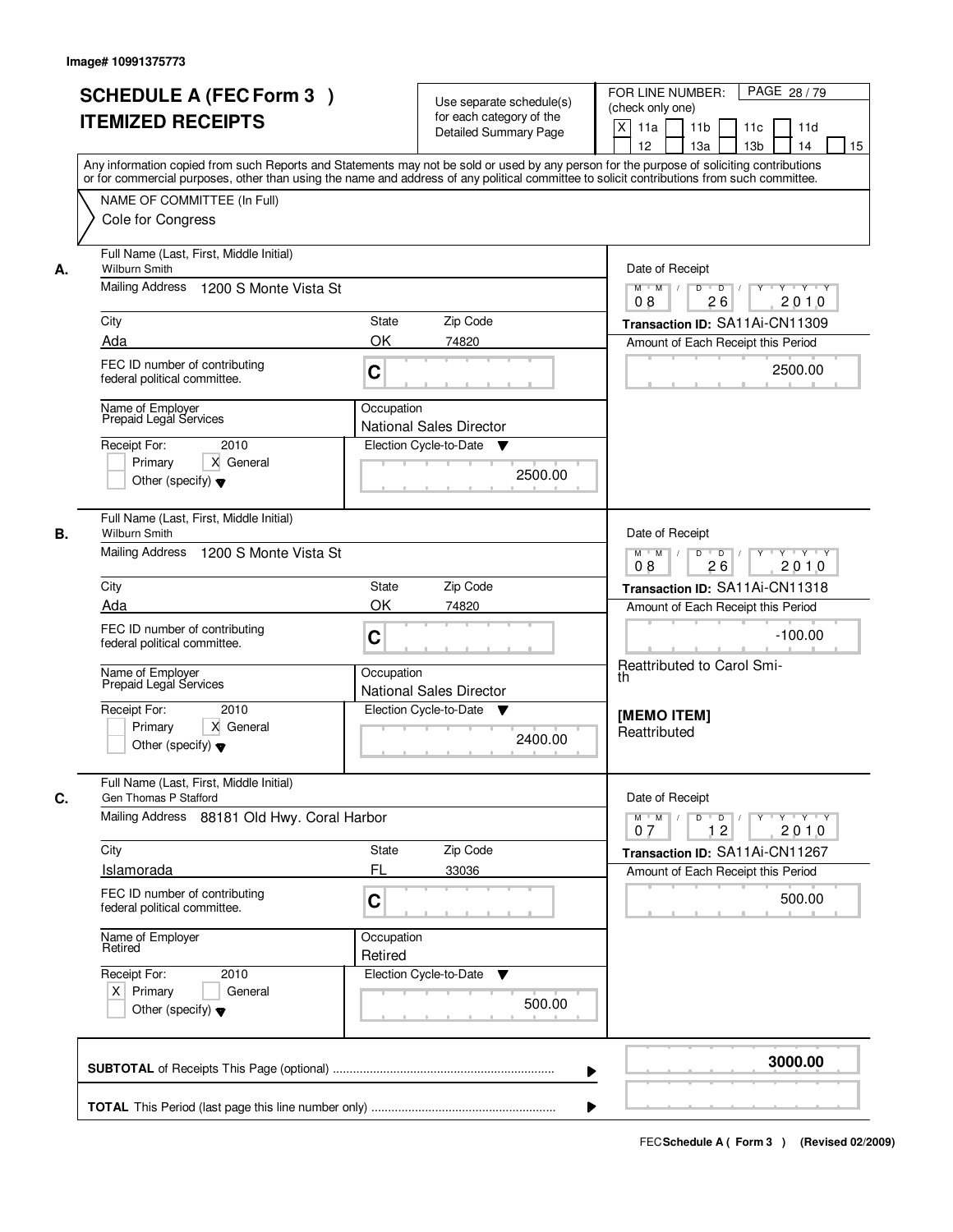| <b>SCHEDULE A (FEC Form 3)</b><br><b>ITEMIZED RECEIPTS</b>                                                 | Use separate schedule(s)<br>for each category of the<br><b>Detailed Summary Page</b>                                                                                                                                                                                                    | PAGE 29/79<br>FOR LINE NUMBER:<br>(check only one)<br>$\boldsymbol{\mathsf{X}}$<br>11 <sub>b</sub><br>11a<br>11c<br>11d |
|------------------------------------------------------------------------------------------------------------|-----------------------------------------------------------------------------------------------------------------------------------------------------------------------------------------------------------------------------------------------------------------------------------------|-------------------------------------------------------------------------------------------------------------------------|
| NAME OF COMMITTEE (In Full)                                                                                | Any information copied from such Reports and Statements may not be sold or used by any person for the purpose of soliciting contributions<br>or for commercial purposes, other than using the name and address of any political committee to solicit contributions from such committee. | 12<br>13a<br>13 <sub>b</sub><br>14<br>15                                                                                |
| Cole for Congress                                                                                          |                                                                                                                                                                                                                                                                                         |                                                                                                                         |
| Full Name (Last, First, Middle Initial)<br><b>Harland Stonecipher</b><br>А.                                |                                                                                                                                                                                                                                                                                         | Date of Receipt                                                                                                         |
| Mailing Address RR 1 Box 39                                                                                |                                                                                                                                                                                                                                                                                         | $\blacksquare$ D $\blacksquare$ /<br>$Y - Y - Y$<br>$M$ $M$ /<br>D<br>Y<br>2010<br>08<br>26                             |
| City<br>Centrahoma                                                                                         | State<br>Zip Code<br>OK<br>74534                                                                                                                                                                                                                                                        | Transaction ID: SA11Ai-CN11298                                                                                          |
| FEC ID number of contributing<br>federal political committee.                                              | C                                                                                                                                                                                                                                                                                       | Amount of Each Receipt this Period<br>2500.00                                                                           |
| Name of Employer<br>Pre-Paid Legal Services<br>Inc.                                                        | Occupation<br>CEO                                                                                                                                                                                                                                                                       |                                                                                                                         |
| 2010<br>Receipt For:<br>Primary<br>X General<br>Other (specify) $\blacktriangledown$                       | Election Cycle-to-Date<br>▼<br>2500.00                                                                                                                                                                                                                                                  |                                                                                                                         |
| Full Name (Last, First, Middle Initial)<br>В.<br><b>Harland Stonecipher</b><br>Mailing Address RR 1 Box 39 |                                                                                                                                                                                                                                                                                         | Date of Receipt                                                                                                         |
|                                                                                                            |                                                                                                                                                                                                                                                                                         | $D$ $D$ $1$<br>Y - Y - Y - Y<br>$M$ $M$ /<br>08<br>26<br>2010                                                           |
| City                                                                                                       | Zip Code<br>State                                                                                                                                                                                                                                                                       | Transaction ID: SA11Ai-CN11316                                                                                          |
| Centrahoma<br>FEC ID number of contributing<br>federal political committee.                                | OK<br>74534<br>C                                                                                                                                                                                                                                                                        | Amount of Each Receipt this Period<br>$-100.00$<br><b>Reattributed to Shirley</b>                                       |
| Name of Employer<br>Pre-Paid Legal Services                                                                | Occupation<br>CEO                                                                                                                                                                                                                                                                       | Stonecipher                                                                                                             |
| Inc.<br>Receipt For:<br>2010<br>Primary<br>X General<br>Other (specify) $\blacktriangledown$               | Election Cycle-to-Date<br>v<br>2400.00                                                                                                                                                                                                                                                  | <b>IMEMO ITEM1</b><br>Reattributed                                                                                      |
| Full Name (Last, First, Middle Initial)<br>C.<br>Mr. Bryan Stratton                                        |                                                                                                                                                                                                                                                                                         | Date of Receipt                                                                                                         |
| <b>Mailing Address</b><br>4103 West Main Street<br>Apt. K                                                  |                                                                                                                                                                                                                                                                                         | $M$ $M$<br>$D$ $D$ $/$<br>$Y^+$<br>$Y \dashv Y \dashv Y$<br>2010<br>07<br>19                                            |
| City                                                                                                       | State<br>Zip Code                                                                                                                                                                                                                                                                       | Transaction ID: SA11Ai-CN11260                                                                                          |
| Norman<br>FEC ID number of contributing<br>federal political committee.                                    | OK<br>73072<br>C                                                                                                                                                                                                                                                                        | Amount of Each Receipt this Period<br>250.00                                                                            |
| Name of Employer<br>Bryan Stratton PC                                                                      | Occupation<br>Attorney                                                                                                                                                                                                                                                                  | TrnsRef: 28099371 CustRef:<br>7964323                                                                                   |
| Receipt For:<br>2010<br>$X$ Primary<br>General<br>Other (specify) $\blacktriangledown$                     | Election Cycle-to-Date<br>v<br>250.00                                                                                                                                                                                                                                                   |                                                                                                                         |
|                                                                                                            | ▶                                                                                                                                                                                                                                                                                       | 2750.00                                                                                                                 |
|                                                                                                            |                                                                                                                                                                                                                                                                                         |                                                                                                                         |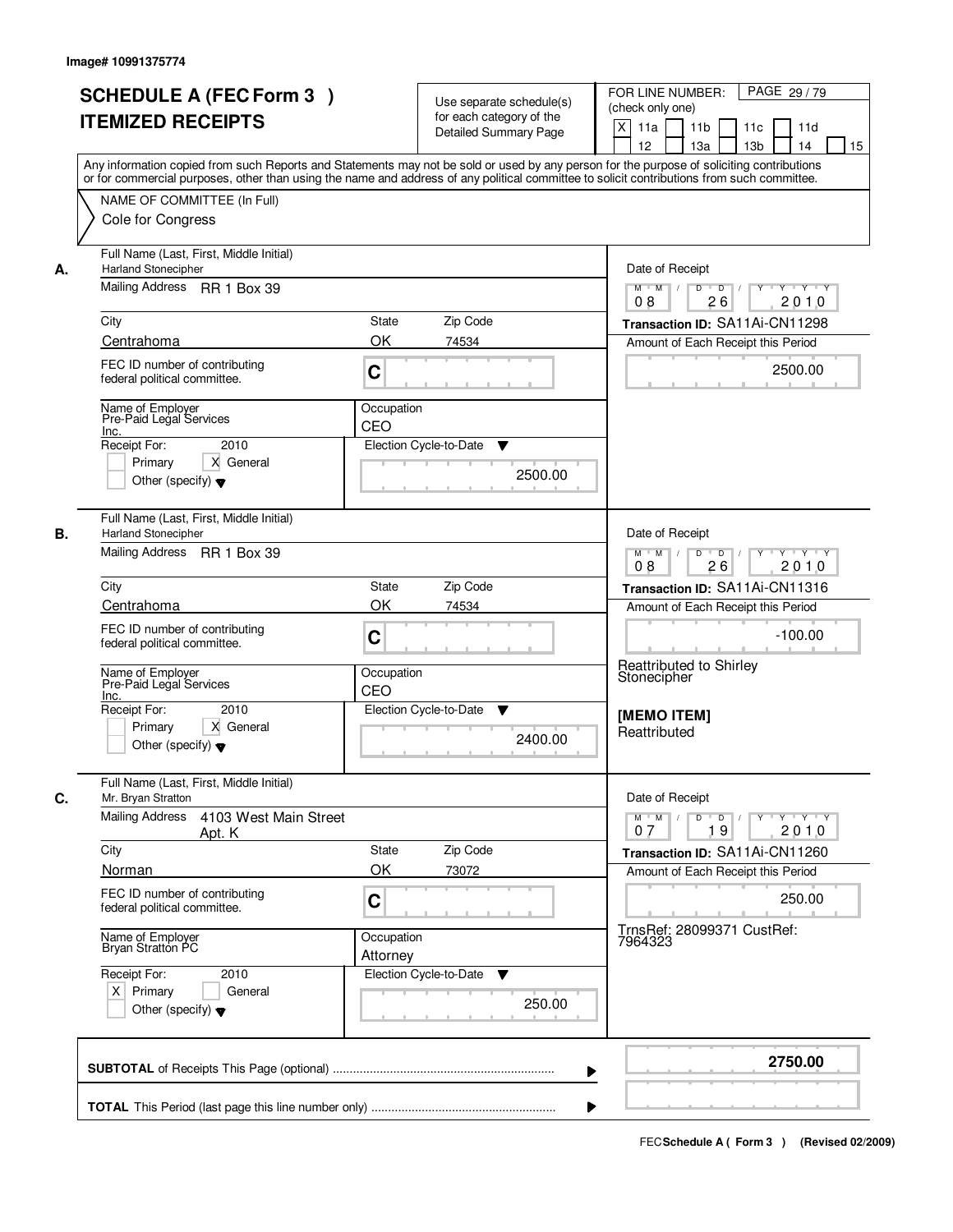|    | <b>SCHEDULE A (FEC Form 3)</b><br><b>ITEMIZED RECEIPTS</b><br>Any information copied from such Reports and Statements may not be sold or used by any person for the purpose of soliciting contributions<br>or for commercial purposes, other than using the name and address of any political committee to solicit contributions from such committee.<br>NAME OF COMMITTEE (In Full)<br>Cole for Congress |                                   | Use separate schedule(s)<br>for each category of the<br><b>Detailed Summary Page</b> |         | FOR LINE NUMBER:<br>PAGE 30/79<br>(check only one)<br>$\pmb{\times}$<br>11a<br>11 <sub>b</sub><br>11c<br>11d<br>12<br>13a<br>13 <sub>b</sub><br>14<br>15                     |
|----|-----------------------------------------------------------------------------------------------------------------------------------------------------------------------------------------------------------------------------------------------------------------------------------------------------------------------------------------------------------------------------------------------------------|-----------------------------------|--------------------------------------------------------------------------------------|---------|------------------------------------------------------------------------------------------------------------------------------------------------------------------------------|
| А. | Full Name (Last, First, Middle Initial)<br><b>Francis Tarkenton</b><br><b>Mailing Address</b><br>3340 Peachtree Rd NE<br>City<br><b>Atlanta</b><br>FEC ID number of contributing                                                                                                                                                                                                                          | State<br>GA<br>C                  | Zip Code<br>30326                                                                    |         | Date of Receipt<br>$Y$ $Y$ $Y$<br>$M$ $M$<br>D<br>$\overline{D}$<br>26<br>2010<br>08<br>Transaction ID: SA11Ai-CN11322<br>Amount of Each Receipt this Period<br>1000.00      |
|    | federal political committee.<br>Name of Employer<br>Prepaid Legal Services<br>Receipt For:<br>2010<br>X General<br>Primary<br>Other (specify) $\blacktriangledown$                                                                                                                                                                                                                                        | Occupation                        | Independent Assoc.<br>Election Cycle-to-Date<br>▼                                    | 1000.00 |                                                                                                                                                                              |
| В. | Full Name (Last, First, Middle Initial)<br>Mr. Max D Venard<br>Mailing Address<br>11125 Lakeridge Run<br>City<br>Oklahoma City<br>FEC ID number of contributing<br>federal political committee.                                                                                                                                                                                                           | <b>State</b><br>OK<br>$\mathbf C$ | Zip Code<br>73170                                                                    |         | Date of Receipt<br>$D$ $D$ $/$<br>y y y y y y<br>$M$ $M$ /<br>0 <sub>5</sub><br>2010<br>08<br>Transaction ID: SA11Ai-CN11294<br>Amount of Each Receipt this Period<br>250.00 |
|    | Name of Employer<br>Self<br>2010<br>Receipt For:<br>X General<br>Primary<br>Other (specify) $\blacktriangledown$                                                                                                                                                                                                                                                                                          | Occupation<br>Optometrist         | Election Cycle-to-Date<br>▼                                                          | 250.00  |                                                                                                                                                                              |

|  | 1250.00  |
|--|----------|
|  | 43411.59 |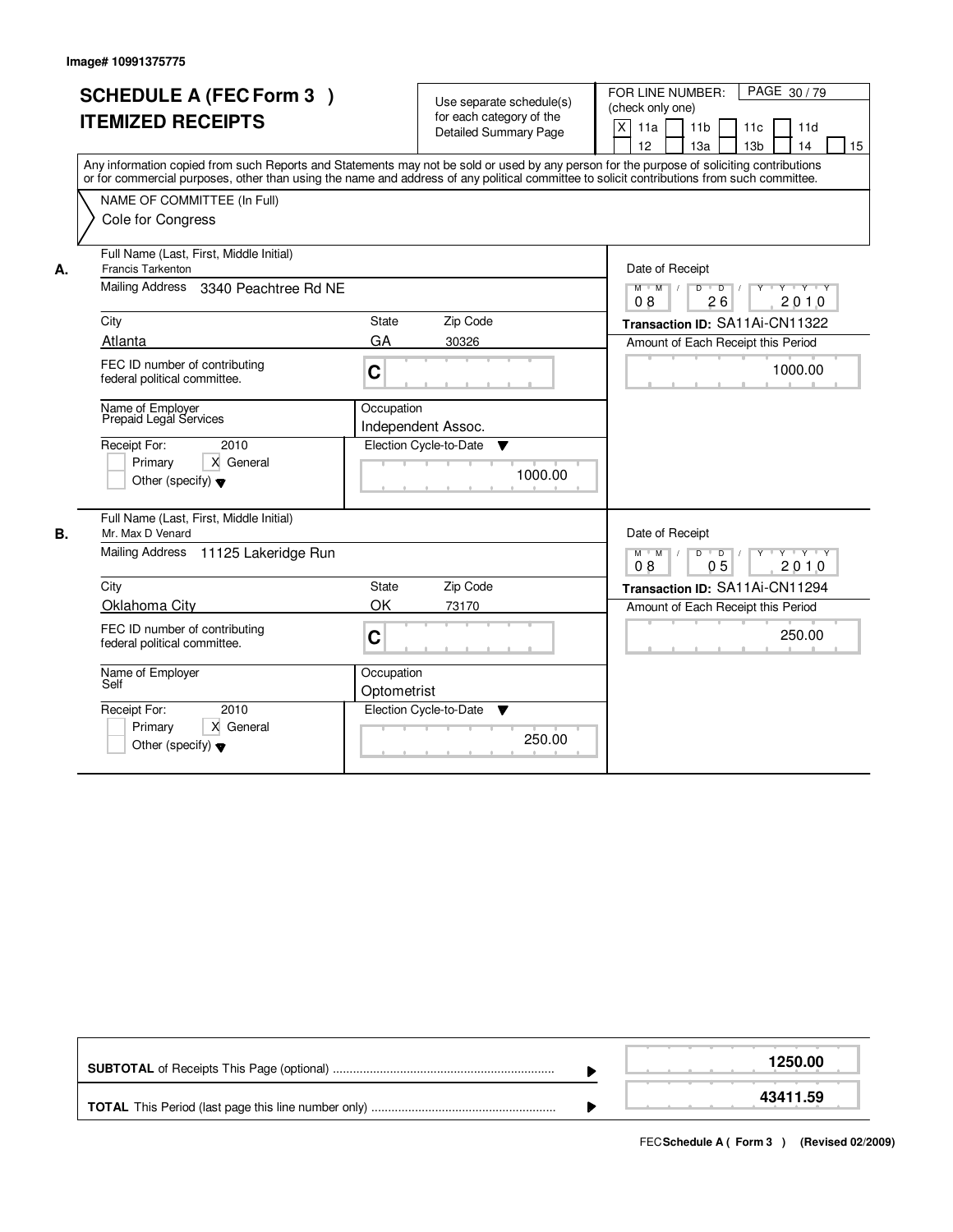|    | <b>SCHEDULE A (FEC Form 3)</b><br><b>ITEMIZED RECEIPTS</b><br>Any information copied from such Reports and Statements may not be sold or used by any person for the purpose of soliciting contributions<br>or for commercial purposes, other than using the name and address of any political committee to solicit contributions from such committee. |              | Use separate schedule(s)<br>for each category of the<br><b>Detailed Summary Page</b> | PAGE 31 / 79<br>FOR LINE NUMBER:<br>(check only one)<br>11 <sub>b</sub><br>11a<br>11c<br>11d<br>$X$ 15<br>13 <sub>b</sub><br>12 <sup>2</sup><br>13a<br>14                                                                                                                                                                                                                                                                                                               |
|----|-------------------------------------------------------------------------------------------------------------------------------------------------------------------------------------------------------------------------------------------------------------------------------------------------------------------------------------------------------|--------------|--------------------------------------------------------------------------------------|-------------------------------------------------------------------------------------------------------------------------------------------------------------------------------------------------------------------------------------------------------------------------------------------------------------------------------------------------------------------------------------------------------------------------------------------------------------------------|
|    | NAME OF COMMITTEE (In Full)<br>Cole for Congress                                                                                                                                                                                                                                                                                                      |              |                                                                                      |                                                                                                                                                                                                                                                                                                                                                                                                                                                                         |
| А. | Full Name (Last, First, Middle Initial)<br><b>Banc First</b><br>Mailing Address PO Box 988                                                                                                                                                                                                                                                            |              |                                                                                      | Date of Receipt<br>$\begin{array}{c c c c c c c c} \hline \textbf{0} & \textbf{0} & \textbf{0} & \textbf{0} & \textbf{0} & \textbf{0} & \textbf{0} & \textbf{0} & \textbf{0} & \textbf{0} & \textbf{0} & \textbf{0} & \textbf{0} & \textbf{0} & \textbf{0} & \textbf{0} & \textbf{0} & \textbf{0} & \textbf{0} & \textbf{0} & \textbf{0} & \textbf{0} & \textbf{0} & \textbf{0} & \textbf{0} & \textbf{0} & \textbf{0} & \textbf{0} &$<br>$M$ $M$ /<br>08<br>31<br>2010 |
|    | City                                                                                                                                                                                                                                                                                                                                                  | State        | Zip Code                                                                             | Transaction ID: SA15-RC267                                                                                                                                                                                                                                                                                                                                                                                                                                              |
|    | Norman                                                                                                                                                                                                                                                                                                                                                | OK           | 73070                                                                                | Amount of Each Receipt this Period                                                                                                                                                                                                                                                                                                                                                                                                                                      |
|    | FEC ID number of contributing<br>federal political committee.                                                                                                                                                                                                                                                                                         | C            |                                                                                      | 96.02                                                                                                                                                                                                                                                                                                                                                                                                                                                                   |
|    | Name of Employer                                                                                                                                                                                                                                                                                                                                      | Occupation   |                                                                                      | <b>Interest Earned</b>                                                                                                                                                                                                                                                                                                                                                                                                                                                  |
|    | 2010<br>Receipt For:<br>X General<br>Primary<br>Other (specify) $\blacktriangledown$                                                                                                                                                                                                                                                                  |              | Election Cycle-to-Date<br>▼<br>973.86                                                |                                                                                                                                                                                                                                                                                                                                                                                                                                                                         |
| В. | Full Name (Last, First, Middle Initial)<br><b>Banc First</b><br>Mailing Address PO Box 988                                                                                                                                                                                                                                                            |              |                                                                                      | Date of Receipt<br>$Y - Y - Y - Y$<br>$M$ $M$ /<br>D<br>$\overline{\phantom{0}}$<br>30<br>2010<br>07                                                                                                                                                                                                                                                                                                                                                                    |
|    | City                                                                                                                                                                                                                                                                                                                                                  | <b>State</b> | Zip Code                                                                             | Transaction ID: SA15-RC264                                                                                                                                                                                                                                                                                                                                                                                                                                              |
|    | Norman                                                                                                                                                                                                                                                                                                                                                | OK           | 73070                                                                                | Amount of Each Receipt this Period                                                                                                                                                                                                                                                                                                                                                                                                                                      |
|    | FEC ID number of contributing<br>federal political committee.                                                                                                                                                                                                                                                                                         | C            |                                                                                      | 100.17                                                                                                                                                                                                                                                                                                                                                                                                                                                                  |
|    | Name of Employer                                                                                                                                                                                                                                                                                                                                      | Occupation   |                                                                                      | <b>Interest Earned</b>                                                                                                                                                                                                                                                                                                                                                                                                                                                  |
|    | Receipt For:<br>2010<br>Primary<br>X General<br>Other (specify) $\blacktriangledown$                                                                                                                                                                                                                                                                  |              | Election Cycle-to-Date<br>v<br>1174.85                                               |                                                                                                                                                                                                                                                                                                                                                                                                                                                                         |
|    | Full Name (Last, First, Middle Initial)                                                                                                                                                                                                                                                                                                               |              |                                                                                      |                                                                                                                                                                                                                                                                                                                                                                                                                                                                         |
| C. | Bank 2<br><b>Mailing Address</b><br>909 S Meridian                                                                                                                                                                                                                                                                                                    |              |                                                                                      | Date of Receipt<br>$D$ $D$ $l$<br>Y Y Y Y<br>$M$ $M$ /<br>$Y$ <sup>-1</sup><br>08<br>2010<br>07                                                                                                                                                                                                                                                                                                                                                                         |
|    | City                                                                                                                                                                                                                                                                                                                                                  | State        | Zip Code                                                                             | Transaction ID: SA15-RC260                                                                                                                                                                                                                                                                                                                                                                                                                                              |
|    | Oklahoma City<br>FEC ID number of contributing<br>federal political committee.                                                                                                                                                                                                                                                                        | OK<br>C      | 73108                                                                                | Amount of Each Receipt this Period<br>78.41                                                                                                                                                                                                                                                                                                                                                                                                                             |
|    | Name of Employer                                                                                                                                                                                                                                                                                                                                      | Occupation   |                                                                                      | <b>Interest Earned</b>                                                                                                                                                                                                                                                                                                                                                                                                                                                  |
|    | Receipt For:<br>2010<br>$X$ Primary<br>General<br>Other (specify) $\blacktriangledown$                                                                                                                                                                                                                                                                |              | Election Cycle-to-Date<br>v<br>395.73                                                |                                                                                                                                                                                                                                                                                                                                                                                                                                                                         |
|    |                                                                                                                                                                                                                                                                                                                                                       |              | ▶                                                                                    | 274.60                                                                                                                                                                                                                                                                                                                                                                                                                                                                  |
|    |                                                                                                                                                                                                                                                                                                                                                       |              |                                                                                      |                                                                                                                                                                                                                                                                                                                                                                                                                                                                         |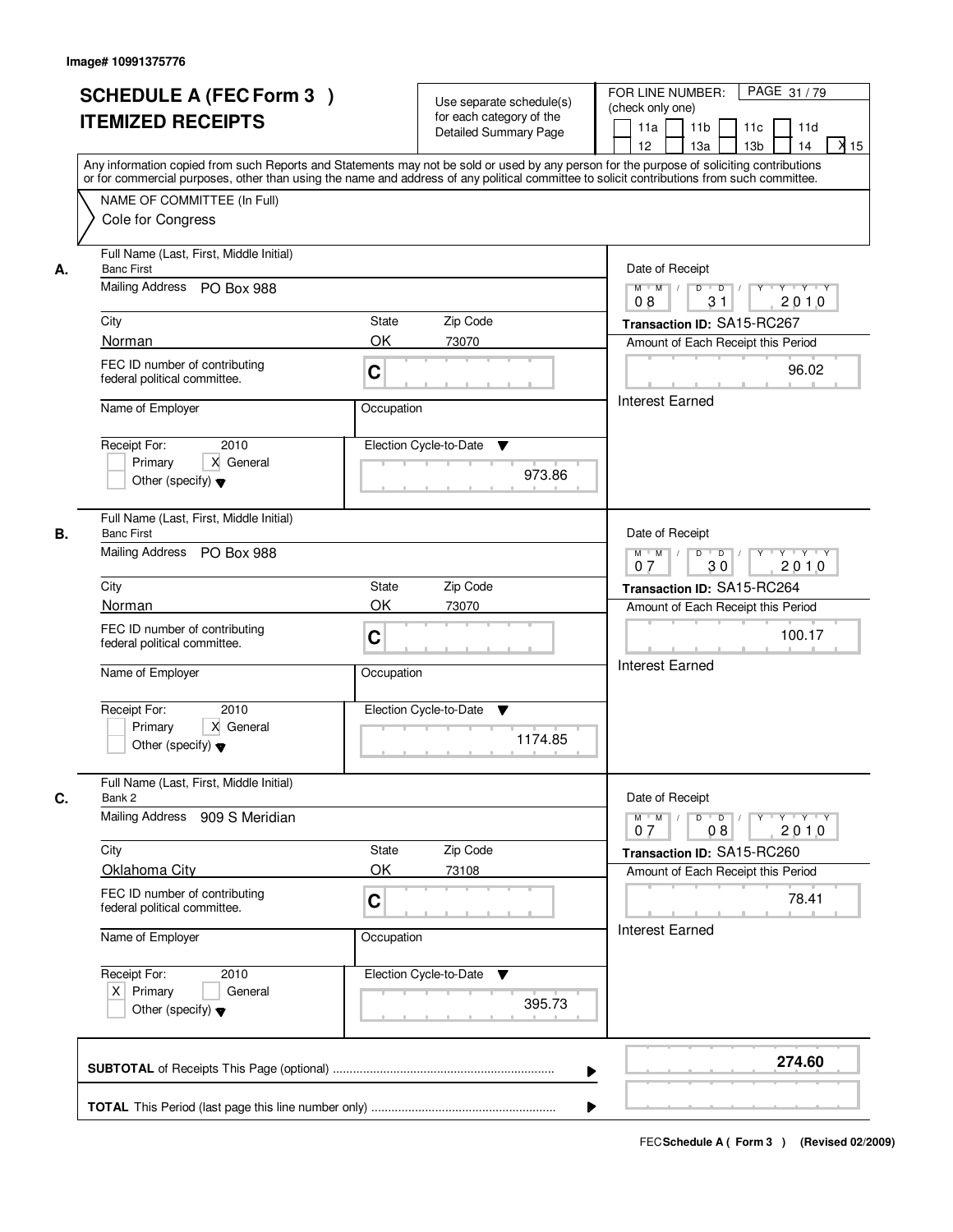|    | <b>SCHEDULE A (FEC Form 3)</b><br><b>ITEMIZED RECEIPTS</b><br>Any information copied from such Reports and Statements may not be sold or used by any person for the purpose of soliciting contributions<br>or for commercial purposes, other than using the name and address of any political committee to solicit contributions from such committee. |             | Use separate schedule(s)<br>for each category of the<br><b>Detailed Summary Page</b> | PAGE 32/79<br>FOR LINE NUMBER:<br>(check only one)<br>11a<br>11 <sub>b</sub><br>11c<br>11d<br>$\overline{\lambda}$ 15<br>12<br>13a<br>13 <sub>b</sub><br>14 |
|----|-------------------------------------------------------------------------------------------------------------------------------------------------------------------------------------------------------------------------------------------------------------------------------------------------------------------------------------------------------|-------------|--------------------------------------------------------------------------------------|-------------------------------------------------------------------------------------------------------------------------------------------------------------|
|    | NAME OF COMMITTEE (In Full)<br>Cole for Congress                                                                                                                                                                                                                                                                                                      |             |                                                                                      |                                                                                                                                                             |
| А. | Full Name (Last, First, Middle Initial)<br>Bank 2                                                                                                                                                                                                                                                                                                     |             |                                                                                      | Date of Receipt                                                                                                                                             |
|    | Mailing Address 909 S Meridian                                                                                                                                                                                                                                                                                                                        |             |                                                                                      | y y y y y y<br>$M$ M<br>$\sqrt{ }$<br>D<br>$\overline{D}$<br>30<br>2010<br>07                                                                               |
|    | City<br>Oklahoma City                                                                                                                                                                                                                                                                                                                                 | State<br>OK | Zip Code<br>73108                                                                    | Transaction ID: SA15-RC263<br>Amount of Each Receipt this Period                                                                                            |
|    | FEC ID number of contributing<br>federal political committee.                                                                                                                                                                                                                                                                                         | $\mathbf C$ |                                                                                      | 81.08                                                                                                                                                       |
|    | Name of Employer                                                                                                                                                                                                                                                                                                                                      | Occupation  |                                                                                      | <b>Interest Earned</b>                                                                                                                                      |
|    | 2010<br>Receipt For:<br>X General<br>Primary<br>Other (specify) $\blacktriangledown$                                                                                                                                                                                                                                                                  |             | Election Cycle-to-Date<br>▼<br>476.81                                                |                                                                                                                                                             |
| В. | Full Name (Last, First, Middle Initial)<br>Bank 2                                                                                                                                                                                                                                                                                                     |             |                                                                                      | Date of Receipt                                                                                                                                             |
|    | Mailing Address<br>909 S Meridian                                                                                                                                                                                                                                                                                                                     |             |                                                                                      | $Y + Y + Y$<br>$M$ $M$<br>D<br>$\blacksquare$ D $\blacksquare$ /<br>$Y$ <sup>U</sup><br>$\vert$ /<br>31<br>2010<br>08                                       |
|    | City                                                                                                                                                                                                                                                                                                                                                  | State       | Zip Code                                                                             | Transaction ID: SA15-RC266                                                                                                                                  |
|    | Oklahoma City                                                                                                                                                                                                                                                                                                                                         | OK          | 73108                                                                                | Amount of Each Receipt this Period                                                                                                                          |
|    | FEC ID number of contributing<br>federal political committee.                                                                                                                                                                                                                                                                                         | $\mathbf C$ |                                                                                      | 81.13                                                                                                                                                       |
|    | Name of Employer                                                                                                                                                                                                                                                                                                                                      | Occupation  |                                                                                      | <b>Interest Earned</b>                                                                                                                                      |
|    | Receipt For:<br>2010<br>Primary<br>X General<br>Other (specify) $\blacktriangledown$                                                                                                                                                                                                                                                                  |             | Election Cycle-to-Date<br>v<br>557.94                                                |                                                                                                                                                             |

|  | 162.21 |
|--|--------|
|  | 436.81 |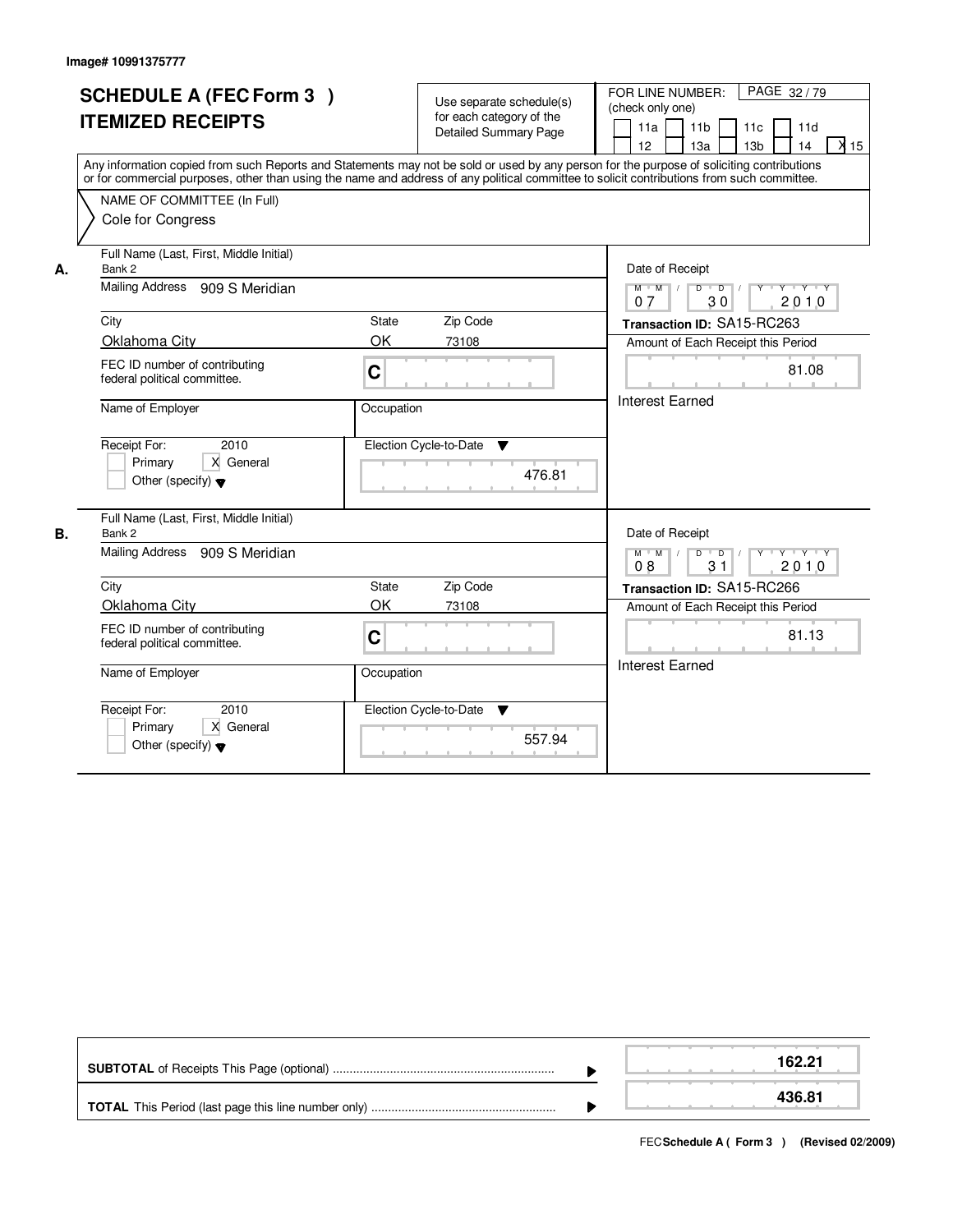|    | <b>SCHEDULE A (FEC Form 3)</b><br><b>ITEMIZED RECEIPTS</b><br>Any information copied from such Reports and Statements may not be sold or used by any person for the purpose of soliciting contributions<br>or for commercial purposes, other than using the name and address of any political committee to solicit contributions from such committee.<br>NAME OF COMMITTEE (In Full)<br>Cole for Congress |            | Use separate schedule(s)<br>for each category of the<br><b>Detailed Summary Page</b> | PAGE 33/79<br>FOR LINE NUMBER:<br>(check only one)<br>11a<br>11 <sub>b</sub><br>11c<br>11d<br>13 <sub>b</sub><br>14<br>12<br>13a<br>15 |  |  |  |
|----|-----------------------------------------------------------------------------------------------------------------------------------------------------------------------------------------------------------------------------------------------------------------------------------------------------------------------------------------------------------------------------------------------------------|------------|--------------------------------------------------------------------------------------|----------------------------------------------------------------------------------------------------------------------------------------|--|--|--|
| А. | Full Name (Last, First, Middle Initial)<br>Oklahoma Election Commission<br>Mailing Address State Capitol Building                                                                                                                                                                                                                                                                                         |            |                                                                                      | Date of Receipt<br>$Y - Y - Y$<br>$M$ $M$<br>$\sqrt{ }$<br>$\overline{D}$<br>$\overline{D}$<br>30<br>2010<br>09                        |  |  |  |
|    | City                                                                                                                                                                                                                                                                                                                                                                                                      | State      | Zip Code                                                                             | Transaction ID: SA14-ER37                                                                                                              |  |  |  |
|    | Oklahoma City                                                                                                                                                                                                                                                                                                                                                                                             | OK         | 73102                                                                                | Amount of Each Receipt this Period                                                                                                     |  |  |  |
|    | FEC ID number of contributing<br>federal political committee.                                                                                                                                                                                                                                                                                                                                             | C          |                                                                                      | 750.00                                                                                                                                 |  |  |  |
|    | Name of Employer                                                                                                                                                                                                                                                                                                                                                                                          | Occupation |                                                                                      | <b>Expenditure Refund</b>                                                                                                              |  |  |  |
|    | Receipt For:<br>2010<br>X General<br>Primary<br>Other (specify) $\blacktriangledown$                                                                                                                                                                                                                                                                                                                      |            | Election Cycle-to-Date<br>$\overline{\mathbf{v}}$<br>750.00                          |                                                                                                                                        |  |  |  |
| В. | Full Name (Last, First, Middle Initial)<br>Tom Cole                                                                                                                                                                                                                                                                                                                                                       |            |                                                                                      | Date of Receipt                                                                                                                        |  |  |  |
|    | Mailing Address PO Box 722256                                                                                                                                                                                                                                                                                                                                                                             |            |                                                                                      | $D$ $D$ $/$<br>$Y$ <sup><math>\top</math></sup><br>$Y \dashv Y \dashv Y$<br>$M$ $M$ /<br>2010<br>07<br>26                              |  |  |  |
|    | City                                                                                                                                                                                                                                                                                                                                                                                                      | State      | Zip Code                                                                             | Transaction ID: SA14-ER36                                                                                                              |  |  |  |
|    | Norman                                                                                                                                                                                                                                                                                                                                                                                                    | OK         | 73070                                                                                | Amount of Each Receipt this Period                                                                                                     |  |  |  |
|    | FEC ID number of contributing<br>federal political committee.                                                                                                                                                                                                                                                                                                                                             | C          | H2OK04055                                                                            | 283.53                                                                                                                                 |  |  |  |
|    | Name of Employer                                                                                                                                                                                                                                                                                                                                                                                          | Occupation |                                                                                      | <b>Expenditure Refund</b>                                                                                                              |  |  |  |
|    | Receipt For:<br>2010<br>X General<br>Primary<br>Other (specify) $\blacktriangledown$                                                                                                                                                                                                                                                                                                                      |            | Election Cycle-to-Date<br>v<br>283.53                                                |                                                                                                                                        |  |  |  |

|  | 1033.53 |  |  |
|--|---------|--|--|
|  | 1033.53 |  |  |

FECSchedule A (Form 3) (Revised 02/2009)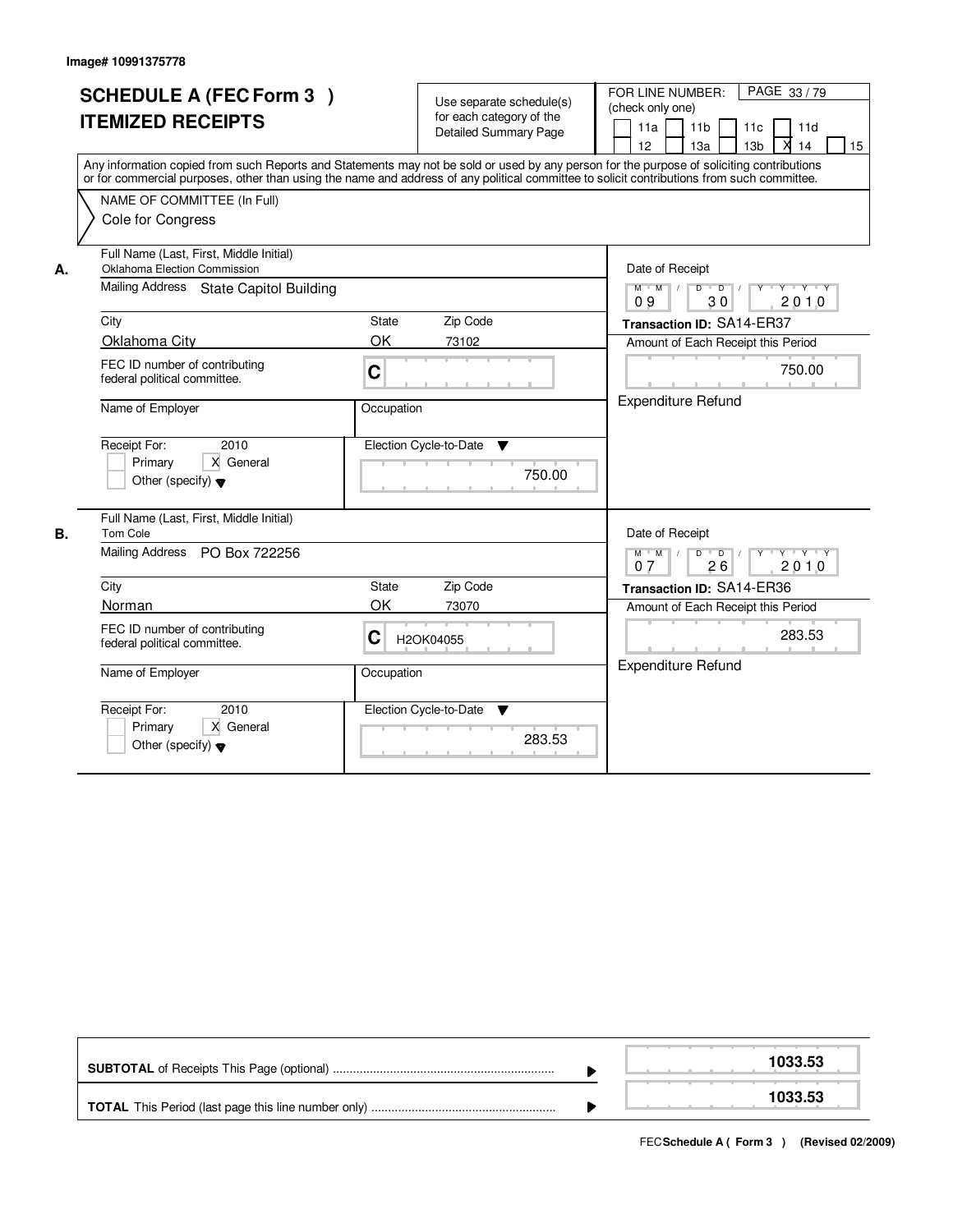| <b>SCHEDULE B (FEC Form 3)</b>                                                                                                                                                                                                                                                         | Use separate schedule(s)                                                                  | FOR LINE NUMBER:<br>(check only one) |                                                          | PAGE 34 / 79                                    |
|----------------------------------------------------------------------------------------------------------------------------------------------------------------------------------------------------------------------------------------------------------------------------------------|-------------------------------------------------------------------------------------------|--------------------------------------|----------------------------------------------------------|-------------------------------------------------|
| <b>ITEMIZED DISBURSEMENTS</b>                                                                                                                                                                                                                                                          | for each category of the<br>Detailed Summary Page                                         |                                      | 17<br>18<br>x<br>20a<br>20 <sub>b</sub>                  | 19 <sub>b</sub><br>19a<br>20 <sub>c</sub><br>21 |
| Any Information copied from such Reports and Statements may not be sold or used by any person for the purpose of soliciting contributions<br>or for commercial purposes, other than using the name and address of any political committee to solicit contributions from such committee |                                                                                           |                                      |                                                          |                                                 |
| NAME OF COMMITTEE (In Full)                                                                                                                                                                                                                                                            |                                                                                           |                                      |                                                          |                                                 |
| Cole for Congress                                                                                                                                                                                                                                                                      |                                                                                           |                                      |                                                          |                                                 |
| Full Name (Last, First, Middle Initial)<br>BB&T                                                                                                                                                                                                                                        |                                                                                           |                                      | Transaction ID: SB17-EX3770<br>Date of Disbursement      |                                                 |
| <b>Mailing Address</b><br><b>PO Box 200</b>                                                                                                                                                                                                                                            |                                                                                           |                                      | $0^{\text{M}}$ 8<br>M<br>D<br>$2\overline{3}$            | $2010^y$                                        |
| City<br>Wilson                                                                                                                                                                                                                                                                         | Zip Code<br><b>State</b><br>27894<br><b>NC</b>                                            |                                      |                                                          | Amount of Each Disbursement this Period         |
| Purpose of Disbursement                                                                                                                                                                                                                                                                |                                                                                           |                                      |                                                          | 434.00                                          |
| <b>Bank Service Charge</b><br><b>Candidate Name</b>                                                                                                                                                                                                                                    |                                                                                           | 001<br>Category/<br>Type             |                                                          |                                                 |
| Office Sought:<br>House<br>Senate<br>President<br>District:<br>State:                                                                                                                                                                                                                  | Disbursement For:<br>2010<br>X General<br>Primary<br>Other (specify) $\blacktriangledown$ |                                      | <b>Bank Service Charge</b>                               |                                                 |
| Full Name (Last, First, Middle Initial)<br>BB&T                                                                                                                                                                                                                                        |                                                                                           |                                      | Transaction ID: SB17-EX3827<br>Date of Disbursement<br>M |                                                 |
| <b>Mailing Address</b><br><b>PO Box 200</b>                                                                                                                                                                                                                                            |                                                                                           |                                      | $\sqrt{\frac{D}{2}}$<br>M<br>09                          | $2010^y$                                        |
| City<br>Wilson                                                                                                                                                                                                                                                                         | Zip Code<br>State<br><b>NC</b><br>27894                                                   |                                      |                                                          | Amount of Each Disbursement this Period         |
| Purpose of Disbursement<br><b>Bank Service Charge</b><br>001                                                                                                                                                                                                                           |                                                                                           |                                      |                                                          | 12.00                                           |
| <b>Candidate Name</b>                                                                                                                                                                                                                                                                  |                                                                                           | Category/<br>Type                    |                                                          |                                                 |
| Office Sought:<br>House<br>Senate<br>President<br>District:<br>State:                                                                                                                                                                                                                  | Disbursement For:<br>2010<br>X General<br>Primary<br>Other (specify) $\blacktriangledown$ |                                      | <b>Bank Service Charge</b>                               |                                                 |
| Full Name (Last, First, Middle Initial)<br>Trail Blazer Campaign Services Inc.                                                                                                                                                                                                         |                                                                                           |                                      | Transaction ID: SB17-EX3763<br>Date of Disbursement      |                                                 |
| <b>Mailing Address</b><br>5115 Excelsior Blvd #103                                                                                                                                                                                                                                     |                                                                                           |                                      | M<br>D<br>0 <sup>0</sup><br>0.9                          | 2010                                            |
| City<br>Minneapolis                                                                                                                                                                                                                                                                    | Zip Code<br>State<br>MN<br>55416                                                          |                                      |                                                          | Amount of Each Disbursement this Period         |
| Purpose of Disbursement<br><b>Reporting Software</b><br>001                                                                                                                                                                                                                            |                                                                                           |                                      |                                                          | 5000.00                                         |
| <b>Candidate Name</b>                                                                                                                                                                                                                                                                  |                                                                                           | Category/<br>Type                    |                                                          |                                                 |
| Office Sought:<br>House<br>Senate<br>President<br>District:<br>State:                                                                                                                                                                                                                  | Disbursement For:<br>2010<br>X General<br>Primary<br>Other (specify) $\blacktriangledown$ |                                      | <b>Reporting Software</b>                                |                                                 |
|                                                                                                                                                                                                                                                                                        |                                                                                           | ▶                                    |                                                          | 5446.00                                         |
|                                                                                                                                                                                                                                                                                        |                                                                                           | ▶                                    |                                                          |                                                 |
| <b>FE5AN018</b>                                                                                                                                                                                                                                                                        |                                                                                           |                                      |                                                          | FEC Schedule B ( Form 3 ) (Revised 02/2009)     |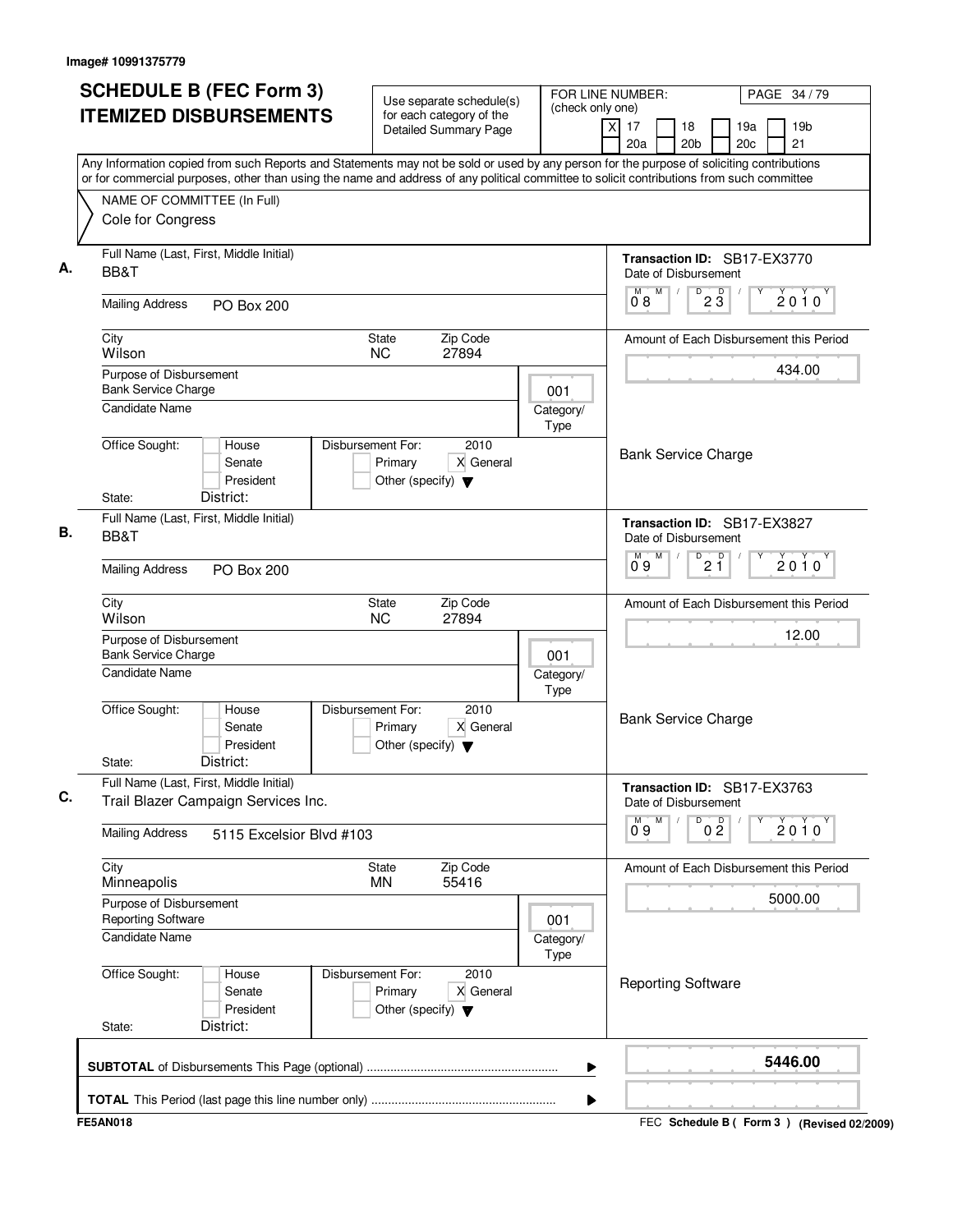| <b>SCHEDULE B (FEC Form 3)</b>                                                                                                                                                                                                                                                         | Use separate schedule(s)                                                                    | FOR LINE NUMBER:<br>(check only one)                |                                         | PAGE 35/79                                  |
|----------------------------------------------------------------------------------------------------------------------------------------------------------------------------------------------------------------------------------------------------------------------------------------|---------------------------------------------------------------------------------------------|-----------------------------------------------------|-----------------------------------------|---------------------------------------------|
| <b>ITEMIZED DISBURSEMENTS</b>                                                                                                                                                                                                                                                          | for each category of the<br>Detailed Summary Page                                           |                                                     | x<br>17<br>18<br>20a<br>20 <sub>b</sub> | 19a<br>19 <sub>b</sub><br>20c<br>21         |
| Any Information copied from such Reports and Statements may not be sold or used by any person for the purpose of soliciting contributions<br>or for commercial purposes, other than using the name and address of any political committee to solicit contributions from such committee |                                                                                             |                                                     |                                         |                                             |
| NAME OF COMMITTEE (In Full)                                                                                                                                                                                                                                                            |                                                                                             |                                                     |                                         |                                             |
| Cole for Congress                                                                                                                                                                                                                                                                      |                                                                                             |                                                     |                                         |                                             |
| Full Name (Last, First, Middle Initial)<br>CMA Strategies Inc.                                                                                                                                                                                                                         |                                                                                             | Transaction ID: SB17-EX3622<br>Date of Disbursement |                                         |                                             |
| <b>Mailing Address</b><br>201 Robert S. Kerr Suite 301                                                                                                                                                                                                                                 |                                                                                             | M<br>D<br>07                                        | p<br>2010<br>08                         |                                             |
| Zip Code<br>City<br>State<br>Oklahoma City<br><b>OK</b><br>73102                                                                                                                                                                                                                       |                                                                                             |                                                     |                                         | Amount of Each Disbursement this Period     |
| Purpose of Disbursement<br>Strategic/Political Consulting                                                                                                                                                                                                                              |                                                                                             | 001                                                 |                                         | 1505.30                                     |
| <b>Candidate Name</b>                                                                                                                                                                                                                                                                  |                                                                                             | Category/<br>Type                                   |                                         |                                             |
| Office Sought:<br>House<br>Senate<br>President<br>District:<br>State:                                                                                                                                                                                                                  | Disbursement For:<br>2010<br>$X$ Primary<br>General<br>Other (specify) $\blacktriangledown$ |                                                     | Strategic/Political Consu-<br>Iting     |                                             |
| Full Name (Last, First, Middle Initial)<br>CMA Strategies Inc.                                                                                                                                                                                                                         |                                                                                             |                                                     | Date of Disbursement                    | Transaction ID: SB17-EX3766                 |
| <b>Mailing Address</b><br>201 Robert S. Kerr Suite 301                                                                                                                                                                                                                                 |                                                                                             |                                                     | M<br>D<br>09                            | $0\overline{7}$<br>$2010^y$                 |
| City<br>Oklahoma City                                                                                                                                                                                                                                                                  | Zip Code<br>State<br>OK<br>73102                                                            |                                                     |                                         | Amount of Each Disbursement this Period     |
| Purpose of Disbursement<br>Strategic/Political Consulting<br>001                                                                                                                                                                                                                       |                                                                                             |                                                     |                                         | 1526.73                                     |
| <b>Candidate Name</b>                                                                                                                                                                                                                                                                  |                                                                                             | Category/<br>Type                                   |                                         |                                             |
| Office Sought:<br>House<br>Senate<br>President<br>District:<br>State:                                                                                                                                                                                                                  | 2010<br>Disbursement For:<br>X General<br>Primary<br>Other (specify) $\blacktriangledown$   |                                                     | Strategic/Political Consu-<br>Iting     |                                             |
| Full Name (Last, First, Middle Initial)<br>CMA Strategies Inc.                                                                                                                                                                                                                         |                                                                                             |                                                     | Date of Disbursement                    | Transaction ID: SB17-EX3747                 |
| <b>Mailing Address</b><br>201 Robert S. Kerr Suite 301                                                                                                                                                                                                                                 |                                                                                             |                                                     | $\overline{0}^M$ 9<br>M<br>D            | $30^{\circ}$<br>2010                        |
| City<br>Oklahoma City                                                                                                                                                                                                                                                                  | State<br>Zip Code<br>73102<br>OK                                                            |                                                     |                                         | Amount of Each Disbursement this Period     |
| Purpose of Disbursement<br>Strategic/Political Consulting<br>001                                                                                                                                                                                                                       |                                                                                             |                                                     |                                         | 1500.00                                     |
| Candidate Name<br>Category/<br>Type<br>Disbursement For:                                                                                                                                                                                                                               |                                                                                             |                                                     |                                         |                                             |
| Office Sought:<br>House<br>Senate<br>President<br>District:<br>State:                                                                                                                                                                                                                  | 2010<br>Primary<br>X General<br>Other (specify) $\blacktriangledown$                        |                                                     | Strategic/Political Consu-<br>Iting     |                                             |
|                                                                                                                                                                                                                                                                                        |                                                                                             | ▶                                                   |                                         | 4532.03                                     |
|                                                                                                                                                                                                                                                                                        |                                                                                             | ▶                                                   |                                         |                                             |
| <b>FE5AN018</b>                                                                                                                                                                                                                                                                        |                                                                                             |                                                     |                                         | FEC Schedule B ( Form 3 ) (Revised 02/2009) |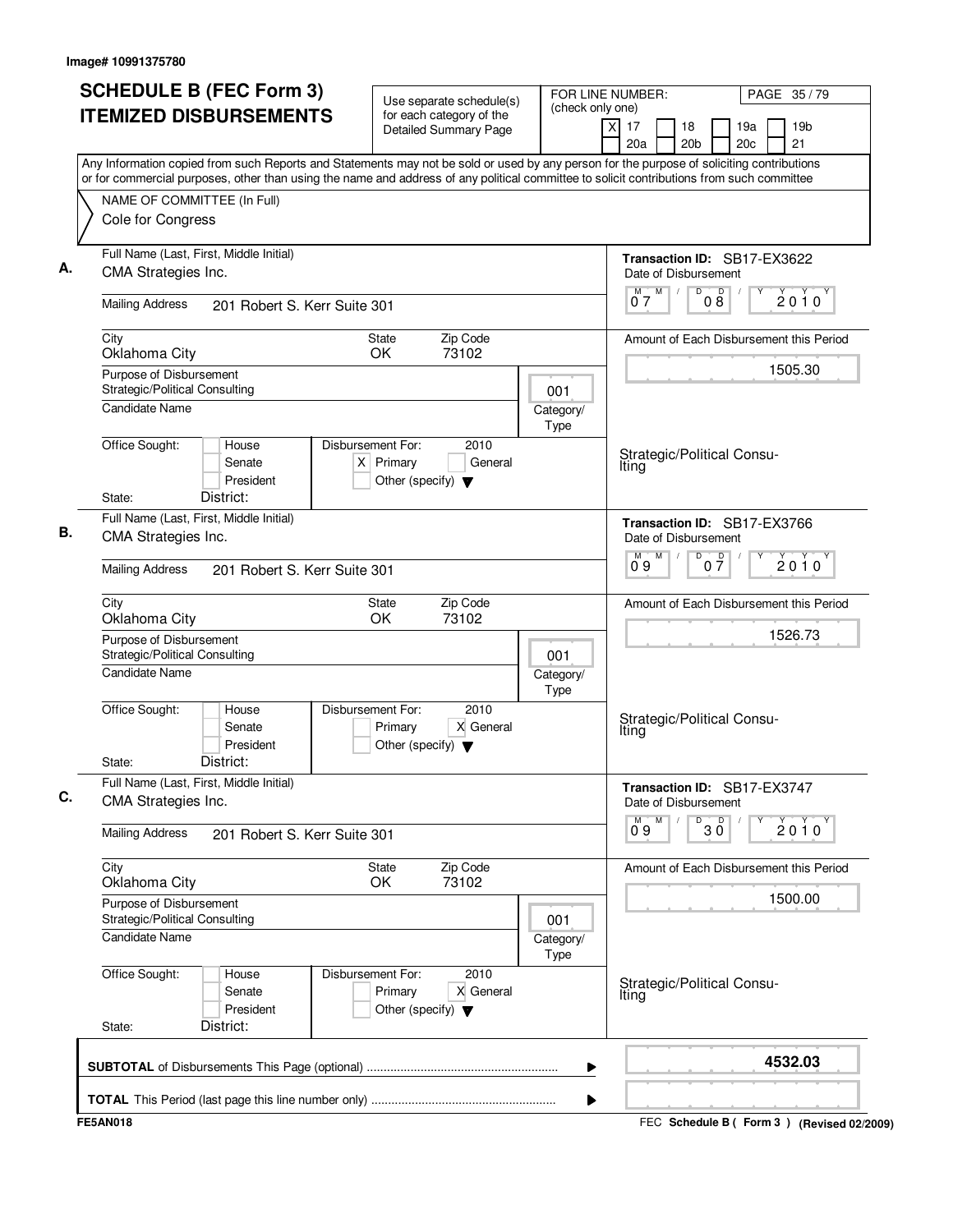| <b>ITEMIZED DISBURSEMENTS</b><br>for each category of the<br>19 <sub>b</sub><br>$\times$<br>17<br>18<br>19a<br><b>Detailed Summary Page</b><br>20 <sub>b</sub><br>20c<br>21<br>20a<br>Any Information copied from such Reports and Statements may not be sold or used by any person for the purpose of soliciting contributions<br>or for commercial purposes, other than using the name and address of any political committee to solicit contributions from such committee<br>NAME OF COMMITTEE (In Full)<br>Cole for Congress<br>Full Name (Last, First, Middle Initial)<br>Transaction ID: SB17-EX3691<br>Cox Communications<br>Date of Disbursement<br>$\mathsf D$<br>M<br>D<br>2010<br>14<br>07<br><b>Mailing Address</b><br>P.O. Box 268870<br>State<br>Zip Code<br>City<br>Amount of Each Disbursement this Period<br>73126<br>Oklahoma City<br>OK.<br>134.19<br>Purpose of Disbursement<br>Cable and Internet Expense<br>001<br><b>Candidate Name</b><br>Category/<br>Type<br>Office Sought:<br>Disbursement For:<br>2010<br>House<br>Cable and Internet Expense<br>$X$ Primary<br>Senate<br>General<br>President<br>Other (specify) $\blacktriangledown$<br>District:<br>State:<br>Full Name (Last, First, Middle Initial)<br>Transaction ID: SB17-EX3714<br><b>Cox Communications</b><br>Date of Disbursement<br>$D^D$ <sub>2</sub> $\overline{3}$<br>M<br>М<br>2010<br>08<br><b>Mailing Address</b><br>P.O. Box 268870<br>Zip Code<br><b>State</b><br>Amount of Each Disbursement this Period<br>City<br>Oklahoma City<br>OK<br>73126<br>134.19<br>Purpose of Disbursement<br>Cable and Internet Expense<br>001<br>Candidate Name<br>Category/<br><b>Type</b><br>Office Sought:<br>Disbursement For:<br>2010<br>House<br>Cable and Internet Expense<br>X General<br>Senate<br>Primary<br>President<br>Other (specify) $\blacktriangledown$<br>District:<br>State:<br>Full Name (Last, First, Middle Initial)<br>Transaction ID: SB17-EX3723<br>Cox Communications<br>Date of Disbursement<br>D<br>$\overline{1\ 4}$<br>M<br>$0^{\circ}9$<br>2010<br><b>Mailing Address</b><br>P.O. Box 268870<br>City<br>Zip Code<br><b>State</b><br>Amount of Each Disbursement this Period<br>Oklahoma City<br><b>OK</b><br>73126<br>134.19<br>Purpose of Disbursement<br>Cable and Internet Expense<br>001<br><b>Candidate Name</b><br>Category/<br>Type<br>Office Sought:<br>Disbursement For:<br>2010<br>House<br>Cable and Internet Expense<br>X General<br>Senate<br>Primary<br>President<br>Other (specify) $\blacktriangledown$<br>District:<br>State:<br>402.57<br>▶ | <b>SCHEDULE B (FEC Form 3)</b> | Use separate schedule(s) | FOR LINE NUMBER:<br>PAGE 36 / 79 |  |  |  |
|----------------------------------------------------------------------------------------------------------------------------------------------------------------------------------------------------------------------------------------------------------------------------------------------------------------------------------------------------------------------------------------------------------------------------------------------------------------------------------------------------------------------------------------------------------------------------------------------------------------------------------------------------------------------------------------------------------------------------------------------------------------------------------------------------------------------------------------------------------------------------------------------------------------------------------------------------------------------------------------------------------------------------------------------------------------------------------------------------------------------------------------------------------------------------------------------------------------------------------------------------------------------------------------------------------------------------------------------------------------------------------------------------------------------------------------------------------------------------------------------------------------------------------------------------------------------------------------------------------------------------------------------------------------------------------------------------------------------------------------------------------------------------------------------------------------------------------------------------------------------------------------------------------------------------------------------------------------------------------------------------------------------------------------------------------------------------------------------------------------------------------------------------------------------------------------------------------------------------------------------------------------------------------------------------------------------------------------------------------------------------------------------------------------------------------------------------------------------------------------------------------------------------------------------------------------------------|--------------------------------|--------------------------|----------------------------------|--|--|--|
|                                                                                                                                                                                                                                                                                                                                                                                                                                                                                                                                                                                                                                                                                                                                                                                                                                                                                                                                                                                                                                                                                                                                                                                                                                                                                                                                                                                                                                                                                                                                                                                                                                                                                                                                                                                                                                                                                                                                                                                                                                                                                                                                                                                                                                                                                                                                                                                                                                                                                                                                                                            |                                |                          | (check only one)                 |  |  |  |
|                                                                                                                                                                                                                                                                                                                                                                                                                                                                                                                                                                                                                                                                                                                                                                                                                                                                                                                                                                                                                                                                                                                                                                                                                                                                                                                                                                                                                                                                                                                                                                                                                                                                                                                                                                                                                                                                                                                                                                                                                                                                                                                                                                                                                                                                                                                                                                                                                                                                                                                                                                            |                                |                          |                                  |  |  |  |
|                                                                                                                                                                                                                                                                                                                                                                                                                                                                                                                                                                                                                                                                                                                                                                                                                                                                                                                                                                                                                                                                                                                                                                                                                                                                                                                                                                                                                                                                                                                                                                                                                                                                                                                                                                                                                                                                                                                                                                                                                                                                                                                                                                                                                                                                                                                                                                                                                                                                                                                                                                            |                                |                          |                                  |  |  |  |
|                                                                                                                                                                                                                                                                                                                                                                                                                                                                                                                                                                                                                                                                                                                                                                                                                                                                                                                                                                                                                                                                                                                                                                                                                                                                                                                                                                                                                                                                                                                                                                                                                                                                                                                                                                                                                                                                                                                                                                                                                                                                                                                                                                                                                                                                                                                                                                                                                                                                                                                                                                            |                                |                          |                                  |  |  |  |
|                                                                                                                                                                                                                                                                                                                                                                                                                                                                                                                                                                                                                                                                                                                                                                                                                                                                                                                                                                                                                                                                                                                                                                                                                                                                                                                                                                                                                                                                                                                                                                                                                                                                                                                                                                                                                                                                                                                                                                                                                                                                                                                                                                                                                                                                                                                                                                                                                                                                                                                                                                            |                                |                          |                                  |  |  |  |
|                                                                                                                                                                                                                                                                                                                                                                                                                                                                                                                                                                                                                                                                                                                                                                                                                                                                                                                                                                                                                                                                                                                                                                                                                                                                                                                                                                                                                                                                                                                                                                                                                                                                                                                                                                                                                                                                                                                                                                                                                                                                                                                                                                                                                                                                                                                                                                                                                                                                                                                                                                            |                                |                          |                                  |  |  |  |
|                                                                                                                                                                                                                                                                                                                                                                                                                                                                                                                                                                                                                                                                                                                                                                                                                                                                                                                                                                                                                                                                                                                                                                                                                                                                                                                                                                                                                                                                                                                                                                                                                                                                                                                                                                                                                                                                                                                                                                                                                                                                                                                                                                                                                                                                                                                                                                                                                                                                                                                                                                            |                                |                          |                                  |  |  |  |
|                                                                                                                                                                                                                                                                                                                                                                                                                                                                                                                                                                                                                                                                                                                                                                                                                                                                                                                                                                                                                                                                                                                                                                                                                                                                                                                                                                                                                                                                                                                                                                                                                                                                                                                                                                                                                                                                                                                                                                                                                                                                                                                                                                                                                                                                                                                                                                                                                                                                                                                                                                            |                                |                          |                                  |  |  |  |
|                                                                                                                                                                                                                                                                                                                                                                                                                                                                                                                                                                                                                                                                                                                                                                                                                                                                                                                                                                                                                                                                                                                                                                                                                                                                                                                                                                                                                                                                                                                                                                                                                                                                                                                                                                                                                                                                                                                                                                                                                                                                                                                                                                                                                                                                                                                                                                                                                                                                                                                                                                            |                                |                          |                                  |  |  |  |
|                                                                                                                                                                                                                                                                                                                                                                                                                                                                                                                                                                                                                                                                                                                                                                                                                                                                                                                                                                                                                                                                                                                                                                                                                                                                                                                                                                                                                                                                                                                                                                                                                                                                                                                                                                                                                                                                                                                                                                                                                                                                                                                                                                                                                                                                                                                                                                                                                                                                                                                                                                            |                                |                          |                                  |  |  |  |
|                                                                                                                                                                                                                                                                                                                                                                                                                                                                                                                                                                                                                                                                                                                                                                                                                                                                                                                                                                                                                                                                                                                                                                                                                                                                                                                                                                                                                                                                                                                                                                                                                                                                                                                                                                                                                                                                                                                                                                                                                                                                                                                                                                                                                                                                                                                                                                                                                                                                                                                                                                            |                                |                          |                                  |  |  |  |
|                                                                                                                                                                                                                                                                                                                                                                                                                                                                                                                                                                                                                                                                                                                                                                                                                                                                                                                                                                                                                                                                                                                                                                                                                                                                                                                                                                                                                                                                                                                                                                                                                                                                                                                                                                                                                                                                                                                                                                                                                                                                                                                                                                                                                                                                                                                                                                                                                                                                                                                                                                            |                                |                          |                                  |  |  |  |
|                                                                                                                                                                                                                                                                                                                                                                                                                                                                                                                                                                                                                                                                                                                                                                                                                                                                                                                                                                                                                                                                                                                                                                                                                                                                                                                                                                                                                                                                                                                                                                                                                                                                                                                                                                                                                                                                                                                                                                                                                                                                                                                                                                                                                                                                                                                                                                                                                                                                                                                                                                            |                                |                          |                                  |  |  |  |
|                                                                                                                                                                                                                                                                                                                                                                                                                                                                                                                                                                                                                                                                                                                                                                                                                                                                                                                                                                                                                                                                                                                                                                                                                                                                                                                                                                                                                                                                                                                                                                                                                                                                                                                                                                                                                                                                                                                                                                                                                                                                                                                                                                                                                                                                                                                                                                                                                                                                                                                                                                            |                                |                          |                                  |  |  |  |
|                                                                                                                                                                                                                                                                                                                                                                                                                                                                                                                                                                                                                                                                                                                                                                                                                                                                                                                                                                                                                                                                                                                                                                                                                                                                                                                                                                                                                                                                                                                                                                                                                                                                                                                                                                                                                                                                                                                                                                                                                                                                                                                                                                                                                                                                                                                                                                                                                                                                                                                                                                            |                                |                          |                                  |  |  |  |
|                                                                                                                                                                                                                                                                                                                                                                                                                                                                                                                                                                                                                                                                                                                                                                                                                                                                                                                                                                                                                                                                                                                                                                                                                                                                                                                                                                                                                                                                                                                                                                                                                                                                                                                                                                                                                                                                                                                                                                                                                                                                                                                                                                                                                                                                                                                                                                                                                                                                                                                                                                            |                                |                          |                                  |  |  |  |
|                                                                                                                                                                                                                                                                                                                                                                                                                                                                                                                                                                                                                                                                                                                                                                                                                                                                                                                                                                                                                                                                                                                                                                                                                                                                                                                                                                                                                                                                                                                                                                                                                                                                                                                                                                                                                                                                                                                                                                                                                                                                                                                                                                                                                                                                                                                                                                                                                                                                                                                                                                            |                                |                          |                                  |  |  |  |
|                                                                                                                                                                                                                                                                                                                                                                                                                                                                                                                                                                                                                                                                                                                                                                                                                                                                                                                                                                                                                                                                                                                                                                                                                                                                                                                                                                                                                                                                                                                                                                                                                                                                                                                                                                                                                                                                                                                                                                                                                                                                                                                                                                                                                                                                                                                                                                                                                                                                                                                                                                            |                                |                          |                                  |  |  |  |
|                                                                                                                                                                                                                                                                                                                                                                                                                                                                                                                                                                                                                                                                                                                                                                                                                                                                                                                                                                                                                                                                                                                                                                                                                                                                                                                                                                                                                                                                                                                                                                                                                                                                                                                                                                                                                                                                                                                                                                                                                                                                                                                                                                                                                                                                                                                                                                                                                                                                                                                                                                            |                                |                          |                                  |  |  |  |
|                                                                                                                                                                                                                                                                                                                                                                                                                                                                                                                                                                                                                                                                                                                                                                                                                                                                                                                                                                                                                                                                                                                                                                                                                                                                                                                                                                                                                                                                                                                                                                                                                                                                                                                                                                                                                                                                                                                                                                                                                                                                                                                                                                                                                                                                                                                                                                                                                                                                                                                                                                            |                                |                          |                                  |  |  |  |
|                                                                                                                                                                                                                                                                                                                                                                                                                                                                                                                                                                                                                                                                                                                                                                                                                                                                                                                                                                                                                                                                                                                                                                                                                                                                                                                                                                                                                                                                                                                                                                                                                                                                                                                                                                                                                                                                                                                                                                                                                                                                                                                                                                                                                                                                                                                                                                                                                                                                                                                                                                            |                                |                          |                                  |  |  |  |
|                                                                                                                                                                                                                                                                                                                                                                                                                                                                                                                                                                                                                                                                                                                                                                                                                                                                                                                                                                                                                                                                                                                                                                                                                                                                                                                                                                                                                                                                                                                                                                                                                                                                                                                                                                                                                                                                                                                                                                                                                                                                                                                                                                                                                                                                                                                                                                                                                                                                                                                                                                            |                                |                          |                                  |  |  |  |
|                                                                                                                                                                                                                                                                                                                                                                                                                                                                                                                                                                                                                                                                                                                                                                                                                                                                                                                                                                                                                                                                                                                                                                                                                                                                                                                                                                                                                                                                                                                                                                                                                                                                                                                                                                                                                                                                                                                                                                                                                                                                                                                                                                                                                                                                                                                                                                                                                                                                                                                                                                            |                                |                          |                                  |  |  |  |
|                                                                                                                                                                                                                                                                                                                                                                                                                                                                                                                                                                                                                                                                                                                                                                                                                                                                                                                                                                                                                                                                                                                                                                                                                                                                                                                                                                                                                                                                                                                                                                                                                                                                                                                                                                                                                                                                                                                                                                                                                                                                                                                                                                                                                                                                                                                                                                                                                                                                                                                                                                            |                                |                          |                                  |  |  |  |
|                                                                                                                                                                                                                                                                                                                                                                                                                                                                                                                                                                                                                                                                                                                                                                                                                                                                                                                                                                                                                                                                                                                                                                                                                                                                                                                                                                                                                                                                                                                                                                                                                                                                                                                                                                                                                                                                                                                                                                                                                                                                                                                                                                                                                                                                                                                                                                                                                                                                                                                                                                            |                                |                          |                                  |  |  |  |
|                                                                                                                                                                                                                                                                                                                                                                                                                                                                                                                                                                                                                                                                                                                                                                                                                                                                                                                                                                                                                                                                                                                                                                                                                                                                                                                                                                                                                                                                                                                                                                                                                                                                                                                                                                                                                                                                                                                                                                                                                                                                                                                                                                                                                                                                                                                                                                                                                                                                                                                                                                            |                                |                          |                                  |  |  |  |
|                                                                                                                                                                                                                                                                                                                                                                                                                                                                                                                                                                                                                                                                                                                                                                                                                                                                                                                                                                                                                                                                                                                                                                                                                                                                                                                                                                                                                                                                                                                                                                                                                                                                                                                                                                                                                                                                                                                                                                                                                                                                                                                                                                                                                                                                                                                                                                                                                                                                                                                                                                            |                                |                          |                                  |  |  |  |

FEC **Schedule B ( ) Form 3 FE5AN018 (Revised 02/2009)**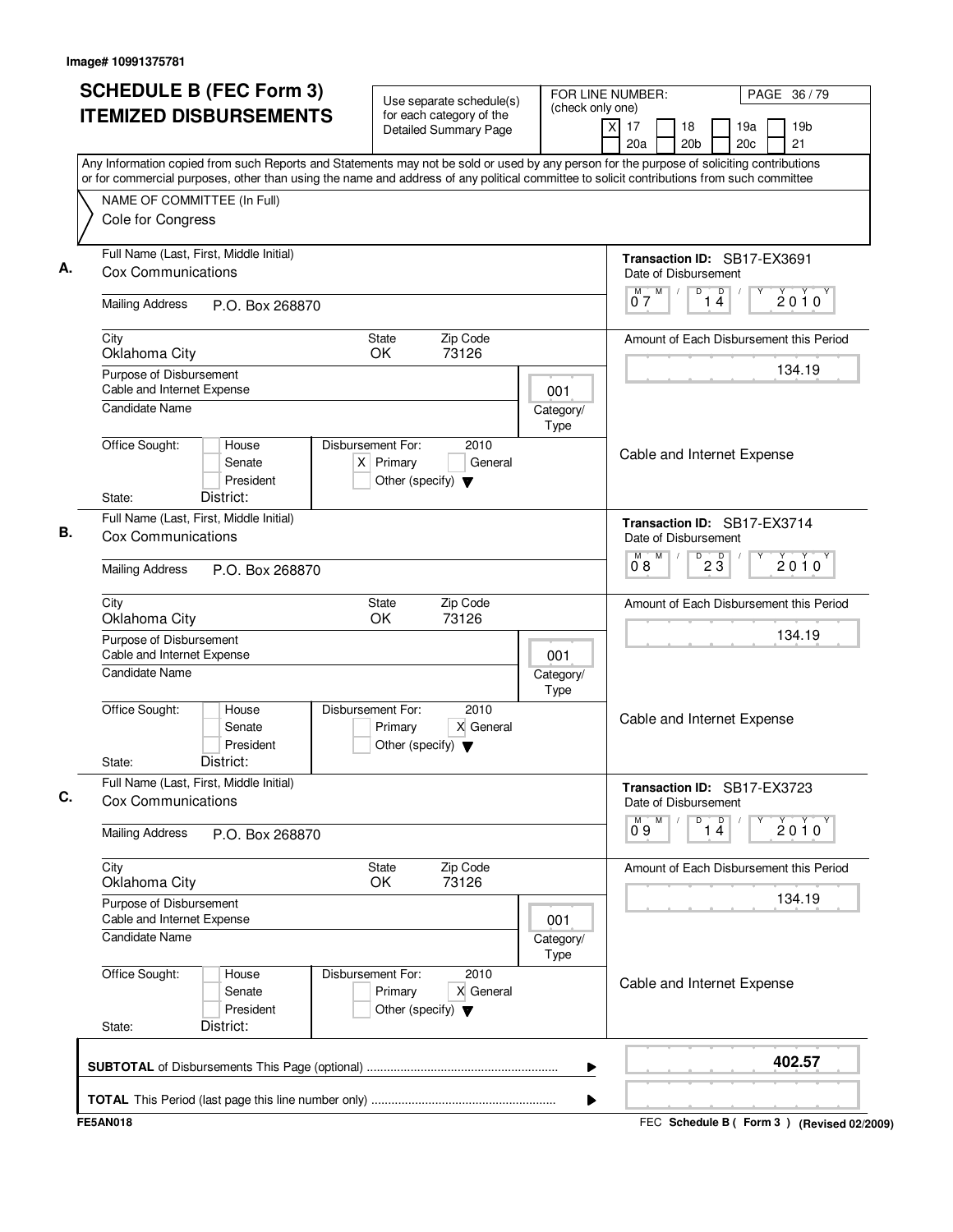| (check only one)<br><b>ITEMIZED DISBURSEMENTS</b><br>for each category of the<br>x<br>17<br>18<br>19a<br>19 <sub>b</sub><br><b>Detailed Summary Page</b><br>20a<br>20 <sub>b</sub><br>20c<br>21<br>Any Information copied from such Reports and Statements may not be sold or used by any person for the purpose of soliciting contributions<br>or for commercial purposes, other than using the name and address of any political committee to solicit contributions from such committee<br>NAME OF COMMITTEE (In Full)<br>Cole for Congress<br>Full Name (Last, First, Middle Initial)<br>Transaction ID: SB17-EX3739<br>1-800-Conference<br>Date of Disbursement<br>D<br>M<br>M<br>$\overline{D}$<br>2010<br>0 <sub>2</sub><br>08<br><b>Mailing Address</b><br>PO Box 5075<br>City<br>Zip Code<br>State<br>Amount of Each Disbursement this Period<br>MI<br>48605<br>Saginaw<br>3.44<br>Purpose of Disbursement<br><b>Phone Conferencing</b><br>001<br><b>Candidate Name</b><br>Category/<br>Type<br>2010<br>Office Sought:<br>Disbursement For:<br>House<br><b>Phone Conferencing</b><br>X General<br>Senate<br>Primary<br>President<br>Other (specify) $\blacktriangledown$<br>District:<br>State:<br>Full Name (Last, First, Middle Initial)<br>Transaction ID: SB17-EX3684<br><b>FEC Financial</b><br>Date of Disbursement<br>M<br>D<br>$\overline{1}$ $\overline{2}$<br>$2010^y$<br>07<br><b>Mailing Address</b><br>PO Box 651374<br>Zip Code<br>City<br>State<br>Amount of Each Disbursement this Period<br>VA<br>20165<br>Sterling<br>1500.00<br>Purpose of Disbursement<br><b>Accounting Services</b><br>001<br><b>Candidate Name</b><br>Category/<br>Type<br>Office Sought:<br>Disbursement For:<br>2010<br>House<br><b>Accounting Services</b><br>General<br>Senate<br>$X$ Primary<br>President<br>Other (specify) $\blacktriangledown$<br>District:<br>State:<br>Full Name (Last, First, Middle Initial)<br>Transaction ID: SB17-EX3743<br><b>FEC Financial</b><br>Date of Disbursement<br>M<br>$\overline{0}^M$ 8<br>D<br>0 <sup>0</sup><br>2010<br><b>Mailing Address</b><br>PO Box 651374<br>City<br>State<br>Zip Code<br>Amount of Each Disbursement this Period<br>20165<br>Sterling<br>VA<br>1052.80<br>Purpose of Disbursement<br>PAYMENT: SEE BELOW<br>001<br><b>Candidate Name</b><br>Category/<br>Type<br>Office Sought:<br>Disbursement For:<br>2010<br>House<br>PAYMENT: SEE BELOW<br>Senate<br>Primary<br>X General<br>President<br>Other (specify) $\blacktriangledown$<br>District:<br>State:<br>2556.24<br>▶ | <b>SCHEDULE B (FEC Form 3)</b> | Use separate schedule(s) |  | FOR LINE NUMBER: | PAGE 37/79                                |  |
|--------------------------------------------------------------------------------------------------------------------------------------------------------------------------------------------------------------------------------------------------------------------------------------------------------------------------------------------------------------------------------------------------------------------------------------------------------------------------------------------------------------------------------------------------------------------------------------------------------------------------------------------------------------------------------------------------------------------------------------------------------------------------------------------------------------------------------------------------------------------------------------------------------------------------------------------------------------------------------------------------------------------------------------------------------------------------------------------------------------------------------------------------------------------------------------------------------------------------------------------------------------------------------------------------------------------------------------------------------------------------------------------------------------------------------------------------------------------------------------------------------------------------------------------------------------------------------------------------------------------------------------------------------------------------------------------------------------------------------------------------------------------------------------------------------------------------------------------------------------------------------------------------------------------------------------------------------------------------------------------------------------------------------------------------------------------------------------------------------------------------------------------------------------------------------------------------------------------------------------------------------------------------------------------------------------------------------------------------------------------------------------------------------------------------------------------------------------------------------------------------------------------------------------------|--------------------------------|--------------------------|--|------------------|-------------------------------------------|--|
|                                                                                                                                                                                                                                                                                                                                                                                                                                                                                                                                                                                                                                                                                                                                                                                                                                                                                                                                                                                                                                                                                                                                                                                                                                                                                                                                                                                                                                                                                                                                                                                                                                                                                                                                                                                                                                                                                                                                                                                                                                                                                                                                                                                                                                                                                                                                                                                                                                                                                                                                            |                                |                          |  |                  |                                           |  |
|                                                                                                                                                                                                                                                                                                                                                                                                                                                                                                                                                                                                                                                                                                                                                                                                                                                                                                                                                                                                                                                                                                                                                                                                                                                                                                                                                                                                                                                                                                                                                                                                                                                                                                                                                                                                                                                                                                                                                                                                                                                                                                                                                                                                                                                                                                                                                                                                                                                                                                                                            |                                |                          |  |                  |                                           |  |
|                                                                                                                                                                                                                                                                                                                                                                                                                                                                                                                                                                                                                                                                                                                                                                                                                                                                                                                                                                                                                                                                                                                                                                                                                                                                                                                                                                                                                                                                                                                                                                                                                                                                                                                                                                                                                                                                                                                                                                                                                                                                                                                                                                                                                                                                                                                                                                                                                                                                                                                                            |                                |                          |  |                  |                                           |  |
|                                                                                                                                                                                                                                                                                                                                                                                                                                                                                                                                                                                                                                                                                                                                                                                                                                                                                                                                                                                                                                                                                                                                                                                                                                                                                                                                                                                                                                                                                                                                                                                                                                                                                                                                                                                                                                                                                                                                                                                                                                                                                                                                                                                                                                                                                                                                                                                                                                                                                                                                            |                                |                          |  |                  |                                           |  |
|                                                                                                                                                                                                                                                                                                                                                                                                                                                                                                                                                                                                                                                                                                                                                                                                                                                                                                                                                                                                                                                                                                                                                                                                                                                                                                                                                                                                                                                                                                                                                                                                                                                                                                                                                                                                                                                                                                                                                                                                                                                                                                                                                                                                                                                                                                                                                                                                                                                                                                                                            |                                |                          |  |                  |                                           |  |
|                                                                                                                                                                                                                                                                                                                                                                                                                                                                                                                                                                                                                                                                                                                                                                                                                                                                                                                                                                                                                                                                                                                                                                                                                                                                                                                                                                                                                                                                                                                                                                                                                                                                                                                                                                                                                                                                                                                                                                                                                                                                                                                                                                                                                                                                                                                                                                                                                                                                                                                                            |                                |                          |  |                  |                                           |  |
|                                                                                                                                                                                                                                                                                                                                                                                                                                                                                                                                                                                                                                                                                                                                                                                                                                                                                                                                                                                                                                                                                                                                                                                                                                                                                                                                                                                                                                                                                                                                                                                                                                                                                                                                                                                                                                                                                                                                                                                                                                                                                                                                                                                                                                                                                                                                                                                                                                                                                                                                            |                                |                          |  |                  |                                           |  |
|                                                                                                                                                                                                                                                                                                                                                                                                                                                                                                                                                                                                                                                                                                                                                                                                                                                                                                                                                                                                                                                                                                                                                                                                                                                                                                                                                                                                                                                                                                                                                                                                                                                                                                                                                                                                                                                                                                                                                                                                                                                                                                                                                                                                                                                                                                                                                                                                                                                                                                                                            |                                |                          |  |                  |                                           |  |
|                                                                                                                                                                                                                                                                                                                                                                                                                                                                                                                                                                                                                                                                                                                                                                                                                                                                                                                                                                                                                                                                                                                                                                                                                                                                                                                                                                                                                                                                                                                                                                                                                                                                                                                                                                                                                                                                                                                                                                                                                                                                                                                                                                                                                                                                                                                                                                                                                                                                                                                                            |                                |                          |  |                  |                                           |  |
|                                                                                                                                                                                                                                                                                                                                                                                                                                                                                                                                                                                                                                                                                                                                                                                                                                                                                                                                                                                                                                                                                                                                                                                                                                                                                                                                                                                                                                                                                                                                                                                                                                                                                                                                                                                                                                                                                                                                                                                                                                                                                                                                                                                                                                                                                                                                                                                                                                                                                                                                            |                                |                          |  |                  |                                           |  |
|                                                                                                                                                                                                                                                                                                                                                                                                                                                                                                                                                                                                                                                                                                                                                                                                                                                                                                                                                                                                                                                                                                                                                                                                                                                                                                                                                                                                                                                                                                                                                                                                                                                                                                                                                                                                                                                                                                                                                                                                                                                                                                                                                                                                                                                                                                                                                                                                                                                                                                                                            |                                |                          |  |                  |                                           |  |
|                                                                                                                                                                                                                                                                                                                                                                                                                                                                                                                                                                                                                                                                                                                                                                                                                                                                                                                                                                                                                                                                                                                                                                                                                                                                                                                                                                                                                                                                                                                                                                                                                                                                                                                                                                                                                                                                                                                                                                                                                                                                                                                                                                                                                                                                                                                                                                                                                                                                                                                                            |                                |                          |  |                  |                                           |  |
|                                                                                                                                                                                                                                                                                                                                                                                                                                                                                                                                                                                                                                                                                                                                                                                                                                                                                                                                                                                                                                                                                                                                                                                                                                                                                                                                                                                                                                                                                                                                                                                                                                                                                                                                                                                                                                                                                                                                                                                                                                                                                                                                                                                                                                                                                                                                                                                                                                                                                                                                            |                                |                          |  |                  |                                           |  |
|                                                                                                                                                                                                                                                                                                                                                                                                                                                                                                                                                                                                                                                                                                                                                                                                                                                                                                                                                                                                                                                                                                                                                                                                                                                                                                                                                                                                                                                                                                                                                                                                                                                                                                                                                                                                                                                                                                                                                                                                                                                                                                                                                                                                                                                                                                                                                                                                                                                                                                                                            |                                |                          |  |                  |                                           |  |
|                                                                                                                                                                                                                                                                                                                                                                                                                                                                                                                                                                                                                                                                                                                                                                                                                                                                                                                                                                                                                                                                                                                                                                                                                                                                                                                                                                                                                                                                                                                                                                                                                                                                                                                                                                                                                                                                                                                                                                                                                                                                                                                                                                                                                                                                                                                                                                                                                                                                                                                                            |                                |                          |  |                  |                                           |  |
|                                                                                                                                                                                                                                                                                                                                                                                                                                                                                                                                                                                                                                                                                                                                                                                                                                                                                                                                                                                                                                                                                                                                                                                                                                                                                                                                                                                                                                                                                                                                                                                                                                                                                                                                                                                                                                                                                                                                                                                                                                                                                                                                                                                                                                                                                                                                                                                                                                                                                                                                            |                                |                          |  |                  |                                           |  |
|                                                                                                                                                                                                                                                                                                                                                                                                                                                                                                                                                                                                                                                                                                                                                                                                                                                                                                                                                                                                                                                                                                                                                                                                                                                                                                                                                                                                                                                                                                                                                                                                                                                                                                                                                                                                                                                                                                                                                                                                                                                                                                                                                                                                                                                                                                                                                                                                                                                                                                                                            |                                |                          |  |                  |                                           |  |
|                                                                                                                                                                                                                                                                                                                                                                                                                                                                                                                                                                                                                                                                                                                                                                                                                                                                                                                                                                                                                                                                                                                                                                                                                                                                                                                                                                                                                                                                                                                                                                                                                                                                                                                                                                                                                                                                                                                                                                                                                                                                                                                                                                                                                                                                                                                                                                                                                                                                                                                                            |                                |                          |  |                  |                                           |  |
|                                                                                                                                                                                                                                                                                                                                                                                                                                                                                                                                                                                                                                                                                                                                                                                                                                                                                                                                                                                                                                                                                                                                                                                                                                                                                                                                                                                                                                                                                                                                                                                                                                                                                                                                                                                                                                                                                                                                                                                                                                                                                                                                                                                                                                                                                                                                                                                                                                                                                                                                            |                                |                          |  |                  |                                           |  |
|                                                                                                                                                                                                                                                                                                                                                                                                                                                                                                                                                                                                                                                                                                                                                                                                                                                                                                                                                                                                                                                                                                                                                                                                                                                                                                                                                                                                                                                                                                                                                                                                                                                                                                                                                                                                                                                                                                                                                                                                                                                                                                                                                                                                                                                                                                                                                                                                                                                                                                                                            |                                |                          |  |                  |                                           |  |
|                                                                                                                                                                                                                                                                                                                                                                                                                                                                                                                                                                                                                                                                                                                                                                                                                                                                                                                                                                                                                                                                                                                                                                                                                                                                                                                                                                                                                                                                                                                                                                                                                                                                                                                                                                                                                                                                                                                                                                                                                                                                                                                                                                                                                                                                                                                                                                                                                                                                                                                                            |                                |                          |  |                  |                                           |  |
|                                                                                                                                                                                                                                                                                                                                                                                                                                                                                                                                                                                                                                                                                                                                                                                                                                                                                                                                                                                                                                                                                                                                                                                                                                                                                                                                                                                                                                                                                                                                                                                                                                                                                                                                                                                                                                                                                                                                                                                                                                                                                                                                                                                                                                                                                                                                                                                                                                                                                                                                            |                                |                          |  |                  |                                           |  |
|                                                                                                                                                                                                                                                                                                                                                                                                                                                                                                                                                                                                                                                                                                                                                                                                                                                                                                                                                                                                                                                                                                                                                                                                                                                                                                                                                                                                                                                                                                                                                                                                                                                                                                                                                                                                                                                                                                                                                                                                                                                                                                                                                                                                                                                                                                                                                                                                                                                                                                                                            |                                |                          |  |                  |                                           |  |
|                                                                                                                                                                                                                                                                                                                                                                                                                                                                                                                                                                                                                                                                                                                                                                                                                                                                                                                                                                                                                                                                                                                                                                                                                                                                                                                                                                                                                                                                                                                                                                                                                                                                                                                                                                                                                                                                                                                                                                                                                                                                                                                                                                                                                                                                                                                                                                                                                                                                                                                                            | <b>FE5AN018</b>                |                          |  |                  | FEC Schedule B (Form 3) (Revised 02/2009) |  |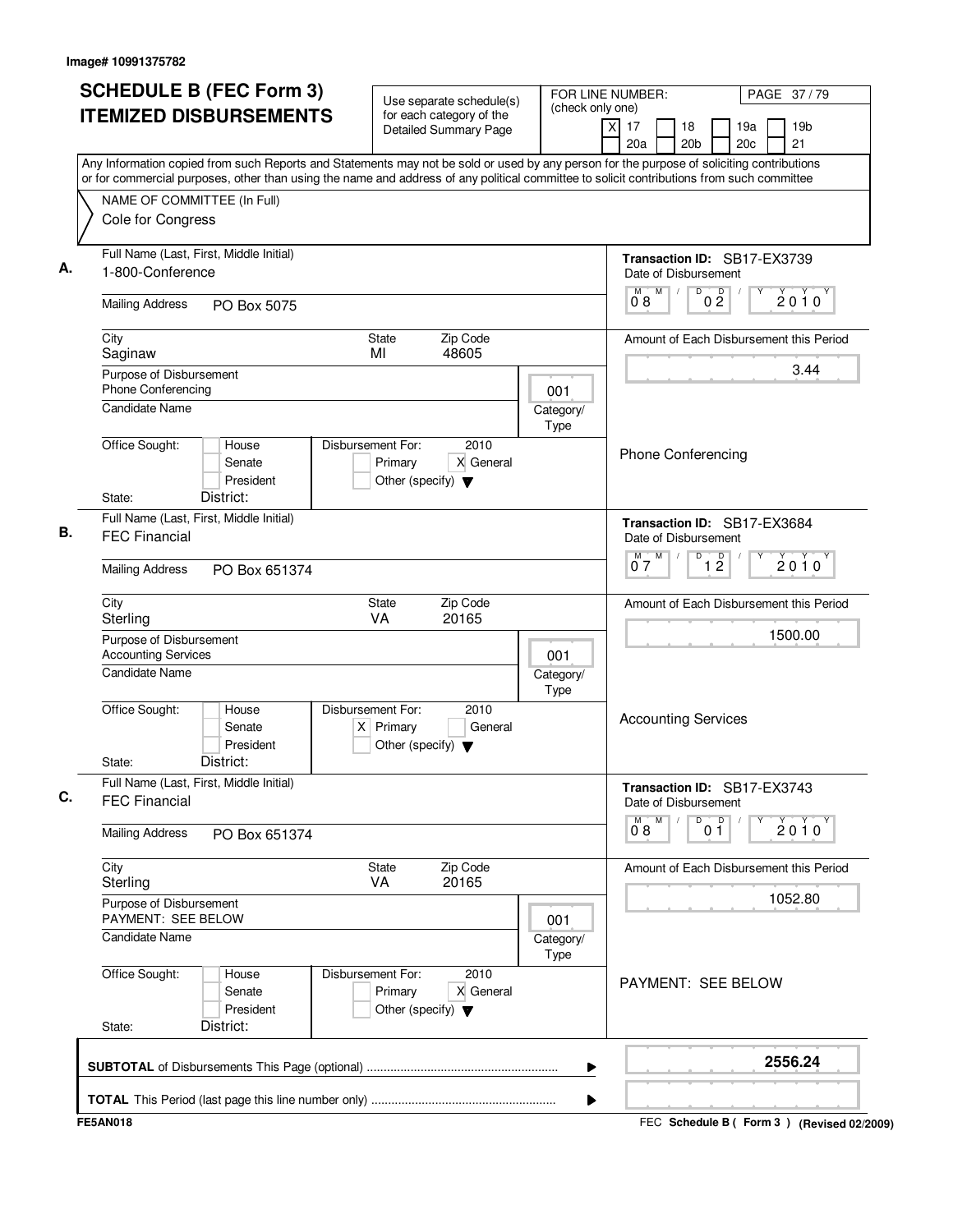| <b>SCHEDULE B (FEC Form 3)</b>                                                                                                            |                                                                                           | FOR LINE NUMBER:  | PAGE 38/79                                                                                        |  |  |
|-------------------------------------------------------------------------------------------------------------------------------------------|-------------------------------------------------------------------------------------------|-------------------|---------------------------------------------------------------------------------------------------|--|--|
| <b>ITEMIZED DISBURSEMENTS</b>                                                                                                             | Use separate schedule(s)<br>for each category of the<br><b>Detailed Summary Page</b>      | (check only one)  | $\times$<br>17<br>18<br>19 <sub>b</sub><br>19a<br>20a<br>20 <sub>c</sub><br>21<br>20 <sub>b</sub> |  |  |
| Any Information copied from such Reports and Statements may not be sold or used by any person for the purpose of soliciting contributions |                                                                                           |                   |                                                                                                   |  |  |
| or for commercial purposes, other than using the name and address of any political committee to solicit contributions from such committee |                                                                                           |                   |                                                                                                   |  |  |
| NAME OF COMMITTEE (In Full)<br>Cole for Congress                                                                                          |                                                                                           |                   |                                                                                                   |  |  |
| Full Name (Last, First, Middle Initial)                                                                                                   |                                                                                           |                   |                                                                                                   |  |  |
| <b>FEC Financial</b>                                                                                                                      |                                                                                           |                   | Transaction ID: SB17-EX3744<br>Date of Disbursement<br>p<br>M<br>D                                |  |  |
| <b>Mailing Address</b><br>PO Box 651374                                                                                                   |                                                                                           |                   | 2010<br>08<br>01                                                                                  |  |  |
| City<br>Sterling                                                                                                                          | State<br>Zip Code<br><b>VA</b><br>20165                                                   |                   | Amount of Each Disbursement this Period                                                           |  |  |
| Purpose of Disbursement                                                                                                                   |                                                                                           |                   | 1000.00                                                                                           |  |  |
| <b>Accounting Services</b>                                                                                                                |                                                                                           | 001               |                                                                                                   |  |  |
| <b>Candidate Name</b>                                                                                                                     |                                                                                           | Category/<br>Type | [MEMO ITEM]                                                                                       |  |  |
| Office Sought:<br>House<br>Senate<br>President<br>District:<br>State:                                                                     | Disbursement For:<br>2010<br>X General<br>Primary<br>Other (specify) $\blacktriangledown$ |                   |                                                                                                   |  |  |
| Full Name (Last, First, Middle Initial)                                                                                                   |                                                                                           |                   |                                                                                                   |  |  |
| <b>FEC Financial</b>                                                                                                                      |                                                                                           |                   | Transaction ID: SB17-EX3745<br>Date of Disbursement<br>D<br>D<br>М<br>M                           |  |  |
| <b>Mailing Address</b><br>PO Box 651374                                                                                                   |                                                                                           |                   | $2010^y$<br>0 <sub>1</sub><br>08                                                                  |  |  |
| City<br>Sterling                                                                                                                          | Zip Code<br>State<br>VA<br>20165                                                          |                   | Amount of Each Disbursement this Period                                                           |  |  |
| Purpose of Disbursement<br>Postage Reimbursement                                                                                          |                                                                                           | 001               | 52.80                                                                                             |  |  |
| <b>Candidate Name</b>                                                                                                                     |                                                                                           | Category/<br>Type |                                                                                                   |  |  |
| Office Sought:<br>House<br>Senate<br>President<br>District:<br>State:                                                                     | Disbursement For:<br>2010<br>X General<br>Primary<br>Other (specify) $\blacktriangledown$ |                   | [MEMO ITEM]                                                                                       |  |  |
| Full Name (Last, First, Middle Initial)<br><b>FEC Financial</b>                                                                           |                                                                                           |                   | Transaction ID: SB17-EX3803<br>Date of Disbursement                                               |  |  |
| <b>Mailing Address</b><br>PO Box 651374                                                                                                   |                                                                                           |                   | $0^{M}$ 9<br>M<br>D<br>$\overline{10}$<br>2010                                                    |  |  |
| City<br>Sterling                                                                                                                          | Zip Code<br>State<br>VA<br>20165                                                          |                   | Amount of Each Disbursement this Period                                                           |  |  |
| Purpose of Disbursement<br><b>Accounting Services</b>                                                                                     |                                                                                           | 001               | 1000.00                                                                                           |  |  |
| <b>Candidate Name</b>                                                                                                                     |                                                                                           | Category/<br>Type |                                                                                                   |  |  |
| Office Sought:<br>House<br>Senate<br>President<br>District:<br>State:                                                                     | Disbursement For:<br>2010<br>X General<br>Primary<br>Other (specify) $\blacktriangledown$ |                   | <b>Accounting Services</b>                                                                        |  |  |
|                                                                                                                                           |                                                                                           | ▶                 | 1000.00                                                                                           |  |  |
|                                                                                                                                           |                                                                                           | ▶                 |                                                                                                   |  |  |
| <b>FE5AN018</b>                                                                                                                           |                                                                                           |                   | FEC Schedule B (Form 3) (Revised 02/2009)                                                         |  |  |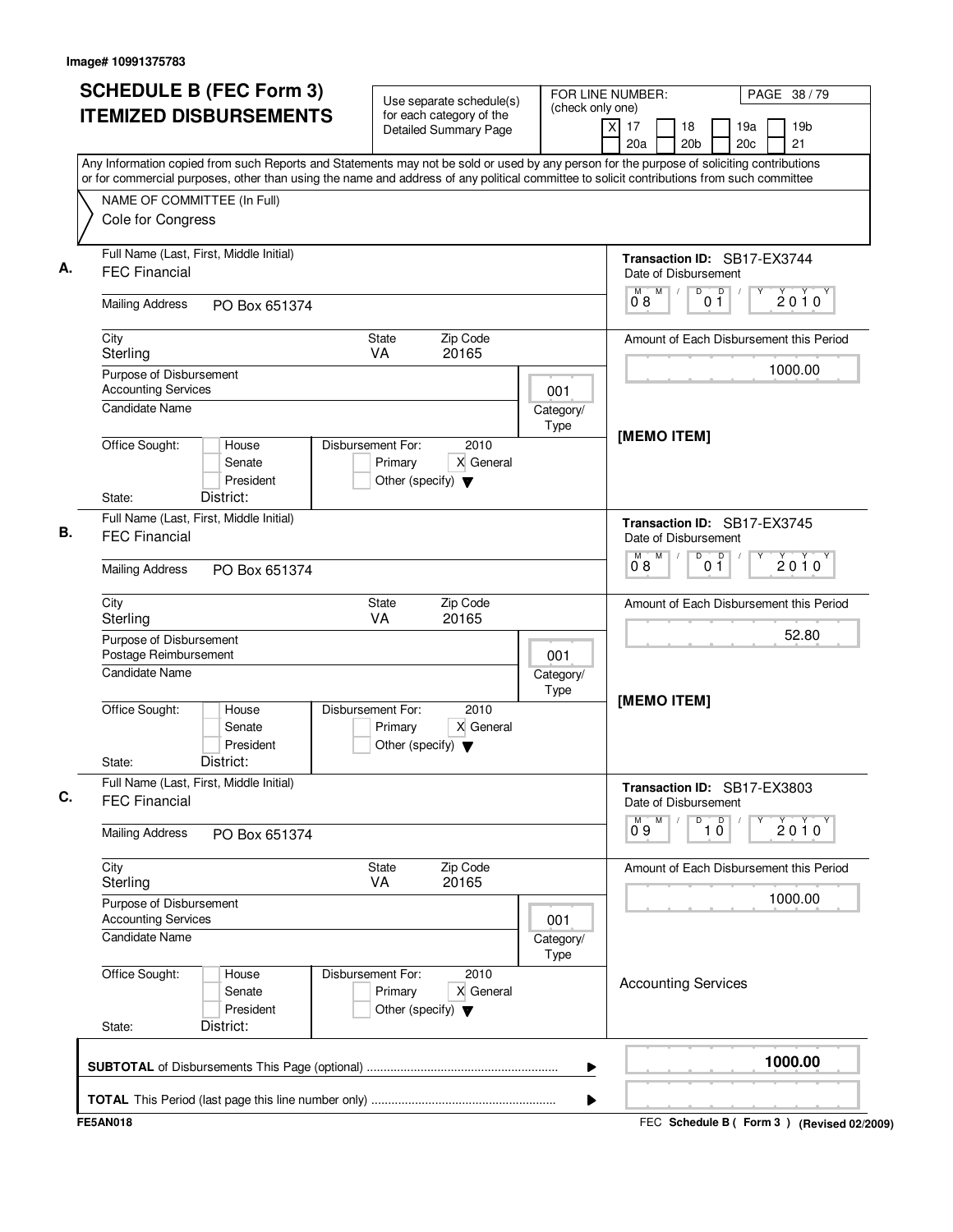| <b>SCHEDULE B (FEC Form 3)</b>                                                                                                                                                                                                                                                         | Use separate schedule(s)                                                                    | (check only one)         | FOR LINE NUMBER:<br>PAGE 39/79                       |                                             |  |  |
|----------------------------------------------------------------------------------------------------------------------------------------------------------------------------------------------------------------------------------------------------------------------------------------|---------------------------------------------------------------------------------------------|--------------------------|------------------------------------------------------|---------------------------------------------|--|--|
| <b>ITEMIZED DISBURSEMENTS</b>                                                                                                                                                                                                                                                          | for each category of the<br><b>Detailed Summary Page</b>                                    |                          | $\overline{x}$<br>17<br>18<br>20a<br>20 <sub>b</sub> | 19 <sub>b</sub><br>19a<br>21<br>20c         |  |  |
| Any Information copied from such Reports and Statements may not be sold or used by any person for the purpose of soliciting contributions<br>or for commercial purposes, other than using the name and address of any political committee to solicit contributions from such committee |                                                                                             |                          |                                                      |                                             |  |  |
| NAME OF COMMITTEE (In Full)                                                                                                                                                                                                                                                            |                                                                                             |                          |                                                      |                                             |  |  |
| Cole for Congress                                                                                                                                                                                                                                                                      |                                                                                             |                          |                                                      |                                             |  |  |
| Full Name (Last, First, Middle Initial)<br>Oklahoma Election Commission                                                                                                                                                                                                                |                                                                                             |                          | Transaction ID: SB17-EX3826<br>Date of Disbursement  |                                             |  |  |
| <b>Mailing Address</b><br><b>State Capitol Building</b>                                                                                                                                                                                                                                |                                                                                             |                          | M<br>D<br>D<br>3 Ŏ<br>09                             | 2010                                        |  |  |
|                                                                                                                                                                                                                                                                                        |                                                                                             |                          |                                                      |                                             |  |  |
| City<br>Oklahoma City                                                                                                                                                                                                                                                                  | Zip Code<br><b>State</b><br>OK<br>73102                                                     |                          |                                                      | Amount of Each Disbursement this Period     |  |  |
| Purpose of Disbursement                                                                                                                                                                                                                                                                |                                                                                             | 001                      |                                                      | 0.00                                        |  |  |
| <b>Candidate Name</b>                                                                                                                                                                                                                                                                  |                                                                                             | Category/<br><b>Type</b> |                                                      |                                             |  |  |
| Office Sought:<br>House<br>Senate<br>President<br>District:<br>State:                                                                                                                                                                                                                  | Disbursement For:<br>2010<br>X General<br>Primary<br>Other (specify) $\blacktriangledown$   |                          | Administrative/Salary/Ove-<br>rhead Expenses         |                                             |  |  |
| Full Name (Last, First, Middle Initial)                                                                                                                                                                                                                                                |                                                                                             |                          | Transaction ID: SB17-EX3722                          |                                             |  |  |
| <b>Carter County Republ</b>                                                                                                                                                                                                                                                            |                                                                                             |                          | Date of Disbursement<br>M<br>D                       |                                             |  |  |
| <b>Mailing Address</b><br>720 N Commerce St                                                                                                                                                                                                                                            |                                                                                             |                          | $20^{\circ}$<br>09                                   | 2010                                        |  |  |
| City<br>Ardmore                                                                                                                                                                                                                                                                        | Zip Code<br><b>State</b><br>OK<br>73401                                                     |                          |                                                      | Amount of Each Disbursement this Period     |  |  |
| Purpose of Disbursement<br>Office Rent                                                                                                                                                                                                                                                 |                                                                                             | 001                      |                                                      | 2000.00                                     |  |  |
| <b>Candidate Name</b>                                                                                                                                                                                                                                                                  |                                                                                             | Category/<br>Type        |                                                      |                                             |  |  |
| Office Sought:<br>House<br>Senate<br>President<br>District:<br>State:                                                                                                                                                                                                                  | Disbursement For:<br>2010<br>X General<br>Primary<br>Other (specify) $\blacktriangledown$   |                          | <b>Office Rent</b>                                   |                                             |  |  |
| Full Name (Last, First, Middle Initial)<br>Mentzer Media                                                                                                                                                                                                                               |                                                                                             |                          | Transaction ID: SB17-EX3692<br>Date of Disbursement  |                                             |  |  |
| <b>Mailing Address</b><br>600 Fairmount Ave<br>Suite 306                                                                                                                                                                                                                               |                                                                                             |                          | M<br>$\overline{0}^M$ 7<br>D<br>09                   | $2010^Y$                                    |  |  |
| City<br>Towson                                                                                                                                                                                                                                                                         | Zip Code<br><b>State</b><br>21286<br><b>MD</b>                                              |                          |                                                      | Amount of Each Disbursement this Period     |  |  |
| Purpose of Disbursement<br><b>Media Services</b>                                                                                                                                                                                                                                       |                                                                                             | 004                      |                                                      | 52066.00                                    |  |  |
| Candidate Name                                                                                                                                                                                                                                                                         |                                                                                             | Category/<br>Type        |                                                      |                                             |  |  |
| Office Sought:<br>House<br>Senate<br>President<br>District:<br>State:                                                                                                                                                                                                                  | Disbursement For:<br>2010<br>$X$ Primary<br>General<br>Other (specify) $\blacktriangledown$ |                          | <b>Media Services</b>                                |                                             |  |  |
|                                                                                                                                                                                                                                                                                        |                                                                                             | ▶                        |                                                      | 54066.00                                    |  |  |
|                                                                                                                                                                                                                                                                                        |                                                                                             | ▶                        |                                                      |                                             |  |  |
| <b>FE5AN018</b>                                                                                                                                                                                                                                                                        |                                                                                             |                          |                                                      | FEC Schedule B ( Form 3 ) (Revised 02/2009) |  |  |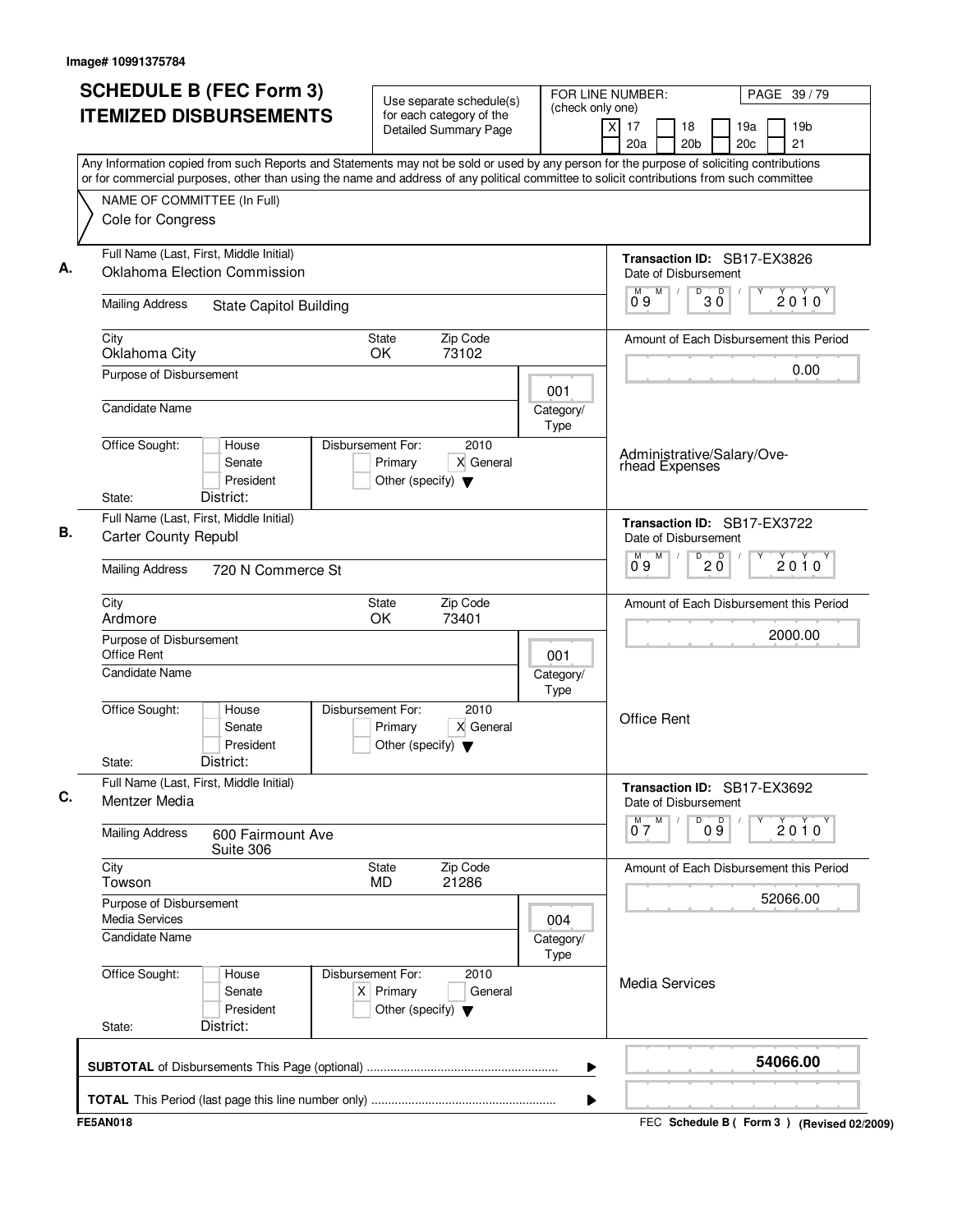| <b>SCHEDULE B (FEC Form 3)</b>                                                                                                            | FOR LINE NUMBER:<br>Use separate schedule(s)                                                  |                                               |                                                                    | PAGE 40/79                                      |
|-------------------------------------------------------------------------------------------------------------------------------------------|-----------------------------------------------------------------------------------------------|-----------------------------------------------|--------------------------------------------------------------------|-------------------------------------------------|
| <b>ITEMIZED DISBURSEMENTS</b>                                                                                                             | for each category of the<br><b>Detailed Summary Page</b>                                      | (check only one)<br>$\boldsymbol{\mathsf{X}}$ | 17<br>18<br>20a<br>20 <sub>b</sub>                                 | 19 <sub>b</sub><br>19a<br>20 <sub>c</sub><br>21 |
| Any Information copied from such Reports and Statements may not be sold or used by any person for the purpose of soliciting contributions |                                                                                               |                                               |                                                                    |                                                 |
| or for commercial purposes, other than using the name and address of any political committee to solicit contributions from such committee |                                                                                               |                                               |                                                                    |                                                 |
| NAME OF COMMITTEE (In Full)<br>Cole for Congress                                                                                          |                                                                                               |                                               |                                                                    |                                                 |
| Full Name (Last, First, Middle Initial)<br>Mentzer Media                                                                                  |                                                                                               |                                               | Transaction ID: SB17-EX3693<br>Date of Disbursement                |                                                 |
| <b>Mailing Address</b><br>600 Fairmount Ave<br>Suite 306                                                                                  |                                                                                               |                                               | M<br>D<br>1 <sup>D</sup><br>07                                     | 2010                                            |
| City<br>Towson                                                                                                                            | Zip Code<br><b>State</b><br>21286<br><b>MD</b>                                                |                                               |                                                                    | Amount of Each Disbursement this Period         |
| Purpose of Disbursement                                                                                                                   |                                                                                               |                                               |                                                                    | 23705.20                                        |
| Media Services                                                                                                                            |                                                                                               | 004                                           |                                                                    |                                                 |
| <b>Candidate Name</b>                                                                                                                     |                                                                                               | Category/<br>Type                             |                                                                    |                                                 |
| Office Sought:<br>House<br>Senate<br>President                                                                                            | Disbursement For:<br>2010<br>$X$ Primary<br>General<br>Other (specify) $\blacktriangledown$   |                                               | <b>Media Services</b>                                              |                                                 |
| District:<br>State:                                                                                                                       |                                                                                               |                                               |                                                                    |                                                 |
| Full Name (Last, First, Middle Initial)<br>Mentzer Media                                                                                  |                                                                                               |                                               | Transaction ID: SB17-EX3681<br>Date of Disbursement<br>M<br>D<br>M |                                                 |
| <b>Mailing Address</b><br>600 Fairmount Ave<br>Suite 306                                                                                  |                                                                                               |                                               | 16<br>07                                                           | $2010^y$                                        |
| City<br>Towson                                                                                                                            | Zip Code<br><b>State</b><br>MD<br>21286                                                       |                                               |                                                                    | Amount of Each Disbursement this Period         |
| Purpose of Disbursement<br><b>Media Services</b>                                                                                          |                                                                                               | 004                                           |                                                                    | 61057.00                                        |
| <b>Candidate Name</b>                                                                                                                     |                                                                                               | Category/<br>Type                             |                                                                    |                                                 |
| Office Sought:<br>House<br>Senate<br>President<br>District:<br>State:                                                                     | Disbursement For:<br>2010<br>$X$ Primary<br>General<br>Other (specify) $\blacktriangledown$   |                                               | <b>Media Services</b>                                              |                                                 |
| Full Name (Last, First, Middle Initial)<br>Mentzer Media                                                                                  |                                                                                               |                                               | Transaction ID: SB17-EX3695<br>Date of Disbursement                |                                                 |
| <b>Mailing Address</b><br>600 Fairmount Ave<br>Suite 306                                                                                  |                                                                                               |                                               | $0^M$ $7^M$<br>$\overline{P}$ 2 $\overline{1}$                     | Y<br>2010                                       |
| City<br>Towson                                                                                                                            | Zip Code<br>State<br>21286<br>MD                                                              |                                               |                                                                    | Amount of Each Disbursement this Period         |
| Purpose of Disbursement<br>Media Services                                                                                                 |                                                                                               | 004                                           |                                                                    | 1115.00                                         |
| <b>Candidate Name</b>                                                                                                                     |                                                                                               | Category/<br>Type                             |                                                                    |                                                 |
| Office Sought:<br>House<br>Senate<br>President<br>District:<br>State:                                                                     | Disbursement For:<br>2010<br>Primary<br>General<br>X∣<br>Other (specify) $\blacktriangledown$ |                                               | Media Services                                                     |                                                 |
|                                                                                                                                           |                                                                                               | ▶                                             |                                                                    | 85877.20                                        |
|                                                                                                                                           |                                                                                               | ▶                                             |                                                                    |                                                 |
| <b>FE5AN018</b>                                                                                                                           |                                                                                               |                                               |                                                                    | FEC Schedule B ( Form 3 ) (Revised 02/2009)     |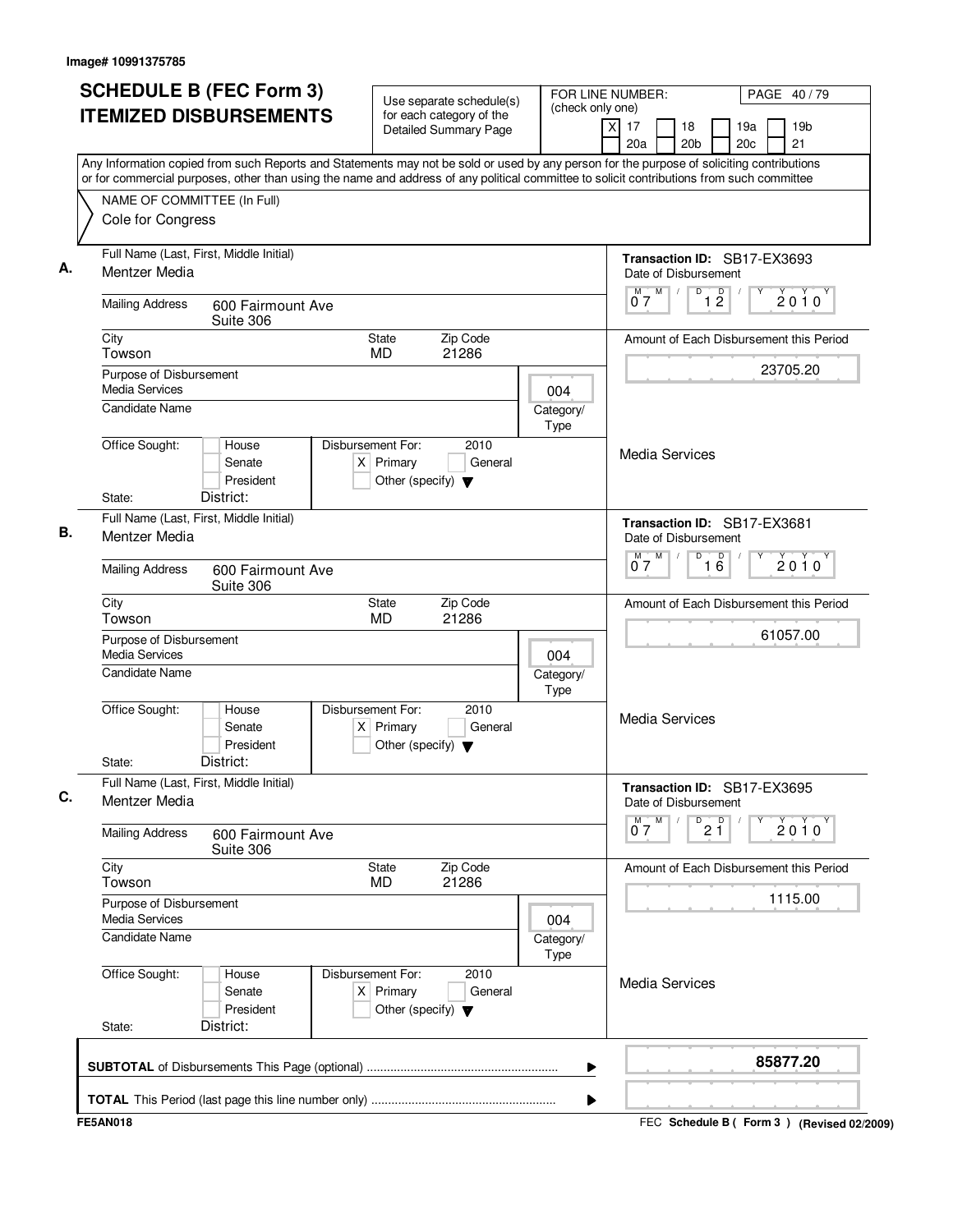| <b>SCHEDULE B (FEC Form 3)</b>                                                                                                            |                                                                          | Use separate schedule(s)                                 | FOR LINE NUMBER:<br>PAGE 41/79                                                                                                            |
|-------------------------------------------------------------------------------------------------------------------------------------------|--------------------------------------------------------------------------|----------------------------------------------------------|-------------------------------------------------------------------------------------------------------------------------------------------|
| <b>ITEMIZED DISBURSEMENTS</b>                                                                                                             |                                                                          | for each category of the<br><b>Detailed Summary Page</b> | (check only one)<br>$\times$<br>17<br>18<br>19a<br>19 <sub>b</sub><br>20a<br>20 <sub>b</sub><br>20c<br>21                                 |
| or for commercial purposes, other than using the name and address of any political committee to solicit contributions from such committee |                                                                          |                                                          | Any Information copied from such Reports and Statements may not be sold or used by any person for the purpose of soliciting contributions |
| NAME OF COMMITTEE (In Full)                                                                                                               |                                                                          |                                                          |                                                                                                                                           |
| Cole for Congress                                                                                                                         |                                                                          |                                                          |                                                                                                                                           |
| Full Name (Last, First, Middle Initial)<br>Mentzer Media                                                                                  |                                                                          |                                                          | Transaction ID: SB17-EX3705<br>Date of Disbursement                                                                                       |
| <b>Mailing Address</b><br>600 Fairmount Ave<br>Suite 306                                                                                  |                                                                          |                                                          | $M$ $M$<br>D<br>$2\overline{3}$<br>$2010^y$<br>07                                                                                         |
| City<br>Towson                                                                                                                            | <b>State</b><br><b>MD</b>                                                | Zip Code<br>21286                                        | Amount of Each Disbursement this Period                                                                                                   |
| Purpose of Disbursement<br>Media Services                                                                                                 |                                                                          |                                                          | 1060.00<br>004                                                                                                                            |
| <b>Candidate Name</b>                                                                                                                     |                                                                          |                                                          | Category/<br>Type                                                                                                                         |
| Office Sought:<br>House<br>Senate<br>President                                                                                            | Disbursement For:<br>$X$ Primary<br>Other (specify) $\blacktriangledown$ | 2010<br>General                                          | Media Services                                                                                                                            |
| District:<br>State:                                                                                                                       |                                                                          |                                                          |                                                                                                                                           |
| Full Name (Last, First, Middle Initial)<br><b>Federal Express</b>                                                                         |                                                                          |                                                          | Transaction ID: SB17-EX3715<br>Date of Disbursement                                                                                       |
| <b>Mailing Address</b><br>PO Box 1140                                                                                                     |                                                                          |                                                          | D<br>М<br>M<br>$2\overline{3}$<br>2010<br>08                                                                                              |
| City<br>Memphis                                                                                                                           | State<br><b>TN</b>                                                       | Zip Code<br>38101                                        | Amount of Each Disbursement this Period                                                                                                   |
| Purpose of Disbursement<br>Postage Expense                                                                                                |                                                                          |                                                          | 26.98<br>001                                                                                                                              |
| Candidate Name                                                                                                                            |                                                                          |                                                          | Category/<br>Type                                                                                                                         |
| Office Sought:<br>House<br>Senate<br>President                                                                                            | Disbursement For:<br>Primary<br>Other (specify) $\blacktriangledown$     | 2010<br>X General                                        | Postage Expense                                                                                                                           |
| District:<br>State:                                                                                                                       |                                                                          |                                                          |                                                                                                                                           |
| Full Name (Last, First, Middle Initial)<br>AT&T Mobility/ Cingular Wireless                                                               |                                                                          |                                                          | Transaction ID: SB17-EX3741<br>Date of Disbursement                                                                                       |
| <b>Mailing Address</b><br>P.O. Box 6463                                                                                                   |                                                                          |                                                          | M<br>D<br>0 <sup>0</sup><br>$\overline{0}^M$ 8<br>$2010^y$                                                                                |
| City<br><b>Carol Stream</b>                                                                                                               | State<br>IL                                                              | Zip Code<br>60197                                        | Amount of Each Disbursement this Period                                                                                                   |
| Purpose of Disbursement<br>Telephone Expense                                                                                              |                                                                          |                                                          | 45.73<br>001                                                                                                                              |
| Candidate Name                                                                                                                            |                                                                          |                                                          | Category/<br>Type                                                                                                                         |
| Office Sought:<br>House<br>Senate<br>President                                                                                            | Disbursement For:<br>Primary<br>Other (specify) $\blacktriangledown$     | 2010<br>X General                                        | <b>Telephone Expense</b>                                                                                                                  |
| District:<br>State:                                                                                                                       |                                                                          |                                                          |                                                                                                                                           |
|                                                                                                                                           |                                                                          |                                                          |                                                                                                                                           |
|                                                                                                                                           |                                                                          |                                                          | 1132.71<br>▶                                                                                                                              |

FEC **Schedule B ( ) Form 3 FE5AN018 (Revised 02/2009)**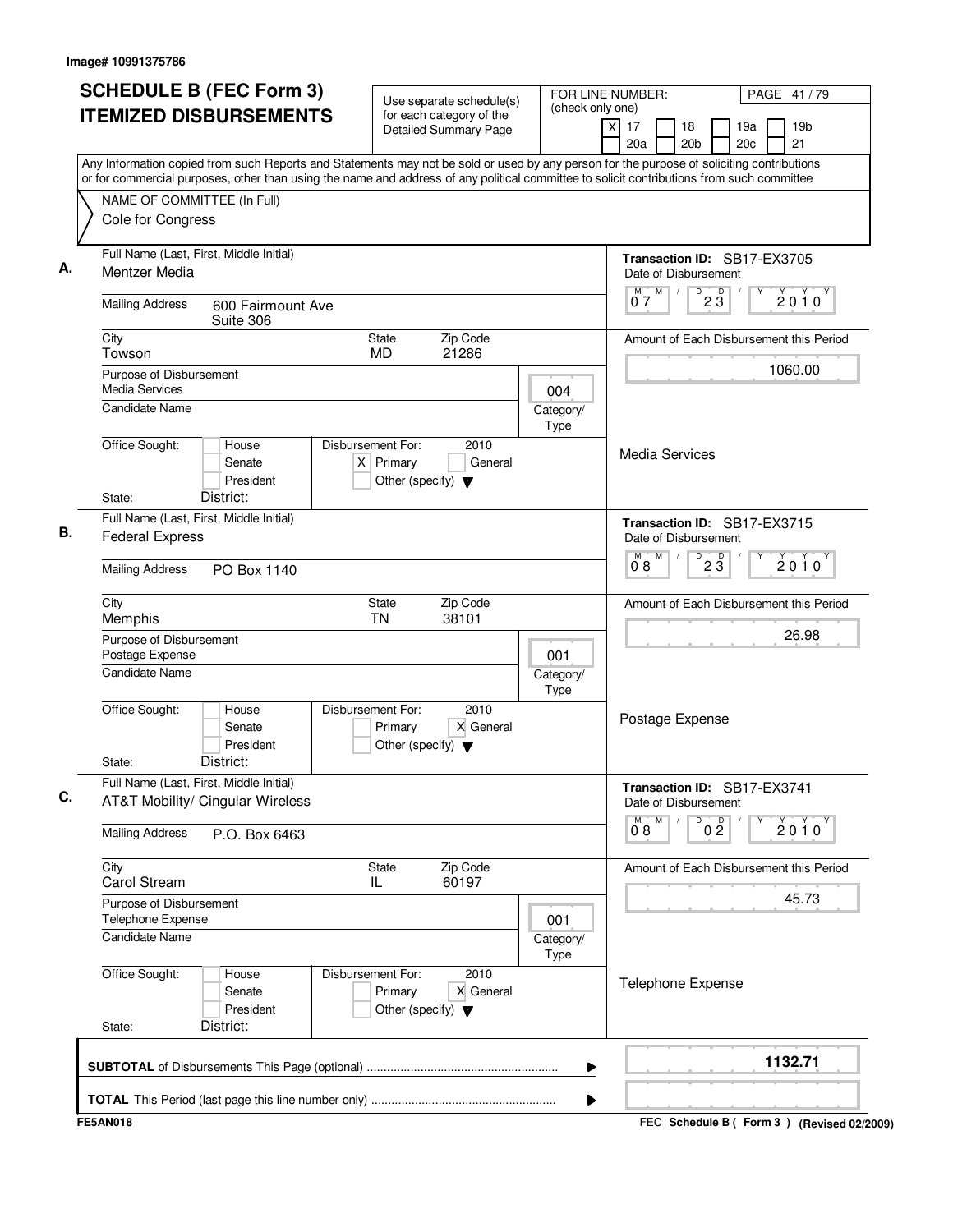| <b>SCHEDULE B (FEC Form 3)</b>                                                                                                                                                                                                                                                         | Use separate schedule(s)                                                                    |                   | FOR LINE NUMBER:<br>PAGE 42/79                                                                                   |  |  |  |
|----------------------------------------------------------------------------------------------------------------------------------------------------------------------------------------------------------------------------------------------------------------------------------------|---------------------------------------------------------------------------------------------|-------------------|------------------------------------------------------------------------------------------------------------------|--|--|--|
| <b>ITEMIZED DISBURSEMENTS</b>                                                                                                                                                                                                                                                          | for each category of the<br><b>Detailed Summary Page</b>                                    | (check only one)  | $\overline{\mathsf{x}}$<br>19 <sub>b</sub><br>17<br>18<br>19a<br>20a<br>20 <sub>b</sub><br>20 <sub>c</sub><br>21 |  |  |  |
| Any Information copied from such Reports and Statements may not be sold or used by any person for the purpose of soliciting contributions<br>or for commercial purposes, other than using the name and address of any political committee to solicit contributions from such committee |                                                                                             |                   |                                                                                                                  |  |  |  |
| NAME OF COMMITTEE (In Full)<br>Cole for Congress                                                                                                                                                                                                                                       |                                                                                             |                   |                                                                                                                  |  |  |  |
|                                                                                                                                                                                                                                                                                        |                                                                                             |                   |                                                                                                                  |  |  |  |
| Full Name (Last, First, Middle Initial)<br><b>AT&amp;T Mobility/ Cingular Wireless</b>                                                                                                                                                                                                 |                                                                                             |                   | Transaction ID: SB17-EX3716<br>Date of Disbursement                                                              |  |  |  |
| <b>Mailing Address</b><br>P.O. Box 6463                                                                                                                                                                                                                                                |                                                                                             |                   | M<br>M<br>D<br>$2\overline{3}$<br>2010<br>08                                                                     |  |  |  |
| City<br>Carol Stream                                                                                                                                                                                                                                                                   | Zip Code<br><b>State</b><br>60197<br>IL                                                     |                   | Amount of Each Disbursement this Period                                                                          |  |  |  |
| Purpose of Disbursement<br>Telephone Expense                                                                                                                                                                                                                                           |                                                                                             | 001               | 52.01                                                                                                            |  |  |  |
| <b>Candidate Name</b>                                                                                                                                                                                                                                                                  |                                                                                             | Category/<br>Type |                                                                                                                  |  |  |  |
| Office Sought:<br>House<br>Senate<br>President<br>District:<br>State:                                                                                                                                                                                                                  | Disbursement For:<br>2010<br>X General<br>Primary<br>Other (specify) $\blacktriangledown$   |                   | <b>Telephone Expense</b>                                                                                         |  |  |  |
| Full Name (Last, First, Middle Initial)<br><b>AT&amp;T Mobility/ Cingular Wireless</b>                                                                                                                                                                                                 |                                                                                             |                   | Transaction ID: SB17-EX3762<br>Date of Disbursement                                                              |  |  |  |
| <b>Mailing Address</b><br>P.O. Box 6463                                                                                                                                                                                                                                                |                                                                                             |                   | M<br>M.<br>$B^D$ 3 $\overline{1}$<br>2010<br>08                                                                  |  |  |  |
| City<br>Carol Stream                                                                                                                                                                                                                                                                   | Zip Code<br>State<br>IL<br>60197                                                            |                   | Amount of Each Disbursement this Period                                                                          |  |  |  |
| Purpose of Disbursement<br>Telephone Expense                                                                                                                                                                                                                                           |                                                                                             | 001               | 45.73                                                                                                            |  |  |  |
| <b>Candidate Name</b>                                                                                                                                                                                                                                                                  |                                                                                             | Category/<br>Type |                                                                                                                  |  |  |  |
| Office Sought:<br>House<br>Senate<br>President<br>District:<br>State:                                                                                                                                                                                                                  | Disbursement For:<br>2010<br>X General<br>Primary<br>Other (specify) $\blacktriangledown$   |                   | Telephone Expense                                                                                                |  |  |  |
| Full Name (Last, First, Middle Initial)<br>Cole Hargrave Snodgrass & Assoc.                                                                                                                                                                                                            |                                                                                             |                   | Transaction ID: SB17-EX3623<br>Date of Disbursement                                                              |  |  |  |
| <b>Mailing Address</b><br>P.O. Box 2034                                                                                                                                                                                                                                                |                                                                                             |                   | 08<br>$\overline{0}^M$ 7<br>M<br>D<br>$2010^y$                                                                   |  |  |  |
| City<br>Oklahoma City                                                                                                                                                                                                                                                                  | Zip Code<br>State<br>73101<br>OK                                                            |                   | Amount of Each Disbursement this Period                                                                          |  |  |  |
| Purpose of Disbursement<br>Polling                                                                                                                                                                                                                                                     |                                                                                             | 005               | 6500.00                                                                                                          |  |  |  |
| <b>Candidate Name</b>                                                                                                                                                                                                                                                                  |                                                                                             | Category/<br>Type |                                                                                                                  |  |  |  |
| Office Sought:<br>House<br>Senate<br>President<br>District:<br>State:                                                                                                                                                                                                                  | Disbursement For:<br>2010<br>$X$ Primary<br>General<br>Other (specify) $\blacktriangledown$ |                   | Polling                                                                                                          |  |  |  |
|                                                                                                                                                                                                                                                                                        |                                                                                             | ▶                 | 6597.74                                                                                                          |  |  |  |
|                                                                                                                                                                                                                                                                                        |                                                                                             | ▶                 |                                                                                                                  |  |  |  |
| <b>FE5AN018</b>                                                                                                                                                                                                                                                                        |                                                                                             |                   | FEC Schedule B ( Form 3 ) (Revised 02/2009)                                                                      |  |  |  |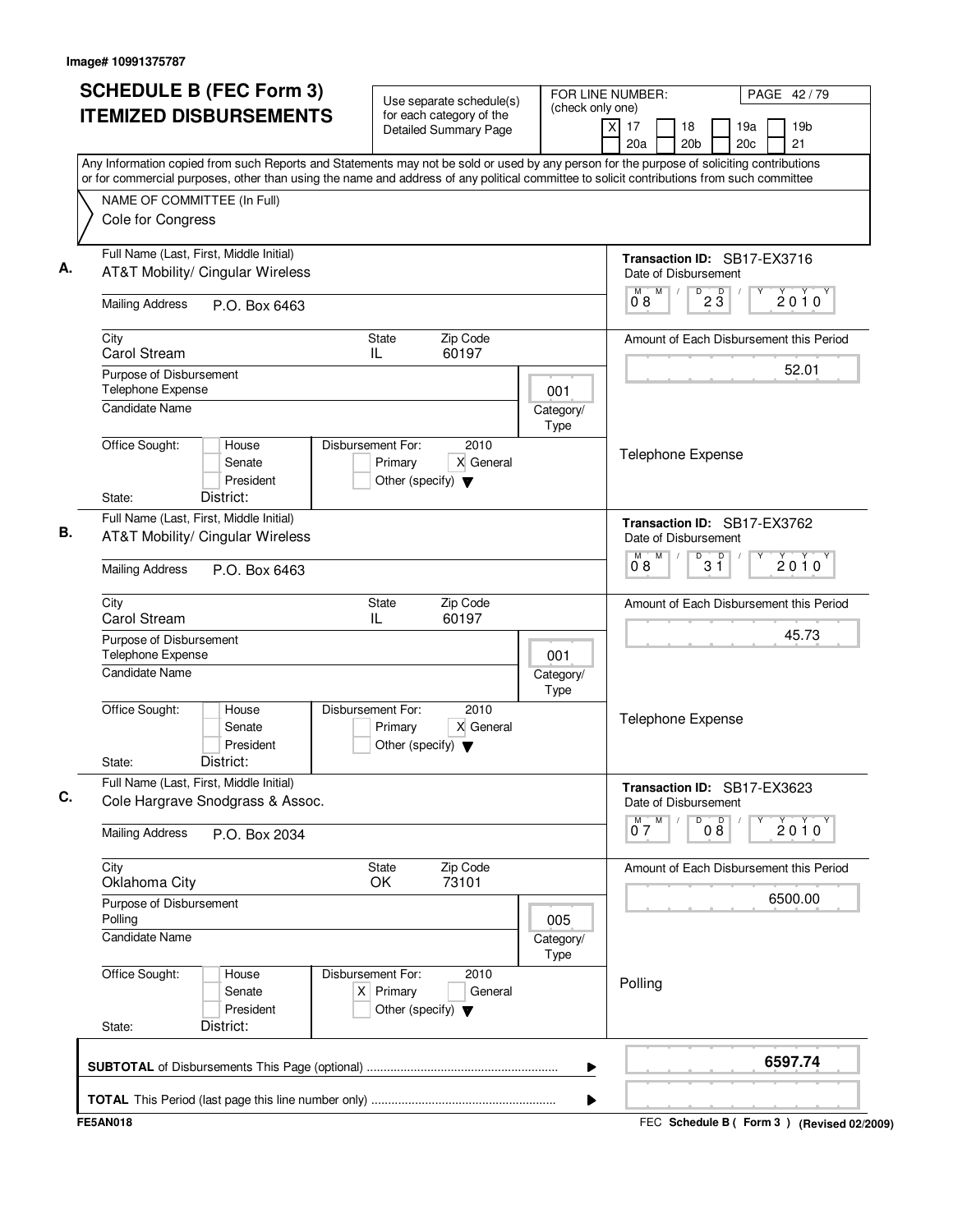| <b>SCHEDULE B (FEC Form 3)</b>                                                                                                                                                                                                                                                         |                             |                                                                          | Use separate schedule(s)<br>for each category of the |                   | FOR LINE NUMBER:<br>(check only one) |                                                          |                 | PAGE 43/79 |                                             |
|----------------------------------------------------------------------------------------------------------------------------------------------------------------------------------------------------------------------------------------------------------------------------------------|-----------------------------|--------------------------------------------------------------------------|------------------------------------------------------|-------------------|--------------------------------------|----------------------------------------------------------|-----------------|------------|---------------------------------------------|
| <b>ITEMIZED DISBURSEMENTS</b>                                                                                                                                                                                                                                                          |                             |                                                                          | <b>Detailed Summary Page</b>                         |                   | $\overline{x}$<br>17<br>20a          | 18<br>20 <sub>b</sub>                                    | 19a<br>20c      |            | 19 <sub>b</sub><br>21                       |
| Any Information copied from such Reports and Statements may not be sold or used by any person for the purpose of soliciting contributions<br>or for commercial purposes, other than using the name and address of any political committee to solicit contributions from such committee |                             |                                                                          |                                                      |                   |                                      |                                                          |                 |            |                                             |
| NAME OF COMMITTEE (In Full)                                                                                                                                                                                                                                                            |                             |                                                                          |                                                      |                   |                                      |                                                          |                 |            |                                             |
| Cole for Congress                                                                                                                                                                                                                                                                      |                             |                                                                          |                                                      |                   |                                      |                                                          |                 |            |                                             |
| Full Name (Last, First, Middle Initial)                                                                                                                                                                                                                                                |                             |                                                                          |                                                      |                   |                                      | Transaction ID: SB17-EX3683                              |                 |            |                                             |
| Cole Hargrave Snodgrass & Assoc.                                                                                                                                                                                                                                                       |                             |                                                                          |                                                      |                   |                                      | Date of Disbursement                                     |                 |            |                                             |
| <b>Mailing Address</b><br>P.O. Box 2034                                                                                                                                                                                                                                                |                             |                                                                          |                                                      |                   | M<br>ő 7                             | D                                                        | D<br>09         |            | 2010                                        |
| City                                                                                                                                                                                                                                                                                   |                             | State                                                                    | Zip Code                                             |                   |                                      |                                                          |                 |            | Amount of Each Disbursement this Period     |
| Oklahoma City                                                                                                                                                                                                                                                                          |                             | OK                                                                       | 73101                                                |                   |                                      |                                                          |                 |            | 5648.25                                     |
| Purpose of Disbursement<br>Polling                                                                                                                                                                                                                                                     |                             |                                                                          |                                                      | 005               |                                      |                                                          |                 |            |                                             |
| <b>Candidate Name</b>                                                                                                                                                                                                                                                                  |                             |                                                                          |                                                      | Category/<br>Type |                                      |                                                          |                 |            |                                             |
| Office Sought:<br>House<br>Senate<br>President<br>District:<br>State:                                                                                                                                                                                                                  |                             | Disbursement For:<br>$X$ Primary<br>Other (specify) $\blacktriangledown$ | 2010<br>General                                      |                   | Polling                              |                                                          |                 |            |                                             |
| Full Name (Last, First, Middle Initial)                                                                                                                                                                                                                                                |                             |                                                                          |                                                      |                   |                                      |                                                          |                 |            |                                             |
| Cole Hargrave Snodgrass & Assoc.                                                                                                                                                                                                                                                       |                             |                                                                          |                                                      |                   | M                                    | Transaction ID: SB17-EX3742<br>Date of Disbursement<br>D |                 |            |                                             |
| <b>Mailing Address</b><br>P.O. Box 2034                                                                                                                                                                                                                                                |                             |                                                                          |                                                      |                   | 08                                   |                                                          | 0 <sup>0</sup>  |            | 2010                                        |
| City<br>Oklahoma City                                                                                                                                                                                                                                                                  |                             | State<br>OK                                                              | Zip Code<br>73101                                    |                   |                                      |                                                          |                 |            | Amount of Each Disbursement this Period     |
| Purpose of Disbursement<br>Polling                                                                                                                                                                                                                                                     |                             |                                                                          |                                                      | 005               |                                      |                                                          |                 |            | 6507.32                                     |
| Candidate Name                                                                                                                                                                                                                                                                         |                             |                                                                          |                                                      | Category/<br>Type |                                      |                                                          |                 |            |                                             |
| Office Sought:<br>House<br>Senate<br>President<br>District:<br>State:                                                                                                                                                                                                                  |                             | Disbursement For:<br>Primary<br>Other (specify) $\blacktriangledown$     | 2010<br>X General                                    |                   | Polling                              |                                                          |                 |            |                                             |
| Full Name (Last, First, Middle Initial)                                                                                                                                                                                                                                                |                             |                                                                          |                                                      |                   |                                      | Transaction ID: SB17-EX3709                              |                 |            |                                             |
| Revolution Media Group                                                                                                                                                                                                                                                                 |                             |                                                                          |                                                      |                   |                                      | Date of Disbursement                                     |                 |            |                                             |
| <b>Mailing Address</b>                                                                                                                                                                                                                                                                 | 1090 Vermont Ave NW Ste 230 |                                                                          |                                                      |                   | M<br>$\overline{0}^{\mathsf{M}}$ 8   | D                                                        | $0\overline{5}$ |            | $2010^Y$                                    |
| City<br>Washington                                                                                                                                                                                                                                                                     |                             | State<br>DC                                                              | Zip Code<br>20005                                    |                   |                                      |                                                          |                 |            | Amount of Each Disbursement this Period     |
| Purpose of Disbursement<br>Mailer Design and Layout                                                                                                                                                                                                                                    |                             |                                                                          |                                                      | 001               |                                      |                                                          |                 |            | 1500.00                                     |
| <b>Candidate Name</b>                                                                                                                                                                                                                                                                  |                             |                                                                          |                                                      | Category/<br>Type |                                      |                                                          |                 |            |                                             |
| Office Sought:<br>House<br>Senate<br>President<br>District:<br>State:                                                                                                                                                                                                                  |                             | Disbursement For:<br>Primary<br>Other (specify) $\blacktriangledown$     | 2010<br>X General                                    |                   |                                      | Mailer Design and Layout                                 |                 |            |                                             |
|                                                                                                                                                                                                                                                                                        |                             |                                                                          |                                                      | ▶                 |                                      |                                                          |                 |            | 13655.57                                    |
|                                                                                                                                                                                                                                                                                        |                             |                                                                          |                                                      | ▶                 |                                      |                                                          |                 |            |                                             |
| <b>FE5AN018</b>                                                                                                                                                                                                                                                                        |                             |                                                                          |                                                      |                   |                                      |                                                          |                 |            | FEC Schedule B ( Form 3 ) (Revised 02/2009) |
|                                                                                                                                                                                                                                                                                        |                             |                                                                          |                                                      |                   |                                      |                                                          |                 |            |                                             |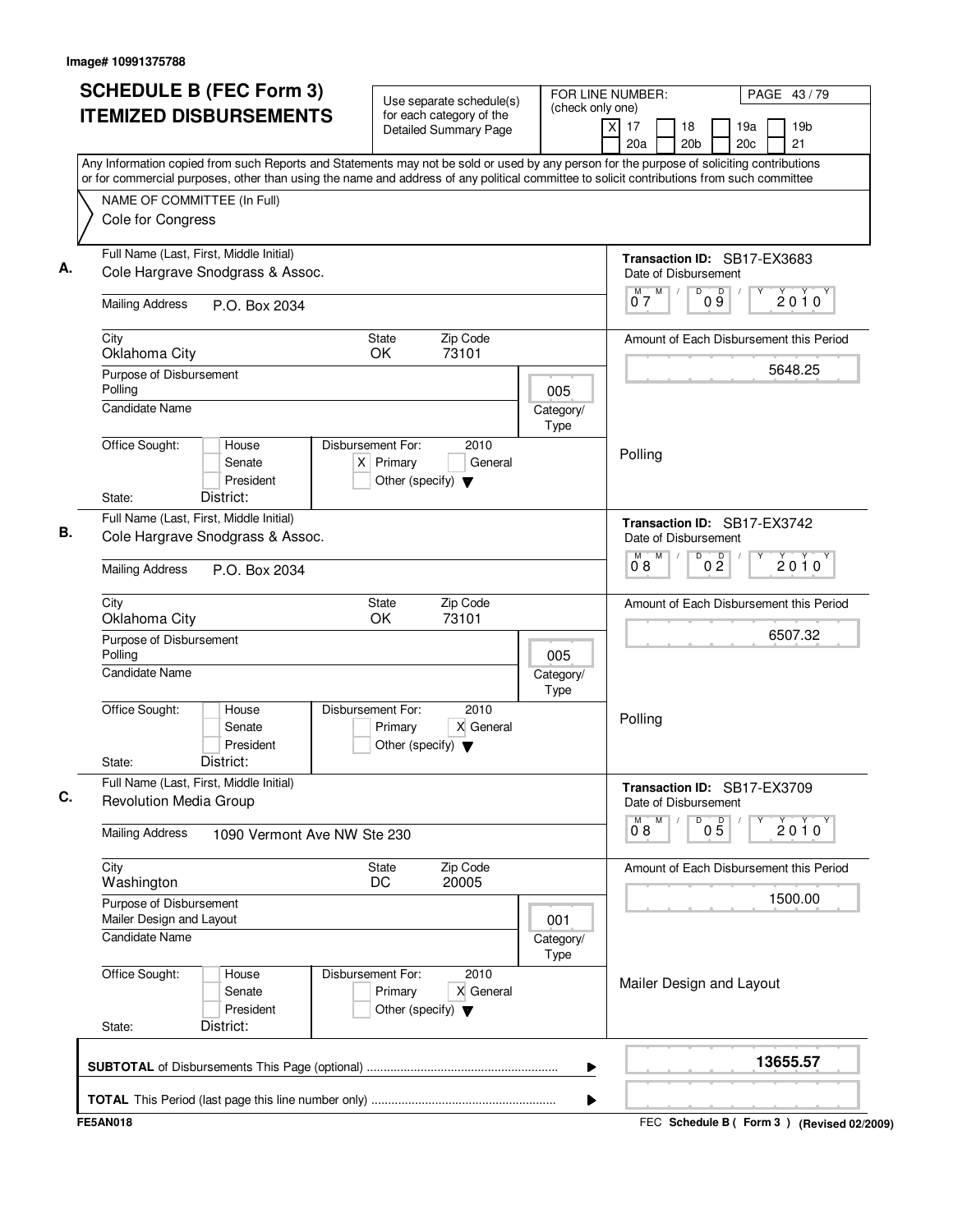| <b>SCHEDULE B (FEC Form 3)</b>                                                                                                                                                                                                                                                         | Use separate schedule(s)                                                                    |                   | FOR LINE NUMBER:<br>PAGE 44 / 79                                                      |
|----------------------------------------------------------------------------------------------------------------------------------------------------------------------------------------------------------------------------------------------------------------------------------------|---------------------------------------------------------------------------------------------|-------------------|---------------------------------------------------------------------------------------|
| <b>ITEMIZED DISBURSEMENTS</b>                                                                                                                                                                                                                                                          | for each category of the<br><b>Detailed Summary Page</b>                                    | (check only one)  | $\times$<br>17<br>18<br>19a<br>19 <sub>b</sub><br>20a<br>20 <sub>b</sub><br>20c<br>21 |
| Any Information copied from such Reports and Statements may not be sold or used by any person for the purpose of soliciting contributions<br>or for commercial purposes, other than using the name and address of any political committee to solicit contributions from such committee |                                                                                             |                   |                                                                                       |
| NAME OF COMMITTEE (In Full)                                                                                                                                                                                                                                                            |                                                                                             |                   |                                                                                       |
| Cole for Congress                                                                                                                                                                                                                                                                      |                                                                                             |                   |                                                                                       |
| Full Name (Last, First, Middle Initial)<br><b>Revolution Media Group</b>                                                                                                                                                                                                               |                                                                                             |                   | Transaction ID: SB17-EX3711<br>Date of Disbursement                                   |
| <b>Mailing Address</b><br>1090 Vermont Ave NW Ste 230                                                                                                                                                                                                                                  |                                                                                             |                   | M<br>D<br>$0\overset{D}{8}$<br>M<br>$2010^y$<br>08                                    |
| City<br>Washington                                                                                                                                                                                                                                                                     | Zip Code<br><b>State</b><br>DC<br>20005                                                     |                   | Amount of Each Disbursement this Period                                               |
| Purpose of Disbursement<br>Radio and TV Production                                                                                                                                                                                                                                     |                                                                                             | 004               | 19171.59                                                                              |
| Candidate Name                                                                                                                                                                                                                                                                         |                                                                                             | Category/<br>Type |                                                                                       |
| Office Sought:<br>House<br>Senate<br>President<br>State:<br>District:                                                                                                                                                                                                                  | Disbursement For:<br>2010<br>Primary<br>X General<br>Other (specify) $\blacktriangledown$   |                   | Radio and TV Production                                                               |
| Full Name (Last, First, Middle Initial)<br>Flat Creek Management                                                                                                                                                                                                                       |                                                                                             |                   | Transaction ID: SB17-EX3682<br>Date of Disbursement                                   |
| <b>Mailing Address</b><br>1708 21st Avenue South #140                                                                                                                                                                                                                                  |                                                                                             |                   | M<br>D<br>09<br>2010<br>07                                                            |
| City<br>Nashville                                                                                                                                                                                                                                                                      | Zip Code<br>State<br><b>TN</b><br>37212                                                     |                   | Amount of Each Disbursement this Period                                               |
| Purpose of Disbursement<br>Website Hosting & Design                                                                                                                                                                                                                                    |                                                                                             | 001               | 510.25                                                                                |
| Candidate Name                                                                                                                                                                                                                                                                         |                                                                                             | Category/<br>Type |                                                                                       |
| Office Sought:<br>House<br>Senate<br>President                                                                                                                                                                                                                                         | Disbursement For:<br>2010<br>$X$ Primary<br>General<br>Other (specify) $\blacktriangledown$ |                   | Website Hosting & Design                                                              |
| District:<br>State:<br>Full Name (Last, First, Middle Initial)                                                                                                                                                                                                                         |                                                                                             |                   | Transaction ID: SB17-EX3710                                                           |
| Flat Creek Management                                                                                                                                                                                                                                                                  |                                                                                             |                   | Date of Disbursement                                                                  |
| <b>Mailing Address</b><br>1708 21st Avenue South #140                                                                                                                                                                                                                                  |                                                                                             |                   | M<br>D<br>$\overline{0}^M$ 8<br>000<br>2010                                           |
| City<br>Nashville                                                                                                                                                                                                                                                                      | Zip Code<br>State<br><b>TN</b><br>37212                                                     |                   | Amount of Each Disbursement this Period                                               |
| Purpose of Disbursement<br>Website Hosting & Design                                                                                                                                                                                                                                    |                                                                                             | 001               | 535.32                                                                                |
| <b>Candidate Name</b>                                                                                                                                                                                                                                                                  |                                                                                             | Category/<br>Type |                                                                                       |
| Office Sought:<br>House<br>Senate<br>President<br>District:<br>State:                                                                                                                                                                                                                  | Disbursement For:<br>2010<br>Primary<br>X General<br>Other (specify) $\blacktriangledown$   |                   | Website Hosting & Design                                                              |
|                                                                                                                                                                                                                                                                                        |                                                                                             |                   | 20217.16                                                                              |
|                                                                                                                                                                                                                                                                                        |                                                                                             | ▶                 |                                                                                       |

FEC **Schedule B ( ) Form 3 FE5AN018 (Revised 02/2009)**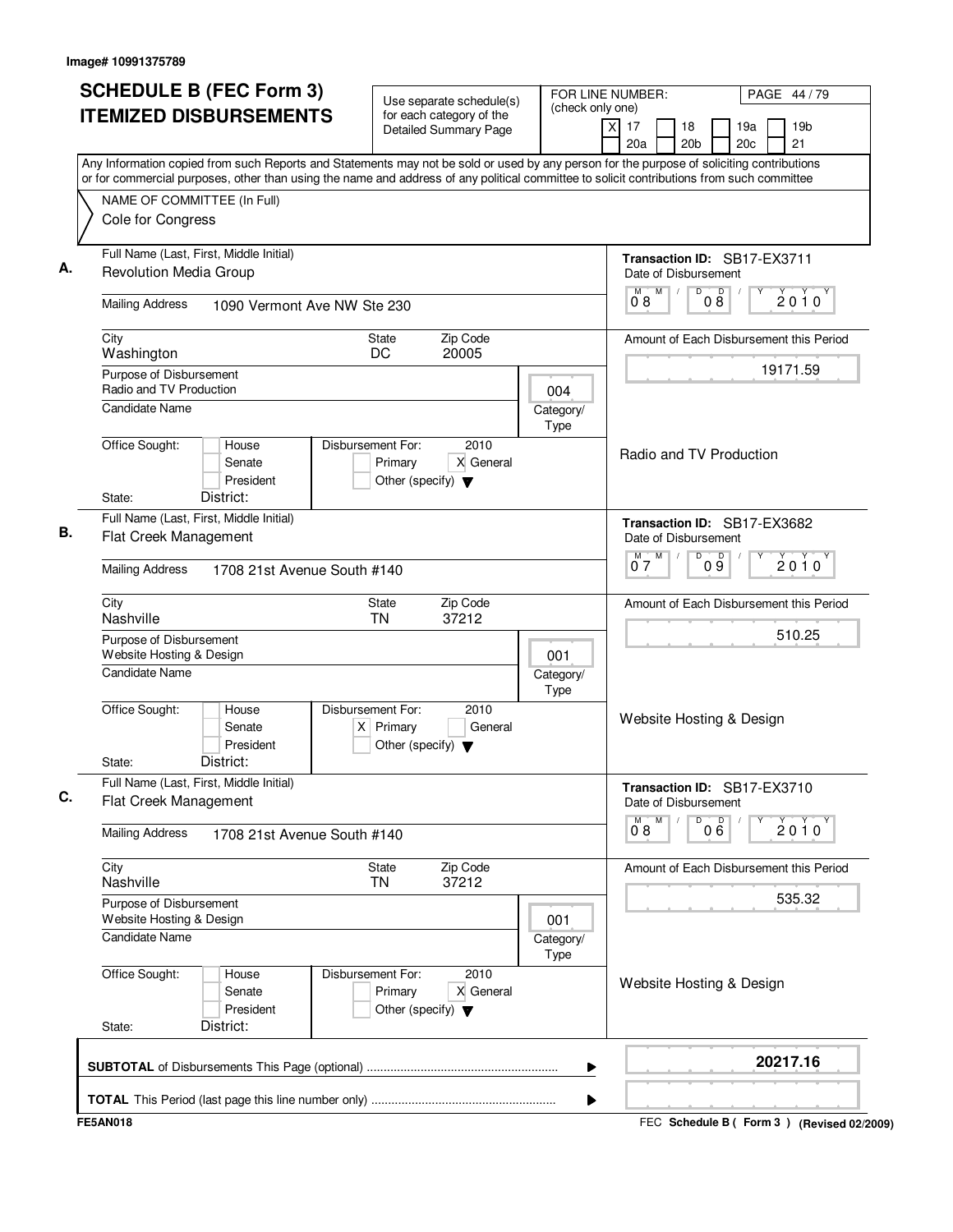| <b>SCHEDULE B (FEC Form 3)</b>                                                                                                            | Use separate schedule(s)                                                                    |                                             | FOR LINE NUMBER:<br>PAGE 45/79                      |                                                  |  |
|-------------------------------------------------------------------------------------------------------------------------------------------|---------------------------------------------------------------------------------------------|---------------------------------------------|-----------------------------------------------------|--------------------------------------------------|--|
| <b>ITEMIZED DISBURSEMENTS</b>                                                                                                             | for each category of the<br><b>Detailed Summary Page</b>                                    | (check only one)<br>$\overline{\mathsf{x}}$ | 17<br>18<br>20a<br>20 <sub>b</sub>                  | 19 <sub>b</sub><br>19a<br>20 <sub>c</sub><br>21  |  |
| Any Information copied from such Reports and Statements may not be sold or used by any person for the purpose of soliciting contributions |                                                                                             |                                             |                                                     |                                                  |  |
| or for commercial purposes, other than using the name and address of any political committee to solicit contributions from such committee |                                                                                             |                                             |                                                     |                                                  |  |
| NAME OF COMMITTEE (In Full)<br>Cole for Congress                                                                                          |                                                                                             |                                             |                                                     |                                                  |  |
| Full Name (Last, First, Middle Initial)<br><b>Travelers</b>                                                                               |                                                                                             |                                             | Transaction ID: SB17-EX3697<br>Date of Disbursement |                                                  |  |
| <b>Mailing Address</b><br>CL & Specialty Remittance Center                                                                                |                                                                                             |                                             | M<br>D<br>19<br>M<br>07                             | 2010                                             |  |
| City<br>Hartford                                                                                                                          | Zip Code<br>State<br>06183<br>СT                                                            |                                             |                                                     | Amount of Each Disbursement this Period          |  |
| Purpose of Disbursement                                                                                                                   |                                                                                             |                                             |                                                     | 276.00                                           |  |
| Insurance Expense<br><b>Candidate Name</b>                                                                                                |                                                                                             | 001<br>Category/<br>Type                    |                                                     |                                                  |  |
| Office Sought:<br>House<br>Senate<br>President<br>District:<br>State:                                                                     | Disbursement For:<br>2010<br>$X$ Primary<br>General<br>Other (specify) $\blacktriangledown$ |                                             | Insurance Expense                                   |                                                  |  |
| Full Name (Last, First, Middle Initial)<br>AT&T                                                                                           |                                                                                             |                                             | Transaction ID: SB17-EX3696<br>Date of Disbursement |                                                  |  |
| <b>Mailing Address</b><br>PO Box 105414                                                                                                   |                                                                                             |                                             | $\overline{D}$<br>M<br>$\overline{19}$<br>M<br>07   | $2010^y$                                         |  |
|                                                                                                                                           |                                                                                             |                                             |                                                     |                                                  |  |
| City<br>Atlanta                                                                                                                           | Zip Code<br><b>State</b><br>30348<br>GA                                                     |                                             |                                                     | Amount of Each Disbursement this Period<br>52.01 |  |
| Purpose of Disbursement<br>Telephone Expense                                                                                              |                                                                                             | 001                                         |                                                     |                                                  |  |
| <b>Candidate Name</b>                                                                                                                     |                                                                                             | Category/<br>Type                           |                                                     |                                                  |  |
| Office Sought:<br>House<br>Senate<br>President<br>District:<br>State:                                                                     | Disbursement For:<br>2010<br>$X$ Primary<br>General<br>Other (specify) $\blacktriangledown$ |                                             | Telephone Expense                                   |                                                  |  |
| Full Name (Last, First, Middle Initial)<br>AT&T                                                                                           |                                                                                             |                                             | Transaction ID: SB17-EX3730<br>Date of Disbursement |                                                  |  |
| <b>Mailing Address</b><br>PO Box 105414                                                                                                   |                                                                                             |                                             | $0^M$ $7^M$<br>$\overline{23}$                      | Y<br>2010                                        |  |
| City<br>Atlanta                                                                                                                           | Zip Code<br>State<br>GA<br>30348                                                            |                                             |                                                     | Amount of Each Disbursement this Period          |  |
| Purpose of Disbursement<br>Telephone Expense                                                                                              |                                                                                             | 001                                         |                                                     | 72.00                                            |  |
| <b>Candidate Name</b>                                                                                                                     |                                                                                             | Category/<br>Type                           |                                                     |                                                  |  |
| Office Sought:<br>House<br>Senate<br>President<br>District:<br>State:                                                                     | Disbursement For:<br>2010<br>Primary<br>X General<br>Other (specify) $\blacktriangledown$   |                                             | Telephone Expense                                   |                                                  |  |
|                                                                                                                                           |                                                                                             | ▶                                           |                                                     | 400.01                                           |  |
|                                                                                                                                           |                                                                                             | ▶                                           |                                                     |                                                  |  |
| <b>FE5AN018</b>                                                                                                                           |                                                                                             |                                             |                                                     | FEC Schedule B ( Form 3 ) (Revised 02/2009)      |  |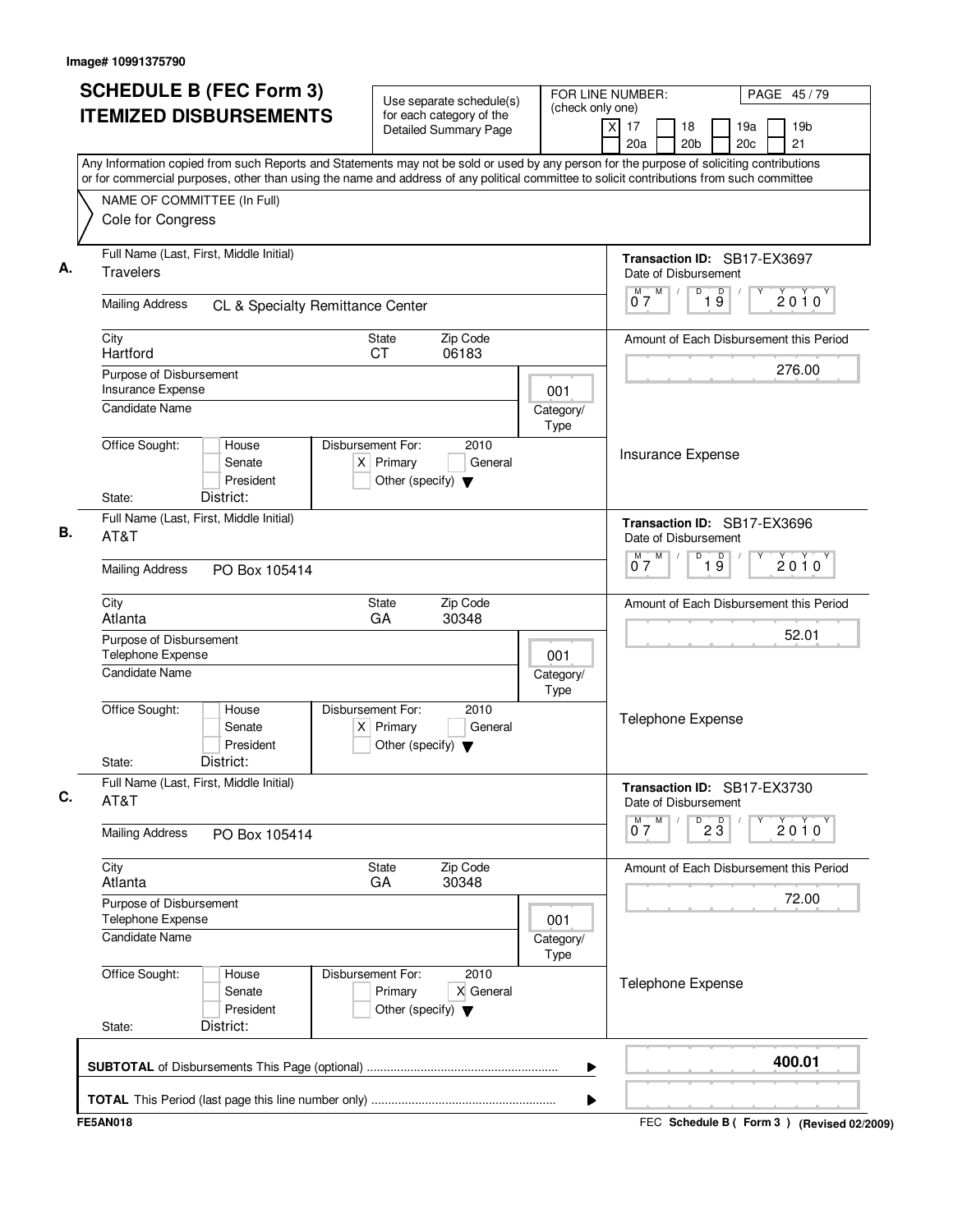|                                                                                                                                                                                                                                                                                        | <b>SCHEDULE B (FEC Form 3)</b><br>Use separate schedule(s) |                                                                      | (check only one)  | FOR LINE NUMBER:<br>PAGE 46/79 |                                                                              |                                         |
|----------------------------------------------------------------------------------------------------------------------------------------------------------------------------------------------------------------------------------------------------------------------------------------|------------------------------------------------------------|----------------------------------------------------------------------|-------------------|--------------------------------|------------------------------------------------------------------------------|-----------------------------------------|
| <b>ITEMIZED DISBURSEMENTS</b>                                                                                                                                                                                                                                                          |                                                            | for each category of the<br><b>Detailed Summary Page</b>             |                   |                                | 17<br>X<br>18<br>20a<br>20 <sub>b</sub>                                      | 19 <sub>b</sub><br>19a<br>21<br>20c     |
| Any Information copied from such Reports and Statements may not be sold or used by any person for the purpose of soliciting contributions<br>or for commercial purposes, other than using the name and address of any political committee to solicit contributions from such committee |                                                            |                                                                      |                   |                                |                                                                              |                                         |
| NAME OF COMMITTEE (In Full)<br>Cole for Congress                                                                                                                                                                                                                                       |                                                            |                                                                      |                   |                                |                                                                              |                                         |
| Full Name (Last, First, Middle Initial)<br>AT&T                                                                                                                                                                                                                                        |                                                            |                                                                      |                   |                                | Transaction ID: SB17-EX3738<br>Date of Disbursement                          |                                         |
| <b>Mailing Address</b>                                                                                                                                                                                                                                                                 | PO Box 105414                                              |                                                                      |                   |                                | M<br>$2\overset{D}{8}$<br>D<br>07                                            | $2010^y$                                |
| City<br>Atlanta                                                                                                                                                                                                                                                                        |                                                            | State<br>GA<br>30348                                                 | Zip Code          |                                |                                                                              | Amount of Each Disbursement this Period |
| Purpose of Disbursement<br>Telephone Expense                                                                                                                                                                                                                                           |                                                            |                                                                      |                   | 001                            |                                                                              | 32.30                                   |
| <b>Candidate Name</b>                                                                                                                                                                                                                                                                  |                                                            |                                                                      |                   | Category/<br>Type              |                                                                              |                                         |
| Office Sought:<br>District:<br>State:                                                                                                                                                                                                                                                  | House<br>Senate<br>President                               | Disbursement For:<br>Primary<br>Other (specify) $\blacktriangledown$ | 2010<br>X General |                                | Telephone Expense                                                            |                                         |
| Full Name (Last, First, Middle Initial)<br>AT&T                                                                                                                                                                                                                                        |                                                            |                                                                      |                   |                                | Transaction ID: SB17-EX3740<br>Date of Disbursement                          |                                         |
| <b>Mailing Address</b>                                                                                                                                                                                                                                                                 | PO Box 105414                                              |                                                                      |                   |                                | M<br>D<br>0 <sup>0</sup><br>M<br>08                                          | $2010^y$                                |
| City<br>Atlanta                                                                                                                                                                                                                                                                        |                                                            | State<br>GA<br>30348                                                 | Zip Code          |                                | Amount of Each Disbursement this Period                                      |                                         |
| Purpose of Disbursement<br>Telephone Expense                                                                                                                                                                                                                                           |                                                            |                                                                      |                   | 001                            |                                                                              | 282.89                                  |
| <b>Candidate Name</b>                                                                                                                                                                                                                                                                  |                                                            |                                                                      |                   | Category/<br>Type              |                                                                              |                                         |
| Office Sought:                                                                                                                                                                                                                                                                         | House<br>Senate<br>President                               | Disbursement For:<br>Primary<br>Other (specify) $\blacktriangledown$ | 2010<br>X General |                                | Telephone Expense                                                            |                                         |
| District:<br>State:<br>Full Name (Last, First, Middle Initial)                                                                                                                                                                                                                         |                                                            |                                                                      |                   |                                |                                                                              |                                         |
| AT&T                                                                                                                                                                                                                                                                                   |                                                            |                                                                      |                   |                                | Transaction ID: SB17-EX3764<br>Date of Disbursement<br>$\mathsf D$<br>M<br>М |                                         |
| <b>Mailing Address</b>                                                                                                                                                                                                                                                                 | PO Box 105414                                              |                                                                      |                   |                                | 0 <sup>D</sup><br>0°9                                                        | 2010                                    |
| City<br>Atlanta                                                                                                                                                                                                                                                                        |                                                            | State<br>GA                                                          | Zip Code<br>30348 |                                | Amount of Each Disbursement this Period                                      |                                         |
| Purpose of Disbursement<br>Telephone Expense                                                                                                                                                                                                                                           |                                                            |                                                                      |                   | 001                            |                                                                              | 124.73                                  |
| <b>Candidate Name</b>                                                                                                                                                                                                                                                                  |                                                            |                                                                      |                   | Category/<br>Type              |                                                                              |                                         |
| Office Sought:                                                                                                                                                                                                                                                                         | House<br>Senate<br>President                               | Disbursement For:<br>Primary<br>Other (specify) $\blacktriangledown$ | 2010<br>X General |                                | <b>Telephone Expense</b>                                                     |                                         |
| District:<br>State:                                                                                                                                                                                                                                                                    |                                                            |                                                                      |                   |                                |                                                                              |                                         |
|                                                                                                                                                                                                                                                                                        |                                                            |                                                                      |                   | ▶                              |                                                                              | 439.92                                  |

FEC **Schedule B ( ) Form 3 FE5AN018 (Revised 02/2009)**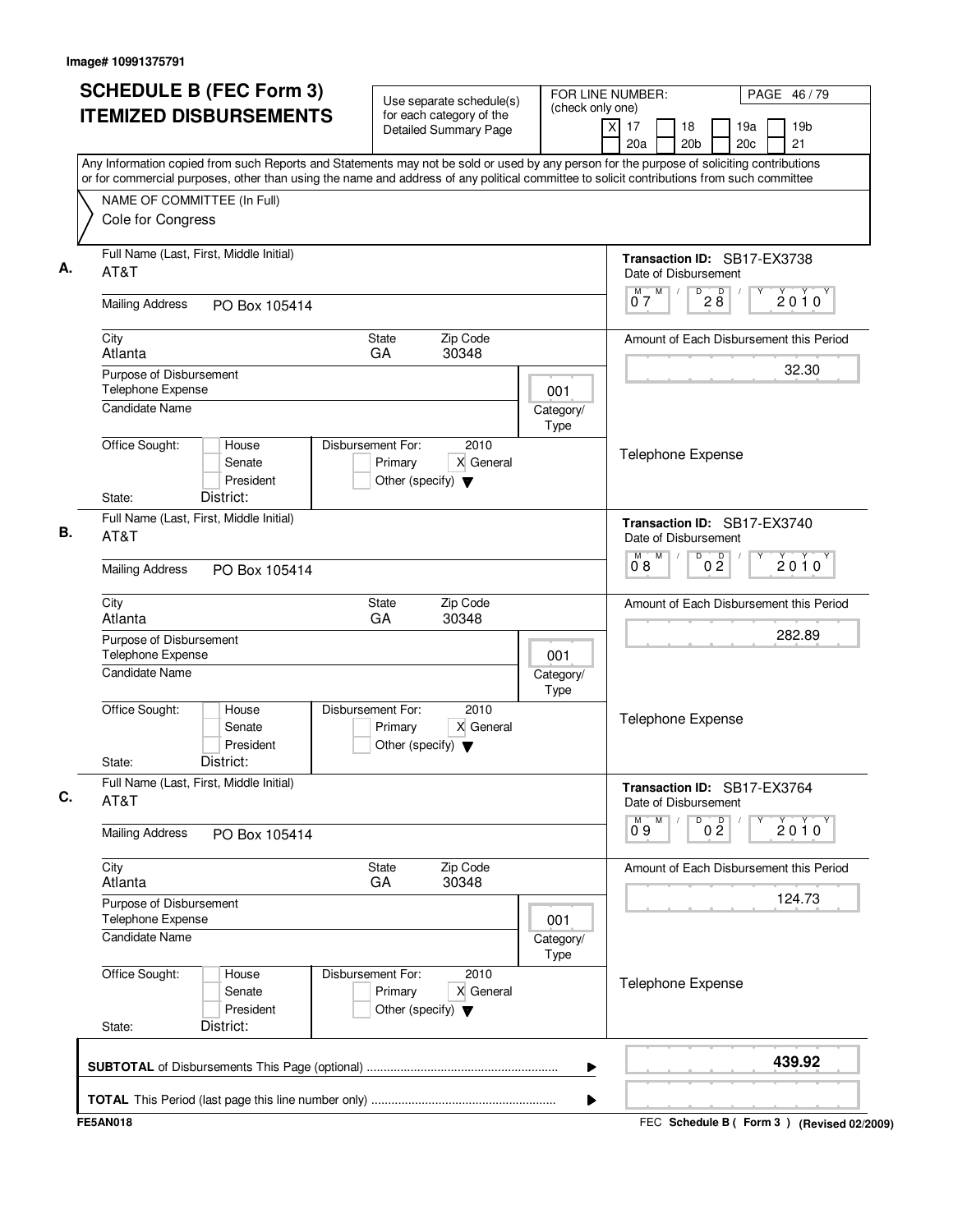| <b>SCHEDULE B (FEC Form 3)</b>                                                                                                                                                                                                                                                         | Use separate schedule(s)                                                                  |                          | FOR LINE NUMBER:                                    | PAGE 47/79                                      |
|----------------------------------------------------------------------------------------------------------------------------------------------------------------------------------------------------------------------------------------------------------------------------------------|-------------------------------------------------------------------------------------------|--------------------------|-----------------------------------------------------|-------------------------------------------------|
| <b>ITEMIZED DISBURSEMENTS</b>                                                                                                                                                                                                                                                          | for each category of the<br><b>Detailed Summary Page</b>                                  | (check only one)         | 17<br>18<br>x<br>20a<br>20 <sub>b</sub>             | 19 <sub>b</sub><br>19a<br>21<br>20 <sub>c</sub> |
| Any Information copied from such Reports and Statements may not be sold or used by any person for the purpose of soliciting contributions<br>or for commercial purposes, other than using the name and address of any political committee to solicit contributions from such committee |                                                                                           |                          |                                                     |                                                 |
| NAME OF COMMITTEE (In Full)                                                                                                                                                                                                                                                            |                                                                                           |                          |                                                     |                                                 |
| Cole for Congress                                                                                                                                                                                                                                                                      |                                                                                           |                          |                                                     |                                                 |
| Full Name (Last, First, Middle Initial)<br>AT&T                                                                                                                                                                                                                                        |                                                                                           |                          | Transaction ID: SB17-EX3765<br>Date of Disbursement |                                                 |
| <b>Mailing Address</b><br>PO Box 105414                                                                                                                                                                                                                                                |                                                                                           |                          | $0\frac{D}{7}$<br>$0^{\circ}9$<br>D                 | $2010^y$                                        |
| City<br>Atlanta                                                                                                                                                                                                                                                                        | Zip Code<br>State<br>30348<br>GA                                                          |                          |                                                     | Amount of Each Disbursement this Period         |
| Purpose of Disbursement                                                                                                                                                                                                                                                                |                                                                                           |                          |                                                     | 62.00                                           |
| Telephone Expense                                                                                                                                                                                                                                                                      |                                                                                           | 001                      |                                                     |                                                 |
| <b>Candidate Name</b>                                                                                                                                                                                                                                                                  |                                                                                           | Category/<br>Type        |                                                     |                                                 |
| Office Sought:<br>House<br>Senate<br>President<br>District:<br>State:                                                                                                                                                                                                                  | Disbursement For:<br>2010<br>X General<br>Primary<br>Other (specify) $\blacktriangledown$ |                          | <b>Telephone Expense</b>                            |                                                 |
| Full Name (Last, First, Middle Initial)<br>AT&T                                                                                                                                                                                                                                        |                                                                                           |                          | Transaction ID: SB17-EX3718<br>Date of Disbursement |                                                 |
| <b>Mailing Address</b><br>PO Box 105414                                                                                                                                                                                                                                                |                                                                                           |                          | M<br>M<br>D<br>D<br>20<br>09                        | $2010^y$                                        |
| City<br>Atlanta                                                                                                                                                                                                                                                                        | Zip Code<br>State<br>GA<br>30348                                                          |                          |                                                     | Amount of Each Disbursement this Period         |
| Purpose of Disbursement<br>Telephone Expense                                                                                                                                                                                                                                           |                                                                                           |                          |                                                     | 52.01                                           |
| <b>Candidate Name</b>                                                                                                                                                                                                                                                                  |                                                                                           | 001<br>Category/<br>Type |                                                     |                                                 |
| Office Sought:<br>House<br>Senate<br>President<br>District:<br>State:                                                                                                                                                                                                                  | Disbursement For:<br>2010<br>X General<br>Primary<br>Other (specify) $\blacktriangledown$ |                          | Telephone Expense                                   |                                                 |
| Full Name (Last, First, Middle Initial)<br>AT&T                                                                                                                                                                                                                                        |                                                                                           |                          | Transaction ID: SB17-EX3724<br>Date of Disbursement |                                                 |
| <b>Mailing Address</b><br>PO Box 105414                                                                                                                                                                                                                                                |                                                                                           |                          | M<br>D<br>$30^{\circ}$<br>0.9                       | 2010                                            |
| City<br>Atlanta                                                                                                                                                                                                                                                                        | Zip Code<br>State<br>GA<br>30348                                                          |                          |                                                     | Amount of Each Disbursement this Period         |
| Purpose of Disbursement<br>Telephone Expense                                                                                                                                                                                                                                           |                                                                                           | 001                      |                                                     | 172.58                                          |
| <b>Candidate Name</b>                                                                                                                                                                                                                                                                  |                                                                                           | Category/<br>Type        |                                                     |                                                 |
| Office Sought:<br>House<br>Senate<br>President<br>District:<br>State:                                                                                                                                                                                                                  | Disbursement For:<br>2010<br>X General<br>Primary<br>Other (specify) $\blacktriangledown$ |                          | <b>Telephone Expense</b>                            |                                                 |
|                                                                                                                                                                                                                                                                                        |                                                                                           | ▶                        |                                                     | 286.59                                          |
|                                                                                                                                                                                                                                                                                        |                                                                                           | ▶                        |                                                     |                                                 |
| <b>FE5AN018</b>                                                                                                                                                                                                                                                                        |                                                                                           |                          |                                                     | FEC Schedule B (Form 3) (Revised 02/2009)       |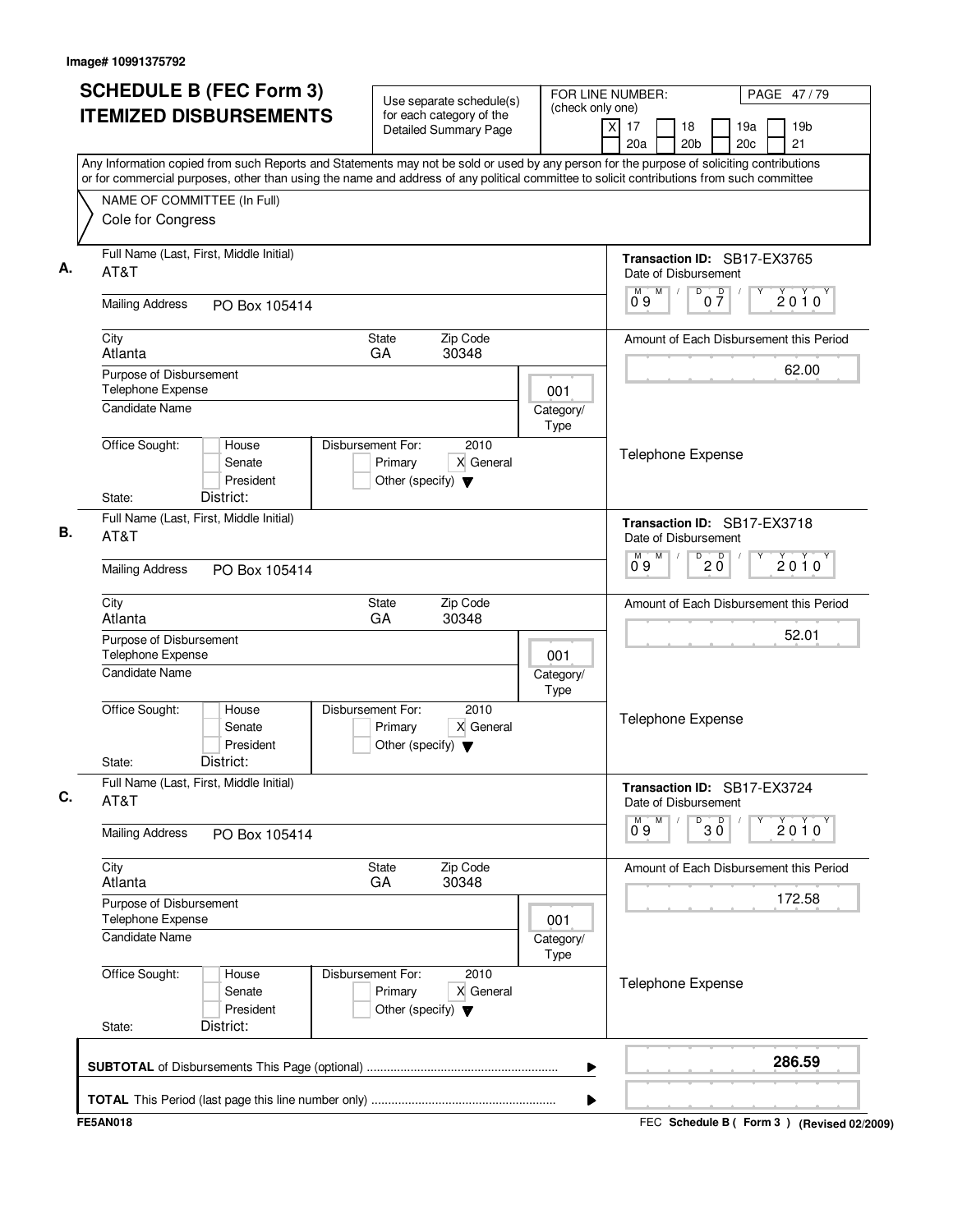| <b>SCHEDULE B (FEC Form 3)</b>                                                                                                                                                                                                                                                         | Use separate schedule(s)                                                                    |                          | FOR LINE NUMBER:<br>PAGE 48/79                                                                          |
|----------------------------------------------------------------------------------------------------------------------------------------------------------------------------------------------------------------------------------------------------------------------------------------|---------------------------------------------------------------------------------------------|--------------------------|---------------------------------------------------------------------------------------------------------|
| <b>ITEMIZED DISBURSEMENTS</b>                                                                                                                                                                                                                                                          | for each category of the<br>Detailed Summary Page                                           | (check only one)         | $\overline{x}$<br>17<br>19 <sub>b</sub><br>18<br>19a<br>21<br>20a<br>20 <sub>b</sub><br>20 <sub>c</sub> |
| Any Information copied from such Reports and Statements may not be sold or used by any person for the purpose of soliciting contributions<br>or for commercial purposes, other than using the name and address of any political committee to solicit contributions from such committee |                                                                                             |                          |                                                                                                         |
| NAME OF COMMITTEE (In Full)                                                                                                                                                                                                                                                            |                                                                                             |                          |                                                                                                         |
| Cole for Congress                                                                                                                                                                                                                                                                      |                                                                                             |                          |                                                                                                         |
| Full Name (Last, First, Middle Initial)<br>Signs Etc.                                                                                                                                                                                                                                  |                                                                                             |                          | Transaction ID: SB17-EX3708<br>Date of Disbursement                                                     |
| <b>Mailing Address</b><br>200 SE 3rd                                                                                                                                                                                                                                                   |                                                                                             |                          | M<br>D<br>D<br>2010<br>$0^{\degree}$ 7<br>$2\overline{9}$                                               |
| City<br>Oklahoma City                                                                                                                                                                                                                                                                  | Zip Code<br>State<br>OK<br>73129                                                            |                          | Amount of Each Disbursement this Period                                                                 |
| Purpose of Disbursement                                                                                                                                                                                                                                                                |                                                                                             |                          | 1988.85                                                                                                 |
| Sign Production and Printing<br><b>Candidate Name</b>                                                                                                                                                                                                                                  |                                                                                             | 004<br>Category/<br>Type |                                                                                                         |
| Office Sought:<br>House<br>Senate<br>President<br>District:<br>State:                                                                                                                                                                                                                  | Disbursement For:<br>2010<br>X General<br>Primary<br>Other (specify) $\blacktriangledown$   |                          | Sign Production and Print-<br>ing                                                                       |
| Full Name (Last, First, Middle Initial)                                                                                                                                                                                                                                                |                                                                                             |                          | Transaction ID: SB17-EX3624                                                                             |
| Key & Associates                                                                                                                                                                                                                                                                       |                                                                                             |                          | Date of Disbursement                                                                                    |
| <b>Mailing Address</b><br>12176 Chancery Station Cir                                                                                                                                                                                                                                   |                                                                                             |                          | M<br>D<br>M.<br>08<br>2010<br>07                                                                        |
| City<br>Reston                                                                                                                                                                                                                                                                         | Zip Code<br>State<br>VA<br>20190                                                            |                          | Amount of Each Disbursement this Period                                                                 |
| Purpose of Disbursement<br>PAYMENT: SEE BELOW                                                                                                                                                                                                                                          |                                                                                             | 003                      | 6745.67                                                                                                 |
| <b>Candidate Name</b>                                                                                                                                                                                                                                                                  |                                                                                             | Category/<br>Type        |                                                                                                         |
| Office Sought:<br>House<br>Senate<br>President<br>District:<br>State:                                                                                                                                                                                                                  | Disbursement For:<br>2010<br>$X$ Primary<br>General<br>Other (specify) $\blacktriangledown$ |                          | <b>PAYMENT: SEE BELOW</b>                                                                               |
| Full Name (Last, First, Middle Initial)<br>Key & Associates                                                                                                                                                                                                                            |                                                                                             |                          | Transaction ID: SB17-EX3625<br>Date of Disbursement                                                     |
| <b>Mailing Address</b><br>12176 Chancery Station Cir                                                                                                                                                                                                                                   |                                                                                             |                          | M<br>08<br>$0^{M}$<br>D<br>$2010^Y$                                                                     |
| City<br>Reston                                                                                                                                                                                                                                                                         | Zip Code<br>State<br>20190<br><b>VA</b>                                                     |                          | Amount of Each Disbursement this Period                                                                 |
| Purpose of Disbursement<br><b>Fundraising Retainer</b>                                                                                                                                                                                                                                 |                                                                                             | 003                      | 1000.00                                                                                                 |
| <b>Candidate Name</b>                                                                                                                                                                                                                                                                  |                                                                                             | Category/<br>Type        |                                                                                                         |
| Office Sought:<br>House<br>Senate<br>President<br>District:<br>State:                                                                                                                                                                                                                  | Disbursement For:<br>2010<br>$X$ Primary<br>General<br>Other (specify) $\blacktriangledown$ |                          | [MEMO ITEM]                                                                                             |
|                                                                                                                                                                                                                                                                                        |                                                                                             |                          | 8734.52                                                                                                 |
|                                                                                                                                                                                                                                                                                        |                                                                                             | ▶                        |                                                                                                         |
| <b>FE5AN018</b>                                                                                                                                                                                                                                                                        |                                                                                             |                          | FEC Schedule B ( Form 3 ) (Revised 02/2009)                                                             |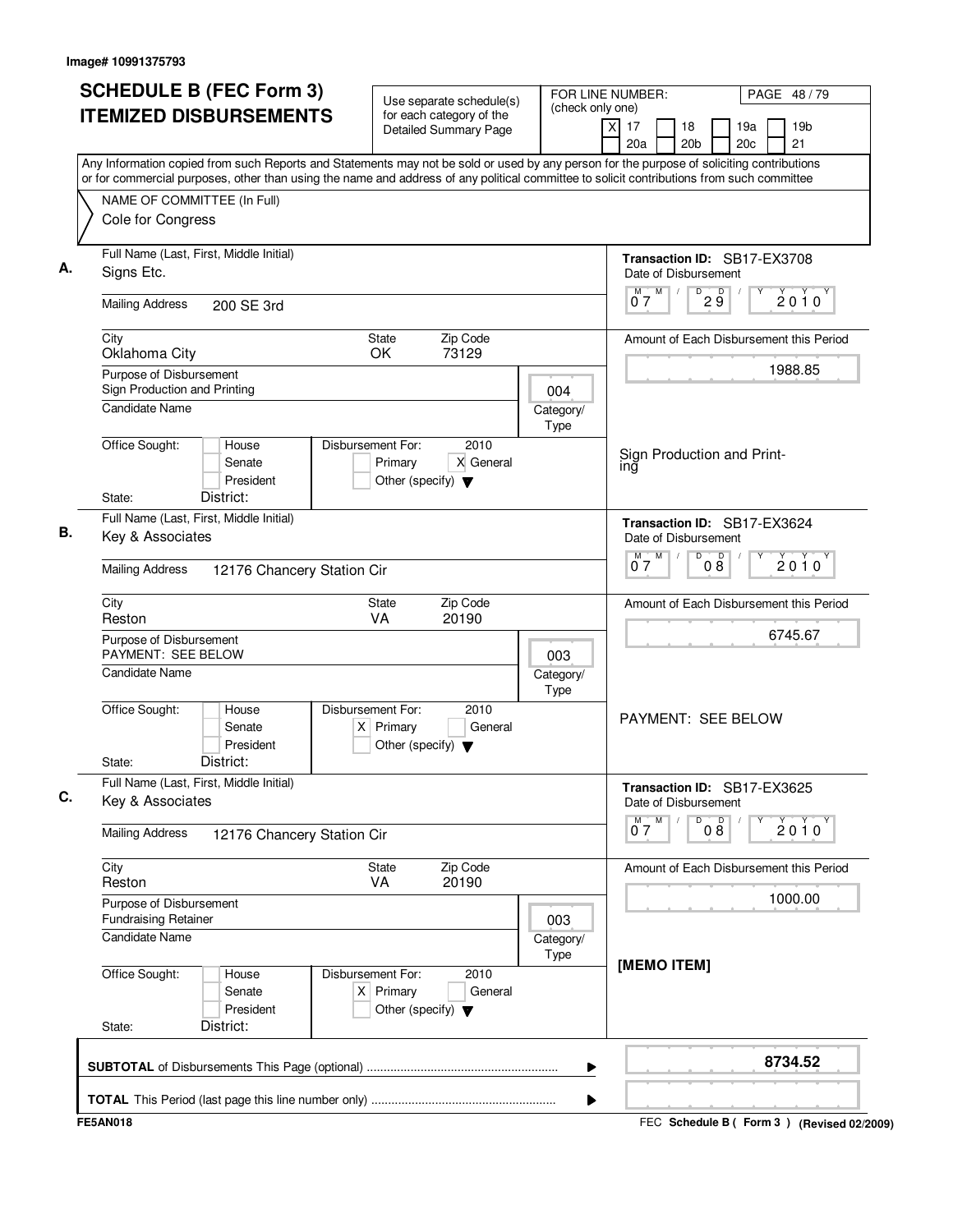|                                                              | <b>SCHEDULE B (FEC Form 3)</b> |                                                                          | Use separate schedule(s)                                 |                   | FOR LINE NUMBER:<br>PAGE 49/79                                                                                                                                                                                                                                                         |
|--------------------------------------------------------------|--------------------------------|--------------------------------------------------------------------------|----------------------------------------------------------|-------------------|----------------------------------------------------------------------------------------------------------------------------------------------------------------------------------------------------------------------------------------------------------------------------------------|
| <b>ITEMIZED DISBURSEMENTS</b>                                |                                |                                                                          | for each category of the<br><b>Detailed Summary Page</b> | (check only one)  | $\overline{\mathsf{x}}$<br>17<br>18<br>19 <sub>b</sub><br>19a<br>20 <sub>b</sub><br>20 <sub>c</sub><br>21<br>20a                                                                                                                                                                       |
|                                                              |                                |                                                                          |                                                          |                   | Any Information copied from such Reports and Statements may not be sold or used by any person for the purpose of soliciting contributions<br>or for commercial purposes, other than using the name and address of any political committee to solicit contributions from such committee |
| NAME OF COMMITTEE (In Full)<br>Cole for Congress             |                                |                                                                          |                                                          |                   |                                                                                                                                                                                                                                                                                        |
| Full Name (Last, First, Middle Initial)                      |                                |                                                                          |                                                          |                   | Transaction ID: SB17-EX3626                                                                                                                                                                                                                                                            |
| Key & Associates                                             |                                |                                                                          |                                                          |                   | Date of Disbursement<br>M<br>D<br>$0\overset{D}{8}$<br>M<br>2010                                                                                                                                                                                                                       |
| <b>Mailing Address</b>                                       | 12176 Chancery Station Cir     |                                                                          |                                                          |                   | 07                                                                                                                                                                                                                                                                                     |
| City<br>Reston                                               |                                | <b>State</b><br><b>VA</b>                                                | Zip Code<br>20190                                        |                   | Amount of Each Disbursement this Period                                                                                                                                                                                                                                                |
| Purpose of Disbursement<br><b>Fundraising Commission</b>     |                                |                                                                          |                                                          | 003               | 5652.50                                                                                                                                                                                                                                                                                |
| <b>Candidate Name</b>                                        |                                |                                                                          |                                                          | Category/<br>Type |                                                                                                                                                                                                                                                                                        |
| Office Sought:<br>House<br>Senate<br>District:<br>State:     | President                      | Disbursement For:<br>$X$ Primary<br>Other (specify) $\blacktriangledown$ | 2010<br>General                                          |                   | [MEMO ITEM]                                                                                                                                                                                                                                                                            |
| Full Name (Last, First, Middle Initial)                      |                                |                                                                          |                                                          |                   | Transaction ID: SB17-EX3627                                                                                                                                                                                                                                                            |
| Key & Associates                                             |                                |                                                                          |                                                          |                   | Date of Disbursement<br>M<br>D<br>М                                                                                                                                                                                                                                                    |
| <b>Mailing Address</b>                                       | 12176 Chancery Station Cir     |                                                                          |                                                          |                   | 08<br>$2010^y$<br>07                                                                                                                                                                                                                                                                   |
| City<br>Reston                                               |                                | <b>State</b><br><b>VA</b>                                                | Zip Code<br>20190                                        |                   | Amount of Each Disbursement this Period                                                                                                                                                                                                                                                |
| Purpose of Disbursement<br>Parking Reimbursement             |                                |                                                                          |                                                          | 003               | 18.50                                                                                                                                                                                                                                                                                  |
| <b>Candidate Name</b>                                        |                                |                                                                          |                                                          | Category/<br>Type |                                                                                                                                                                                                                                                                                        |
| Office Sought:<br>House<br>Senate<br>District:<br>State:     | President                      | Disbursement For:<br>$X$ Primary<br>Other (specify) $\blacktriangledown$ | 2010<br>General                                          |                   | [MEMO ITEM]                                                                                                                                                                                                                                                                            |
| Full Name (Last, First, Middle Initial)<br>Capitol Hill Club |                                |                                                                          |                                                          |                   | Transaction ID: SB17-EX3628<br>Date of Disbursement                                                                                                                                                                                                                                    |
| <b>Mailing Address</b>                                       | 300 1st St SE                  |                                                                          |                                                          |                   | $0^M$ $7^M$<br>D<br>08<br>Y<br>2010                                                                                                                                                                                                                                                    |
| City<br>Washington                                           |                                | State<br>DC                                                              | Zip Code<br>20003                                        |                   | Amount of Each Disbursement this Period                                                                                                                                                                                                                                                |
| Purpose of Disbursement<br>Food and Beverage                 |                                |                                                                          |                                                          | 003               | 28.52                                                                                                                                                                                                                                                                                  |
| <b>Candidate Name</b>                                        |                                |                                                                          |                                                          | Category/<br>Type |                                                                                                                                                                                                                                                                                        |
|                                                              |                                | Disbursement For:                                                        | 2010                                                     |                   | [MEMO ITEM]                                                                                                                                                                                                                                                                            |
| Office Sought:<br>House<br>Senate                            | President                      | $X$ Primary<br>Other (specify) $\blacktriangledown$                      | General                                                  |                   |                                                                                                                                                                                                                                                                                        |
| District:<br>State:                                          |                                |                                                                          |                                                          | ▶                 | 0.00                                                                                                                                                                                                                                                                                   |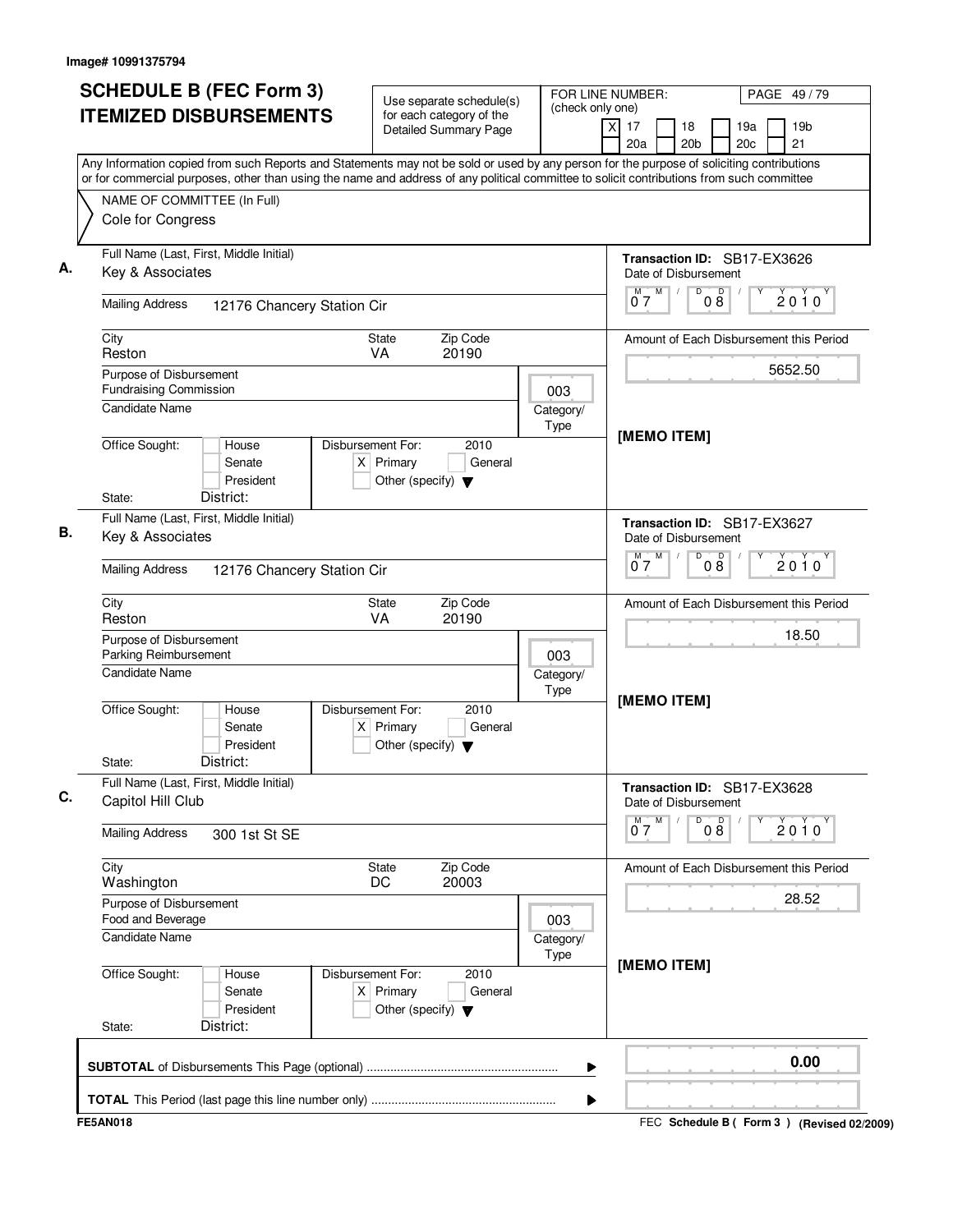|                |                                                                                   | <b>ITEMIZED DISBURSEMENTS</b>                                                                                                                                                                                                                                                          |                                  |                                                 | Use separate schedule(s)                                 |                          |                         |              |                                                          |                        |                        |                                         |
|----------------|-----------------------------------------------------------------------------------|----------------------------------------------------------------------------------------------------------------------------------------------------------------------------------------------------------------------------------------------------------------------------------------|----------------------------------|-------------------------------------------------|----------------------------------------------------------|--------------------------|-------------------------|--------------|----------------------------------------------------------|------------------------|------------------------|-----------------------------------------|
|                |                                                                                   |                                                                                                                                                                                                                                                                                        |                                  |                                                 | for each category of the<br><b>Detailed Summary Page</b> | (check only one)         | $\overline{\mathsf{x}}$ | 17<br>20a    | 18<br>20 <sub>b</sub>                                    |                        | 19a<br>20 <sub>c</sub> | 19 <sub>b</sub><br>21                   |
|                |                                                                                   | Any Information copied from such Reports and Statements may not be sold or used by any person for the purpose of soliciting contributions<br>or for commercial purposes, other than using the name and address of any political committee to solicit contributions from such committee |                                  |                                                 |                                                          |                          |                         |              |                                                          |                        |                        |                                         |
|                | Cole for Congress                                                                 | NAME OF COMMITTEE (In Full)                                                                                                                                                                                                                                                            |                                  |                                                 |                                                          |                          |                         |              |                                                          |                        |                        |                                         |
|                | La Lomita Dos                                                                     | Full Name (Last, First, Middle Initial)                                                                                                                                                                                                                                                |                                  |                                                 |                                                          |                          |                         |              | Transaction ID: SB17-EX3629<br>Date of Disbursement      |                        |                        |                                         |
|                | <b>Mailing Address</b>                                                            | 5507 Connecticut Avenue Northwest                                                                                                                                                                                                                                                      |                                  |                                                 |                                                          |                          |                         | M<br>M<br>07 |                                                          | D<br>$0\overset{D}{8}$ |                        | 2010                                    |
| City           | Washington                                                                        |                                                                                                                                                                                                                                                                                        | <b>State</b><br>DC               |                                                 | Zip Code<br>20015                                        |                          |                         |              |                                                          |                        |                        | Amount of Each Disbursement this Period |
|                | Purpose of Disbursement<br>Food and Beverage<br><b>Candidate Name</b>             |                                                                                                                                                                                                                                                                                        |                                  |                                                 |                                                          | 003<br>Category/         |                         |              |                                                          |                        |                        | 46.15                                   |
| State:         | Office Sought:                                                                    | House<br>Senate<br>President<br>District:                                                                                                                                                                                                                                              | Disbursement For:<br>$X$ Primary | Other (specify) $\blacktriangledown$            | 2010<br>General                                          | Type                     |                         |              | [MEMO ITEM]                                              |                        |                        |                                         |
|                | Key & Associates                                                                  | Full Name (Last, First, Middle Initial)                                                                                                                                                                                                                                                |                                  |                                                 |                                                          |                          |                         | М            | Transaction ID: SB17-EX3726<br>Date of Disbursement<br>M | D                      |                        |                                         |
|                | <b>Mailing Address</b>                                                            | 12176 Chancery Station Cir                                                                                                                                                                                                                                                             |                                  |                                                 |                                                          |                          |                         | 07           |                                                          | $2\overline{3}$        |                        | $2010^y$                                |
| City<br>Reston |                                                                                   |                                                                                                                                                                                                                                                                                        | <b>State</b><br><b>VA</b>        |                                                 | Zip Code<br>20190                                        |                          |                         |              |                                                          |                        |                        | Amount of Each Disbursement this Period |
|                | Purpose of Disbursement<br>PAYMENT: SEE BELOW<br><b>Candidate Name</b>            |                                                                                                                                                                                                                                                                                        |                                  |                                                 |                                                          | 003<br>Category/<br>Type |                         |              |                                                          |                        |                        | 3501.46                                 |
| State:         | Office Sought:                                                                    | House<br>Senate<br>President<br>District:                                                                                                                                                                                                                                              | Disbursement For:                | Primary<br>Other (specify) $\blacktriangledown$ | 2010<br>X General                                        |                          |                         |              | <b>PAYMENT: SEE BELOW</b>                                |                        |                        |                                         |
|                | Key & Associates                                                                  | Full Name (Last, First, Middle Initial)                                                                                                                                                                                                                                                |                                  |                                                 |                                                          |                          |                         |              | Transaction ID: SB17-EX3727<br>Date of Disbursement      |                        |                        |                                         |
|                | <b>Mailing Address</b>                                                            | 12176 Chancery Station Cir                                                                                                                                                                                                                                                             |                                  |                                                 |                                                          |                          |                         | $0^M$ $7^M$  |                                                          | $\overline{23}$        | Y                      | 2010                                    |
| City<br>Reston |                                                                                   |                                                                                                                                                                                                                                                                                        | State<br>VA                      |                                                 | Zip Code<br>20190                                        |                          |                         |              |                                                          |                        |                        | Amount of Each Disbursement this Period |
|                | Purpose of Disbursement<br><b>Fundraising Commission</b><br><b>Candidate Name</b> |                                                                                                                                                                                                                                                                                        |                                  |                                                 |                                                          | 003<br>Category/         |                         |              |                                                          |                        |                        | 3071.74                                 |
| State:         | Office Sought:                                                                    | House<br>Senate<br>President<br>District:                                                                                                                                                                                                                                              | Disbursement For:                | Primary<br>Other (specify) $\blacktriangledown$ | 2010<br>X General                                        | Type                     |                         |              | [MEMO ITEM]                                              |                        |                        |                                         |
|                |                                                                                   |                                                                                                                                                                                                                                                                                        |                                  |                                                 |                                                          | ▶                        |                         |              |                                                          |                        |                        | 3501.46                                 |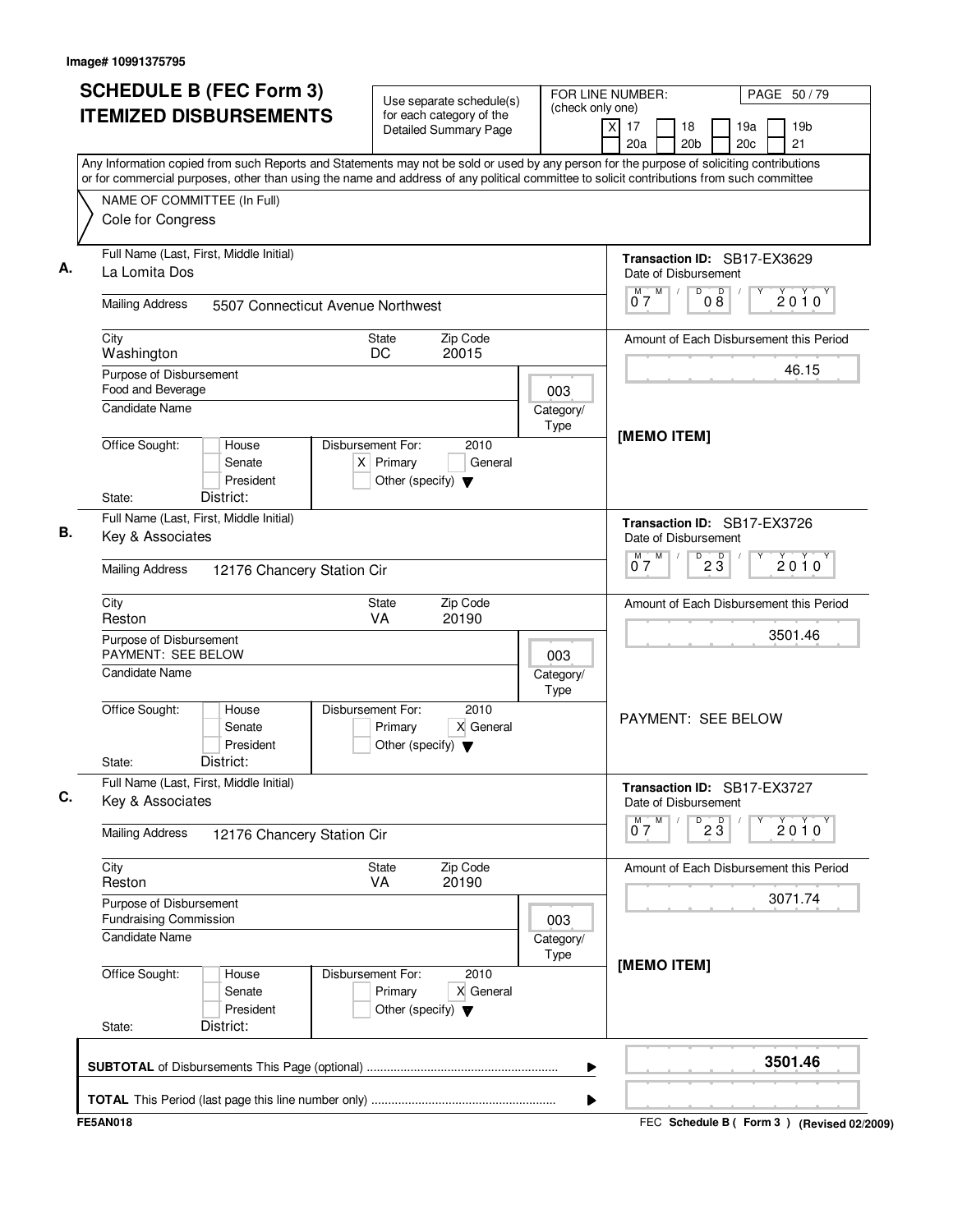| <b>ITEMIZED DISBURSEMENTS</b>                                                                                                                                                                                                                                                          | Use separate schedule(s)                                                                  |                   |                                                               | PAGE 51 / 79                            |
|----------------------------------------------------------------------------------------------------------------------------------------------------------------------------------------------------------------------------------------------------------------------------------------|-------------------------------------------------------------------------------------------|-------------------|---------------------------------------------------------------|-----------------------------------------|
|                                                                                                                                                                                                                                                                                        | for each category of the<br><b>Detailed Summary Page</b>                                  | (check only one)  | $\overline{\mathsf{x}}$<br>17<br>18<br>20a<br>20 <sub>b</sub> | 19 <sub>b</sub><br>19a<br>20c<br>21     |
| Any Information copied from such Reports and Statements may not be sold or used by any person for the purpose of soliciting contributions<br>or for commercial purposes, other than using the name and address of any political committee to solicit contributions from such committee |                                                                                           |                   |                                                               |                                         |
| NAME OF COMMITTEE (In Full)<br>Cole for Congress                                                                                                                                                                                                                                       |                                                                                           |                   |                                                               |                                         |
| Full Name (Last, First, Middle Initial)<br>Key & Associates                                                                                                                                                                                                                            |                                                                                           |                   | Transaction ID: SB17-EX3728<br>Date of Disbursement           |                                         |
| <b>Mailing Address</b><br>12176 Chancery Station Cir                                                                                                                                                                                                                                   |                                                                                           |                   | $\overline{0}^{\overline{M}}$<br>$\overline{23}$              | $2010^y$                                |
| City<br>Reston                                                                                                                                                                                                                                                                         | Zip Code<br><b>State</b><br><b>VA</b><br>20190                                            |                   | Amount of Each Disbursement this Period                       |                                         |
| Purpose of Disbursement<br>Parking Reimbursement                                                                                                                                                                                                                                       |                                                                                           | 003               |                                                               | 5.80                                    |
| Candidate Name                                                                                                                                                                                                                                                                         | Disbursement For:<br>2010                                                                 | Category/<br>Type | [MEMO ITEM]                                                   |                                         |
| Office Sought:<br>House<br>Senate<br>President                                                                                                                                                                                                                                         | X General<br>Primary<br>Other (specify) $\blacktriangledown$                              |                   |                                                               |                                         |
| District:<br>State:<br>Full Name (Last, First, Middle Initial)<br>Capitol Hill Club                                                                                                                                                                                                    |                                                                                           |                   | Transaction ID: SB17-EX3729<br>Date of Disbursement           |                                         |
| <b>Mailing Address</b><br>300 1st St SE                                                                                                                                                                                                                                                |                                                                                           |                   | M<br>D<br>$2\overline{3}$<br>M<br>07                          | $2010^y$                                |
| City<br>Washington                                                                                                                                                                                                                                                                     | Zip Code<br>State<br>DC<br>20003                                                          |                   | Amount of Each Disbursement this Period                       |                                         |
| Purpose of Disbursement<br>Food and Beverage                                                                                                                                                                                                                                           |                                                                                           | 003               |                                                               | 423.92                                  |
| <b>Candidate Name</b>                                                                                                                                                                                                                                                                  |                                                                                           | Category/<br>Type | [MEMO ITEM]                                                   |                                         |
| Office Sought:<br>House<br>Senate<br>President<br>District:<br>State:                                                                                                                                                                                                                  | Disbursement For:<br>2010<br>X General<br>Primary<br>Other (specify) $\blacktriangledown$ |                   |                                                               |                                         |
| Full Name (Last, First, Middle Initial)<br>Key & Associates                                                                                                                                                                                                                            |                                                                                           |                   | Transaction ID: SB17-EX3757<br>Date of Disbursement           |                                         |
| <b>Mailing Address</b><br>12176 Chancery Station Cir                                                                                                                                                                                                                                   |                                                                                           |                   | $\overline{26}$<br>$0^M 8$ <sup>M</sup>                       | Y<br>2010                               |
| City<br>Reston                                                                                                                                                                                                                                                                         | Zip Code<br>State<br><b>VA</b><br>20190                                                   |                   |                                                               | Amount of Each Disbursement this Period |
| Purpose of Disbursement<br>PAYMENT: SEE BELOW<br>Candidate Name                                                                                                                                                                                                                        |                                                                                           | 003               |                                                               | 6331.76                                 |
| Office Sought:<br>House                                                                                                                                                                                                                                                                | Disbursement For:<br>2010                                                                 | Category/<br>Type |                                                               |                                         |
| Senate<br>President<br>District:<br>State:                                                                                                                                                                                                                                             | Primary<br>X General<br>Other (specify) $\blacktriangledown$                              |                   | PAYMENT: SEE BELOW                                            |                                         |
|                                                                                                                                                                                                                                                                                        |                                                                                           |                   |                                                               | 6331.76                                 |
|                                                                                                                                                                                                                                                                                        |                                                                                           | ▶                 |                                                               |                                         |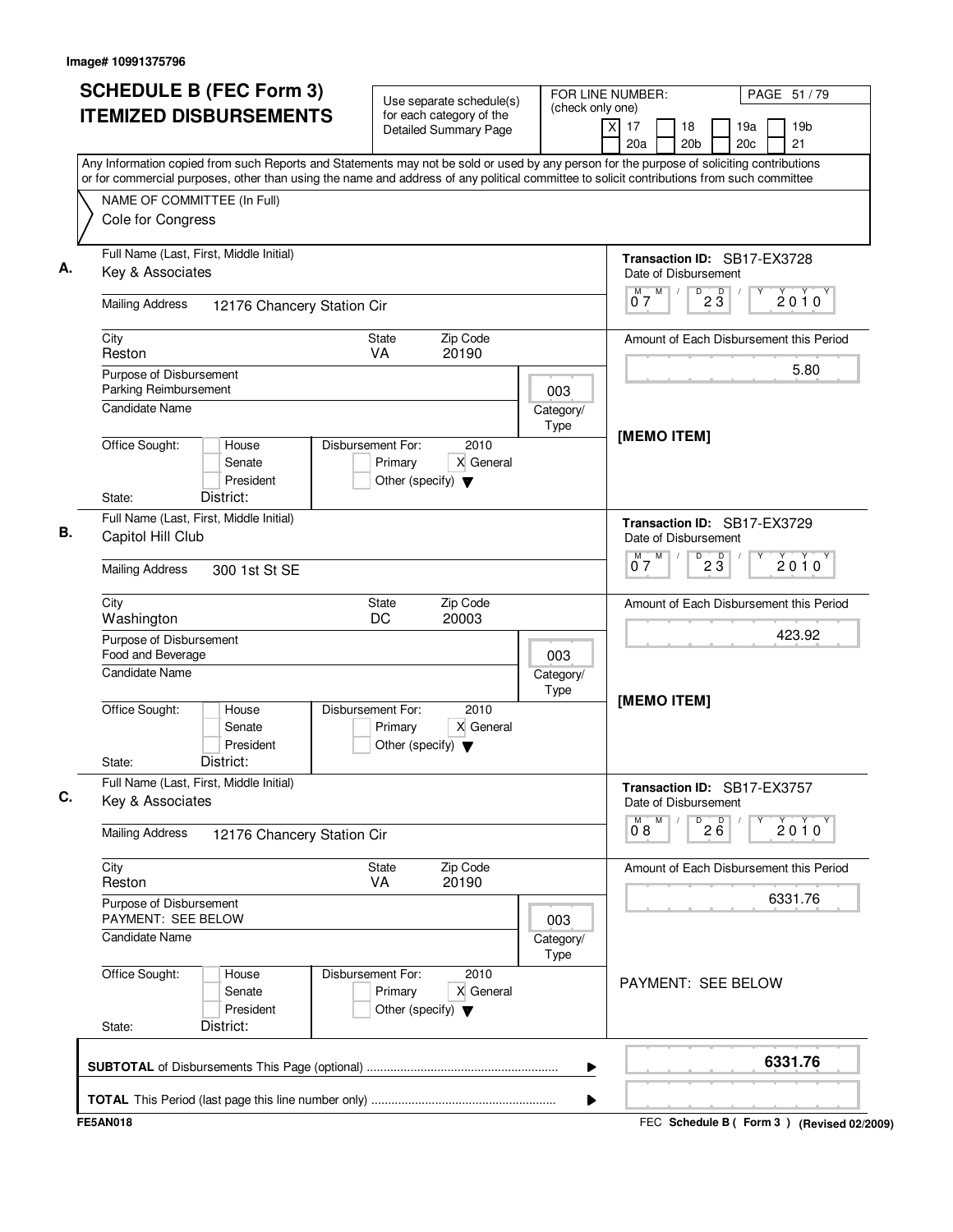| (check only one)<br><b>ITEMIZED DISBURSEMENTS</b><br>for each category of the<br>X<br>17<br>18<br>19 <sub>b</sub><br>19a<br><b>Detailed Summary Page</b><br>20 <sub>b</sub><br>20c<br>21<br>20a<br>Any Information copied from such Reports and Statements may not be sold or used by any person for the purpose of soliciting contributions<br>or for commercial purposes, other than using the name and address of any political committee to solicit contributions from such committee<br>NAME OF COMMITTEE (In Full)<br>Cole for Congress<br>Full Name (Last, First, Middle Initial)<br>Transaction ID: SB17-EX3758<br>Key & Associates<br>Date of Disbursement<br>M<br>D<br>$2\overline{6}$<br>М<br>$2010^y$<br>08<br><b>Mailing Address</b><br>12176 Chancery Station Cir<br>City<br>Zip Code<br><b>State</b><br>Amount of Each Disbursement this Period<br>Reston<br><b>VA</b><br>20190<br>1000.00<br>Purpose of Disbursement<br><b>Fundraising Retainer</b><br>003<br>Candidate Name<br>Category/<br>Type<br>[MEMO ITEM]<br>Office Sought:<br>Disbursement For:<br>2010<br>House<br>Primary<br>X General<br>Senate<br>President<br>Other (specify) $\blacktriangledown$<br>District:<br>State:<br>Full Name (Last, First, Middle Initial)<br>Transaction ID: SB17-EX3759<br>Key & Associates<br>Date of Disbursement<br>M<br>D<br>M<br>$2\overline{6}$<br>$2010^y$<br>08<br><b>Mailing Address</b><br>12176 Chancery Station Cir<br>Zip Code<br>City<br>State<br>Amount of Each Disbursement this Period<br>VA<br>20190<br>Reston<br>5135.00<br>Purpose of Disbursement<br><b>Fundraising Commission</b><br>003<br>Candidate Name<br>Category/<br>Type<br>[MEMO ITEM]<br>Office Sought:<br>Disbursement For:<br>2010<br>House<br>X General<br>Primary<br>Senate<br>President<br>Other (specify) $\blacktriangledown$<br>District:<br>State:<br>Full Name (Last, First, Middle Initial)<br>Transaction ID: SB17-EX3760<br>Key & Associates<br>Date of Disbursement<br>M<br>$\overline{P}$ 2 $\overline{6}$<br>2010<br>0°8<br><b>Mailing Address</b><br>12176 Chancery Station Cir<br>Zip Code<br>City<br>State<br>Amount of Each Disbursement this Period<br>VA<br>Reston<br>20190<br>32.30<br>Purpose of Disbursement<br>Parking Reimbursement<br>003<br><b>Candidate Name</b><br>Category/<br>Type<br>[MEMO ITEM]<br>Disbursement For:<br>2010<br>Office Sought:<br>House<br>X General<br>Senate<br>Primary<br>President<br>Other (specify) $\blacktriangledown$<br>District:<br>State:<br>0.00<br>▶ | <b>SCHEDULE B (FEC Form 3)</b> | Use separate schedule(s) | FOR LINE NUMBER: | PAGE 52/79 |
|---------------------------------------------------------------------------------------------------------------------------------------------------------------------------------------------------------------------------------------------------------------------------------------------------------------------------------------------------------------------------------------------------------------------------------------------------------------------------------------------------------------------------------------------------------------------------------------------------------------------------------------------------------------------------------------------------------------------------------------------------------------------------------------------------------------------------------------------------------------------------------------------------------------------------------------------------------------------------------------------------------------------------------------------------------------------------------------------------------------------------------------------------------------------------------------------------------------------------------------------------------------------------------------------------------------------------------------------------------------------------------------------------------------------------------------------------------------------------------------------------------------------------------------------------------------------------------------------------------------------------------------------------------------------------------------------------------------------------------------------------------------------------------------------------------------------------------------------------------------------------------------------------------------------------------------------------------------------------------------------------------------------------------------------------------------------------------------------------------------------------------------------------------------------------------------------------------------------------------------------------------------------------------------------------------------------------------------------------------------------------------------------------------------------------------------------------------------------------------------------------------------|--------------------------------|--------------------------|------------------|------------|
|                                                                                                                                                                                                                                                                                                                                                                                                                                                                                                                                                                                                                                                                                                                                                                                                                                                                                                                                                                                                                                                                                                                                                                                                                                                                                                                                                                                                                                                                                                                                                                                                                                                                                                                                                                                                                                                                                                                                                                                                                                                                                                                                                                                                                                                                                                                                                                                                                                                                                                               |                                |                          |                  |            |
|                                                                                                                                                                                                                                                                                                                                                                                                                                                                                                                                                                                                                                                                                                                                                                                                                                                                                                                                                                                                                                                                                                                                                                                                                                                                                                                                                                                                                                                                                                                                                                                                                                                                                                                                                                                                                                                                                                                                                                                                                                                                                                                                                                                                                                                                                                                                                                                                                                                                                                               |                                |                          |                  |            |
|                                                                                                                                                                                                                                                                                                                                                                                                                                                                                                                                                                                                                                                                                                                                                                                                                                                                                                                                                                                                                                                                                                                                                                                                                                                                                                                                                                                                                                                                                                                                                                                                                                                                                                                                                                                                                                                                                                                                                                                                                                                                                                                                                                                                                                                                                                                                                                                                                                                                                                               |                                |                          |                  |            |
|                                                                                                                                                                                                                                                                                                                                                                                                                                                                                                                                                                                                                                                                                                                                                                                                                                                                                                                                                                                                                                                                                                                                                                                                                                                                                                                                                                                                                                                                                                                                                                                                                                                                                                                                                                                                                                                                                                                                                                                                                                                                                                                                                                                                                                                                                                                                                                                                                                                                                                               |                                |                          |                  |            |
|                                                                                                                                                                                                                                                                                                                                                                                                                                                                                                                                                                                                                                                                                                                                                                                                                                                                                                                                                                                                                                                                                                                                                                                                                                                                                                                                                                                                                                                                                                                                                                                                                                                                                                                                                                                                                                                                                                                                                                                                                                                                                                                                                                                                                                                                                                                                                                                                                                                                                                               |                                |                          |                  |            |
|                                                                                                                                                                                                                                                                                                                                                                                                                                                                                                                                                                                                                                                                                                                                                                                                                                                                                                                                                                                                                                                                                                                                                                                                                                                                                                                                                                                                                                                                                                                                                                                                                                                                                                                                                                                                                                                                                                                                                                                                                                                                                                                                                                                                                                                                                                                                                                                                                                                                                                               |                                |                          |                  |            |
|                                                                                                                                                                                                                                                                                                                                                                                                                                                                                                                                                                                                                                                                                                                                                                                                                                                                                                                                                                                                                                                                                                                                                                                                                                                                                                                                                                                                                                                                                                                                                                                                                                                                                                                                                                                                                                                                                                                                                                                                                                                                                                                                                                                                                                                                                                                                                                                                                                                                                                               |                                |                          |                  |            |
|                                                                                                                                                                                                                                                                                                                                                                                                                                                                                                                                                                                                                                                                                                                                                                                                                                                                                                                                                                                                                                                                                                                                                                                                                                                                                                                                                                                                                                                                                                                                                                                                                                                                                                                                                                                                                                                                                                                                                                                                                                                                                                                                                                                                                                                                                                                                                                                                                                                                                                               |                                |                          |                  |            |
|                                                                                                                                                                                                                                                                                                                                                                                                                                                                                                                                                                                                                                                                                                                                                                                                                                                                                                                                                                                                                                                                                                                                                                                                                                                                                                                                                                                                                                                                                                                                                                                                                                                                                                                                                                                                                                                                                                                                                                                                                                                                                                                                                                                                                                                                                                                                                                                                                                                                                                               |                                |                          |                  |            |
|                                                                                                                                                                                                                                                                                                                                                                                                                                                                                                                                                                                                                                                                                                                                                                                                                                                                                                                                                                                                                                                                                                                                                                                                                                                                                                                                                                                                                                                                                                                                                                                                                                                                                                                                                                                                                                                                                                                                                                                                                                                                                                                                                                                                                                                                                                                                                                                                                                                                                                               |                                |                          |                  |            |
|                                                                                                                                                                                                                                                                                                                                                                                                                                                                                                                                                                                                                                                                                                                                                                                                                                                                                                                                                                                                                                                                                                                                                                                                                                                                                                                                                                                                                                                                                                                                                                                                                                                                                                                                                                                                                                                                                                                                                                                                                                                                                                                                                                                                                                                                                                                                                                                                                                                                                                               |                                |                          |                  |            |
|                                                                                                                                                                                                                                                                                                                                                                                                                                                                                                                                                                                                                                                                                                                                                                                                                                                                                                                                                                                                                                                                                                                                                                                                                                                                                                                                                                                                                                                                                                                                                                                                                                                                                                                                                                                                                                                                                                                                                                                                                                                                                                                                                                                                                                                                                                                                                                                                                                                                                                               |                                |                          |                  |            |
|                                                                                                                                                                                                                                                                                                                                                                                                                                                                                                                                                                                                                                                                                                                                                                                                                                                                                                                                                                                                                                                                                                                                                                                                                                                                                                                                                                                                                                                                                                                                                                                                                                                                                                                                                                                                                                                                                                                                                                                                                                                                                                                                                                                                                                                                                                                                                                                                                                                                                                               |                                |                          |                  |            |
|                                                                                                                                                                                                                                                                                                                                                                                                                                                                                                                                                                                                                                                                                                                                                                                                                                                                                                                                                                                                                                                                                                                                                                                                                                                                                                                                                                                                                                                                                                                                                                                                                                                                                                                                                                                                                                                                                                                                                                                                                                                                                                                                                                                                                                                                                                                                                                                                                                                                                                               |                                |                          |                  |            |
|                                                                                                                                                                                                                                                                                                                                                                                                                                                                                                                                                                                                                                                                                                                                                                                                                                                                                                                                                                                                                                                                                                                                                                                                                                                                                                                                                                                                                                                                                                                                                                                                                                                                                                                                                                                                                                                                                                                                                                                                                                                                                                                                                                                                                                                                                                                                                                                                                                                                                                               |                                |                          |                  |            |
|                                                                                                                                                                                                                                                                                                                                                                                                                                                                                                                                                                                                                                                                                                                                                                                                                                                                                                                                                                                                                                                                                                                                                                                                                                                                                                                                                                                                                                                                                                                                                                                                                                                                                                                                                                                                                                                                                                                                                                                                                                                                                                                                                                                                                                                                                                                                                                                                                                                                                                               |                                |                          |                  |            |
|                                                                                                                                                                                                                                                                                                                                                                                                                                                                                                                                                                                                                                                                                                                                                                                                                                                                                                                                                                                                                                                                                                                                                                                                                                                                                                                                                                                                                                                                                                                                                                                                                                                                                                                                                                                                                                                                                                                                                                                                                                                                                                                                                                                                                                                                                                                                                                                                                                                                                                               |                                |                          |                  |            |
|                                                                                                                                                                                                                                                                                                                                                                                                                                                                                                                                                                                                                                                                                                                                                                                                                                                                                                                                                                                                                                                                                                                                                                                                                                                                                                                                                                                                                                                                                                                                                                                                                                                                                                                                                                                                                                                                                                                                                                                                                                                                                                                                                                                                                                                                                                                                                                                                                                                                                                               |                                |                          |                  |            |
|                                                                                                                                                                                                                                                                                                                                                                                                                                                                                                                                                                                                                                                                                                                                                                                                                                                                                                                                                                                                                                                                                                                                                                                                                                                                                                                                                                                                                                                                                                                                                                                                                                                                                                                                                                                                                                                                                                                                                                                                                                                                                                                                                                                                                                                                                                                                                                                                                                                                                                               |                                |                          |                  |            |
|                                                                                                                                                                                                                                                                                                                                                                                                                                                                                                                                                                                                                                                                                                                                                                                                                                                                                                                                                                                                                                                                                                                                                                                                                                                                                                                                                                                                                                                                                                                                                                                                                                                                                                                                                                                                                                                                                                                                                                                                                                                                                                                                                                                                                                                                                                                                                                                                                                                                                                               |                                |                          |                  |            |
|                                                                                                                                                                                                                                                                                                                                                                                                                                                                                                                                                                                                                                                                                                                                                                                                                                                                                                                                                                                                                                                                                                                                                                                                                                                                                                                                                                                                                                                                                                                                                                                                                                                                                                                                                                                                                                                                                                                                                                                                                                                                                                                                                                                                                                                                                                                                                                                                                                                                                                               |                                |                          |                  |            |
|                                                                                                                                                                                                                                                                                                                                                                                                                                                                                                                                                                                                                                                                                                                                                                                                                                                                                                                                                                                                                                                                                                                                                                                                                                                                                                                                                                                                                                                                                                                                                                                                                                                                                                                                                                                                                                                                                                                                                                                                                                                                                                                                                                                                                                                                                                                                                                                                                                                                                                               |                                |                          |                  |            |
|                                                                                                                                                                                                                                                                                                                                                                                                                                                                                                                                                                                                                                                                                                                                                                                                                                                                                                                                                                                                                                                                                                                                                                                                                                                                                                                                                                                                                                                                                                                                                                                                                                                                                                                                                                                                                                                                                                                                                                                                                                                                                                                                                                                                                                                                                                                                                                                                                                                                                                               |                                |                          |                  |            |
|                                                                                                                                                                                                                                                                                                                                                                                                                                                                                                                                                                                                                                                                                                                                                                                                                                                                                                                                                                                                                                                                                                                                                                                                                                                                                                                                                                                                                                                                                                                                                                                                                                                                                                                                                                                                                                                                                                                                                                                                                                                                                                                                                                                                                                                                                                                                                                                                                                                                                                               |                                |                          |                  |            |
| ▶                                                                                                                                                                                                                                                                                                                                                                                                                                                                                                                                                                                                                                                                                                                                                                                                                                                                                                                                                                                                                                                                                                                                                                                                                                                                                                                                                                                                                                                                                                                                                                                                                                                                                                                                                                                                                                                                                                                                                                                                                                                                                                                                                                                                                                                                                                                                                                                                                                                                                                             |                                |                          |                  |            |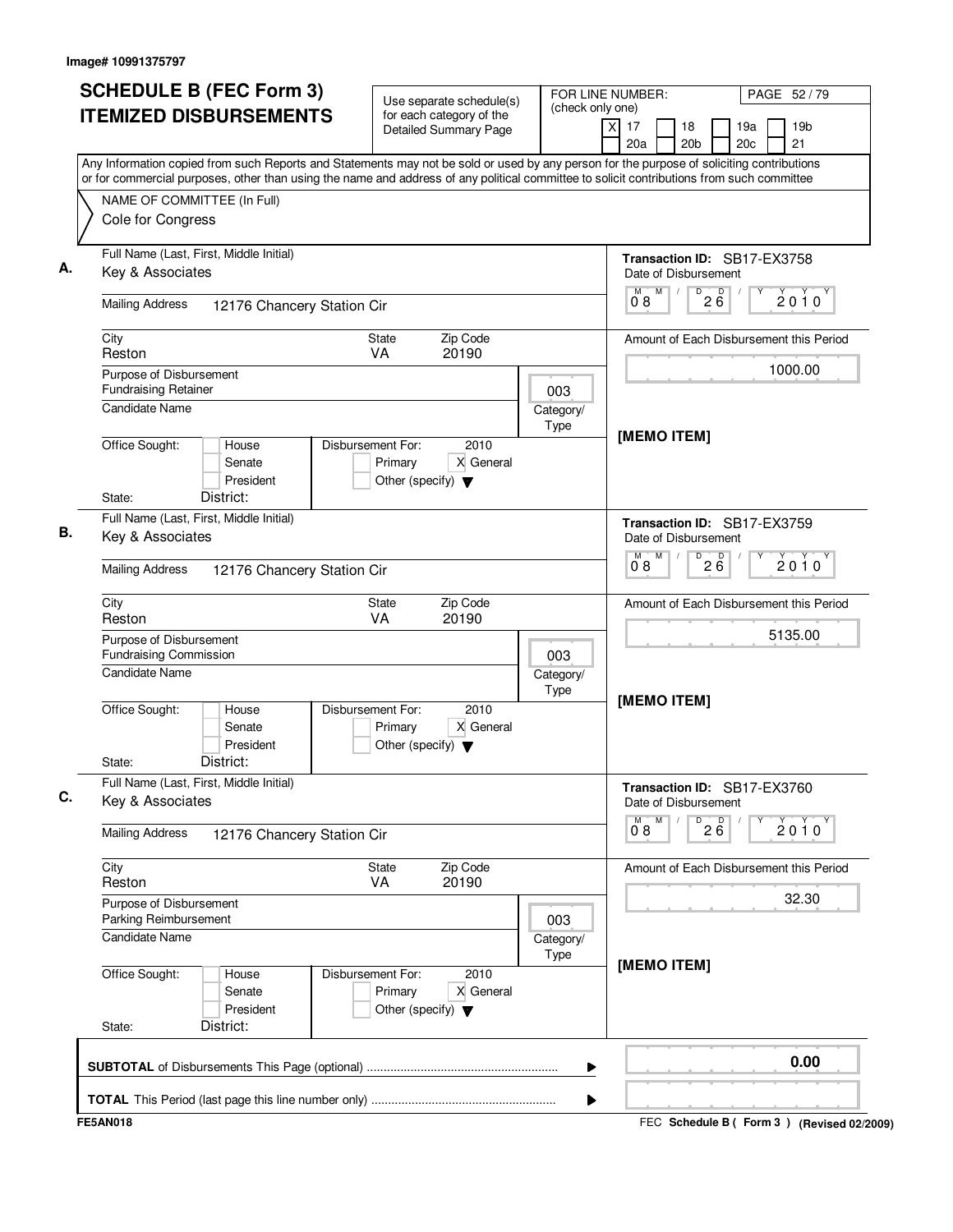| <b>SCHEDULE B (FEC Form 3)</b>                                                                                                                                                                                                                                                         | Use separate schedule(s)                                                                  | (check only one)  | FOR LINE NUMBER:                                    | PAGE 53/79                                |
|----------------------------------------------------------------------------------------------------------------------------------------------------------------------------------------------------------------------------------------------------------------------------------------|-------------------------------------------------------------------------------------------|-------------------|-----------------------------------------------------|-------------------------------------------|
| <b>ITEMIZED DISBURSEMENTS</b>                                                                                                                                                                                                                                                          | for each category of the<br><b>Detailed Summary Page</b>                                  |                   | x<br>17<br>18<br>20a<br>20 <sub>b</sub>             | 19a<br>19 <sub>b</sub><br>20c<br>21       |
| Any Information copied from such Reports and Statements may not be sold or used by any person for the purpose of soliciting contributions<br>or for commercial purposes, other than using the name and address of any political committee to solicit contributions from such committee |                                                                                           |                   |                                                     |                                           |
| NAME OF COMMITTEE (In Full)                                                                                                                                                                                                                                                            |                                                                                           |                   |                                                     |                                           |
| Cole for Congress                                                                                                                                                                                                                                                                      |                                                                                           |                   |                                                     |                                           |
| Full Name (Last, First, Middle Initial)<br>Pat Troy's Restaurant                                                                                                                                                                                                                       |                                                                                           |                   | Transaction ID: SB17-EX3761<br>Date of Disbursement |                                           |
| <b>Mailing Address</b><br>111 North Pitt St                                                                                                                                                                                                                                            |                                                                                           |                   | M<br>M<br>D<br>$2\overline{6}$<br>08                | 2010                                      |
| City<br>Alexandria                                                                                                                                                                                                                                                                     | Zip Code<br>State<br>VA<br>22314                                                          |                   |                                                     | Amount of Each Disbursement this Period   |
| Purpose of Disbursement                                                                                                                                                                                                                                                                |                                                                                           |                   |                                                     | 164.46                                    |
| Food and Beverage                                                                                                                                                                                                                                                                      |                                                                                           | 003               |                                                     |                                           |
| <b>Candidate Name</b>                                                                                                                                                                                                                                                                  |                                                                                           | Category/<br>Type |                                                     |                                           |
| Office Sought:<br>House<br>Senate<br>President<br>District:<br>State:                                                                                                                                                                                                                  | 2010<br>Disbursement For:<br>X General<br>Primary<br>Other (specify) $\blacktriangledown$ |                   | [MEMO ITEM]                                         |                                           |
| Full Name (Last, First, Middle Initial)                                                                                                                                                                                                                                                |                                                                                           |                   | Transaction ID: SB17-EX3769                         |                                           |
| <b>First American Bank</b>                                                                                                                                                                                                                                                             |                                                                                           |                   | Date of Disbursement                                |                                           |
| <b>Mailing Address</b><br>570 24th Ave NW                                                                                                                                                                                                                                              |                                                                                           |                   | M<br>D<br>D<br>07<br>10                             | $2010^y$                                  |
| City<br>Norman                                                                                                                                                                                                                                                                         | Zip Code<br>State<br>73070<br>OK                                                          |                   |                                                     | Amount of Each Disbursement this Period   |
| Purpose of Disbursement                                                                                                                                                                                                                                                                |                                                                                           |                   |                                                     | 30.00                                     |
| <b>Bank Service Charge</b>                                                                                                                                                                                                                                                             |                                                                                           | 001               |                                                     |                                           |
| <b>Candidate Name</b>                                                                                                                                                                                                                                                                  |                                                                                           | Category/<br>Type |                                                     |                                           |
| Office Sought:<br>House<br>Senate<br>President<br>District:<br>State:                                                                                                                                                                                                                  | 2010<br>Disbursement For:<br>X General<br>Primary<br>Other (specify) $\blacktriangledown$ |                   | <b>Bank Service Charge</b>                          |                                           |
| Full Name (Last, First, Middle Initial)<br>First American Bank                                                                                                                                                                                                                         |                                                                                           |                   | Transaction ID: SB17-EX3816<br>Date of Disbursement |                                           |
| <b>Mailing Address</b><br>570 24th Ave NW                                                                                                                                                                                                                                              |                                                                                           |                   | $\overline{0}^M$ 8<br>M<br>D<br>$0\overline{3}$     | 2010                                      |
| City<br>Norman                                                                                                                                                                                                                                                                         | State<br>Zip Code<br>73070<br>OK                                                          |                   |                                                     | Amount of Each Disbursement this Period   |
| Purpose of Disbursement<br><b>Bank Service Charge</b>                                                                                                                                                                                                                                  |                                                                                           | 001               |                                                     | 30.00                                     |
| Candidate Name                                                                                                                                                                                                                                                                         |                                                                                           | Category/<br>Type |                                                     |                                           |
| Office Sought:<br>House<br>Senate<br>President<br>District:<br>State:                                                                                                                                                                                                                  | Disbursement For:<br>2010<br>Primary<br>X General<br>Other (specify) $\blacktriangledown$ |                   | <b>Bank Service Charge</b>                          |                                           |
|                                                                                                                                                                                                                                                                                        |                                                                                           | ▶                 |                                                     | 60.00                                     |
|                                                                                                                                                                                                                                                                                        |                                                                                           | ▶                 |                                                     |                                           |
| <b>FE5AN018</b>                                                                                                                                                                                                                                                                        |                                                                                           |                   |                                                     | FEC Schedule B (Form 3) (Revised 02/2009) |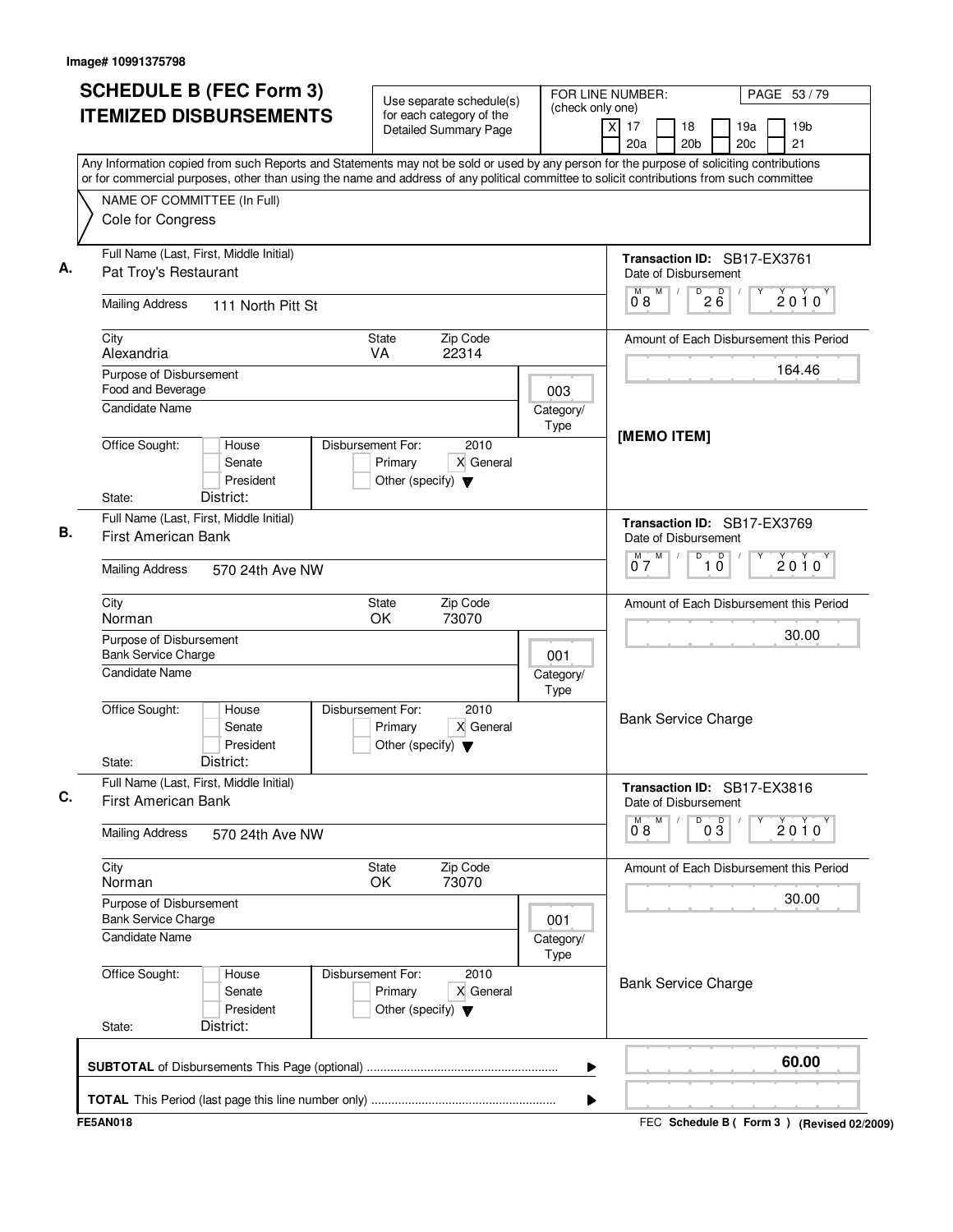| <b>SCHEDULE B (FEC Form 3)</b>                                                                                                                                           | Use separate schedule(s)                                                                  | (check only one)         | FOR LINE NUMBER:                                            | PAGE 54 / 79                                    |
|--------------------------------------------------------------------------------------------------------------------------------------------------------------------------|-------------------------------------------------------------------------------------------|--------------------------|-------------------------------------------------------------|-------------------------------------------------|
| <b>ITEMIZED DISBURSEMENTS</b>                                                                                                                                            | for each category of the<br><b>Detailed Summary Page</b>                                  |                          | $\overline{X}$<br>17<br>18<br>20a<br>20 <sub>b</sub>        | 19a<br>19 <sub>b</sub><br>21<br>20 <sub>c</sub> |
| Any Information copied from such Reports and Statements may not be sold or used by any person for the purpose of soliciting contributions                                |                                                                                           |                          |                                                             |                                                 |
| or for commercial purposes, other than using the name and address of any political committee to solicit contributions from such committee<br>NAME OF COMMITTEE (In Full) |                                                                                           |                          |                                                             |                                                 |
| Cole for Congress                                                                                                                                                        |                                                                                           |                          |                                                             |                                                 |
| Full Name (Last, First, Middle Initial)                                                                                                                                  |                                                                                           |                          | Transaction ID: SB17-EX3796                                 |                                                 |
| <b>First American Bank</b>                                                                                                                                               |                                                                                           |                          | Date of Disbursement                                        |                                                 |
| <b>Mailing Address</b><br>570 24th Ave NW                                                                                                                                |                                                                                           |                          | M<br>D<br>M<br>08<br>09                                     | D<br>2010                                       |
| City                                                                                                                                                                     | Zip Code<br><b>State</b>                                                                  |                          |                                                             | Amount of Each Disbursement this Period         |
| Norman                                                                                                                                                                   | 73070<br>OK                                                                               |                          |                                                             | 30.00                                           |
| Purpose of Disbursement<br><b>Bank Service Charge</b>                                                                                                                    |                                                                                           | 001                      |                                                             |                                                 |
| <b>Candidate Name</b>                                                                                                                                                    |                                                                                           | Category/                |                                                             |                                                 |
|                                                                                                                                                                          |                                                                                           | Type                     |                                                             |                                                 |
| Office Sought:<br>House<br>Senate<br>President                                                                                                                           | Disbursement For:<br>2010<br>Primary<br>X General<br>Other (specify) $\blacktriangledown$ |                          | <b>Bank Service Charge</b>                                  |                                                 |
| District:<br>State:                                                                                                                                                      |                                                                                           |                          |                                                             |                                                 |
| Full Name (Last, First, Middle Initial)<br><b>Credit Card Operations</b>                                                                                                 |                                                                                           |                          | <b>Transaction ID: SB17-EX3813</b><br>Date of Disbursement  |                                                 |
| <b>Mailing Address</b><br>PO Box 22116                                                                                                                                   |                                                                                           |                          | M<br>D<br>M<br>$2\overline{6}$<br>07                        | 2010                                            |
| City<br>Tulsa                                                                                                                                                            | Zip Code<br>State<br>OK<br>74121                                                          |                          |                                                             | Amount of Each Disbursement this Period         |
| Purpose of Disbursement                                                                                                                                                  |                                                                                           |                          |                                                             | 884.76                                          |
| <b>CREDIT CARD PAYMENT: SEE BELOW</b><br><b>Candidate Name</b>                                                                                                           |                                                                                           | 001<br>Category/<br>Type |                                                             |                                                 |
| Office Sought:<br>House<br>Senate<br>President<br>District:<br>State:                                                                                                    | Disbursement For:<br>2010<br>X General<br>Primary<br>Other (specify) $\blacktriangledown$ |                          | <b>BELOW</b>                                                | <b>CREDIT CARD PAYMENT: SEE</b>                 |
| Full Name (Last, First, Middle Initial)<br>House Members Dining Room                                                                                                     |                                                                                           |                          | Transaction ID: SB17-EX3732<br>Date of Disbursement         |                                                 |
| <b>Mailing Address</b><br>Longworth House<br>Office Supply                                                                                                               |                                                                                           |                          | $0^M$ $\overline{7}$ $M$<br>$\overline{P}$ 2 $\overline{6}$ | $2010^y$                                        |
| City<br>Washington                                                                                                                                                       | Zip Code<br>State<br>20515<br>DC                                                          |                          |                                                             | Amount of Each Disbursement this Period         |
| Purpose of Disbursement                                                                                                                                                  |                                                                                           |                          |                                                             | 130.00                                          |
| Administrative/Salary/Overhead Expenses<br>Candidate Name                                                                                                                |                                                                                           | 001<br>Category/<br>Type |                                                             |                                                 |
| Office Sought:<br>House<br>Senate<br>President<br>District:<br>State:                                                                                                    | Disbursement For:<br>2010<br>Primary<br>X General<br>Other (specify) $\blacktriangledown$ |                          | [MEMO ITEM]<br>Food and Beverage                            |                                                 |
|                                                                                                                                                                          |                                                                                           | ▶                        |                                                             | 914.76                                          |
|                                                                                                                                                                          |                                                                                           | ▶                        |                                                             |                                                 |
| <b>FE5AN018</b>                                                                                                                                                          |                                                                                           |                          |                                                             | FEC Schedule B ( Form 3 ) (Revised 02/2009)     |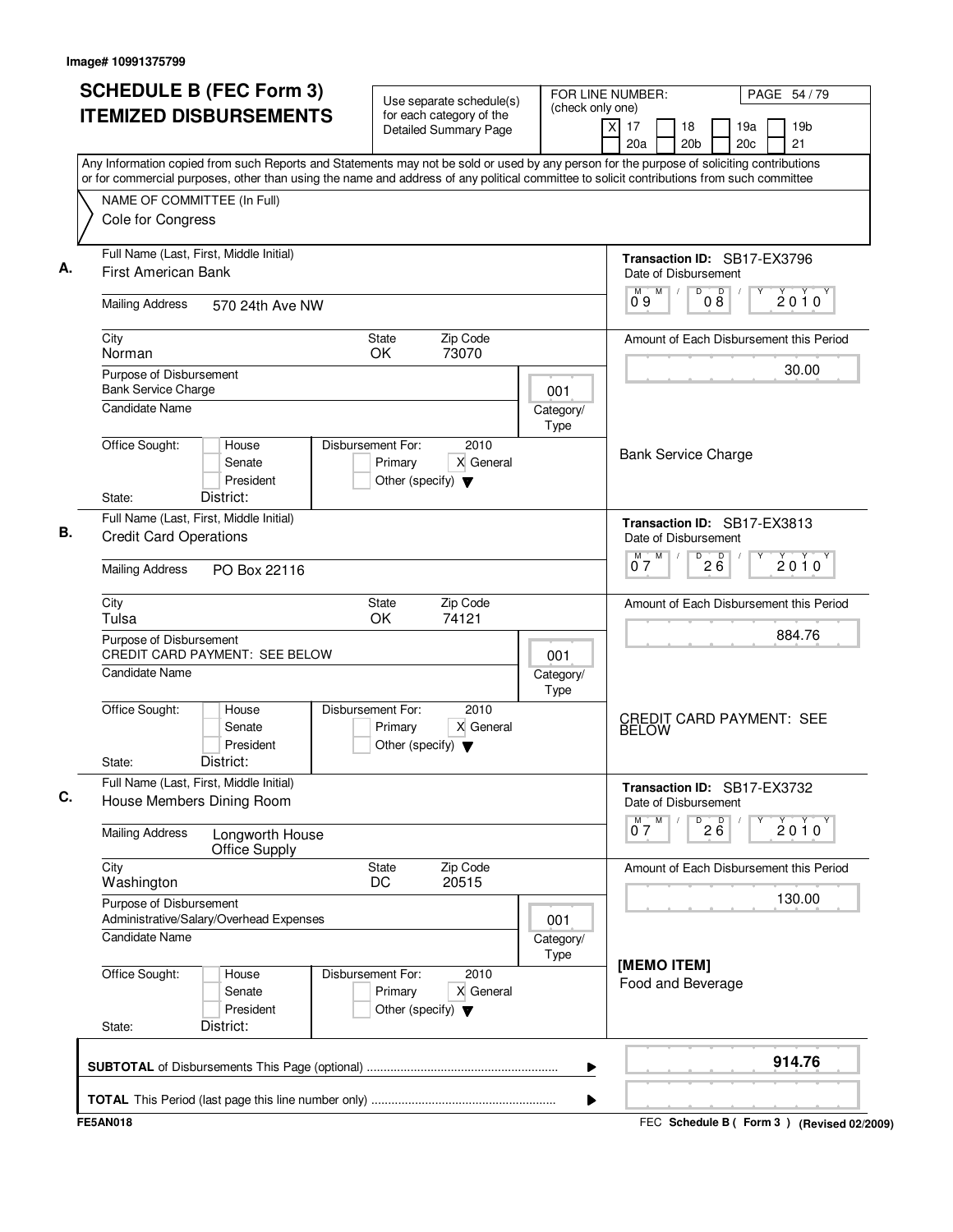| <b>SCHEDULE B (FEC Form 3)</b>                                                                                                                                                                                                                                                         | Use separate schedule(s)                                                                  | (check only one)  | FOR LINE NUMBER:                                              | PAGE 55 / 79                                    |
|----------------------------------------------------------------------------------------------------------------------------------------------------------------------------------------------------------------------------------------------------------------------------------------|-------------------------------------------------------------------------------------------|-------------------|---------------------------------------------------------------|-------------------------------------------------|
| <b>ITEMIZED DISBURSEMENTS</b>                                                                                                                                                                                                                                                          | for each category of the<br><b>Detailed Summary Page</b>                                  |                   | $\overline{\mathsf{x}}$<br>17<br>18<br>20a<br>20 <sub>b</sub> | 19a<br>19 <sub>b</sub><br>21<br>20 <sub>c</sub> |
| Any Information copied from such Reports and Statements may not be sold or used by any person for the purpose of soliciting contributions<br>or for commercial purposes, other than using the name and address of any political committee to solicit contributions from such committee |                                                                                           |                   |                                                               |                                                 |
| NAME OF COMMITTEE (In Full)                                                                                                                                                                                                                                                            |                                                                                           |                   |                                                               |                                                 |
| Cole for Congress                                                                                                                                                                                                                                                                      |                                                                                           |                   |                                                               |                                                 |
| Full Name (Last, First, Middle Initial)<br>Ponder's Restaurant                                                                                                                                                                                                                         |                                                                                           |                   | Date of Disbursement                                          | Transaction ID: SB17-EX3733                     |
| <b>Mailing Address</b><br>2521 Veterans Blvd                                                                                                                                                                                                                                           |                                                                                           |                   | M<br>M<br>D<br>07                                             | 200<br>2010                                     |
| City<br>Ardmore                                                                                                                                                                                                                                                                        | Zip Code<br><b>State</b><br>OK<br>73401                                                   |                   |                                                               | Amount of Each Disbursement this Period         |
| Purpose of Disbursement<br><b>Campaign Event Expenses</b>                                                                                                                                                                                                                              |                                                                                           | 007               |                                                               | 112.00                                          |
| <b>Candidate Name</b>                                                                                                                                                                                                                                                                  |                                                                                           | Category/<br>Type | [MEMO ITEM]                                                   |                                                 |
| Office Sought:<br>House<br>Senate<br>President<br>District:<br>State:                                                                                                                                                                                                                  | Disbursement For:<br>2010<br>Primary<br>X General<br>Other (specify) $\blacktriangledown$ |                   | Food and Beverage                                             |                                                 |
| Full Name (Last, First, Middle Initial)<br>Iron Star                                                                                                                                                                                                                                   |                                                                                           |                   | Date of Disbursement                                          | Transaction ID: SB17-EX3734                     |
| <b>Mailing Address</b><br>3700 N Shartel Ave                                                                                                                                                                                                                                           |                                                                                           |                   | M<br>D<br>м<br>07                                             | $2\overline{6}$<br>$2010^y$                     |
| City<br>Oklahoma City                                                                                                                                                                                                                                                                  | Zip Code<br>State<br>OK<br>73118                                                          |                   |                                                               | Amount of Each Disbursement this Period         |
| Purpose of Disbursement<br>Administrative/Salary/Overhead Expenses                                                                                                                                                                                                                     |                                                                                           | 001               |                                                               | 70.02                                           |
| Candidate Name                                                                                                                                                                                                                                                                         |                                                                                           | Category/<br>Type | [MEMO ITEM]                                                   |                                                 |
| Office Sought:<br>House<br>Senate<br>President<br>District:<br>State:                                                                                                                                                                                                                  | Disbursement For:<br>2010<br>X General<br>Primary<br>Other (specify) $\blacktriangledown$ |                   | Food and Beverage                                             |                                                 |
| Full Name (Last, First, Middle Initial)<br>Louie's                                                                                                                                                                                                                                     |                                                                                           |                   | Date of Disbursement                                          | Transaction ID: SB17-EX3735                     |
| <b>Mailing Address</b><br>3750 W Robinson                                                                                                                                                                                                                                              |                                                                                           |                   | M<br>$\overline{P}$ 2 $\overline{6}$<br>$\overline{0}^M$ 7    | Υ<br>2010                                       |
| City<br>Norman                                                                                                                                                                                                                                                                         | State<br>Zip Code<br>OK<br>73072                                                          |                   |                                                               | Amount of Each Disbursement this Period         |
| Purpose of Disbursement<br><b>Campaign Event Expenses</b>                                                                                                                                                                                                                              |                                                                                           | 007               |                                                               | 102.00                                          |
| Candidate Name                                                                                                                                                                                                                                                                         |                                                                                           | Category/<br>Type | [MEMO ITEM]                                                   |                                                 |
| Office Sought:<br>House<br>Senate<br>President<br>District:<br>State:                                                                                                                                                                                                                  | Disbursement For:<br>2010<br>Primary<br>X General<br>Other (specify) $\blacktriangledown$ |                   | Food and Beverage                                             |                                                 |
|                                                                                                                                                                                                                                                                                        |                                                                                           | ▶                 |                                                               | 0.00                                            |
|                                                                                                                                                                                                                                                                                        |                                                                                           | ▶                 |                                                               |                                                 |
| <b>FE5AN018</b>                                                                                                                                                                                                                                                                        |                                                                                           |                   |                                                               | FEC Schedule B (Form 3) (Revised 02/2009)       |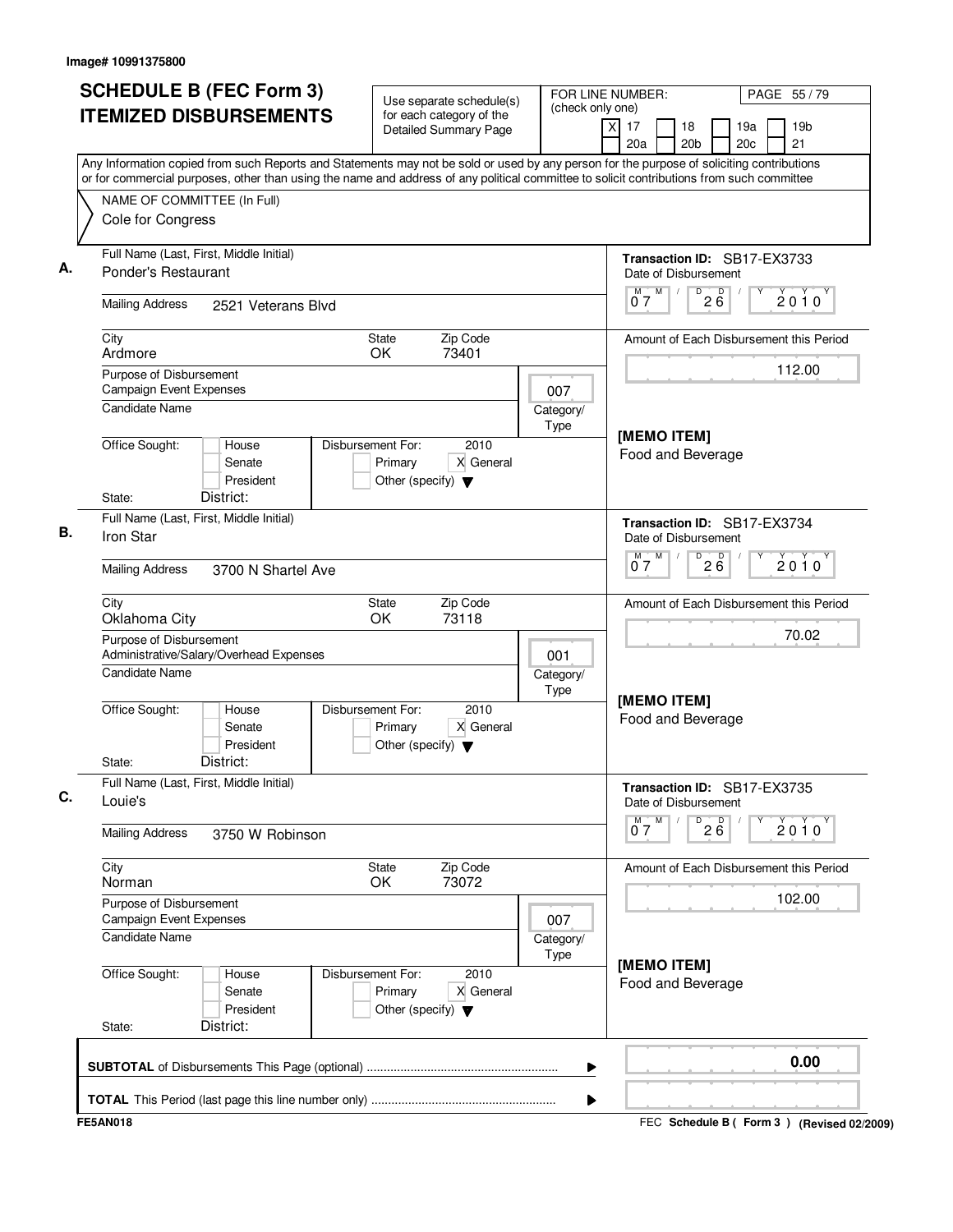| <b>SCHEDULE B (FEC Form 3)</b>                                                                                                                                                                                                                                                         | Use separate schedule(s)                                                                  |                   | FOR LINE NUMBER:<br>PAGE 56/79                                                              |
|----------------------------------------------------------------------------------------------------------------------------------------------------------------------------------------------------------------------------------------------------------------------------------------|-------------------------------------------------------------------------------------------|-------------------|---------------------------------------------------------------------------------------------|
| <b>ITEMIZED DISBURSEMENTS</b>                                                                                                                                                                                                                                                          | for each category of the<br><b>Detailed Summary Page</b>                                  | (check only one)  | $\overline{X}$<br>17<br>18<br>19 <sub>b</sub><br>19a<br>21<br>20 <sub>b</sub><br>20c<br>20a |
| Any Information copied from such Reports and Statements may not be sold or used by any person for the purpose of soliciting contributions<br>or for commercial purposes, other than using the name and address of any political committee to solicit contributions from such committee |                                                                                           |                   |                                                                                             |
| NAME OF COMMITTEE (In Full)<br>Cole for Congress                                                                                                                                                                                                                                       |                                                                                           |                   |                                                                                             |
| Full Name (Last, First, Middle Initial)<br><b>Toni's Flowers</b>                                                                                                                                                                                                                       |                                                                                           |                   | Transaction ID: SB17-EX3736<br>Date of Disbursement                                         |
| <b>Mailing Address</b><br>3549 S. Harvard Ave                                                                                                                                                                                                                                          |                                                                                           |                   | $M$ $M$<br>$\overline{P}$ 2 $\overline{6}$<br>2010<br>07                                    |
| City<br>Tulsa                                                                                                                                                                                                                                                                          | State<br>Zip Code<br><b>OK</b><br>74135                                                   |                   | Amount of Each Disbursement this Period                                                     |
| Purpose of Disbursement<br>Campaign Event Expenses                                                                                                                                                                                                                                     |                                                                                           | 007               | 63.21                                                                                       |
| Candidate Name                                                                                                                                                                                                                                                                         |                                                                                           | Category/<br>Type | [MEMO ITEM]                                                                                 |
| Office Sought:<br>House<br>Senate<br>President<br>District:                                                                                                                                                                                                                            | Disbursement For:<br>2010<br>X General<br>Primary<br>Other (specify) $\blacktriangledown$ |                   | Decorations                                                                                 |
| State:<br>Full Name (Last, First, Middle Initial)<br>Switzer's Locker Room                                                                                                                                                                                                             |                                                                                           |                   | Transaction ID: SB17-EX3737<br>Date of Disbursement                                         |
| <b>Mailing Address</b><br>905 SE 19th                                                                                                                                                                                                                                                  |                                                                                           |                   | M<br>D<br>м<br>$2\overline{6}$<br>$2010^y$<br>07                                            |
| City<br>Moore                                                                                                                                                                                                                                                                          | Zip Code<br>State<br>OK<br>73160                                                          |                   | Amount of Each Disbursement this Period                                                     |
| Purpose of Disbursement<br>Administrative/Salary/Overhead Expenses                                                                                                                                                                                                                     |                                                                                           | 001               | 124.00                                                                                      |
| Candidate Name                                                                                                                                                                                                                                                                         |                                                                                           | Category/<br>Type | [MEMO ITEM]                                                                                 |
| Office Sought:<br>House<br>Senate<br>President<br>District:<br>State:                                                                                                                                                                                                                  | Disbursement For:<br>2010<br>X General<br>Primary<br>Other (specify) $\blacktriangledown$ |                   | <b>Storage Expense</b>                                                                      |
| Full Name (Last, First, Middle Initial)<br>Jos A Bank                                                                                                                                                                                                                                  |                                                                                           |                   | Transaction ID: SB17-EX3812<br>Date of Disbursement                                         |
| <b>Mailing Address</b><br>3720 W Robinson St                                                                                                                                                                                                                                           |                                                                                           |                   | $^{D}$ 2 $B$<br>M<br>$\overline{0}^M$ 7<br>2010                                             |
| City<br>Norman                                                                                                                                                                                                                                                                         | Zip Code<br>State<br>73072<br><b>OK</b>                                                   |                   | Amount of Each Disbursement this Period                                                     |
| Purpose of Disbursement<br>Administrative/Salary/Overhead Expenses                                                                                                                                                                                                                     |                                                                                           | 001               | 283.53                                                                                      |
| Candidate Name                                                                                                                                                                                                                                                                         |                                                                                           | Category/<br>Type | [MEMO ITEM]                                                                                 |
| Office Sought:<br>House<br>Senate<br>President<br>District:<br>State:                                                                                                                                                                                                                  | Disbursement For:<br>2010<br>X General<br>Primary<br>Other (specify) $\blacktriangledown$ |                   | REFERR TO OFFSET OF OPERA-<br>TING                                                          |
|                                                                                                                                                                                                                                                                                        |                                                                                           | ▶                 | 0.00                                                                                        |
|                                                                                                                                                                                                                                                                                        |                                                                                           | ▶                 |                                                                                             |
| <b>FE5AN018</b>                                                                                                                                                                                                                                                                        |                                                                                           |                   | FEC Schedule B (Form 3) (Revised 02/2009)                                                   |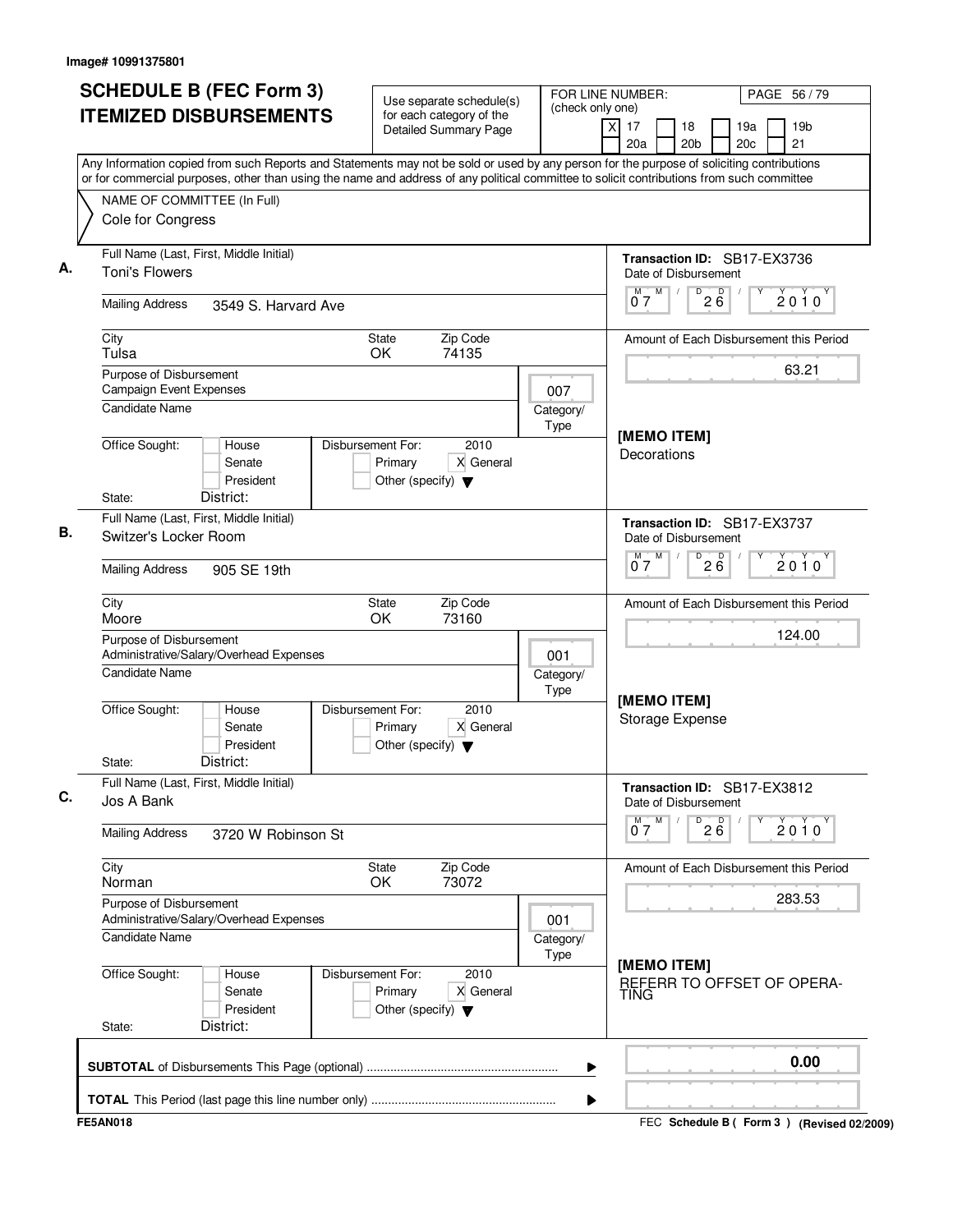|                                                                                                                                                                                                                                                                                        | <b>Detailed Summary Page</b>                                         |                   | $\times$<br>17<br>19 <sub>b</sub><br>18<br>19a<br>20 <sub>c</sub><br>21 |
|----------------------------------------------------------------------------------------------------------------------------------------------------------------------------------------------------------------------------------------------------------------------------------------|----------------------------------------------------------------------|-------------------|-------------------------------------------------------------------------|
| Any Information copied from such Reports and Statements may not be sold or used by any person for the purpose of soliciting contributions<br>or for commercial purposes, other than using the name and address of any political committee to solicit contributions from such committee |                                                                      |                   | 20a<br>20 <sub>b</sub>                                                  |
| NAME OF COMMITTEE (In Full)<br>Cole for Congress                                                                                                                                                                                                                                       |                                                                      |                   |                                                                         |
| Full Name (Last, First, Middle Initial)<br><b>Credit Card Operations</b>                                                                                                                                                                                                               |                                                                      |                   | Transaction ID: SB17-EX3756<br>Date of Disbursement                     |
| <b>Mailing Address</b><br>PO Box 22116                                                                                                                                                                                                                                                 |                                                                      |                   | M<br>$\overline{D}$<br>M<br>$2\overline{3}$<br>$2010^y$<br>08           |
| City<br>Tulsa                                                                                                                                                                                                                                                                          | Zip Code<br><b>State</b><br>OK<br>74121                              |                   | Amount of Each Disbursement this Period                                 |
| Purpose of Disbursement<br>Credit Card Paid by Credit Card Operations<br>Candidate Name                                                                                                                                                                                                |                                                                      | 001<br>Category/  | 598.68                                                                  |
| Office Sought:<br>Disbursement For:<br>House<br>Senate<br>President<br>District:<br>State:                                                                                                                                                                                             | 2010<br>Primary<br>X General<br>Other (specify) $\blacktriangledown$ | Type              | Credit Card Paid by Credit<br><b>Card Operations</b>                    |
| Full Name (Last, First, Middle Initial)<br>House Members Dining Room                                                                                                                                                                                                                   |                                                                      |                   | Transaction ID: SB17-EX3748<br>Date of Disbursement                     |
| <b>Mailing Address</b><br>Longworth House<br>Office Supply                                                                                                                                                                                                                             |                                                                      |                   | M<br>D<br>$2\overline{3}$<br>м<br>$2010^y$<br>0.8                       |
| City<br>Washington                                                                                                                                                                                                                                                                     | Zip Code<br>State<br>DC<br>20515                                     |                   | Amount of Each Disbursement this Period                                 |
| Purpose of Disbursement<br>Administrative/Salary/Overhead Expenses                                                                                                                                                                                                                     |                                                                      | 001               | 66.00                                                                   |
| <b>Candidate Name</b><br>Office Sought:<br>Disbursement For:<br>House<br>Senate<br>President<br>District:<br>State:                                                                                                                                                                    | 2010<br>X General<br>Primary<br>Other (specify) $\blacktriangledown$ | Category/<br>Type | [MEMO ITEM]<br>Food and Beverage                                        |
| Full Name (Last, First, Middle Initial)<br>Exxon Mobil                                                                                                                                                                                                                                 |                                                                      |                   | Transaction ID: SB17-EX3749<br>Date of Disbursement                     |
| <b>Mailing Address</b><br>5959 Las Colinas Blvd                                                                                                                                                                                                                                        |                                                                      |                   | M<br>M<br>$D^D$ 2 $\overline{3}$<br>2010<br>08                          |
| City<br>Irving                                                                                                                                                                                                                                                                         | State<br>Zip Code<br>75039<br>TX                                     |                   | Amount of Each Disbursement this Period<br>43.83                        |
| Purpose of Disbursement<br><b>Travel Expenses</b><br><b>Candidate Name</b>                                                                                                                                                                                                             |                                                                      | 002<br>Category/  |                                                                         |
| Office Sought:<br>Disbursement For:<br>House<br>Senate<br>President<br>District:<br>State:                                                                                                                                                                                             | 2010<br>Primary<br>X General<br>Other (specify) $\blacktriangledown$ | Type              | [MEMO ITEM]<br><b>Fuel Expense</b>                                      |
|                                                                                                                                                                                                                                                                                        |                                                                      | ▶                 | 598.68                                                                  |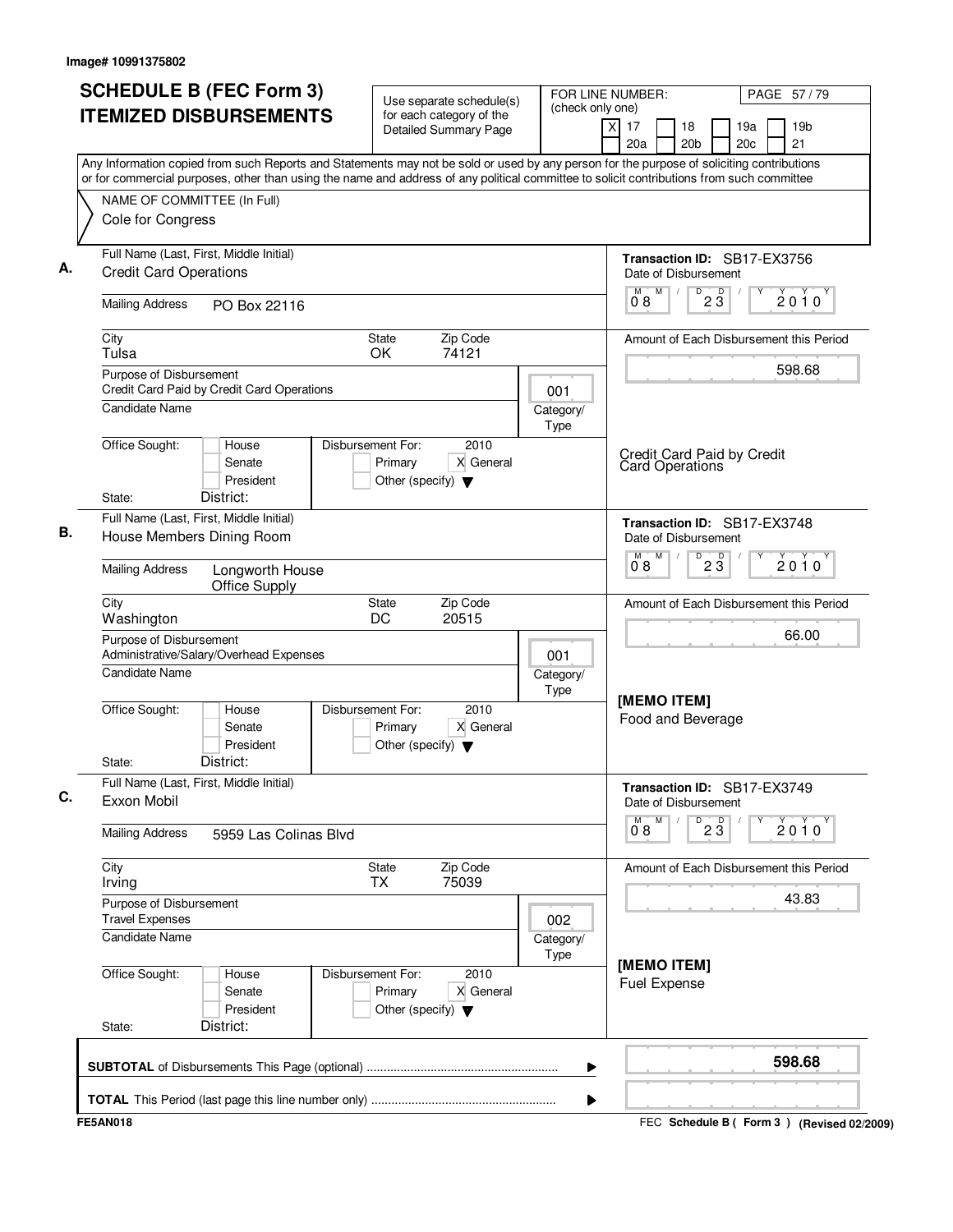| <b>SCHEDULE B (FEC Form 3)</b><br><b>ITEMIZED DISBURSEMENTS</b>                                                                                                                                                                                                                        | Use separate schedule(s)<br>for each category of the                                      | (check only one)  | FOR LINE NUMBER:<br>PAGE 58 / 79<br>$\times$<br>17<br>18<br>19 <sub>b</sub><br>19a             |
|----------------------------------------------------------------------------------------------------------------------------------------------------------------------------------------------------------------------------------------------------------------------------------------|-------------------------------------------------------------------------------------------|-------------------|------------------------------------------------------------------------------------------------|
|                                                                                                                                                                                                                                                                                        | <b>Detailed Summary Page</b>                                                              |                   | 20a<br>20 <sub>b</sub><br>20 <sub>c</sub><br>21                                                |
| Any Information copied from such Reports and Statements may not be sold or used by any person for the purpose of soliciting contributions<br>or for commercial purposes, other than using the name and address of any political committee to solicit contributions from such committee |                                                                                           |                   |                                                                                                |
| NAME OF COMMITTEE (In Full)<br>Cole for Congress                                                                                                                                                                                                                                       |                                                                                           |                   |                                                                                                |
| Full Name (Last, First, Middle Initial)<br>Sunoco Inc.                                                                                                                                                                                                                                 |                                                                                           |                   | <b>Transaction ID: SB17-EX3750</b>                                                             |
| <b>Mailing Address</b><br>1735 Market Street                                                                                                                                                                                                                                           |                                                                                           |                   | Date of Disbursement<br>$\overline{P}$ 2 $\overline{3}$<br>$\overline{0}^M$ 8<br>M<br>$2010^y$ |
| City                                                                                                                                                                                                                                                                                   | <b>State</b><br>Zip Code                                                                  |                   | Amount of Each Disbursement this Period                                                        |
| Philadelphia<br>Purpose of Disbursement                                                                                                                                                                                                                                                | 19103<br>PA                                                                               |                   | 18.60                                                                                          |
| <b>Travel Expenses</b>                                                                                                                                                                                                                                                                 |                                                                                           | 002               |                                                                                                |
| <b>Candidate Name</b>                                                                                                                                                                                                                                                                  |                                                                                           | Category/<br>Type |                                                                                                |
| Office Sought:<br>House<br>Senate<br>President<br>District:<br>State:                                                                                                                                                                                                                  | Disbursement For:<br>2010<br>X General<br>Primary<br>Other (specify) $\blacktriangledown$ |                   | [MEMO ITEM]<br><b>Fuel Expense</b>                                                             |
| Full Name (Last, First, Middle Initial)                                                                                                                                                                                                                                                |                                                                                           |                   |                                                                                                |
| <b>NWL Corp</b>                                                                                                                                                                                                                                                                        |                                                                                           |                   | Transaction ID: SB17-EX3751<br>Date of Disbursement<br>M<br>D<br>м<br>D                        |
| <b>Mailing Address</b><br>1001 Lafayette Dr                                                                                                                                                                                                                                            |                                                                                           |                   | 2010<br>$2\bar{3}$<br>08                                                                       |
| City<br>Farmington                                                                                                                                                                                                                                                                     | Zip Code<br>State<br>PA<br>15437                                                          |                   | Amount of Each Disbursement this Period                                                        |
| Purpose of Disbursement<br><b>Travel Expenses</b>                                                                                                                                                                                                                                      |                                                                                           | 002               | 98.00                                                                                          |
| <b>Candidate Name</b>                                                                                                                                                                                                                                                                  |                                                                                           | Category/<br>Type |                                                                                                |
| Office Sought:<br>House<br>Senate<br>President<br>District:<br>State:                                                                                                                                                                                                                  | Disbursement For:<br>2010<br>X General<br>Primary<br>Other (specify) $\blacktriangledown$ |                   | [MEMO ITEM]<br>Lodging                                                                         |
| Full Name (Last, First, Middle Initial)<br>Pat Troy's Restaurant                                                                                                                                                                                                                       |                                                                                           |                   | Transaction ID: SB17-EX3752<br>Date of Disbursement                                            |
| <b>Mailing Address</b><br>111 North Pitt St                                                                                                                                                                                                                                            |                                                                                           |                   | M<br>$^{D}$ 2 $\overline{3}$<br>M<br>2010<br>08                                                |
| City<br>Alexandria                                                                                                                                                                                                                                                                     | Zip Code<br>State<br><b>VA</b><br>22314                                                   |                   | Amount of Each Disbursement this Period                                                        |
| Purpose of Disbursement<br>Administrative/Salary/Overhead Expenses                                                                                                                                                                                                                     |                                                                                           | 001               | 37.00                                                                                          |
| <b>Candidate Name</b>                                                                                                                                                                                                                                                                  |                                                                                           | Category/<br>Type |                                                                                                |
| Office Sought:<br>House<br>Senate<br>President<br>District:<br>State:                                                                                                                                                                                                                  | Disbursement For:<br>2010<br>X General<br>Primary<br>Other (specify) $\blacktriangledown$ |                   | [MEMO ITEM]<br>Food and Beverage                                                               |
|                                                                                                                                                                                                                                                                                        |                                                                                           | ▶                 | 0.00                                                                                           |
|                                                                                                                                                                                                                                                                                        |                                                                                           |                   |                                                                                                |
| <b>FE5AN018</b>                                                                                                                                                                                                                                                                        |                                                                                           | ▶                 | FEC Schedule B (Form 3) (Revised 02/2009)                                                      |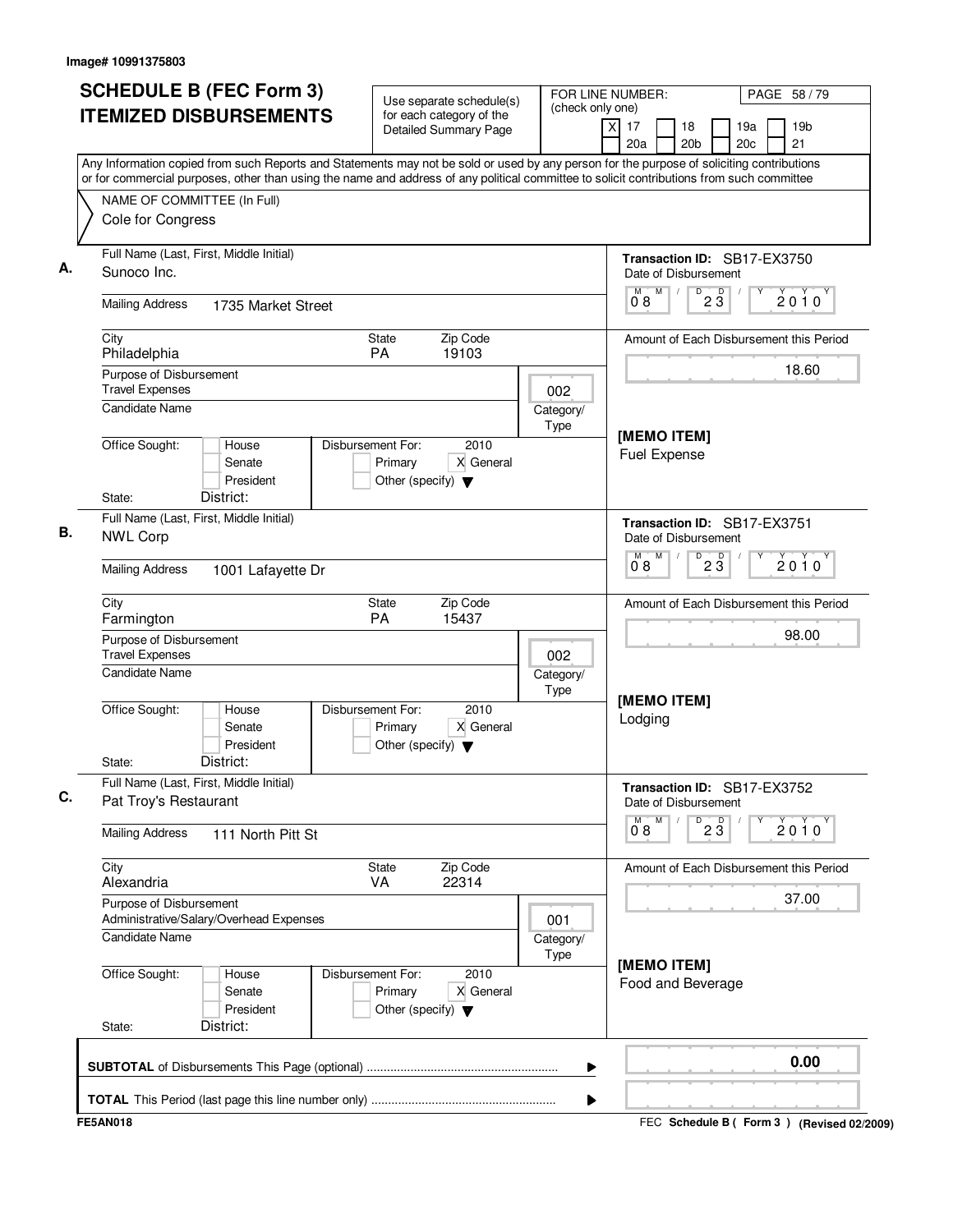| <b>SCHEDULE B (FEC Form 3)</b>                                                                                                                                                                                                                                                         | Use separate schedule(s)                                                                  | (check only one)  | FOR LINE NUMBER:                                              | PAGE 59 / 79                                    |  |
|----------------------------------------------------------------------------------------------------------------------------------------------------------------------------------------------------------------------------------------------------------------------------------------|-------------------------------------------------------------------------------------------|-------------------|---------------------------------------------------------------|-------------------------------------------------|--|
| <b>ITEMIZED DISBURSEMENTS</b>                                                                                                                                                                                                                                                          | for each category of the<br><b>Detailed Summary Page</b>                                  |                   | $\overline{\mathsf{x}}$<br>17<br>18<br>20a<br>20 <sub>b</sub> | 19a<br>19 <sub>b</sub><br>21<br>20 <sub>c</sub> |  |
| Any Information copied from such Reports and Statements may not be sold or used by any person for the purpose of soliciting contributions<br>or for commercial purposes, other than using the name and address of any political committee to solicit contributions from such committee |                                                                                           |                   |                                                               |                                                 |  |
| NAME OF COMMITTEE (In Full)                                                                                                                                                                                                                                                            |                                                                                           |                   |                                                               |                                                 |  |
| Cole for Congress                                                                                                                                                                                                                                                                      |                                                                                           |                   |                                                               |                                                 |  |
| Full Name (Last, First, Middle Initial)<br>Louie's                                                                                                                                                                                                                                     |                                                                                           |                   | Transaction ID: SB17-EX3753<br>Date of Disbursement           |                                                 |  |
| <b>Mailing Address</b><br>3750 W Robinson                                                                                                                                                                                                                                              |                                                                                           |                   | M<br>M<br>D<br>$2\overline{3}$<br>08                          | 2010                                            |  |
| City<br>Norman                                                                                                                                                                                                                                                                         | Zip Code<br>State<br>73072<br>OK                                                          |                   |                                                               | Amount of Each Disbursement this Period         |  |
| Purpose of Disbursement<br>Administrative/Salary/Overhead Expenses                                                                                                                                                                                                                     |                                                                                           | 001               |                                                               | 60.00                                           |  |
| <b>Candidate Name</b>                                                                                                                                                                                                                                                                  |                                                                                           | Category/<br>Type |                                                               |                                                 |  |
| Office Sought:<br>House<br>Senate<br>President<br>District:<br>State:                                                                                                                                                                                                                  | Disbursement For:<br>2010<br>Primary<br>X General<br>Other (specify) $\blacktriangledown$ |                   | [MEMO ITEM]<br>Food and Beverage                              |                                                 |  |
| Full Name (Last, First, Middle Initial)<br>Cha Cha's                                                                                                                                                                                                                                   |                                                                                           |                   | Transaction ID: SB17-EX3754<br>Date of Disbursement           |                                                 |  |
| <b>Mailing Address</b><br>3720 W Robinson St                                                                                                                                                                                                                                           |                                                                                           |                   | M<br>м<br>$D^D$ 2 $\overline{3}$<br>08                        | $2010^y$                                        |  |
| City<br>Norman                                                                                                                                                                                                                                                                         | Zip Code<br>State<br>OK<br>73072                                                          |                   |                                                               | Amount of Each Disbursement this Period         |  |
| Purpose of Disbursement<br><b>Campaign Event Expenses</b>                                                                                                                                                                                                                              |                                                                                           | 007               |                                                               | 151.25                                          |  |
| Candidate Name                                                                                                                                                                                                                                                                         |                                                                                           | Category/<br>Type |                                                               |                                                 |  |
| Office Sought:<br>House<br>Senate<br>President<br>District:<br>State:                                                                                                                                                                                                                  | Disbursement For:<br>2010<br>X General<br>Primary<br>Other (specify) $\blacktriangledown$ |                   | [MEMO ITEM]<br>Food and Beverage                              |                                                 |  |
| Full Name (Last, First, Middle Initial)<br>Switzer's Locker Room                                                                                                                                                                                                                       |                                                                                           |                   | Transaction ID: SB17-EX3755<br>Date of Disbursement           |                                                 |  |
| <b>Mailing Address</b><br>905 SE 19th                                                                                                                                                                                                                                                  |                                                                                           |                   | M<br>$\overline{23}$<br>$\overline{0}^M$ 8                    | Υ<br>2010                                       |  |
| City<br>Moore                                                                                                                                                                                                                                                                          | Zip Code<br>State<br>OK<br>73160                                                          |                   |                                                               | Amount of Each Disbursement this Period         |  |
| Purpose of Disbursement<br>Administrative/Salary/Overhead Expenses                                                                                                                                                                                                                     |                                                                                           | 001               |                                                               | 124.00                                          |  |
| Candidate Name                                                                                                                                                                                                                                                                         |                                                                                           | Category/<br>Type |                                                               |                                                 |  |
| Office Sought:<br>House<br>Senate<br>President<br>District:<br>State:                                                                                                                                                                                                                  | Disbursement For:<br>2010<br>Primary<br>X General<br>Other (specify) $\blacktriangledown$ |                   | [MEMO ITEM]<br>Storage Expense                                |                                                 |  |
|                                                                                                                                                                                                                                                                                        |                                                                                           | ▶                 |                                                               | 0.00                                            |  |
|                                                                                                                                                                                                                                                                                        |                                                                                           | ▶                 |                                                               |                                                 |  |
| <b>FE5AN018</b>                                                                                                                                                                                                                                                                        |                                                                                           |                   |                                                               | FEC Schedule B (Form 3) (Revised 02/2009)       |  |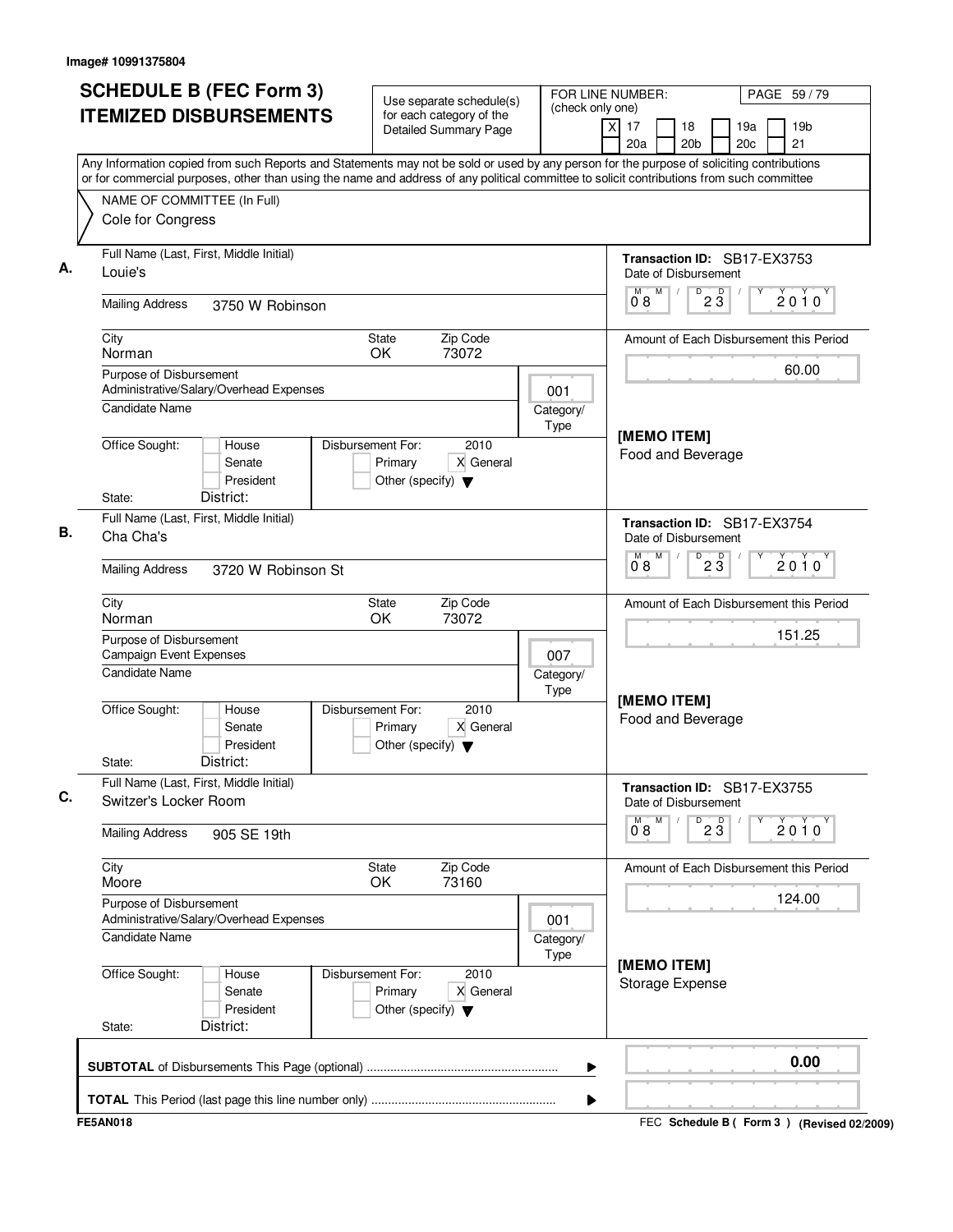| <b>SCHEDULE B (FEC Form 3)</b>                                                                                                                                                                                                                                                         |                                           |                   |                                                 | Use separate schedule(s)                                 |                   |                         | FOR LINE NUMBER: |                                                            |                 |                        | PAGE 60 / 79 |                                           |  |
|----------------------------------------------------------------------------------------------------------------------------------------------------------------------------------------------------------------------------------------------------------------------------------------|-------------------------------------------|-------------------|-------------------------------------------------|----------------------------------------------------------|-------------------|-------------------------|------------------|------------------------------------------------------------|-----------------|------------------------|--------------|-------------------------------------------|--|
| <b>ITEMIZED DISBURSEMENTS</b>                                                                                                                                                                                                                                                          |                                           |                   |                                                 | for each category of the<br><b>Detailed Summary Page</b> | (check only one)  | $\overline{\mathsf{x}}$ | 17<br>20a        | 18<br>20 <sub>b</sub>                                      |                 | 19a<br>20 <sub>c</sub> |              | 19 <sub>b</sub><br>21                     |  |
| Any Information copied from such Reports and Statements may not be sold or used by any person for the purpose of soliciting contributions<br>or for commercial purposes, other than using the name and address of any political committee to solicit contributions from such committee |                                           |                   |                                                 |                                                          |                   |                         |                  |                                                            |                 |                        |              |                                           |  |
| NAME OF COMMITTEE (In Full)                                                                                                                                                                                                                                                            |                                           |                   |                                                 |                                                          |                   |                         |                  |                                                            |                 |                        |              |                                           |  |
| Cole for Congress                                                                                                                                                                                                                                                                      |                                           |                   |                                                 |                                                          |                   |                         |                  |                                                            |                 |                        |              |                                           |  |
| Full Name (Last, First, Middle Initial)<br><b>Credit Card Operations</b>                                                                                                                                                                                                               |                                           |                   |                                                 |                                                          |                   |                         |                  | Transaction ID: SB17-EX3795<br>Date of Disbursement        |                 |                        |              |                                           |  |
| <b>Mailing Address</b>                                                                                                                                                                                                                                                                 | PO Box 22116                              |                   |                                                 |                                                          |                   |                         | M<br>09          | M<br>D                                                     | $2\overline{3}$ |                        |              | 2010                                      |  |
| City<br>Tulsa                                                                                                                                                                                                                                                                          |                                           |                   | <b>State</b><br>OK                              | Zip Code<br>74121                                        |                   |                         |                  |                                                            |                 |                        |              | Amount of Each Disbursement this Period   |  |
| Purpose of Disbursement                                                                                                                                                                                                                                                                | <b>CREDIT CARD PAYMENT: SEE BELOW</b>     |                   |                                                 |                                                          | 001               |                         |                  |                                                            |                 |                        |              | 202.00                                    |  |
| <b>Candidate Name</b>                                                                                                                                                                                                                                                                  |                                           | Disbursement For: |                                                 | 2010                                                     | Category/<br>Type |                         |                  |                                                            |                 |                        |              |                                           |  |
| Office Sought:<br>State:                                                                                                                                                                                                                                                               | House<br>Senate<br>President<br>District: |                   | Primary<br>Other (specify) $\blacktriangledown$ | X General                                                |                   |                         | <b>BELOW</b>     | <b>CREDIT CARD PAYMENT: SEE</b>                            |                 |                        |              |                                           |  |
| Full Name (Last, First, Middle Initial)<br>Michaels Grill                                                                                                                                                                                                                              |                                           |                   |                                                 |                                                          |                   |                         |                  | <b>Transaction ID: SB17-EX3793</b><br>Date of Disbursement |                 |                        |              |                                           |  |
| <b>Mailing Address</b>                                                                                                                                                                                                                                                                 | 2824 W Country Club Dr                    |                   |                                                 |                                                          |                   |                         | M<br>09          | M<br>D                                                     | $2\overline{3}$ |                        |              | $2010^y$                                  |  |
| City<br>Oklahoma City                                                                                                                                                                                                                                                                  |                                           |                   | State<br>OK                                     | Zip Code<br>73116                                        |                   |                         |                  |                                                            |                 |                        |              | Amount of Each Disbursement this Period   |  |
| Purpose of Disbursement                                                                                                                                                                                                                                                                | Administrative/Salary/Overhead Expenses   |                   |                                                 |                                                          | 001               |                         |                  |                                                            |                 |                        |              | 78.00                                     |  |
| Candidate Name                                                                                                                                                                                                                                                                         |                                           |                   |                                                 |                                                          | Category/<br>Type |                         |                  |                                                            |                 |                        |              |                                           |  |
| Office Sought:<br>State:                                                                                                                                                                                                                                                               | House<br>Senate<br>President<br>District: | Disbursement For: | Primary<br>Other (specify) $\blacktriangledown$ | 2010<br>X General                                        |                   |                         |                  | [MEMO ITEM]<br>Food and Beverage                           |                 |                        |              |                                           |  |
| Full Name (Last, First, Middle Initial)<br>Switzer's Locker Room                                                                                                                                                                                                                       |                                           |                   |                                                 |                                                          |                   |                         |                  | Transaction ID: SB17-EX3794<br>Date of Disbursement        |                 |                        |              |                                           |  |
| <b>Mailing Address</b>                                                                                                                                                                                                                                                                 | 905 SE 19th                               |                   |                                                 |                                                          |                   |                         | $0^{M}$ 9        | M                                                          | $\overline{23}$ | Υ                      |              | 2010                                      |  |
| City<br>Moore                                                                                                                                                                                                                                                                          |                                           |                   | State<br>OK                                     | Zip Code<br>73160                                        |                   |                         |                  |                                                            |                 |                        |              | Amount of Each Disbursement this Period   |  |
| Purpose of Disbursement                                                                                                                                                                                                                                                                | Administrative/Salary/Overhead Expenses   |                   |                                                 |                                                          | 001               |                         |                  |                                                            |                 |                        |              | 124.00                                    |  |
| Candidate Name                                                                                                                                                                                                                                                                         |                                           |                   |                                                 |                                                          | Category/<br>Type |                         |                  |                                                            |                 |                        |              |                                           |  |
| Office Sought:<br>State:                                                                                                                                                                                                                                                               | House<br>Senate<br>President<br>District: | Disbursement For: | Primary<br>Other (specify) $\blacktriangledown$ | 2010<br>X General                                        |                   |                         |                  | [MEMO ITEM]<br>Storage Expense                             |                 |                        |              |                                           |  |
|                                                                                                                                                                                                                                                                                        |                                           |                   |                                                 |                                                          | ▶                 |                         |                  |                                                            |                 |                        |              | 202.00                                    |  |
|                                                                                                                                                                                                                                                                                        |                                           |                   |                                                 |                                                          | ▶                 |                         |                  |                                                            |                 |                        |              |                                           |  |
| <b>FE5AN018</b>                                                                                                                                                                                                                                                                        |                                           |                   |                                                 |                                                          |                   |                         |                  |                                                            |                 |                        |              | FEC Schedule B (Form 3) (Revised 02/2009) |  |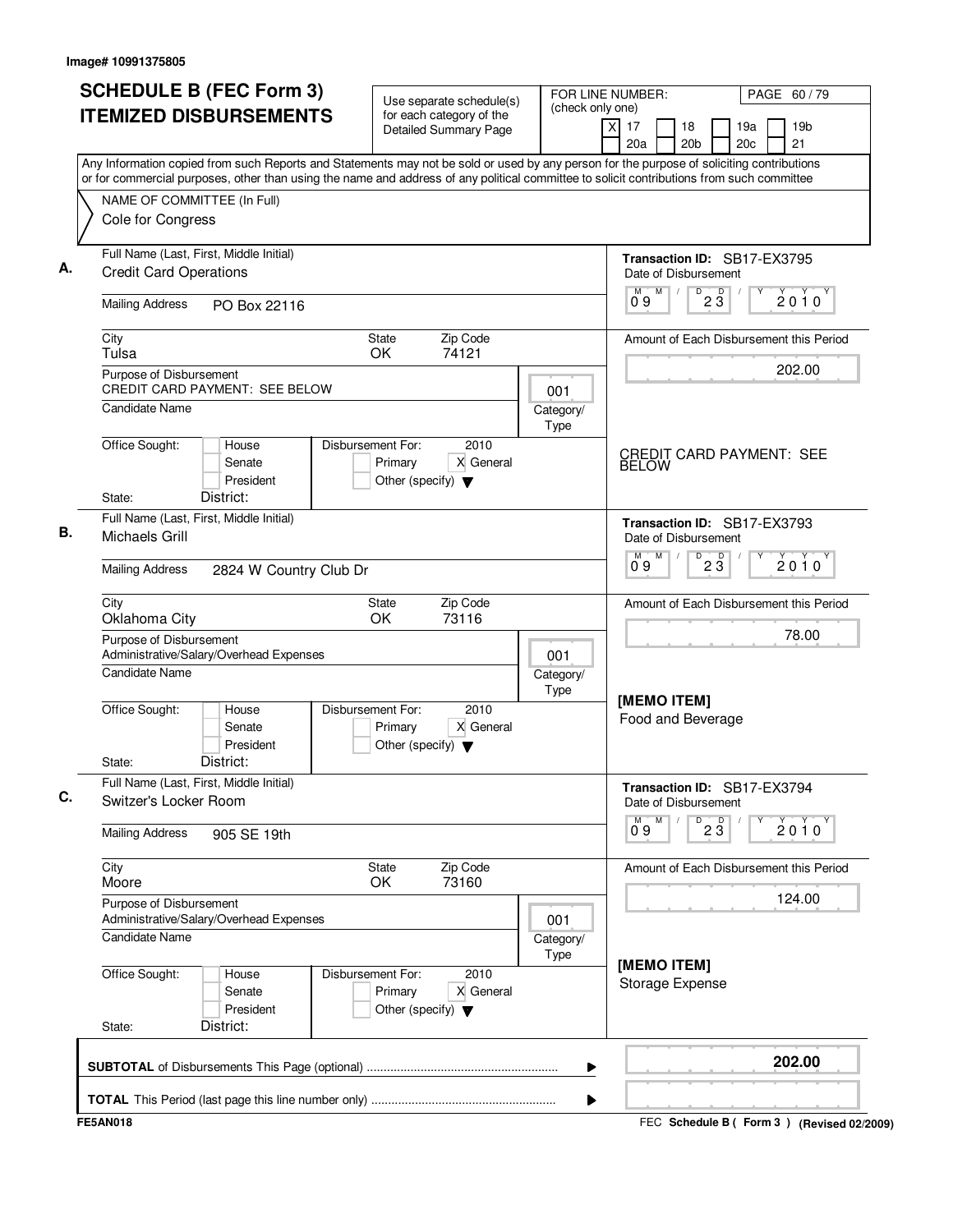| <b>SCHEDULE B (FEC Form 3)</b>                                                                                                                                                                                                                                                         | Use separate schedule(s)                                                                  |                          | FOR LINE NUMBER:                                                | PAGE 61 / 79                                    |
|----------------------------------------------------------------------------------------------------------------------------------------------------------------------------------------------------------------------------------------------------------------------------------------|-------------------------------------------------------------------------------------------|--------------------------|-----------------------------------------------------------------|-------------------------------------------------|
| <b>ITEMIZED DISBURSEMENTS</b>                                                                                                                                                                                                                                                          | for each category of the<br><b>Detailed Summary Page</b>                                  | (check only one)         | $\overline{\mathsf{x}}$<br>17<br>18<br>20 <sub>b</sub><br>20a   | 19 <sub>b</sub><br>19a<br>20 <sub>c</sub><br>21 |
| Any Information copied from such Reports and Statements may not be sold or used by any person for the purpose of soliciting contributions<br>or for commercial purposes, other than using the name and address of any political committee to solicit contributions from such committee |                                                                                           |                          |                                                                 |                                                 |
| NAME OF COMMITTEE (In Full)                                                                                                                                                                                                                                                            |                                                                                           |                          |                                                                 |                                                 |
| Cole for Congress                                                                                                                                                                                                                                                                      |                                                                                           |                          |                                                                 |                                                 |
| Full Name (Last, First, Middle Initial)<br>Paychex                                                                                                                                                                                                                                     |                                                                                           |                          | Transaction ID: SB17-EX3787<br>Date of Disbursement             |                                                 |
| <b>Mailing Address</b><br>3060 Williams Drive Ste 200                                                                                                                                                                                                                                  |                                                                                           |                          | M<br>D<br>1 <sup>D</sup><br>M<br>07                             | 2010                                            |
| City<br>Fairfax                                                                                                                                                                                                                                                                        | Zip Code<br><b>State</b><br>22031<br>VA.                                                  |                          |                                                                 | Amount of Each Disbursement this Period         |
| Purpose of Disbursement                                                                                                                                                                                                                                                                |                                                                                           |                          |                                                                 | 96.07                                           |
| Payroll Service<br><b>Candidate Name</b>                                                                                                                                                                                                                                               |                                                                                           | 001<br>Category/<br>Type |                                                                 |                                                 |
| Office Sought:<br>House<br>Senate<br>President<br>District:<br>State:                                                                                                                                                                                                                  | Disbursement For:<br>2010<br>Primary<br>X General<br>Other (specify) $\blacktriangledown$ |                          | Payroll Service                                                 |                                                 |
| Full Name (Last, First, Middle Initial)                                                                                                                                                                                                                                                |                                                                                           |                          |                                                                 |                                                 |
| Paychex                                                                                                                                                                                                                                                                                |                                                                                           |                          | Transaction ID: SB17-EX3811<br>Date of Disbursement             |                                                 |
| <b>Mailing Address</b><br>3060 Williams Drive Ste 200                                                                                                                                                                                                                                  |                                                                                           |                          | $\overline{D}$<br>M<br>$\overline{1}$ $\overline{2}$<br>M<br>07 | $2010^y$                                        |
| City<br>Fairfax                                                                                                                                                                                                                                                                        | Zip Code<br><b>State</b><br>22031<br>VA                                                   |                          |                                                                 | Amount of Each Disbursement this Period         |
| Purpose of Disbursement<br>Credit Card Paid by Paychex                                                                                                                                                                                                                                 |                                                                                           | 001                      |                                                                 | 1715.25                                         |
| <b>Candidate Name</b>                                                                                                                                                                                                                                                                  |                                                                                           | Category/<br>Type        |                                                                 |                                                 |
| Office Sought:<br>House<br>Senate<br>President<br>District:<br>State:                                                                                                                                                                                                                  | Disbursement For:<br>2010<br>X General<br>Primary<br>Other (specify) $\blacktriangledown$ |                          | Credit Card Paid by Paych-<br>ex                                |                                                 |
| Full Name (Last, First, Middle Initial)<br>Clayton Thorton                                                                                                                                                                                                                             |                                                                                           |                          | Transaction ID: SB17-EX3809<br>Date of Disbursement             |                                                 |
| <b>Mailing Address</b><br>1102 S Stanley St                                                                                                                                                                                                                                            |                                                                                           |                          | $0^M$ $7^M$<br>D<br>$\overline{1}$ $\overline{2}$               | Y<br>2010                                       |
| City<br>Stillwater                                                                                                                                                                                                                                                                     | Zip Code<br>State<br>OK<br>74074                                                          |                          |                                                                 | Amount of Each Disbursement this Period         |
| Purpose of Disbursement                                                                                                                                                                                                                                                                |                                                                                           |                          |                                                                 | 1479.57                                         |
| Administrative/Salary/Overhead Expenses<br><b>Candidate Name</b>                                                                                                                                                                                                                       |                                                                                           | 001<br>Category/<br>Type |                                                                 |                                                 |
| Office Sought:<br>House<br>Senate<br>President<br>District:<br>State:                                                                                                                                                                                                                  | Disbursement For:<br>2010<br>Primary<br>X General<br>Other (specify) $\blacktriangledown$ |                          | [MEMO ITEM]<br><b>Net Salary</b>                                |                                                 |
|                                                                                                                                                                                                                                                                                        |                                                                                           | ▶                        |                                                                 | 1811.32                                         |
|                                                                                                                                                                                                                                                                                        |                                                                                           | ▶                        |                                                                 |                                                 |
| <b>FE5AN018</b>                                                                                                                                                                                                                                                                        |                                                                                           |                          |                                                                 | FEC Schedule B ( Form 3 ) (Revised 02/2009)     |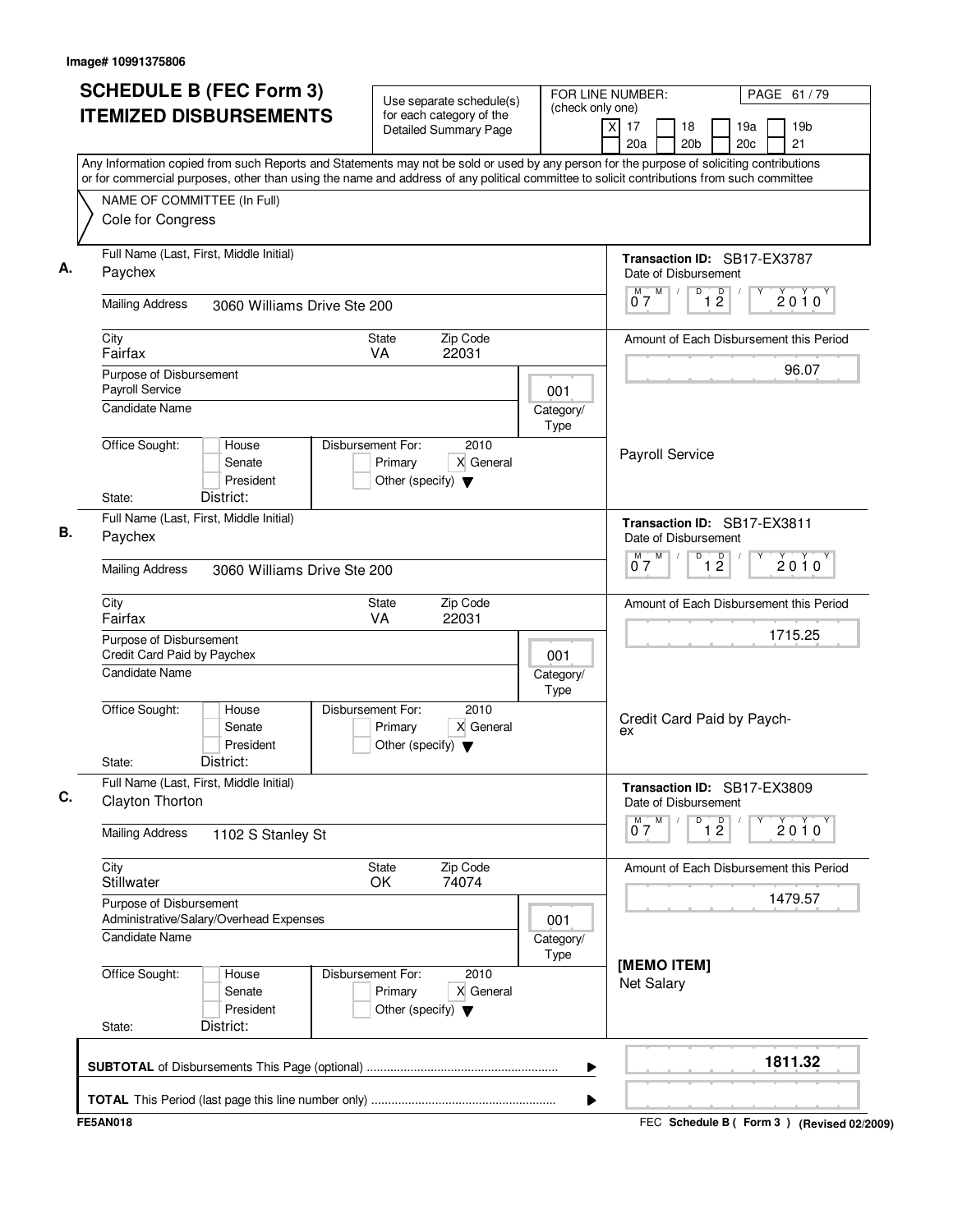| <b>SCHEDULE B (FEC Form 3)</b>                                                                                                                                                                                                                                                         | Use separate schedule(s)                                                                  |                          | FOR LINE NUMBER:<br>PAGE 62 / 79                                                                                 |  |  |
|----------------------------------------------------------------------------------------------------------------------------------------------------------------------------------------------------------------------------------------------------------------------------------------|-------------------------------------------------------------------------------------------|--------------------------|------------------------------------------------------------------------------------------------------------------|--|--|
| <b>ITEMIZED DISBURSEMENTS</b>                                                                                                                                                                                                                                                          | for each category of the<br><b>Detailed Summary Page</b>                                  | (check only one)         | $\overline{\mathsf{x}}$<br>17<br>18<br>19 <sub>b</sub><br>19a<br>20a<br>20 <sub>b</sub><br>20 <sub>c</sub><br>21 |  |  |
| Any Information copied from such Reports and Statements may not be sold or used by any person for the purpose of soliciting contributions<br>or for commercial purposes, other than using the name and address of any political committee to solicit contributions from such committee |                                                                                           |                          |                                                                                                                  |  |  |
| NAME OF COMMITTEE (In Full)                                                                                                                                                                                                                                                            |                                                                                           |                          |                                                                                                                  |  |  |
| Cole for Congress                                                                                                                                                                                                                                                                      |                                                                                           |                          |                                                                                                                  |  |  |
| Full Name (Last, First, Middle Initial)<br>Paychex                                                                                                                                                                                                                                     |                                                                                           |                          | Transaction ID: SB17-EX3810<br>Date of Disbursement                                                              |  |  |
| <b>Mailing Address</b><br>3060 Williams Drive Ste 200                                                                                                                                                                                                                                  |                                                                                           |                          | M<br>D<br>1 <sup>D</sup><br>M<br>2010<br>07                                                                      |  |  |
| City<br>Fairfax                                                                                                                                                                                                                                                                        | Zip Code<br><b>State</b><br>22031<br>VA.                                                  |                          | Amount of Each Disbursement this Period                                                                          |  |  |
| Purpose of Disbursement                                                                                                                                                                                                                                                                |                                                                                           |                          | 235.68                                                                                                           |  |  |
| Administrative/Salary/Overhead Expenses<br><b>Candidate Name</b>                                                                                                                                                                                                                       |                                                                                           | 001<br>Category/<br>Type |                                                                                                                  |  |  |
| Office Sought:<br>House<br>Senate<br>President<br>District:<br>State:                                                                                                                                                                                                                  | Disbursement For:<br>2010<br>Primary<br>X General<br>Other (specify) $\blacktriangledown$ |                          | [MEMO ITEM]<br><b>Withholding Taxes</b>                                                                          |  |  |
| Full Name (Last, First, Middle Initial)<br>Paychex                                                                                                                                                                                                                                     |                                                                                           |                          | Transaction ID: SB17-EX3786<br>Date of Disbursement                                                              |  |  |
| <b>Mailing Address</b><br>3060 Williams Drive Ste 200                                                                                                                                                                                                                                  |                                                                                           |                          | M<br>D<br>$30^{\circ}$<br>М<br>$2010^y$<br>07                                                                    |  |  |
| City<br>Fairfax                                                                                                                                                                                                                                                                        | Zip Code<br><b>State</b><br>22031<br>VA                                                   |                          | Amount of Each Disbursement this Period                                                                          |  |  |
| Purpose of Disbursement<br>PAYROLL: SEE BELOW                                                                                                                                                                                                                                          |                                                                                           | 001                      | 9166.65                                                                                                          |  |  |
| <b>Candidate Name</b>                                                                                                                                                                                                                                                                  |                                                                                           | Category/<br>Type        |                                                                                                                  |  |  |
| Office Sought:<br>House<br>Senate<br>President<br>District:<br>State:                                                                                                                                                                                                                  | Disbursement For:<br>2010<br>X General<br>Primary<br>Other (specify) $\blacktriangledown$ |                          | PAYROLL: SEE BELOW                                                                                               |  |  |
| Full Name (Last, First, Middle Initial)<br><b>Nathan Atkins</b>                                                                                                                                                                                                                        |                                                                                           |                          | Transaction ID: SB17-EX3779<br>Date of Disbursement                                                              |  |  |
| <b>Mailing Address</b><br>18317 English Oak Ln                                                                                                                                                                                                                                         |                                                                                           |                          | $0^M$ $7^M$<br>$D$ <sub>0</sub> 3 $0$<br>Y<br>2010                                                               |  |  |
| City<br>Edmond                                                                                                                                                                                                                                                                         | Zip Code<br>State<br>OK<br>73012                                                          |                          | Amount of Each Disbursement this Period                                                                          |  |  |
| Purpose of Disbursement<br>Administrative/Salary/Overhead Expenses                                                                                                                                                                                                                     |                                                                                           | 001                      | 2483.68                                                                                                          |  |  |
| <b>Candidate Name</b>                                                                                                                                                                                                                                                                  |                                                                                           | Category/<br>Type        |                                                                                                                  |  |  |
| Office Sought:<br>House<br>Senate<br>President<br>District:<br>State:                                                                                                                                                                                                                  | Disbursement For:<br>2010<br>Primary<br>X General<br>Other (specify) $\blacktriangledown$ |                          | [MEMO ITEM]<br><b>Net Salary</b>                                                                                 |  |  |
|                                                                                                                                                                                                                                                                                        |                                                                                           | ▶                        | 9166.65                                                                                                          |  |  |
|                                                                                                                                                                                                                                                                                        |                                                                                           | ▶                        |                                                                                                                  |  |  |
| <b>FE5AN018</b>                                                                                                                                                                                                                                                                        |                                                                                           |                          | FEC Schedule B ( Form 3 ) (Revised 02/2009)                                                                      |  |  |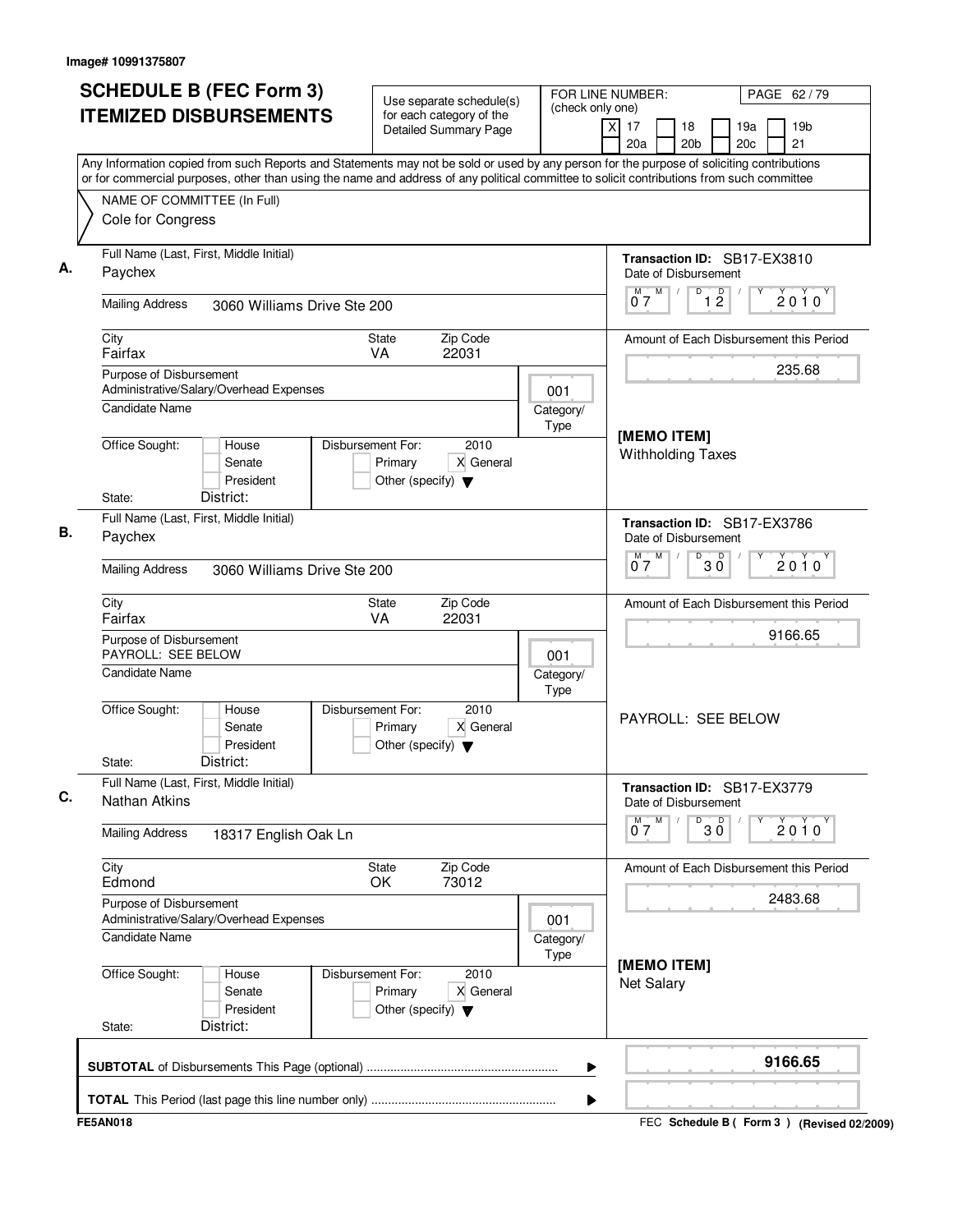| <b>SCHEDULE B (FEC Form 3)</b>                                                                                                                                                                                                                                                         | Use separate schedule(s)                                                                  | FOR LINE NUMBER:<br>(check only one) |                                                               | PAGE 63/79                                      |  |
|----------------------------------------------------------------------------------------------------------------------------------------------------------------------------------------------------------------------------------------------------------------------------------------|-------------------------------------------------------------------------------------------|--------------------------------------|---------------------------------------------------------------|-------------------------------------------------|--|
| <b>ITEMIZED DISBURSEMENTS</b>                                                                                                                                                                                                                                                          | for each category of the<br><b>Detailed Summary Page</b>                                  |                                      | $\overline{\mathsf{x}}$<br>17<br>18<br>20a<br>20 <sub>b</sub> | 19a<br>19 <sub>b</sub><br>21<br>20 <sub>c</sub> |  |
| Any Information copied from such Reports and Statements may not be sold or used by any person for the purpose of soliciting contributions<br>or for commercial purposes, other than using the name and address of any political committee to solicit contributions from such committee |                                                                                           |                                      |                                                               |                                                 |  |
| NAME OF COMMITTEE (In Full)                                                                                                                                                                                                                                                            |                                                                                           |                                      |                                                               |                                                 |  |
| Cole for Congress                                                                                                                                                                                                                                                                      |                                                                                           |                                      |                                                               |                                                 |  |
| Full Name (Last, First, Middle Initial)<br>Sarah Ferman                                                                                                                                                                                                                                |                                                                                           |                                      | Transaction ID: SB17-EX3780<br>Date of Disbursement           |                                                 |  |
| <b>Mailing Address</b><br>1215 Ridgeway Dr                                                                                                                                                                                                                                             |                                                                                           |                                      | M<br>M<br>D<br>p<br>$30^{\circ}$<br>07                        | 2010                                            |  |
| City<br>Sherman                                                                                                                                                                                                                                                                        | Zip Code<br>State<br><b>TX</b><br>75092                                                   |                                      |                                                               | Amount of Each Disbursement this Period         |  |
| Purpose of Disbursement<br>Administrative/Salary/Overhead Expenses                                                                                                                                                                                                                     |                                                                                           | 001                                  |                                                               | 790.00                                          |  |
| <b>Candidate Name</b>                                                                                                                                                                                                                                                                  |                                                                                           | Category/<br>Type                    |                                                               |                                                 |  |
| Office Sought:<br>House<br>Senate<br>President<br>District:<br>State:                                                                                                                                                                                                                  | Disbursement For:<br>2010<br>Primary<br>X General<br>Other (specify) $\blacktriangledown$ |                                      | [MEMO ITEM]<br><b>Net Salary</b>                              |                                                 |  |
| Full Name (Last, First, Middle Initial)<br>Adam Rainbolt                                                                                                                                                                                                                               |                                                                                           |                                      | Transaction ID: SB17-EX3781<br>Date of Disbursement           |                                                 |  |
| <b>Mailing Address</b><br>6226 Rivera Dr                                                                                                                                                                                                                                               |                                                                                           |                                      | M<br>м<br>$B^D$ 3 $\overline{0}$<br>07                        | $2010^y$                                        |  |
| City<br>Oklahoma City                                                                                                                                                                                                                                                                  | Zip Code<br>State<br>OK<br>73112                                                          |                                      |                                                               | Amount of Each Disbursement this Period         |  |
| Purpose of Disbursement<br>Administrative/Salary/Overhead Expenses                                                                                                                                                                                                                     |                                                                                           | 001                                  | 814.98                                                        |                                                 |  |
| <b>Candidate Name</b>                                                                                                                                                                                                                                                                  |                                                                                           | Category/<br>Type                    |                                                               |                                                 |  |
| Office Sought:<br>House<br>Senate<br>President<br>District:<br>State:                                                                                                                                                                                                                  | Disbursement For:<br>2010<br>X General<br>Primary<br>Other (specify) $\blacktriangledown$ |                                      | [MEMO ITEM]<br><b>Net Salary</b>                              |                                                 |  |
| Full Name (Last, First, Middle Initial)<br>Ally Roberts                                                                                                                                                                                                                                |                                                                                           |                                      | Transaction ID: SB17-EX3782<br>Date of Disbursement           |                                                 |  |
| <b>Mailing Address</b><br>501 Maple St                                                                                                                                                                                                                                                 |                                                                                           |                                      | $0^M$ $7^M$<br>$\overline{30}$                                | Υ<br>$2010^y$                                   |  |
| City<br>Ardmore                                                                                                                                                                                                                                                                        | State<br>Zip Code<br>OK<br>73401                                                          |                                      |                                                               | Amount of Each Disbursement this Period         |  |
| Purpose of Disbursement<br>Administrative/Salary/Overhead Expenses                                                                                                                                                                                                                     |                                                                                           | 001                                  |                                                               | 814.98                                          |  |
| Candidate Name                                                                                                                                                                                                                                                                         |                                                                                           | Category/<br>Type                    | [MEMO ITEM]                                                   |                                                 |  |
| Office Sought:<br>House<br>Senate<br>President<br>District:<br>State:                                                                                                                                                                                                                  | Disbursement For:<br>2010<br>Primary<br>X General<br>Other (specify) $\blacktriangledown$ |                                      | <b>Net Salary</b>                                             |                                                 |  |
|                                                                                                                                                                                                                                                                                        |                                                                                           | ▶                                    |                                                               | 0.00                                            |  |
|                                                                                                                                                                                                                                                                                        |                                                                                           | ▶                                    |                                                               |                                                 |  |
| <b>FE5AN018</b>                                                                                                                                                                                                                                                                        |                                                                                           |                                      |                                                               | FEC Schedule B (Form 3) (Revised 02/2009)       |  |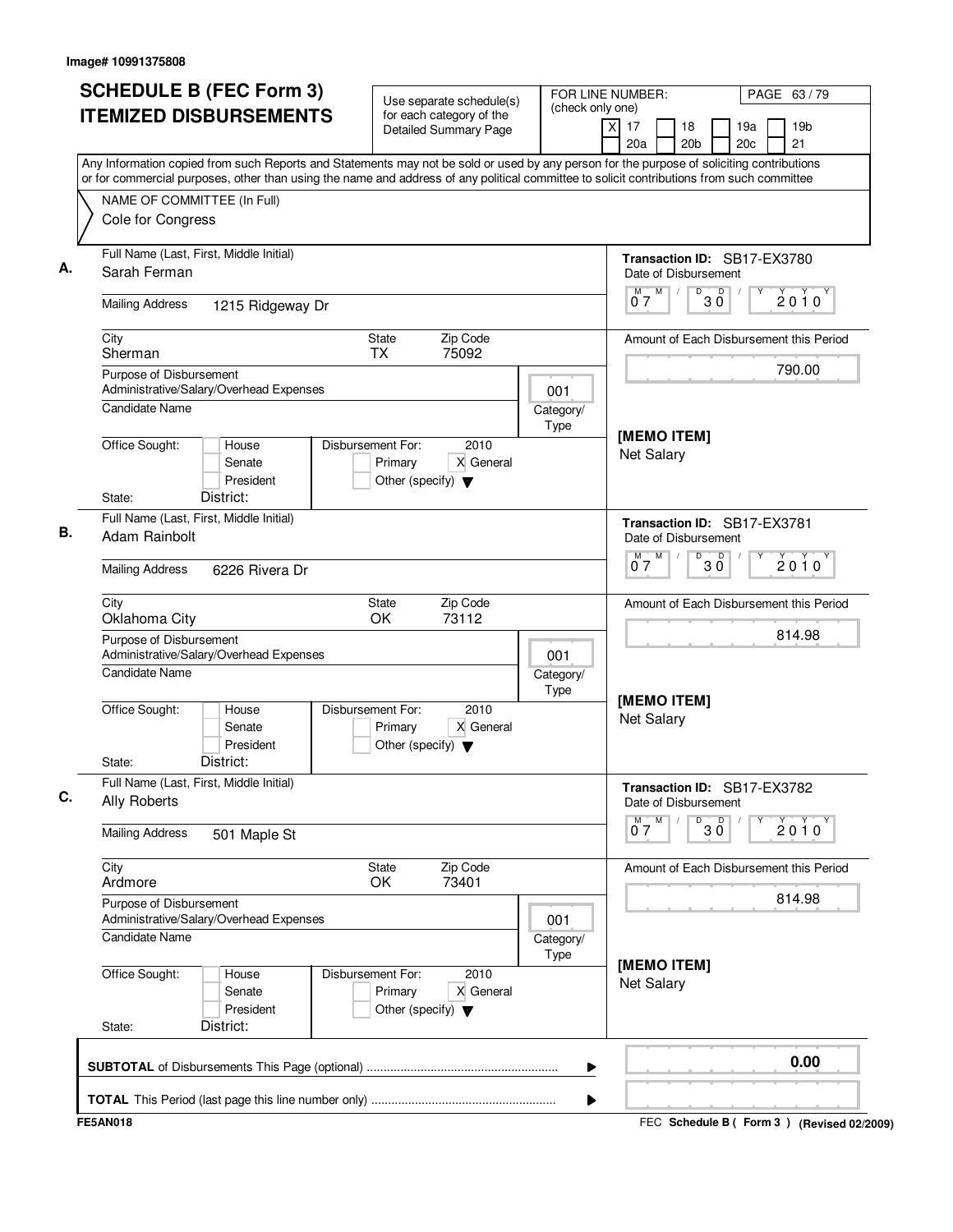|                                                                                                                                                                                                                                                                                        | <b>SCHEDULE B (FEC Form 3)</b><br>Use separate schedule(s)   |                   | FOR LINE NUMBER:<br>(check only one)                |                                     |            | PAGE 64 / 79                            |
|----------------------------------------------------------------------------------------------------------------------------------------------------------------------------------------------------------------------------------------------------------------------------------------|--------------------------------------------------------------|-------------------|-----------------------------------------------------|-------------------------------------|------------|-----------------------------------------|
| <b>ITEMIZED DISBURSEMENTS</b>                                                                                                                                                                                                                                                          | for each category of the<br>Detailed Summary Page            |                   | $\times$<br>17<br>18<br>20a<br>20 <sub>b</sub>      |                                     | 19a<br>20c | 19 <sub>b</sub><br>21                   |
| Any Information copied from such Reports and Statements may not be sold or used by any person for the purpose of soliciting contributions<br>or for commercial purposes, other than using the name and address of any political committee to solicit contributions from such committee |                                                              |                   |                                                     |                                     |            |                                         |
| NAME OF COMMITTEE (In Full)<br>Cole for Congress                                                                                                                                                                                                                                       |                                                              |                   |                                                     |                                     |            |                                         |
| Full Name (Last, First, Middle Initial)<br>Clayton Thorton                                                                                                                                                                                                                             |                                                              |                   | Transaction ID: SB17-EX3783<br>Date of Disbursement |                                     |            |                                         |
| <b>Mailing Address</b><br>1102 S Stanley St                                                                                                                                                                                                                                            |                                                              |                   | M<br>М<br>07                                        | D<br>$\overline{\mathsf{D}}$<br>3 Ŏ |            | 2010                                    |
| City<br>Stillwater                                                                                                                                                                                                                                                                     | <b>State</b><br>Zip Code<br>OK.<br>74074                     |                   |                                                     |                                     |            | Amount of Each Disbursement this Period |
| Purpose of Disbursement<br>Administrative/Salary/Overhead Expenses<br>Candidate Name                                                                                                                                                                                                   |                                                              | 001               |                                                     |                                     |            | 1317.35                                 |
| Office Sought:<br>House                                                                                                                                                                                                                                                                | Disbursement For:<br>2010                                    | Category/<br>Type | [MEMO ITEM]                                         |                                     |            |                                         |
| Senate<br>President<br>District:                                                                                                                                                                                                                                                       | Primary<br>X General<br>Other (specify) $\blacktriangledown$ |                   |                                                     | <b>Net Salary</b>                   |            |                                         |
| State:<br>Full Name (Last, First, Middle Initial)<br>John Walker                                                                                                                                                                                                                       |                                                              |                   | Transaction ID: SB17-EX3784<br>Date of Disbursement |                                     |            |                                         |
| <b>Mailing Address</b><br>1817 E Lindsay St #1                                                                                                                                                                                                                                         |                                                              |                   | M<br>м<br>07                                        | D<br>$30^{\circ}$                   |            | 2010                                    |
| City<br>Norman                                                                                                                                                                                                                                                                         | Zip Code<br>State<br>OK<br>73071                             |                   |                                                     |                                     |            | Amount of Each Disbursement this Period |
| Purpose of Disbursement<br>Administrative/Salary/Overhead Expenses                                                                                                                                                                                                                     |                                                              | 001               |                                                     |                                     |            | 828.15                                  |
| <b>Candidate Name</b><br>Office Sought:<br>House                                                                                                                                                                                                                                       | Disbursement For:<br>2010                                    | Category/<br>Type | [MEMO ITEM]                                         |                                     |            |                                         |
| Senate<br>President<br>District:                                                                                                                                                                                                                                                       | X General<br>Primary<br>Other (specify) $\blacktriangledown$ |                   | <b>Net Salary</b>                                   |                                     |            |                                         |
| State:<br>Full Name (Last, First, Middle Initial)<br>Paychex                                                                                                                                                                                                                           |                                                              |                   | Transaction ID: SB17-EX3785<br>Date of Disbursement |                                     |            |                                         |
| <b>Mailing Address</b><br>3060 Williams Drive Ste 200                                                                                                                                                                                                                                  |                                                              |                   | M<br>$\overline{0}^M$ 7                             | $\overline{30}$                     | Υ          | $2010^y$                                |
| City<br>Fairfax                                                                                                                                                                                                                                                                        | Zip Code<br>State<br><b>VA</b><br>22031                      |                   |                                                     |                                     |            | Amount of Each Disbursement this Period |
| Purpose of Disbursement<br>Administrative/Salary/Overhead Expenses<br><b>Candidate Name</b>                                                                                                                                                                                            |                                                              | 001               |                                                     |                                     |            | 2117.51                                 |
| Office Sought:<br>House                                                                                                                                                                                                                                                                | Disbursement For:<br>2010                                    | Category/<br>Type | [MEMO ITEM]                                         |                                     |            |                                         |
| Senate<br>President<br>District:<br>State:                                                                                                                                                                                                                                             | X General<br>Primary<br>Other (specify) $\blacktriangledown$ |                   | <b>Withholding Taxes</b>                            |                                     |            |                                         |
|                                                                                                                                                                                                                                                                                        |                                                              | ▶                 |                                                     |                                     |            | 0.00                                    |
|                                                                                                                                                                                                                                                                                        |                                                              |                   |                                                     |                                     |            |                                         |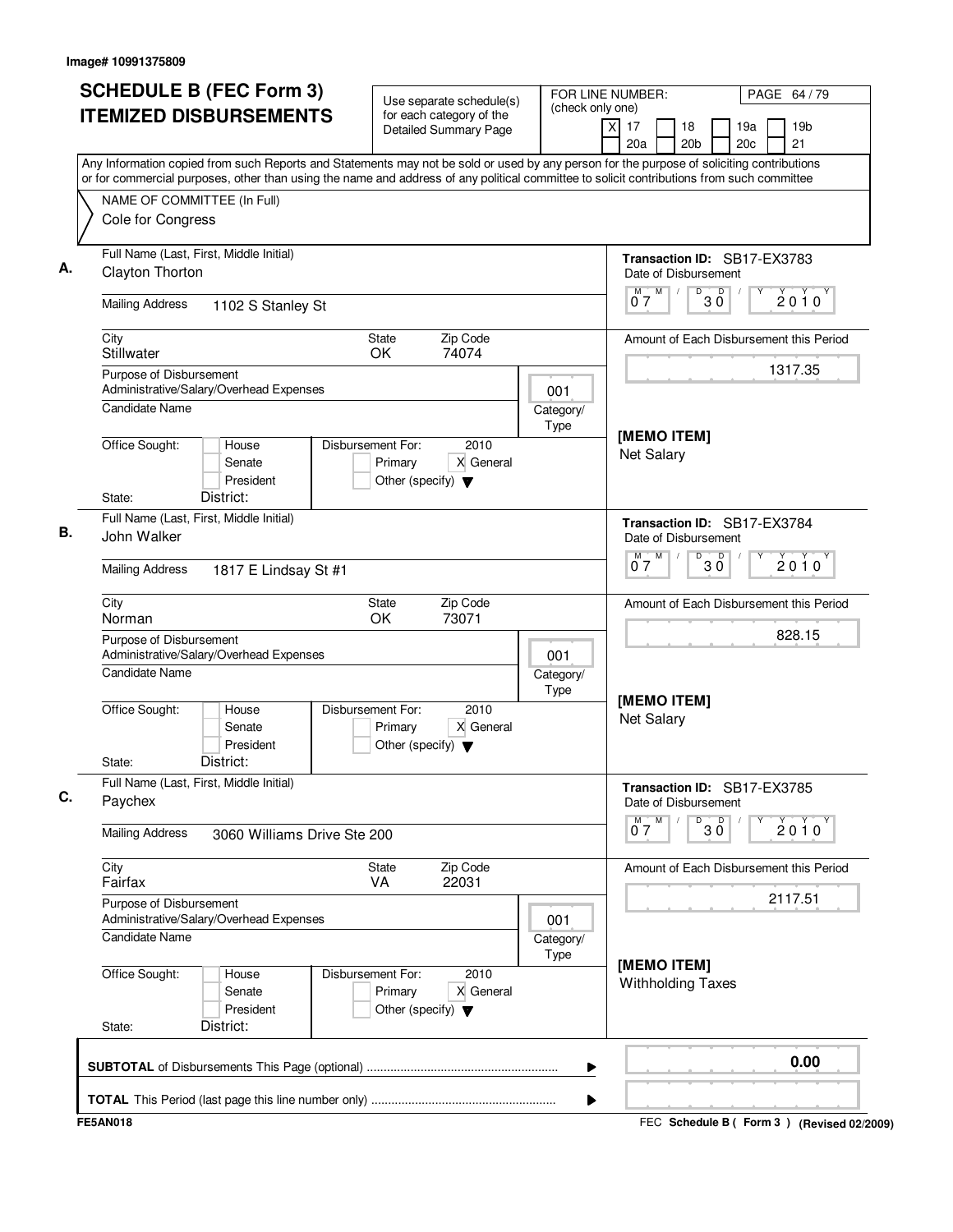| Cole for Congress<br>Paychex<br><b>Mailing Address</b><br>City<br>Fairfax<br>Purpose of Disbursement<br>Payroll Service<br>Candidate Name<br>Office Sought: | <b>ITEMIZED DISBURSEMENTS</b><br>NAME OF COMMITTEE (In Full)<br>Full Name (Last, First, Middle Initial)<br>3060 Williams Drive Ste 200<br>House<br>Senate | Use separate schedule(s)<br>for each category of the<br><b>Detailed Summary Page</b><br>Zip Code<br><b>State</b><br>22031<br><b>VA</b> | (check only one)<br>001<br>Category/ | 18<br>19 <sub>b</sub><br>$\times$<br>17<br>19a<br>20a<br>20 <sub>b</sub><br>20c<br>21<br>Any Information copied from such Reports and Statements may not be sold or used by any person for the purpose of soliciting contributions<br>or for commercial purposes, other than using the name and address of any political committee to solicit contributions from such committee<br>Transaction ID: SB17-EX3788<br>Date of Disbursement<br>M<br>D<br>10<br>М<br>$2010^y$<br>08<br>Amount of Each Disbursement this Period<br>104.75 |  |
|-------------------------------------------------------------------------------------------------------------------------------------------------------------|-----------------------------------------------------------------------------------------------------------------------------------------------------------|----------------------------------------------------------------------------------------------------------------------------------------|--------------------------------------|------------------------------------------------------------------------------------------------------------------------------------------------------------------------------------------------------------------------------------------------------------------------------------------------------------------------------------------------------------------------------------------------------------------------------------------------------------------------------------------------------------------------------------|--|
|                                                                                                                                                             |                                                                                                                                                           |                                                                                                                                        |                                      |                                                                                                                                                                                                                                                                                                                                                                                                                                                                                                                                    |  |
|                                                                                                                                                             |                                                                                                                                                           |                                                                                                                                        |                                      |                                                                                                                                                                                                                                                                                                                                                                                                                                                                                                                                    |  |
|                                                                                                                                                             |                                                                                                                                                           |                                                                                                                                        |                                      |                                                                                                                                                                                                                                                                                                                                                                                                                                                                                                                                    |  |
|                                                                                                                                                             |                                                                                                                                                           |                                                                                                                                        |                                      |                                                                                                                                                                                                                                                                                                                                                                                                                                                                                                                                    |  |
|                                                                                                                                                             |                                                                                                                                                           |                                                                                                                                        |                                      |                                                                                                                                                                                                                                                                                                                                                                                                                                                                                                                                    |  |
|                                                                                                                                                             |                                                                                                                                                           |                                                                                                                                        |                                      |                                                                                                                                                                                                                                                                                                                                                                                                                                                                                                                                    |  |
|                                                                                                                                                             |                                                                                                                                                           |                                                                                                                                        |                                      |                                                                                                                                                                                                                                                                                                                                                                                                                                                                                                                                    |  |
|                                                                                                                                                             |                                                                                                                                                           | Disbursement For:<br>2010<br>X General<br>Primary                                                                                      | Type                                 | Payroll Service                                                                                                                                                                                                                                                                                                                                                                                                                                                                                                                    |  |
| State:                                                                                                                                                      | President<br>District:                                                                                                                                    | Other (specify) $\blacktriangledown$                                                                                                   |                                      |                                                                                                                                                                                                                                                                                                                                                                                                                                                                                                                                    |  |
| Paychex                                                                                                                                                     | Full Name (Last, First, Middle Initial)                                                                                                                   |                                                                                                                                        |                                      | Transaction ID: SB17-EX3792<br>Date of Disbursement<br>M<br>D<br>M<br>3 <sup>0</sup><br>$2010^y$                                                                                                                                                                                                                                                                                                                                                                                                                                   |  |
| <b>Mailing Address</b>                                                                                                                                      | 3060 Williams Drive Ste 200                                                                                                                               |                                                                                                                                        |                                      | 08                                                                                                                                                                                                                                                                                                                                                                                                                                                                                                                                 |  |
| City<br>Fairfax                                                                                                                                             |                                                                                                                                                           | Zip Code<br>State<br>VA<br>22031                                                                                                       |                                      | Amount of Each Disbursement this Period<br>8886.03                                                                                                                                                                                                                                                                                                                                                                                                                                                                                 |  |
| Purpose of Disbursement<br>Credit Card Paid by Paychex<br>Candidate Name                                                                                    |                                                                                                                                                           |                                                                                                                                        | 001<br>Category/<br>Type             |                                                                                                                                                                                                                                                                                                                                                                                                                                                                                                                                    |  |
| Office Sought:<br>State:                                                                                                                                    | House<br>Senate<br>President<br>District:                                                                                                                 | Disbursement For:<br>2010<br>X General<br>Primary<br>Other (specify) $\blacktriangledown$                                              |                                      | Credit Card Paid by Paych-<br>ex                                                                                                                                                                                                                                                                                                                                                                                                                                                                                                   |  |
| <b>Nathan Atkins</b>                                                                                                                                        | Full Name (Last, First, Middle Initial)                                                                                                                   |                                                                                                                                        |                                      | Transaction ID: SB17-EX3790<br>Date of Disbursement                                                                                                                                                                                                                                                                                                                                                                                                                                                                                |  |
| <b>Mailing Address</b>                                                                                                                                      | 18317 English Oak Ln                                                                                                                                      |                                                                                                                                        |                                      | M<br>D<br>3 <sup>D</sup><br>Y<br>$\overline{0}^{\mathsf{M}}$ 8<br>2010                                                                                                                                                                                                                                                                                                                                                                                                                                                             |  |
| City<br>Edmond                                                                                                                                              |                                                                                                                                                           | Zip Code<br>State<br>73012<br>OK                                                                                                       |                                      | Amount of Each Disbursement this Period<br>7483.68                                                                                                                                                                                                                                                                                                                                                                                                                                                                                 |  |
| Purpose of Disbursement<br>Candidate Name                                                                                                                   | Administrative/Salary/Overhead Expenses                                                                                                                   |                                                                                                                                        | 001<br>Category/                     |                                                                                                                                                                                                                                                                                                                                                                                                                                                                                                                                    |  |
| Office Sought:<br>State:                                                                                                                                    | House<br>Senate<br>President<br>District:                                                                                                                 | Disbursement For:<br>2010<br>X General<br>Primary<br>Other (specify) $\blacktriangledown$                                              | Type                                 | [MEMO ITEM]<br><b>Net Salary</b>                                                                                                                                                                                                                                                                                                                                                                                                                                                                                                   |  |
|                                                                                                                                                             |                                                                                                                                                           |                                                                                                                                        | ▶                                    | 8990.78                                                                                                                                                                                                                                                                                                                                                                                                                                                                                                                            |  |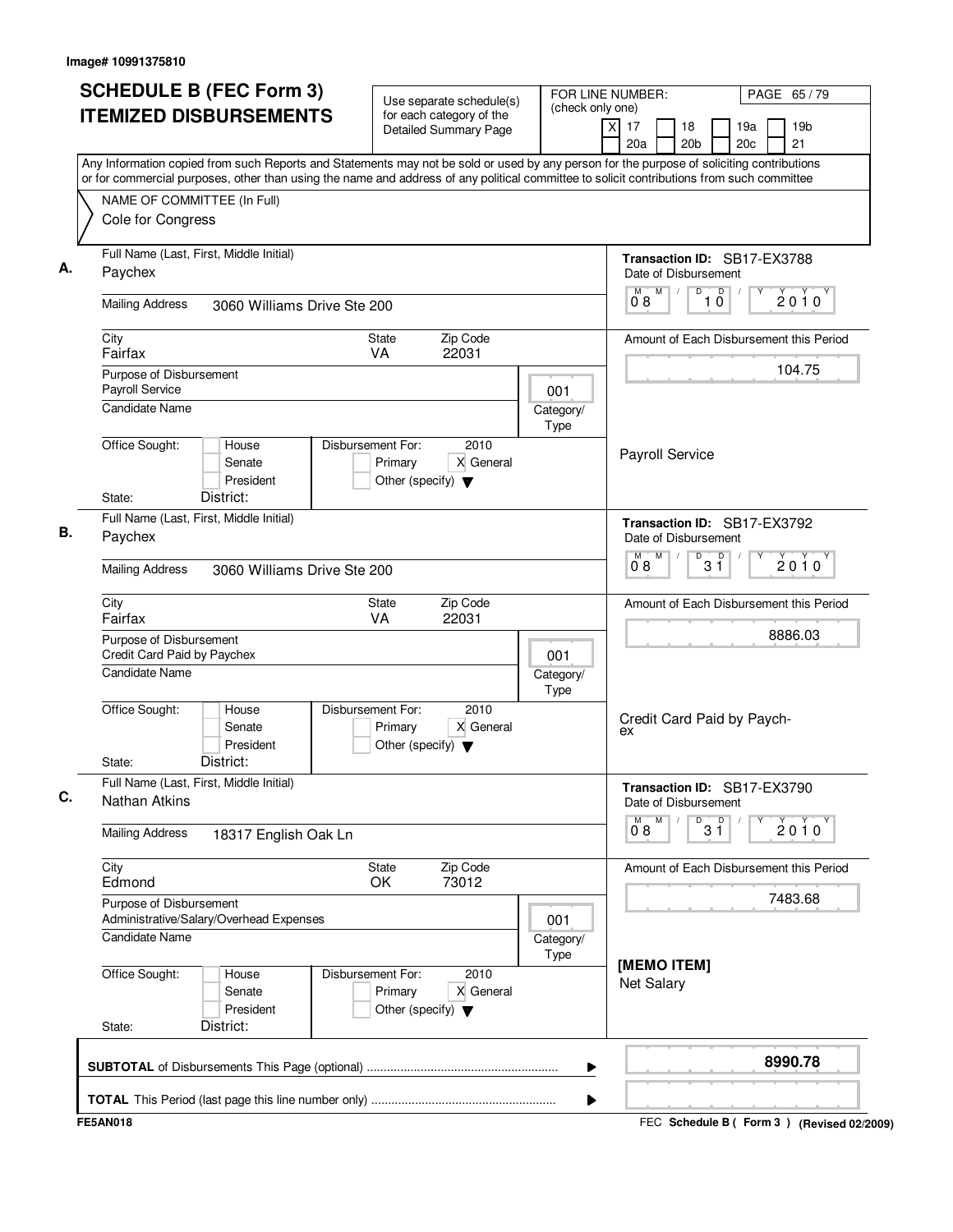| <b>SCHEDULE B (FEC Form 3)</b>                                                                                                                                                                                                                                                         | Use separate schedule(s)                                                                    |                          | FOR LINE NUMBER:                                              | PAGE 66 / 79                                    |  |
|----------------------------------------------------------------------------------------------------------------------------------------------------------------------------------------------------------------------------------------------------------------------------------------|---------------------------------------------------------------------------------------------|--------------------------|---------------------------------------------------------------|-------------------------------------------------|--|
| <b>ITEMIZED DISBURSEMENTS</b>                                                                                                                                                                                                                                                          | for each category of the<br><b>Detailed Summary Page</b>                                    | (check only one)         | $\overline{\mathsf{x}}$<br>17<br>18<br>20 <sub>b</sub><br>20a | 19 <sub>b</sub><br>19a<br>20 <sub>c</sub><br>21 |  |
| Any Information copied from such Reports and Statements may not be sold or used by any person for the purpose of soliciting contributions<br>or for commercial purposes, other than using the name and address of any political committee to solicit contributions from such committee |                                                                                             |                          |                                                               |                                                 |  |
| NAME OF COMMITTEE (In Full)                                                                                                                                                                                                                                                            |                                                                                             |                          |                                                               |                                                 |  |
| Cole for Congress                                                                                                                                                                                                                                                                      |                                                                                             |                          |                                                               |                                                 |  |
| Full Name (Last, First, Middle Initial)<br>Paychex                                                                                                                                                                                                                                     |                                                                                             |                          | Transaction ID: SB17-EX3791<br>Date of Disbursement           |                                                 |  |
| <b>Mailing Address</b><br>3060 Williams Drive Ste 200                                                                                                                                                                                                                                  |                                                                                             |                          | M<br>М<br>$\overline{31}$<br>08                               | 2010                                            |  |
| City<br>Fairfax                                                                                                                                                                                                                                                                        | Zip Code<br><b>State</b><br>22031<br>VA.                                                    |                          |                                                               | Amount of Each Disbursement this Period         |  |
| Purpose of Disbursement                                                                                                                                                                                                                                                                |                                                                                             |                          |                                                               | 1402.35                                         |  |
| Administrative/Salary/Overhead Expenses<br>Candidate Name                                                                                                                                                                                                                              |                                                                                             | 001<br>Category/<br>Type |                                                               |                                                 |  |
| Office Sought:<br>House<br>Senate<br>President<br>District:<br>State:                                                                                                                                                                                                                  | Disbursement For:<br>2010<br>Primary<br>X General<br>Other (specify) $\blacktriangledown$   |                          | [MEMO ITEM]<br><b>Withholding Taxes</b>                       |                                                 |  |
| Full Name (Last, First, Middle Initial)                                                                                                                                                                                                                                                |                                                                                             |                          | Transaction ID: SB17-EX3789                                   |                                                 |  |
| Paychex                                                                                                                                                                                                                                                                                |                                                                                             |                          | Date of Disbursement                                          |                                                 |  |
| <b>Mailing Address</b><br>3060 Williams Drive Ste 200                                                                                                                                                                                                                                  |                                                                                             |                          | D<br>$\overline{10}$<br>M<br>М<br>09                          | $2010^y$                                        |  |
| City                                                                                                                                                                                                                                                                                   | Zip Code<br><b>State</b>                                                                    |                          |                                                               | Amount of Each Disbursement this Period         |  |
| Fairfax                                                                                                                                                                                                                                                                                | 22031<br><b>VA</b>                                                                          |                          |                                                               | 93.13                                           |  |
| Purpose of Disbursement<br>Payroll Service                                                                                                                                                                                                                                             |                                                                                             | 001                      |                                                               |                                                 |  |
| <b>Candidate Name</b>                                                                                                                                                                                                                                                                  |                                                                                             | Category/<br>Type        |                                                               |                                                 |  |
| Office Sought:<br>House<br>Senate<br>President<br>District:<br>State:                                                                                                                                                                                                                  | Disbursement For:<br>2010<br>X General<br>Primary<br>Other (specify) $\blacktriangledown$   |                          | Payroll Service                                               |                                                 |  |
| Full Name (Last, First, Middle Initial)<br><b>Nathan Atkins</b>                                                                                                                                                                                                                        |                                                                                             |                          | Transaction ID: SB17-EX3685<br>Date of Disbursement           |                                                 |  |
| <b>Mailing Address</b><br>18317 English Oak Ln                                                                                                                                                                                                                                         |                                                                                             |                          | $0^M$ $7^M$<br>D<br>1 <sup>D</sup>                            | Y<br>2010                                       |  |
| City<br>Edmond                                                                                                                                                                                                                                                                         | Zip Code<br>State<br>OK<br>73012                                                            |                          |                                                               | Amount of Each Disbursement this Period         |  |
| Purpose of Disbursement                                                                                                                                                                                                                                                                |                                                                                             |                          |                                                               | 779.25                                          |  |
| Mileage Reimbursement<br>Candidate Name                                                                                                                                                                                                                                                |                                                                                             | 002<br>Category/<br>Type |                                                               |                                                 |  |
| Office Sought:<br>House<br>Senate<br>President<br>District:<br>State:                                                                                                                                                                                                                  | Disbursement For:<br>2010<br>$X$ Primary<br>General<br>Other (specify) $\blacktriangledown$ |                          | Mileage Reimbursement                                         |                                                 |  |
|                                                                                                                                                                                                                                                                                        |                                                                                             | ▶                        |                                                               | 872.38                                          |  |
|                                                                                                                                                                                                                                                                                        |                                                                                             | ▶                        |                                                               |                                                 |  |
| <b>FE5AN018</b>                                                                                                                                                                                                                                                                        |                                                                                             |                          |                                                               | FEC Schedule B ( Form 3 ) (Revised 02/2009)     |  |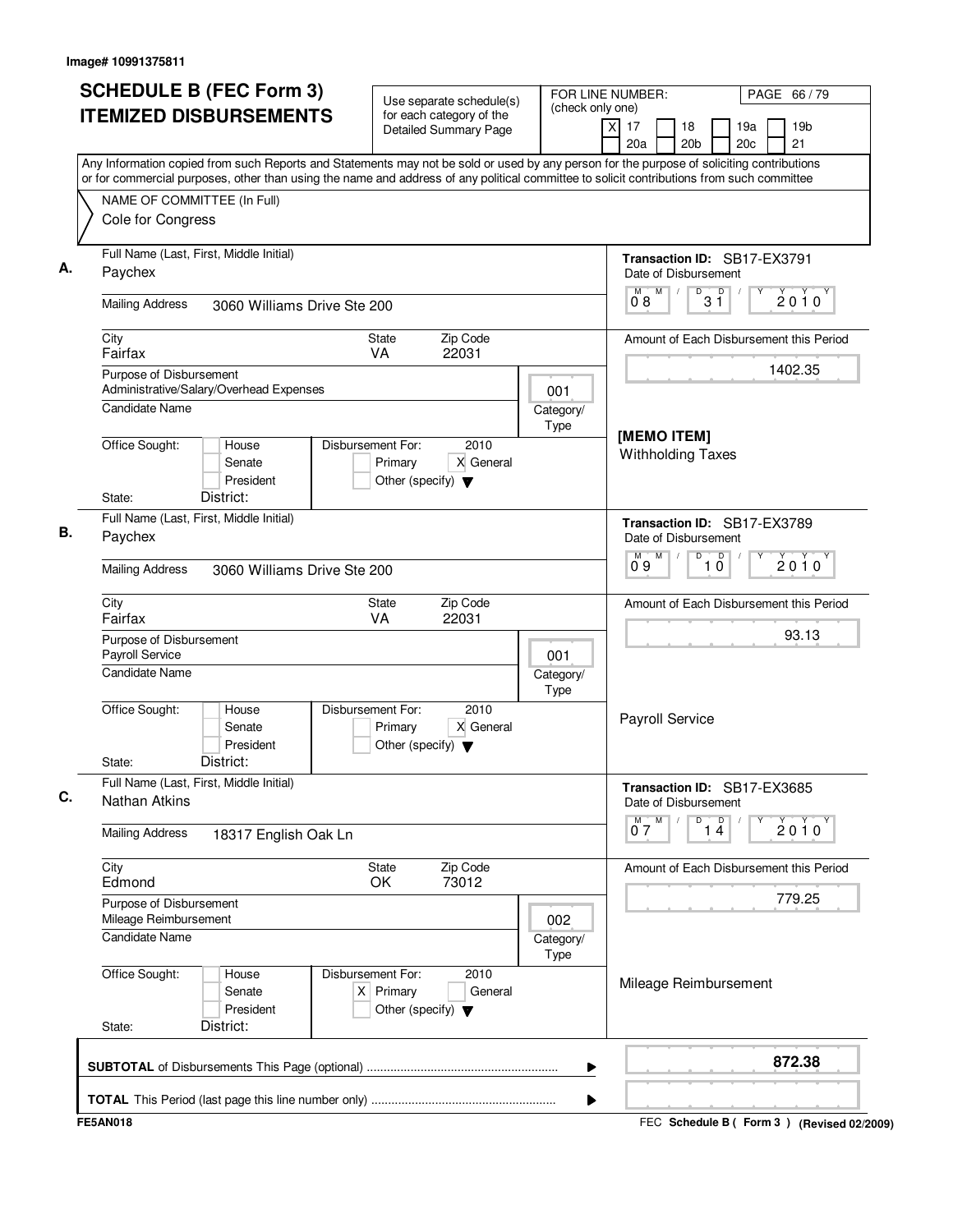| <b>SCHEDULE B (FEC Form 3)</b>                                                                                                                                                                                                                                                         | Use separate schedule(s)                                                                    |                          | FOR LINE NUMBER:                                              | PAGE 67/79                                      |
|----------------------------------------------------------------------------------------------------------------------------------------------------------------------------------------------------------------------------------------------------------------------------------------|---------------------------------------------------------------------------------------------|--------------------------|---------------------------------------------------------------|-------------------------------------------------|
| <b>ITEMIZED DISBURSEMENTS</b>                                                                                                                                                                                                                                                          | for each category of the<br><b>Detailed Summary Page</b>                                    | (check only one)         | $\overline{\mathsf{x}}$<br>17<br>18<br>20a<br>20 <sub>b</sub> | 19 <sub>b</sub><br>19a<br>20 <sub>c</sub><br>21 |
| Any Information copied from such Reports and Statements may not be sold or used by any person for the purpose of soliciting contributions<br>or for commercial purposes, other than using the name and address of any political committee to solicit contributions from such committee |                                                                                             |                          |                                                               |                                                 |
| NAME OF COMMITTEE (In Full)                                                                                                                                                                                                                                                            |                                                                                             |                          |                                                               |                                                 |
| Cole for Congress                                                                                                                                                                                                                                                                      |                                                                                             |                          |                                                               |                                                 |
| Full Name (Last, First, Middle Initial)<br><b>Nathan Atkins</b>                                                                                                                                                                                                                        |                                                                                             |                          | Transaction ID: SB17-EX3703<br>Date of Disbursement           |                                                 |
| <b>Mailing Address</b><br>18317 English Oak Ln                                                                                                                                                                                                                                         |                                                                                             |                          | M<br>$D$ <sub>0</sub> $\overline{O}$<br>M<br>07               | 2010                                            |
| City<br>Edmond                                                                                                                                                                                                                                                                         | State<br>Zip Code<br>OK.<br>73012                                                           |                          |                                                               | Amount of Each Disbursement this Period         |
| Purpose of Disbursement<br>Mileage Reimbursement                                                                                                                                                                                                                                       |                                                                                             |                          |                                                               | 146.85                                          |
| <b>Candidate Name</b>                                                                                                                                                                                                                                                                  |                                                                                             | 002<br>Category/<br>Type |                                                               |                                                 |
| Office Sought:<br>House<br>Senate<br>President<br>District:<br>State:                                                                                                                                                                                                                  | Disbursement For:<br>2010<br>$X$ Primary<br>General<br>Other (specify) $\blacktriangledown$ |                          | Mileage Reimbursement                                         |                                                 |
| Full Name (Last, First, Middle Initial)                                                                                                                                                                                                                                                |                                                                                             |                          | Transaction ID: SB17-EX3817                                   |                                                 |
| <b>Nathan Atkins</b>                                                                                                                                                                                                                                                                   |                                                                                             |                          | Date of Disbursement                                          |                                                 |
| <b>Mailing Address</b><br>18317 English Oak Ln                                                                                                                                                                                                                                         |                                                                                             |                          | M<br>D<br>09<br>M<br>08                                       | $2010^y$                                        |
| City<br>Edmond                                                                                                                                                                                                                                                                         | Zip Code<br><b>State</b><br>OK<br>73012                                                     |                          |                                                               | Amount of Each Disbursement this Period         |
| Purpose of Disbursement                                                                                                                                                                                                                                                                |                                                                                             |                          |                                                               | 200.37                                          |
| <b>REIMBURSEMENT: SEE BELOW</b><br>Candidate Name                                                                                                                                                                                                                                      |                                                                                             | 001<br>Category/<br>Type |                                                               |                                                 |
| Office Sought:<br>House<br>Senate<br>President<br>District:<br>State:                                                                                                                                                                                                                  | Disbursement For:<br>2010<br>Primary<br>X General<br>Other (specify) $\blacktriangledown$   |                          |                                                               | <b>REIMBURSEMENT: SEE BELOW</b>                 |
| Full Name (Last, First, Middle Initial)<br>Wal-Mart                                                                                                                                                                                                                                    |                                                                                             |                          | Transaction ID: SB17-EX3818<br>Date of Disbursement           |                                                 |
| <b>Mailing Address</b><br>501 SW 19th St                                                                                                                                                                                                                                               |                                                                                             |                          | ${\sf M}$<br>M<br>D<br>09<br>$0^{\degree}8$                   | Y<br>2010                                       |
| City<br>Oklahoma City                                                                                                                                                                                                                                                                  | Zip Code<br>State<br>OK<br>73160                                                            |                          |                                                               | Amount of Each Disbursement this Period         |
| Purpose of Disbursement<br>Toner Post-its Cable Ties                                                                                                                                                                                                                                   |                                                                                             |                          |                                                               | 68.58                                           |
| Candidate Name                                                                                                                                                                                                                                                                         |                                                                                             | 001<br>Category/<br>Type |                                                               |                                                 |
| Office Sought:<br>House<br>Senate<br>President<br>District:<br>State:                                                                                                                                                                                                                  | Disbursement For:<br>2010<br>Primary<br>X General<br>Other (specify) $\blacktriangledown$   |                          | [MEMO ITEM]                                                   |                                                 |
|                                                                                                                                                                                                                                                                                        |                                                                                             | ▶                        |                                                               | 347.22                                          |
|                                                                                                                                                                                                                                                                                        |                                                                                             | ▶                        |                                                               |                                                 |
| <b>FE5AN018</b>                                                                                                                                                                                                                                                                        |                                                                                             |                          |                                                               | FEC Schedule B ( Form 3 ) (Revised 02/2009)     |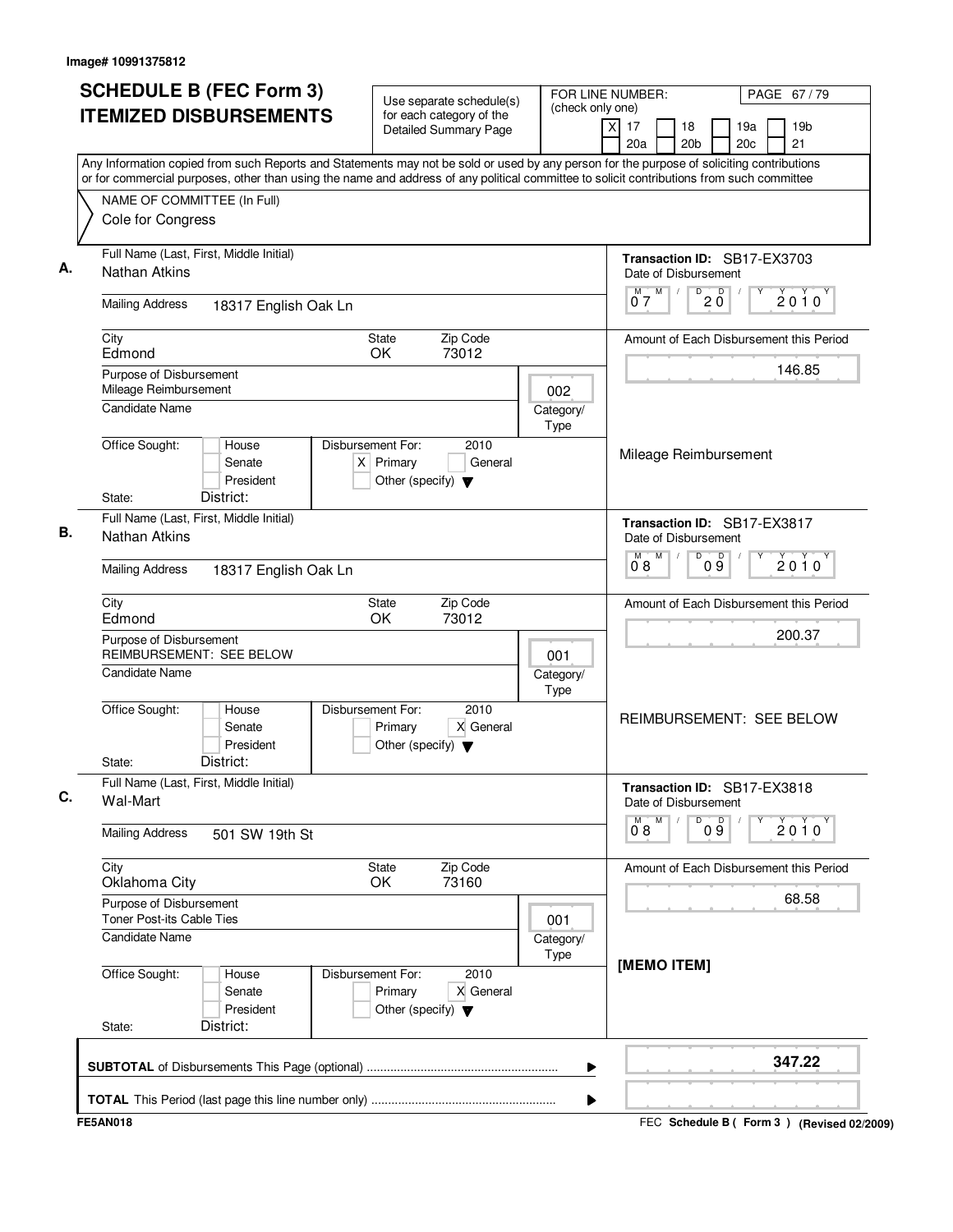| (check only one)<br><b>ITEMIZED DISBURSEMENTS</b><br>for each category of the<br>$\overline{\mathsf{x}}$<br>17<br>18<br>19 <sub>b</sub><br>19a<br><b>Detailed Summary Page</b><br>20a<br>20 <sub>b</sub><br>20 <sub>c</sub><br>21<br>Any Information copied from such Reports and Statements may not be sold or used by any person for the purpose of soliciting contributions<br>or for commercial purposes, other than using the name and address of any political committee to solicit contributions from such committee<br>NAME OF COMMITTEE (In Full)<br>Cole for Congress<br>Full Name (Last, First, Middle Initial)<br>Transaction ID: SB17-EX3819<br><b>Copelins Office Center</b><br>Date of Disbursement<br>M<br>D<br>09<br>М<br>2010<br>08<br><b>Mailing Address</b><br>425 W Main St<br>City<br>State<br>Zip Code<br>Amount of Each Disbursement this Period<br>OK.<br>73069<br>Norman<br>39.16<br>Purpose of Disbursement<br>Copies<br>001<br><b>Candidate Name</b><br>Category/<br>Type<br>[MEMO ITEM]<br>Office Sought:<br>Disbursement For:<br>2010<br>House<br>Senate<br>Primary<br>X General<br>President<br>Other (specify) $\blacktriangledown$<br>District:<br>State:<br>Full Name (Last, First, Middle Initial)<br>Transaction ID: SB17-EX3820<br><b>USPS</b><br>Date of Disbursement<br>M<br>D<br>09<br>M<br>$2010^y$<br>08<br><b>Mailing Address</b><br>458 Lenfant Plaza Southwest<br>Zip Code<br>City<br><b>State</b><br>Amount of Each Disbursement this Period<br>DC<br>20024<br>Washington<br>18.94<br>Purpose of Disbursement<br>Postage<br>001<br><b>Candidate Name</b><br>Category/<br>Type<br>[MEMO ITEM]<br>Office Sought:<br>Disbursement For:<br>2010<br>House<br>Primary<br>X General<br>Senate<br>President<br>Other (specify) $\blacktriangledown$<br>District:<br>State:<br>Full Name (Last, First, Middle Initial)<br>Transaction ID: SB17-EX3821<br>Taco Mayo<br>Date of Disbursement<br>${\sf M}$<br>M<br>D<br>09<br>Y<br>2010<br>$0^{\degree}8$<br><b>Mailing Address</b><br>801 SW 11th St<br>Zip Code<br>City<br>State<br>Amount of Each Disbursement this Period<br>OK<br>73501<br>Lawton<br>11.20<br>Purpose of Disbursement<br>Food and Beverage<br>001<br><b>Candidate Name</b><br>Category/<br>Type<br>[MEMO ITEM]<br>Office Sought:<br>Disbursement For:<br>2010<br>House<br>Primary<br>X General<br>Senate<br>President<br>Other (specify) $\blacktriangledown$<br>District:<br>State: | <b>SCHEDULE B (FEC Form 3)</b> | Use separate schedule(s) | FOR LINE NUMBER: | PAGE 68 / 79 |  |
|---------------------------------------------------------------------------------------------------------------------------------------------------------------------------------------------------------------------------------------------------------------------------------------------------------------------------------------------------------------------------------------------------------------------------------------------------------------------------------------------------------------------------------------------------------------------------------------------------------------------------------------------------------------------------------------------------------------------------------------------------------------------------------------------------------------------------------------------------------------------------------------------------------------------------------------------------------------------------------------------------------------------------------------------------------------------------------------------------------------------------------------------------------------------------------------------------------------------------------------------------------------------------------------------------------------------------------------------------------------------------------------------------------------------------------------------------------------------------------------------------------------------------------------------------------------------------------------------------------------------------------------------------------------------------------------------------------------------------------------------------------------------------------------------------------------------------------------------------------------------------------------------------------------------------------------------------------------------------------------------------------------------------------------------------------------------------------------------------------------------------------------------------------------------------------------------------------------------------------------------------------------------------------------------------------------------------------------------------------------------------------------------------------------------------------------------|--------------------------------|--------------------------|------------------|--------------|--|
|                                                                                                                                                                                                                                                                                                                                                                                                                                                                                                                                                                                                                                                                                                                                                                                                                                                                                                                                                                                                                                                                                                                                                                                                                                                                                                                                                                                                                                                                                                                                                                                                                                                                                                                                                                                                                                                                                                                                                                                                                                                                                                                                                                                                                                                                                                                                                                                                                                             |                                |                          |                  |              |  |
|                                                                                                                                                                                                                                                                                                                                                                                                                                                                                                                                                                                                                                                                                                                                                                                                                                                                                                                                                                                                                                                                                                                                                                                                                                                                                                                                                                                                                                                                                                                                                                                                                                                                                                                                                                                                                                                                                                                                                                                                                                                                                                                                                                                                                                                                                                                                                                                                                                             |                                |                          |                  |              |  |
|                                                                                                                                                                                                                                                                                                                                                                                                                                                                                                                                                                                                                                                                                                                                                                                                                                                                                                                                                                                                                                                                                                                                                                                                                                                                                                                                                                                                                                                                                                                                                                                                                                                                                                                                                                                                                                                                                                                                                                                                                                                                                                                                                                                                                                                                                                                                                                                                                                             |                                |                          |                  |              |  |
|                                                                                                                                                                                                                                                                                                                                                                                                                                                                                                                                                                                                                                                                                                                                                                                                                                                                                                                                                                                                                                                                                                                                                                                                                                                                                                                                                                                                                                                                                                                                                                                                                                                                                                                                                                                                                                                                                                                                                                                                                                                                                                                                                                                                                                                                                                                                                                                                                                             |                                |                          |                  |              |  |
|                                                                                                                                                                                                                                                                                                                                                                                                                                                                                                                                                                                                                                                                                                                                                                                                                                                                                                                                                                                                                                                                                                                                                                                                                                                                                                                                                                                                                                                                                                                                                                                                                                                                                                                                                                                                                                                                                                                                                                                                                                                                                                                                                                                                                                                                                                                                                                                                                                             |                                |                          |                  |              |  |
|                                                                                                                                                                                                                                                                                                                                                                                                                                                                                                                                                                                                                                                                                                                                                                                                                                                                                                                                                                                                                                                                                                                                                                                                                                                                                                                                                                                                                                                                                                                                                                                                                                                                                                                                                                                                                                                                                                                                                                                                                                                                                                                                                                                                                                                                                                                                                                                                                                             |                                |                          |                  |              |  |
|                                                                                                                                                                                                                                                                                                                                                                                                                                                                                                                                                                                                                                                                                                                                                                                                                                                                                                                                                                                                                                                                                                                                                                                                                                                                                                                                                                                                                                                                                                                                                                                                                                                                                                                                                                                                                                                                                                                                                                                                                                                                                                                                                                                                                                                                                                                                                                                                                                             |                                |                          |                  |              |  |
|                                                                                                                                                                                                                                                                                                                                                                                                                                                                                                                                                                                                                                                                                                                                                                                                                                                                                                                                                                                                                                                                                                                                                                                                                                                                                                                                                                                                                                                                                                                                                                                                                                                                                                                                                                                                                                                                                                                                                                                                                                                                                                                                                                                                                                                                                                                                                                                                                                             |                                |                          |                  |              |  |
|                                                                                                                                                                                                                                                                                                                                                                                                                                                                                                                                                                                                                                                                                                                                                                                                                                                                                                                                                                                                                                                                                                                                                                                                                                                                                                                                                                                                                                                                                                                                                                                                                                                                                                                                                                                                                                                                                                                                                                                                                                                                                                                                                                                                                                                                                                                                                                                                                                             |                                |                          |                  |              |  |
|                                                                                                                                                                                                                                                                                                                                                                                                                                                                                                                                                                                                                                                                                                                                                                                                                                                                                                                                                                                                                                                                                                                                                                                                                                                                                                                                                                                                                                                                                                                                                                                                                                                                                                                                                                                                                                                                                                                                                                                                                                                                                                                                                                                                                                                                                                                                                                                                                                             |                                |                          |                  |              |  |
|                                                                                                                                                                                                                                                                                                                                                                                                                                                                                                                                                                                                                                                                                                                                                                                                                                                                                                                                                                                                                                                                                                                                                                                                                                                                                                                                                                                                                                                                                                                                                                                                                                                                                                                                                                                                                                                                                                                                                                                                                                                                                                                                                                                                                                                                                                                                                                                                                                             |                                |                          |                  |              |  |
|                                                                                                                                                                                                                                                                                                                                                                                                                                                                                                                                                                                                                                                                                                                                                                                                                                                                                                                                                                                                                                                                                                                                                                                                                                                                                                                                                                                                                                                                                                                                                                                                                                                                                                                                                                                                                                                                                                                                                                                                                                                                                                                                                                                                                                                                                                                                                                                                                                             |                                |                          |                  |              |  |
|                                                                                                                                                                                                                                                                                                                                                                                                                                                                                                                                                                                                                                                                                                                                                                                                                                                                                                                                                                                                                                                                                                                                                                                                                                                                                                                                                                                                                                                                                                                                                                                                                                                                                                                                                                                                                                                                                                                                                                                                                                                                                                                                                                                                                                                                                                                                                                                                                                             |                                |                          |                  |              |  |
|                                                                                                                                                                                                                                                                                                                                                                                                                                                                                                                                                                                                                                                                                                                                                                                                                                                                                                                                                                                                                                                                                                                                                                                                                                                                                                                                                                                                                                                                                                                                                                                                                                                                                                                                                                                                                                                                                                                                                                                                                                                                                                                                                                                                                                                                                                                                                                                                                                             |                                |                          |                  |              |  |
|                                                                                                                                                                                                                                                                                                                                                                                                                                                                                                                                                                                                                                                                                                                                                                                                                                                                                                                                                                                                                                                                                                                                                                                                                                                                                                                                                                                                                                                                                                                                                                                                                                                                                                                                                                                                                                                                                                                                                                                                                                                                                                                                                                                                                                                                                                                                                                                                                                             |                                |                          |                  |              |  |
|                                                                                                                                                                                                                                                                                                                                                                                                                                                                                                                                                                                                                                                                                                                                                                                                                                                                                                                                                                                                                                                                                                                                                                                                                                                                                                                                                                                                                                                                                                                                                                                                                                                                                                                                                                                                                                                                                                                                                                                                                                                                                                                                                                                                                                                                                                                                                                                                                                             |                                |                          |                  |              |  |
|                                                                                                                                                                                                                                                                                                                                                                                                                                                                                                                                                                                                                                                                                                                                                                                                                                                                                                                                                                                                                                                                                                                                                                                                                                                                                                                                                                                                                                                                                                                                                                                                                                                                                                                                                                                                                                                                                                                                                                                                                                                                                                                                                                                                                                                                                                                                                                                                                                             |                                |                          |                  |              |  |
|                                                                                                                                                                                                                                                                                                                                                                                                                                                                                                                                                                                                                                                                                                                                                                                                                                                                                                                                                                                                                                                                                                                                                                                                                                                                                                                                                                                                                                                                                                                                                                                                                                                                                                                                                                                                                                                                                                                                                                                                                                                                                                                                                                                                                                                                                                                                                                                                                                             |                                |                          |                  |              |  |
| ▶                                                                                                                                                                                                                                                                                                                                                                                                                                                                                                                                                                                                                                                                                                                                                                                                                                                                                                                                                                                                                                                                                                                                                                                                                                                                                                                                                                                                                                                                                                                                                                                                                                                                                                                                                                                                                                                                                                                                                                                                                                                                                                                                                                                                                                                                                                                                                                                                                                           |                                |                          |                  | 0.00         |  |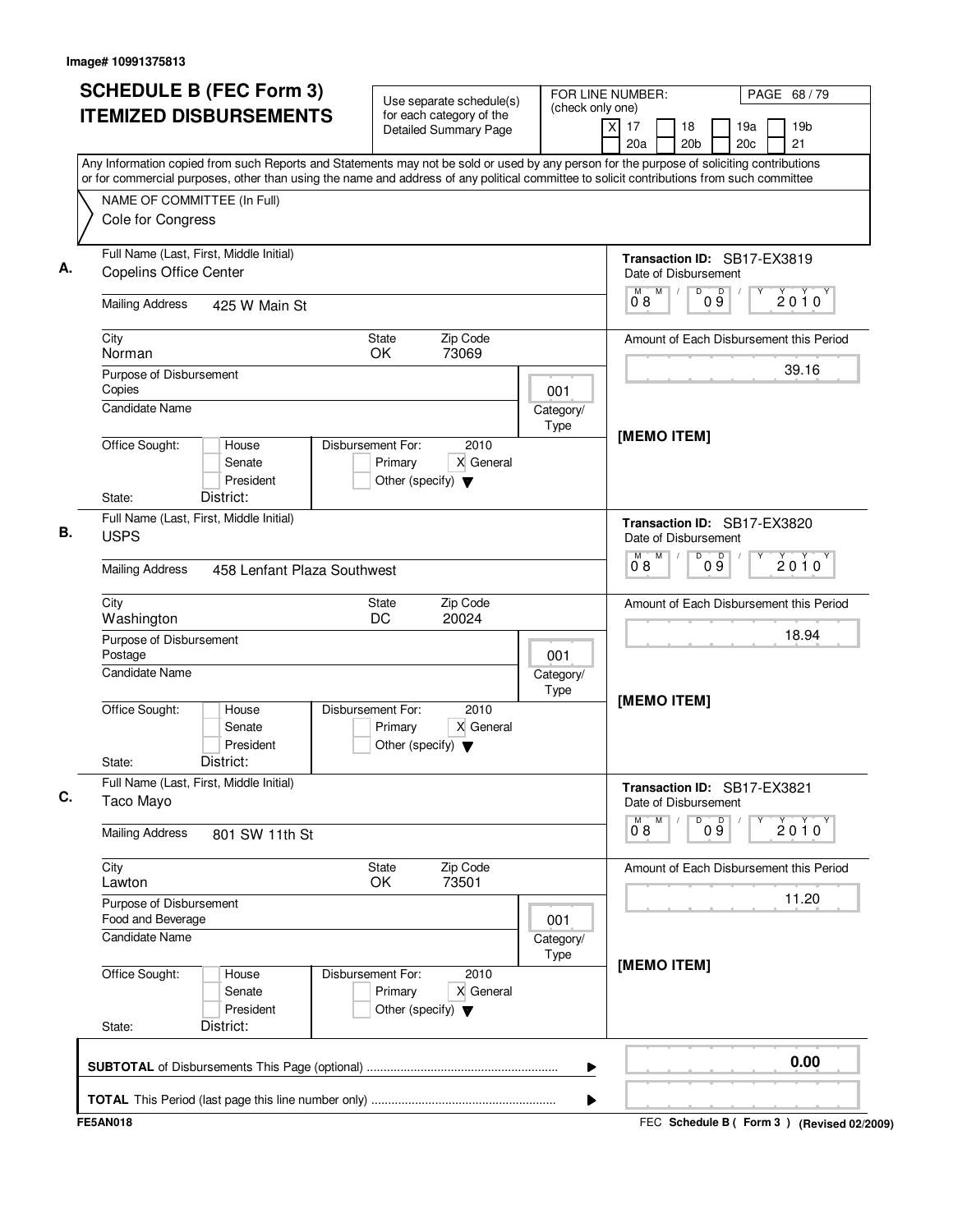| <b>SCHEDULE B (FEC Form 3)</b>                                                                                                                                                                                                                                                         | Use separate schedule(s)                                 |                   | FOR LINE NUMBER:<br>PAGE 69 / 79                                                                                 |  |  |
|----------------------------------------------------------------------------------------------------------------------------------------------------------------------------------------------------------------------------------------------------------------------------------------|----------------------------------------------------------|-------------------|------------------------------------------------------------------------------------------------------------------|--|--|
| <b>ITEMIZED DISBURSEMENTS</b>                                                                                                                                                                                                                                                          | for each category of the<br><b>Detailed Summary Page</b> | (check only one)  | $\overline{\mathsf{x}}$<br>17<br>18<br>19 <sub>b</sub><br>19a<br>20a<br>20 <sub>b</sub><br>20 <sub>c</sub><br>21 |  |  |
| Any Information copied from such Reports and Statements may not be sold or used by any person for the purpose of soliciting contributions<br>or for commercial purposes, other than using the name and address of any political committee to solicit contributions from such committee |                                                          |                   |                                                                                                                  |  |  |
| NAME OF COMMITTEE (In Full)                                                                                                                                                                                                                                                            |                                                          |                   |                                                                                                                  |  |  |
| Cole for Congress                                                                                                                                                                                                                                                                      |                                                          |                   |                                                                                                                  |  |  |
| Full Name (Last, First, Middle Initial)                                                                                                                                                                                                                                                |                                                          |                   | Transaction ID: SB17-EX3822                                                                                      |  |  |
| Braum's Ice Cream                                                                                                                                                                                                                                                                      |                                                          |                   | Date of Disbursement<br>M<br>D<br>М                                                                              |  |  |
| <b>Mailing Address</b><br>ShellNorth Interstate Drive                                                                                                                                                                                                                                  |                                                          |                   | 09<br>2010<br>08                                                                                                 |  |  |
| City                                                                                                                                                                                                                                                                                   | Zip Code<br><b>State</b>                                 |                   | Amount of Each Disbursement this Period                                                                          |  |  |
| Norman                                                                                                                                                                                                                                                                                 | OK.<br>73072                                             |                   | 8.60                                                                                                             |  |  |
| Purpose of Disbursement<br>Food and Beverage                                                                                                                                                                                                                                           |                                                          | 001               |                                                                                                                  |  |  |
| Candidate Name                                                                                                                                                                                                                                                                         |                                                          | Category/         |                                                                                                                  |  |  |
| Office Sought:<br>House                                                                                                                                                                                                                                                                | Disbursement For:<br>2010                                | Type              | [MEMO ITEM]                                                                                                      |  |  |
| Senate                                                                                                                                                                                                                                                                                 | Primary<br>X General                                     |                   |                                                                                                                  |  |  |
| President                                                                                                                                                                                                                                                                              | Other (specify) $\blacktriangledown$                     |                   |                                                                                                                  |  |  |
| District:<br>State:                                                                                                                                                                                                                                                                    |                                                          |                   |                                                                                                                  |  |  |
| Full Name (Last, First, Middle Initial)<br>Daylight Donuts                                                                                                                                                                                                                             |                                                          |                   | Transaction ID: SB17-EX3823                                                                                      |  |  |
|                                                                                                                                                                                                                                                                                        |                                                          |                   | Date of Disbursement<br>M<br>D<br>M                                                                              |  |  |
| <b>Mailing Address</b><br>1300 12 Ave SE                                                                                                                                                                                                                                               |                                                          |                   | 09<br>$2010^y$<br>08                                                                                             |  |  |
| City<br>Norman                                                                                                                                                                                                                                                                         | Zip Code<br><b>State</b><br>OK<br>73071                  |                   | Amount of Each Disbursement this Period                                                                          |  |  |
| Purpose of Disbursement                                                                                                                                                                                                                                                                |                                                          |                   | 31.99                                                                                                            |  |  |
| Food and Beverage                                                                                                                                                                                                                                                                      |                                                          | 001               |                                                                                                                  |  |  |
| <b>Candidate Name</b>                                                                                                                                                                                                                                                                  |                                                          | Category/         |                                                                                                                  |  |  |
| Office Sought:<br>House                                                                                                                                                                                                                                                                | Disbursement For:<br>2010                                | Type              | [MEMO ITEM]                                                                                                      |  |  |
| Senate                                                                                                                                                                                                                                                                                 | Primary<br>X General                                     |                   |                                                                                                                  |  |  |
| President                                                                                                                                                                                                                                                                              | Other (specify) $\blacktriangledown$                     |                   |                                                                                                                  |  |  |
| District:<br>State:                                                                                                                                                                                                                                                                    |                                                          |                   |                                                                                                                  |  |  |
| Full Name (Last, First, Middle Initial)<br>Oklahoma Turnpike                                                                                                                                                                                                                           |                                                          |                   | Transaction ID: SB17-EX3824<br>Date of Disbursement                                                              |  |  |
| <b>Mailing Address</b><br>4401 W. Memorial Rd                                                                                                                                                                                                                                          |                                                          |                   | ${\sf M}$<br>D<br>09<br>Y<br>M<br>2010<br>$0^{\degree}8$                                                         |  |  |
| City                                                                                                                                                                                                                                                                                   | Zip Code<br>State                                        |                   | Amount of Each Disbursement this Period                                                                          |  |  |
| Oklahoma City                                                                                                                                                                                                                                                                          | OK<br>73134                                              |                   | 21.90                                                                                                            |  |  |
| Purpose of Disbursement<br>Tolls                                                                                                                                                                                                                                                       |                                                          | 001               |                                                                                                                  |  |  |
| <b>Candidate Name</b>                                                                                                                                                                                                                                                                  |                                                          | Category/<br>Type |                                                                                                                  |  |  |
| Office Sought:<br>House                                                                                                                                                                                                                                                                | Disbursement For:<br>2010                                |                   | [MEMO ITEM]                                                                                                      |  |  |
| Senate                                                                                                                                                                                                                                                                                 | Primary<br>X General                                     |                   |                                                                                                                  |  |  |
| President                                                                                                                                                                                                                                                                              | Other (specify) $\blacktriangledown$                     |                   |                                                                                                                  |  |  |
| District:<br>State:                                                                                                                                                                                                                                                                    |                                                          |                   |                                                                                                                  |  |  |
|                                                                                                                                                                                                                                                                                        |                                                          |                   |                                                                                                                  |  |  |
|                                                                                                                                                                                                                                                                                        |                                                          | ▶                 | 0.00                                                                                                             |  |  |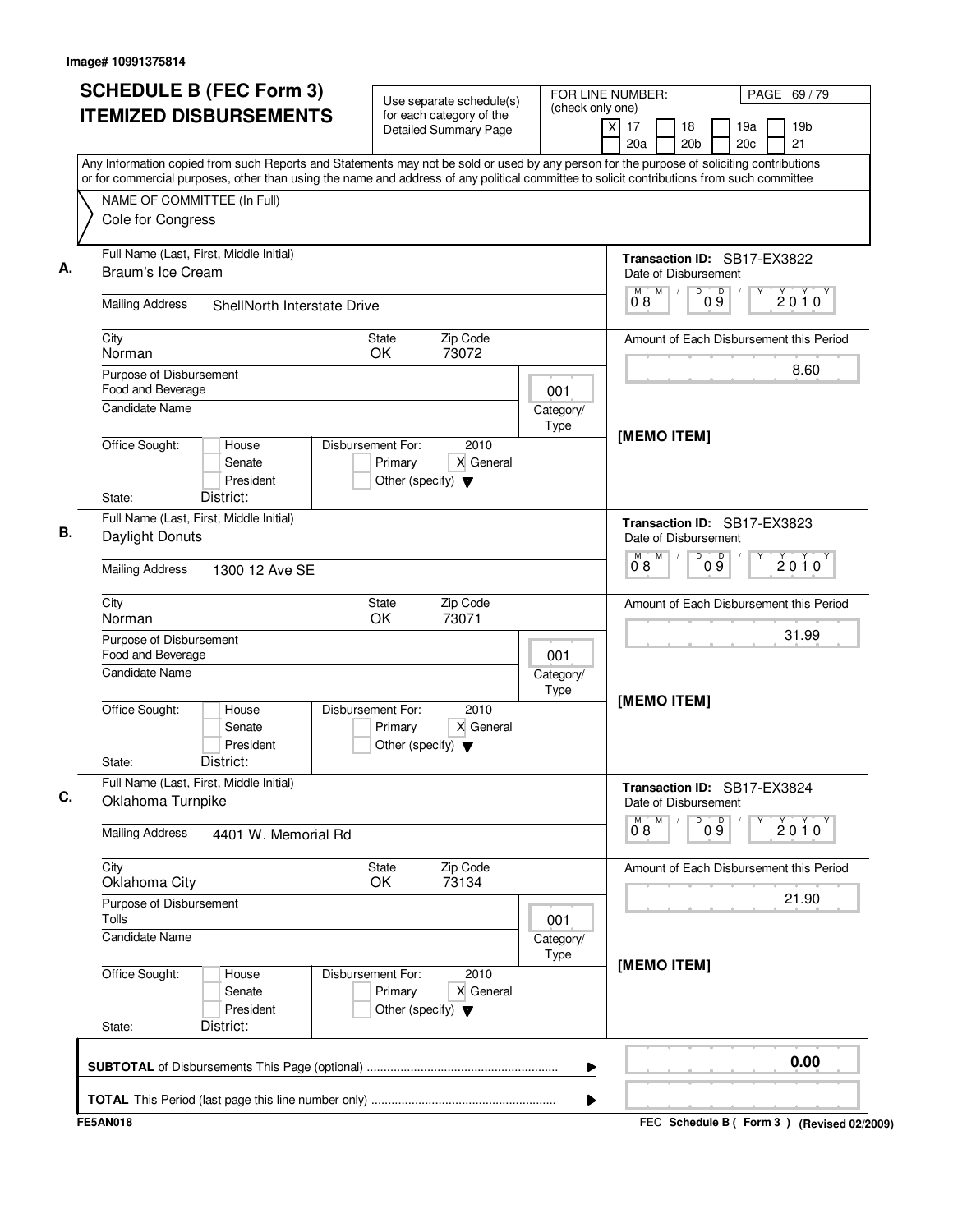| <b>SCHEDULE B (FEC Form 3)</b>                                                                                                                                                                                                                                                         | Use separate schedule(s)                                                                    | FOR LINE NUMBER:         |                                                               | PAGE 70/79                                      |
|----------------------------------------------------------------------------------------------------------------------------------------------------------------------------------------------------------------------------------------------------------------------------------------|---------------------------------------------------------------------------------------------|--------------------------|---------------------------------------------------------------|-------------------------------------------------|
| <b>ITEMIZED DISBURSEMENTS</b>                                                                                                                                                                                                                                                          | for each category of the<br><b>Detailed Summary Page</b>                                    | (check only one)         | $\overline{\mathsf{x}}$<br>17<br>18<br>20a<br>20 <sub>b</sub> | 19a<br>19 <sub>b</sub><br>21<br>20 <sub>c</sub> |
| Any Information copied from such Reports and Statements may not be sold or used by any person for the purpose of soliciting contributions<br>or for commercial purposes, other than using the name and address of any political committee to solicit contributions from such committee |                                                                                             |                          |                                                               |                                                 |
| NAME OF COMMITTEE (In Full)                                                                                                                                                                                                                                                            |                                                                                             |                          |                                                               |                                                 |
| Cole for Congress                                                                                                                                                                                                                                                                      |                                                                                             |                          |                                                               |                                                 |
| Full Name (Last, First, Middle Initial)<br><b>Nathan Atkins</b>                                                                                                                                                                                                                        |                                                                                             |                          | Date of Disbursement                                          | Transaction ID: SB17-EX3806                     |
| <b>Mailing Address</b><br>18317 English Oak Ln                                                                                                                                                                                                                                         |                                                                                             |                          | M<br>D<br>M<br>08                                             | $\overline{\mathsf{D}}$<br>2010<br>19           |
| City<br>Edmond                                                                                                                                                                                                                                                                         | Zip Code<br><b>State</b><br>OK<br>73012                                                     |                          |                                                               | Amount of Each Disbursement this Period         |
| Purpose of Disbursement<br>Mileage Reimbursement                                                                                                                                                                                                                                       |                                                                                             | 002                      |                                                               | 773.10                                          |
| Candidate Name                                                                                                                                                                                                                                                                         |                                                                                             | Category/<br><b>Type</b> |                                                               |                                                 |
| Office Sought:<br>House<br>Senate<br>President<br>District:<br>State:                                                                                                                                                                                                                  | Disbursement For:<br>2010<br>Primary<br>X General<br>Other (specify) $\blacktriangledown$   |                          | Mileage Reimbursement                                         |                                                 |
| Full Name (Last, First, Middle Initial)<br>Texoma Friends of the NRA                                                                                                                                                                                                                   |                                                                                             |                          | Date of Disbursement                                          | Transaction ID: SB17-EX3694                     |
| <b>Mailing Address</b><br>121 W. Main                                                                                                                                                                                                                                                  |                                                                                             |                          | M<br>$\overline{P}$ 2 $\overline{1}$<br>м<br>07               | $2010^y$                                        |
| City<br>Denison                                                                                                                                                                                                                                                                        | Zip Code<br>State<br>75021<br><b>TX</b>                                                     |                          |                                                               | Amount of Each Disbursement this Period         |
| Purpose of Disbursement<br>Event Sponsorship                                                                                                                                                                                                                                           |                                                                                             | 007                      |                                                               | 250.00                                          |
| Candidate Name                                                                                                                                                                                                                                                                         |                                                                                             | Category/<br>Type        |                                                               |                                                 |
| Office Sought:<br>House<br>Senate<br>President<br>District:<br>State:                                                                                                                                                                                                                  | Disbursement For:<br>2010<br>$X$ Primary<br>General<br>Other (specify) $\blacktriangledown$ |                          | Event Sponsorship                                             |                                                 |
| Full Name (Last, First, Middle Initial)<br><b>Cleveland County Republicans</b>                                                                                                                                                                                                         |                                                                                             |                          | Date of Disbursement                                          | Transaction ID: SB17-EX3721                     |
| <b>Mailing Address</b><br>1108 W Main                                                                                                                                                                                                                                                  |                                                                                             |                          | M<br>$\overline{20}$<br>$0^{\circ}9$                          | Υ<br>$2010^y$                                   |
| City<br>Norman                                                                                                                                                                                                                                                                         | State<br>Zip Code<br>OK<br>73071                                                            |                          |                                                               | Amount of Each Disbursement this Period         |
| Purpose of Disbursement<br><b>Office Rent</b>                                                                                                                                                                                                                                          |                                                                                             | 001                      |                                                               | 2000.00                                         |
| <b>Candidate Name</b>                                                                                                                                                                                                                                                                  |                                                                                             | Category/<br>Type        |                                                               |                                                 |
| Office Sought:<br>House<br>Senate<br>President<br>District:<br>State:                                                                                                                                                                                                                  | Disbursement For:<br>2010<br>Primary<br>X General<br>Other (specify) $\blacktriangledown$   |                          | <b>Office Rent</b>                                            |                                                 |
|                                                                                                                                                                                                                                                                                        |                                                                                             |                          |                                                               |                                                 |
|                                                                                                                                                                                                                                                                                        |                                                                                             | ▶                        |                                                               | 3023.10                                         |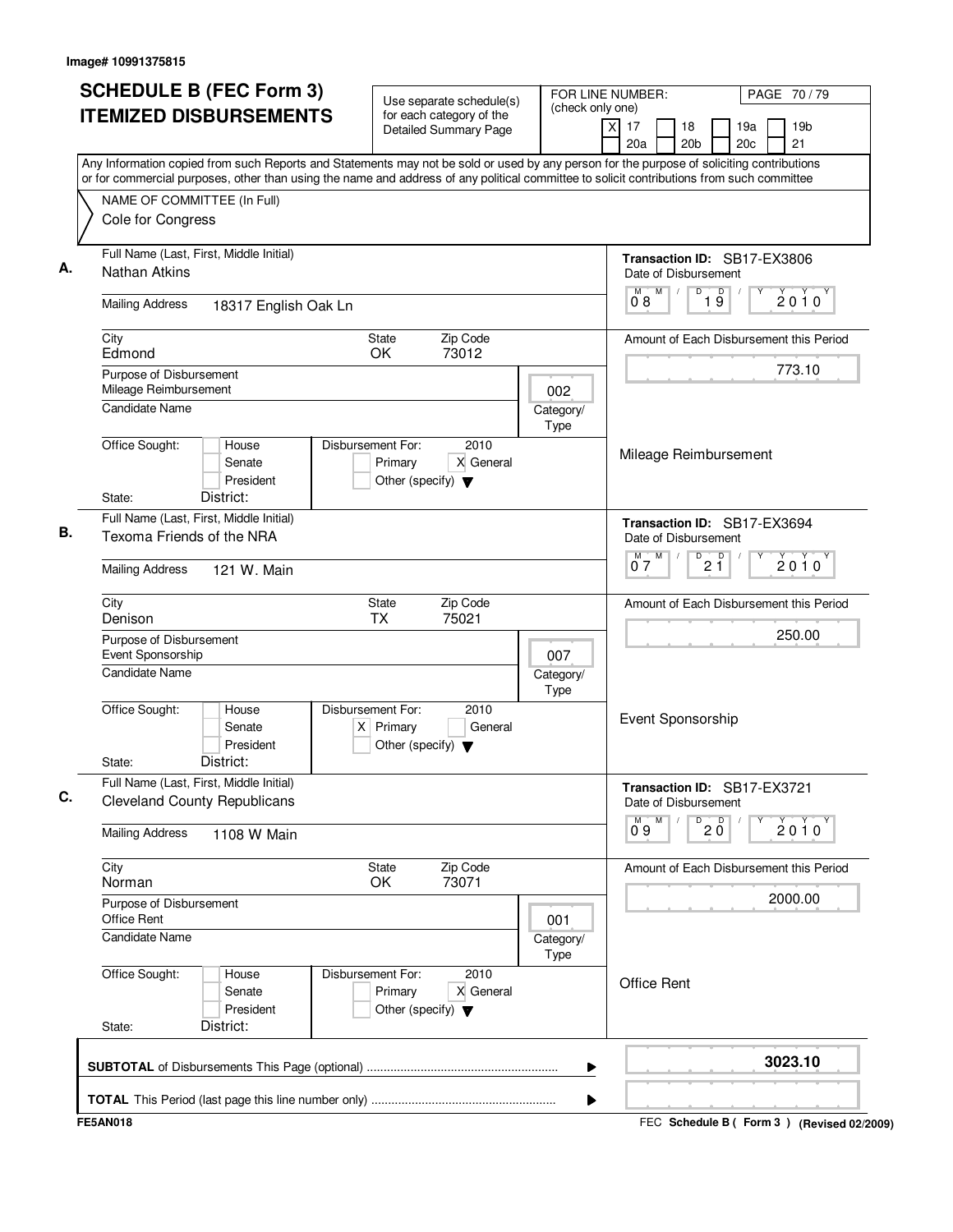| <b>SCHEDULE B (FEC Form 3)</b>                                                                                                                                                                                                                                                         | FOR LINE NUMBER:<br>Use separate schedule(s)                                                |                          |                                                     | PAGE 71 / 79          |                                        |   |                                           |
|----------------------------------------------------------------------------------------------------------------------------------------------------------------------------------------------------------------------------------------------------------------------------------------|---------------------------------------------------------------------------------------------|--------------------------|-----------------------------------------------------|-----------------------|----------------------------------------|---|-------------------------------------------|
| <b>ITEMIZED DISBURSEMENTS</b>                                                                                                                                                                                                                                                          | for each category of the<br><b>Detailed Summary Page</b>                                    | (check only one)         | $\overline{\mathsf{x}}$<br>17<br>20a                | 18<br>20 <sub>b</sub> | 19a<br>20 <sub>c</sub>                 |   | 19 <sub>b</sub><br>21                     |
| Any Information copied from such Reports and Statements may not be sold or used by any person for the purpose of soliciting contributions<br>or for commercial purposes, other than using the name and address of any political committee to solicit contributions from such committee |                                                                                             |                          |                                                     |                       |                                        |   |                                           |
| NAME OF COMMITTEE (In Full)                                                                                                                                                                                                                                                            |                                                                                             |                          |                                                     |                       |                                        |   |                                           |
| Cole for Congress                                                                                                                                                                                                                                                                      |                                                                                             |                          |                                                     |                       |                                        |   |                                           |
| Full Name (Last, First, Middle Initial)<br>Chorus Call Inc.                                                                                                                                                                                                                            |                                                                                             |                          | Transaction ID: SB17-EX3717<br>Date of Disbursement |                       |                                        |   |                                           |
| <b>Mailing Address</b><br>PO Box 3830                                                                                                                                                                                                                                                  |                                                                                             |                          | M<br>M<br>08                                        | D                     | $2\overline{5}$                        |   | 2010                                      |
| City<br>Pittsburgh                                                                                                                                                                                                                                                                     | Zip Code<br>State<br>PA<br>15230                                                            |                          |                                                     |                       |                                        |   | Amount of Each Disbursement this Period   |
| Purpose of Disbursement<br>Telephone Conferencing                                                                                                                                                                                                                                      |                                                                                             | 001                      |                                                     |                       |                                        |   | 120.39                                    |
| <b>Candidate Name</b>                                                                                                                                                                                                                                                                  |                                                                                             | Category/<br><b>Type</b> |                                                     |                       |                                        |   |                                           |
| Office Sought:<br>House<br>Senate<br>President<br>District:<br>State:                                                                                                                                                                                                                  | Disbursement For:<br>2010<br>Primary<br>X General<br>Other (specify) $\blacktriangledown$   |                          | <b>Telephone Conferencing</b>                       |                       |                                        |   |                                           |
| Full Name (Last, First, Middle Initial)<br>Chorus Call Inc.                                                                                                                                                                                                                            |                                                                                             |                          | Transaction ID: SB17-EX3719<br>Date of Disbursement |                       |                                        |   |                                           |
| <b>Mailing Address</b><br>PO Box 3830                                                                                                                                                                                                                                                  |                                                                                             |                          | M<br>M<br>09                                        | D                     | $20^{\circ}$                           |   | $2010^y$                                  |
| City<br>Pittsburgh                                                                                                                                                                                                                                                                     | Zip Code<br>State<br>PA<br>15230                                                            |                          |                                                     |                       |                                        |   | Amount of Each Disbursement this Period   |
| Purpose of Disbursement<br>Telephone Conferencing<br>Candidate Name                                                                                                                                                                                                                    |                                                                                             | 001<br>Category/         |                                                     |                       |                                        |   | 14.42                                     |
| Office Sought:<br>House<br>Senate<br>President<br>District:<br>State:                                                                                                                                                                                                                  | Disbursement For:<br>2010<br>X General<br>Primary<br>Other (specify) $\blacktriangledown$   | Type                     | <b>Telephone Conferencing</b>                       |                       |                                        |   |                                           |
| Full Name (Last, First, Middle Initial)<br>Adam Rainbolt                                                                                                                                                                                                                               |                                                                                             |                          | Transaction ID: SB17-EX3689<br>Date of Disbursement |                       |                                        |   |                                           |
| <b>Mailing Address</b><br>6226 Rivera Dr                                                                                                                                                                                                                                               |                                                                                             |                          | $0^{\overline{M}}$<br>M                             | D                     | $\begin{bmatrix} 0 \\ 1 \end{bmatrix}$ | Υ | 2010                                      |
| City<br>Oklahoma City                                                                                                                                                                                                                                                                  | State<br>Zip Code<br>OK<br>73112                                                            |                          |                                                     |                       |                                        |   | Amount of Each Disbursement this Period   |
| Purpose of Disbursement<br>Mileage Reimbursement                                                                                                                                                                                                                                       |                                                                                             | 002                      |                                                     |                       |                                        |   | 204.50                                    |
| Candidate Name                                                                                                                                                                                                                                                                         |                                                                                             | Category/<br>Type        |                                                     |                       |                                        |   |                                           |
| Office Sought:<br>House<br>Senate<br>President<br>District:<br>State:                                                                                                                                                                                                                  | Disbursement For:<br>2010<br>$X$ Primary<br>General<br>Other (specify) $\blacktriangledown$ |                          | Mileage Reimbursement                               |                       |                                        |   |                                           |
|                                                                                                                                                                                                                                                                                        |                                                                                             | ▶                        |                                                     |                       |                                        |   | 339.31                                    |
|                                                                                                                                                                                                                                                                                        |                                                                                             | ▶                        |                                                     |                       |                                        |   |                                           |
| <b>FE5AN018</b>                                                                                                                                                                                                                                                                        |                                                                                             |                          |                                                     |                       |                                        |   | FEC Schedule B (Form 3) (Revised 02/2009) |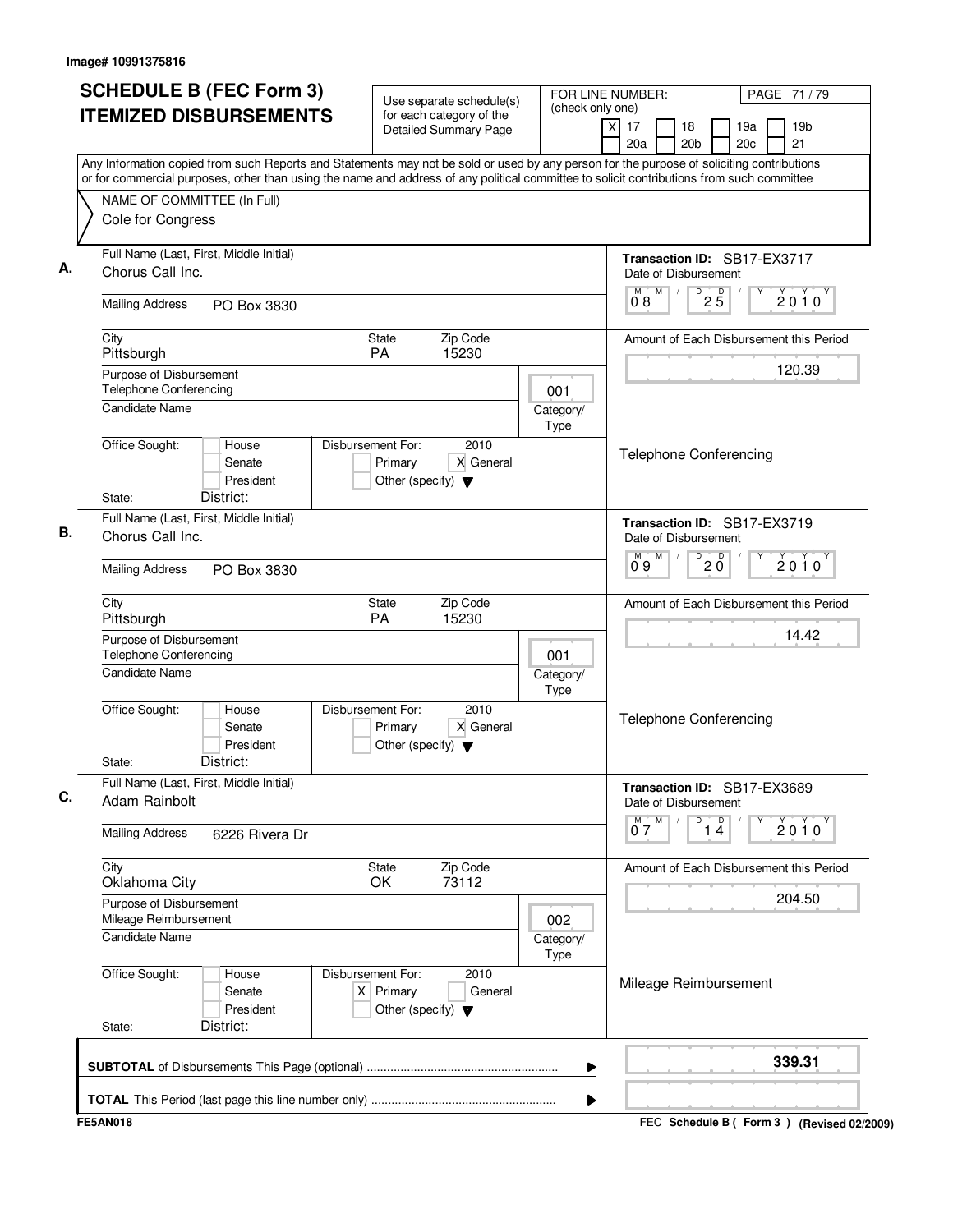| <b>SCHEDULE B (FEC Form 3)</b>                                                                                                                                                                                                                                                         | Use separate schedule(s)                                                                    | FOR LINE NUMBER:<br>(check only one) | PAGE 72/79                                                                                  |
|----------------------------------------------------------------------------------------------------------------------------------------------------------------------------------------------------------------------------------------------------------------------------------------|---------------------------------------------------------------------------------------------|--------------------------------------|---------------------------------------------------------------------------------------------|
| <b>ITEMIZED DISBURSEMENTS</b>                                                                                                                                                                                                                                                          | for each category of the<br>Detailed Summary Page                                           |                                      | $\overline{X}$<br>19 <sub>b</sub><br>17<br>18<br>19a<br>21<br>20a<br>20 <sub>b</sub><br>20c |
| Any Information copied from such Reports and Statements may not be sold or used by any person for the purpose of soliciting contributions<br>or for commercial purposes, other than using the name and address of any political committee to solicit contributions from such committee |                                                                                             |                                      |                                                                                             |
| NAME OF COMMITTEE (In Full)                                                                                                                                                                                                                                                            |                                                                                             |                                      |                                                                                             |
| Cole for Congress                                                                                                                                                                                                                                                                      |                                                                                             |                                      |                                                                                             |
| Full Name (Last, First, Middle Initial)<br>Adam Rainbolt                                                                                                                                                                                                                               |                                                                                             |                                      | Transaction ID: SB17-EX3698<br>Date of Disbursement                                         |
| <b>Mailing Address</b><br>6226 Rivera Dr                                                                                                                                                                                                                                               |                                                                                             |                                      | M<br>D<br>D<br>2010<br>$0^{\degree}$ 7<br>2 Ŏ                                               |
| City<br>Oklahoma City                                                                                                                                                                                                                                                                  | Zip Code<br>State<br>OK<br>73112                                                            |                                      | Amount of Each Disbursement this Period                                                     |
| Purpose of Disbursement<br>Mileage Reimbursement                                                                                                                                                                                                                                       |                                                                                             | 002                                  | 60.40                                                                                       |
| <b>Candidate Name</b>                                                                                                                                                                                                                                                                  |                                                                                             | Category/<br>Type                    |                                                                                             |
| Office Sought:<br>House<br>Senate<br>President<br>District:<br>State:                                                                                                                                                                                                                  | Disbursement For:<br>2010<br>$X$ Primary<br>General<br>Other (specify) $\blacktriangledown$ |                                      | Mileage Reimbursement                                                                       |
| Full Name (Last, First, Middle Initial)<br>Adam Rainbolt                                                                                                                                                                                                                               |                                                                                             |                                      | Transaction ID: SB17-EX3807<br>Date of Disbursement                                         |
| <b>Mailing Address</b><br>6226 Rivera Dr                                                                                                                                                                                                                                               |                                                                                             |                                      | M<br>D<br>M.<br>$\overline{19}$<br>2010<br>08                                               |
| City<br>Oklahoma City                                                                                                                                                                                                                                                                  | Zip Code<br>State<br>OK<br>73112                                                            |                                      | Amount of Each Disbursement this Period                                                     |
| Purpose of Disbursement<br>Mileage Reimbursement                                                                                                                                                                                                                                       |                                                                                             | 002                                  | 159.05                                                                                      |
| <b>Candidate Name</b>                                                                                                                                                                                                                                                                  |                                                                                             | Category/<br>Type                    |                                                                                             |
| Office Sought:<br>House<br>Senate<br>President<br>District:<br>State:                                                                                                                                                                                                                  | 2010<br>Disbursement For:<br>X General<br>Primary<br>Other (specify) $\blacktriangledown$   |                                      | Mileage Reimbursement                                                                       |
| Full Name (Last, First, Middle Initial)<br><b>Ally Roberts</b>                                                                                                                                                                                                                         |                                                                                             |                                      | Transaction ID: SB17-EX3688<br>Date of Disbursement                                         |
| <b>Mailing Address</b><br>501 Maple St                                                                                                                                                                                                                                                 |                                                                                             |                                      | $\overline{14}$<br>M<br>D<br>$0^{M}$<br>2010                                                |
| City<br>Ardmore                                                                                                                                                                                                                                                                        | Zip Code<br>State<br>73401<br>OK                                                            |                                      | Amount of Each Disbursement this Period                                                     |
| Purpose of Disbursement<br>Mileage Reimbursement                                                                                                                                                                                                                                       |                                                                                             | 002                                  | 63.20                                                                                       |
| <b>Candidate Name</b>                                                                                                                                                                                                                                                                  |                                                                                             | Category/<br>Type                    |                                                                                             |
| Office Sought:<br>House<br>Senate<br>President<br>District:<br>State:                                                                                                                                                                                                                  | Disbursement For:<br>2010<br>$X$ Primary<br>General<br>Other (specify) $\blacktriangledown$ |                                      | Mileage Reimbursement                                                                       |
|                                                                                                                                                                                                                                                                                        |                                                                                             | ▶                                    | 282.65                                                                                      |
|                                                                                                                                                                                                                                                                                        |                                                                                             | ▶                                    |                                                                                             |
| <b>FE5AN018</b>                                                                                                                                                                                                                                                                        |                                                                                             |                                      | FEC Schedule B ( Form 3 ) (Revised 02/2009)                                                 |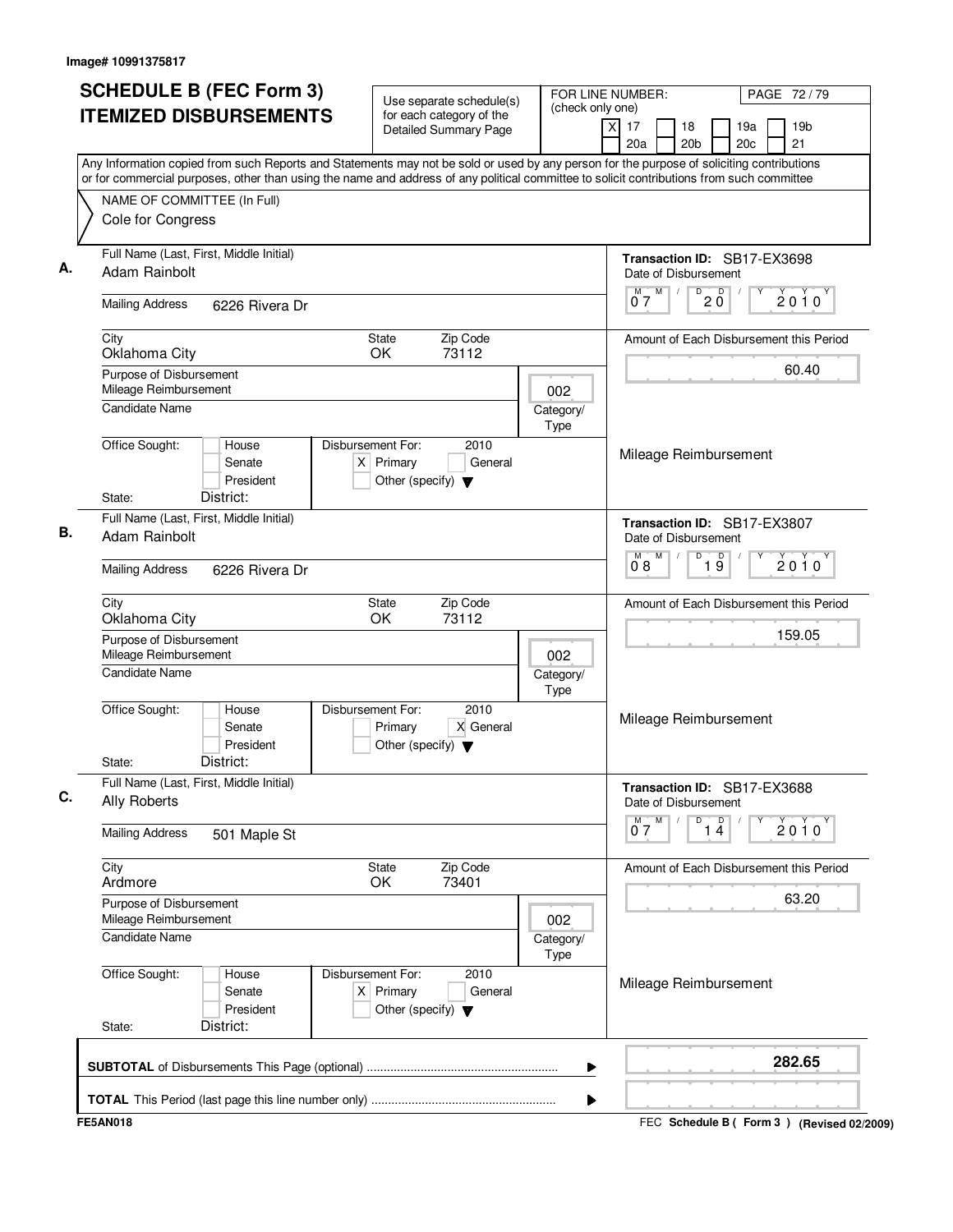| <b>SCHEDULE B (FEC Form 3)</b>                                                                                                                                                                                                                                                         | Use separate schedule(s)                                                                    |                   | FOR LINE NUMBER:                                              | PAGE 73 / 79                                    |
|----------------------------------------------------------------------------------------------------------------------------------------------------------------------------------------------------------------------------------------------------------------------------------------|---------------------------------------------------------------------------------------------|-------------------|---------------------------------------------------------------|-------------------------------------------------|
| <b>ITEMIZED DISBURSEMENTS</b>                                                                                                                                                                                                                                                          | for each category of the<br><b>Detailed Summary Page</b>                                    | (check only one)  | $\overline{\mathsf{x}}$<br>17<br>18<br>20a<br>20 <sub>b</sub> | 19a<br>19 <sub>b</sub><br>21<br>20 <sub>c</sub> |
| Any Information copied from such Reports and Statements may not be sold or used by any person for the purpose of soliciting contributions<br>or for commercial purposes, other than using the name and address of any political committee to solicit contributions from such committee |                                                                                             |                   |                                                               |                                                 |
| NAME OF COMMITTEE (In Full)                                                                                                                                                                                                                                                            |                                                                                             |                   |                                                               |                                                 |
| Cole for Congress                                                                                                                                                                                                                                                                      |                                                                                             |                   |                                                               |                                                 |
| Full Name (Last, First, Middle Initial)<br><b>Ally Roberts</b>                                                                                                                                                                                                                         |                                                                                             |                   | Date of Disbursement                                          | Transaction ID: SB17-EX3699                     |
| <b>Mailing Address</b><br>501 Maple St                                                                                                                                                                                                                                                 |                                                                                             |                   | M<br>D<br>M<br>07                                             | $20^{\circ}$<br>2010                            |
| City<br>Ardmore                                                                                                                                                                                                                                                                        | Zip Code<br><b>State</b><br>OK<br>73401                                                     |                   |                                                               | Amount of Each Disbursement this Period         |
| Purpose of Disbursement<br>Mileage Reimbursement<br><b>Candidate Name</b>                                                                                                                                                                                                              |                                                                                             | 002               |                                                               | 39.50                                           |
|                                                                                                                                                                                                                                                                                        |                                                                                             | Category/<br>Type |                                                               |                                                 |
| Office Sought:<br>House<br>Senate<br>President<br>District:<br>State:                                                                                                                                                                                                                  | Disbursement For:<br>2010<br>$X$ Primary<br>General<br>Other (specify) $\blacktriangledown$ |                   | Mileage Reimbursement                                         |                                                 |
| Full Name (Last, First, Middle Initial)<br><b>Ally Roberts</b>                                                                                                                                                                                                                         |                                                                                             |                   | Date of Disbursement                                          | Transaction ID: SB17-EX3808                     |
| <b>Mailing Address</b><br>501 Maple St                                                                                                                                                                                                                                                 |                                                                                             |                   | M<br>D<br>м<br>08                                             | $\overline{19}$<br>$2010^y$                     |
| City<br>Ardmore                                                                                                                                                                                                                                                                        | Zip Code<br>State<br>OK<br>73401                                                            |                   |                                                               | Amount of Each Disbursement this Period         |
| Purpose of Disbursement<br>Mileage Reimbursement<br>Candidate Name                                                                                                                                                                                                                     |                                                                                             | 002<br>Category/  |                                                               | 68.00                                           |
| Office Sought:<br>House<br>Senate<br>President<br>District:<br>State:                                                                                                                                                                                                                  | Disbursement For:<br>2010<br>X General<br>Primary<br>Other (specify) $\blacktriangledown$   | Type              | Mileage Reimbursement                                         |                                                 |
| Full Name (Last, First, Middle Initial)<br>Clayton Thornton                                                                                                                                                                                                                            |                                                                                             |                   | Date of Disbursement                                          | Transaction ID: SB17-EX3686                     |
| <b>Mailing Address</b><br>1102 S Stanley St                                                                                                                                                                                                                                            |                                                                                             |                   | $0^{\overline{M}}$<br>M<br>D                                  | $\overline{14}$<br>Υ<br>2010                    |
| City<br>Stillwater                                                                                                                                                                                                                                                                     | State<br>Zip Code<br>OK<br>74074                                                            |                   |                                                               | Amount of Each Disbursement this Period         |
| Purpose of Disbursement<br>Mileage Reimbursement<br><b>Candidate Name</b>                                                                                                                                                                                                              |                                                                                             | 002               |                                                               | 482.35                                          |
|                                                                                                                                                                                                                                                                                        |                                                                                             | Category/<br>Type |                                                               |                                                 |
| Office Sought:<br>House<br>Senate<br>President<br>District:<br>State:                                                                                                                                                                                                                  | Disbursement For:<br>2010<br>$X$ Primary<br>General<br>Other (specify) $\blacktriangledown$ |                   | Mileage Reimbursement                                         |                                                 |
|                                                                                                                                                                                                                                                                                        |                                                                                             | ▶                 |                                                               | 589.85                                          |
|                                                                                                                                                                                                                                                                                        |                                                                                             | ▶                 |                                                               |                                                 |
| <b>FE5AN018</b>                                                                                                                                                                                                                                                                        |                                                                                             |                   |                                                               | FEC Schedule B ( Form 3 ) (Revised 02/2009)     |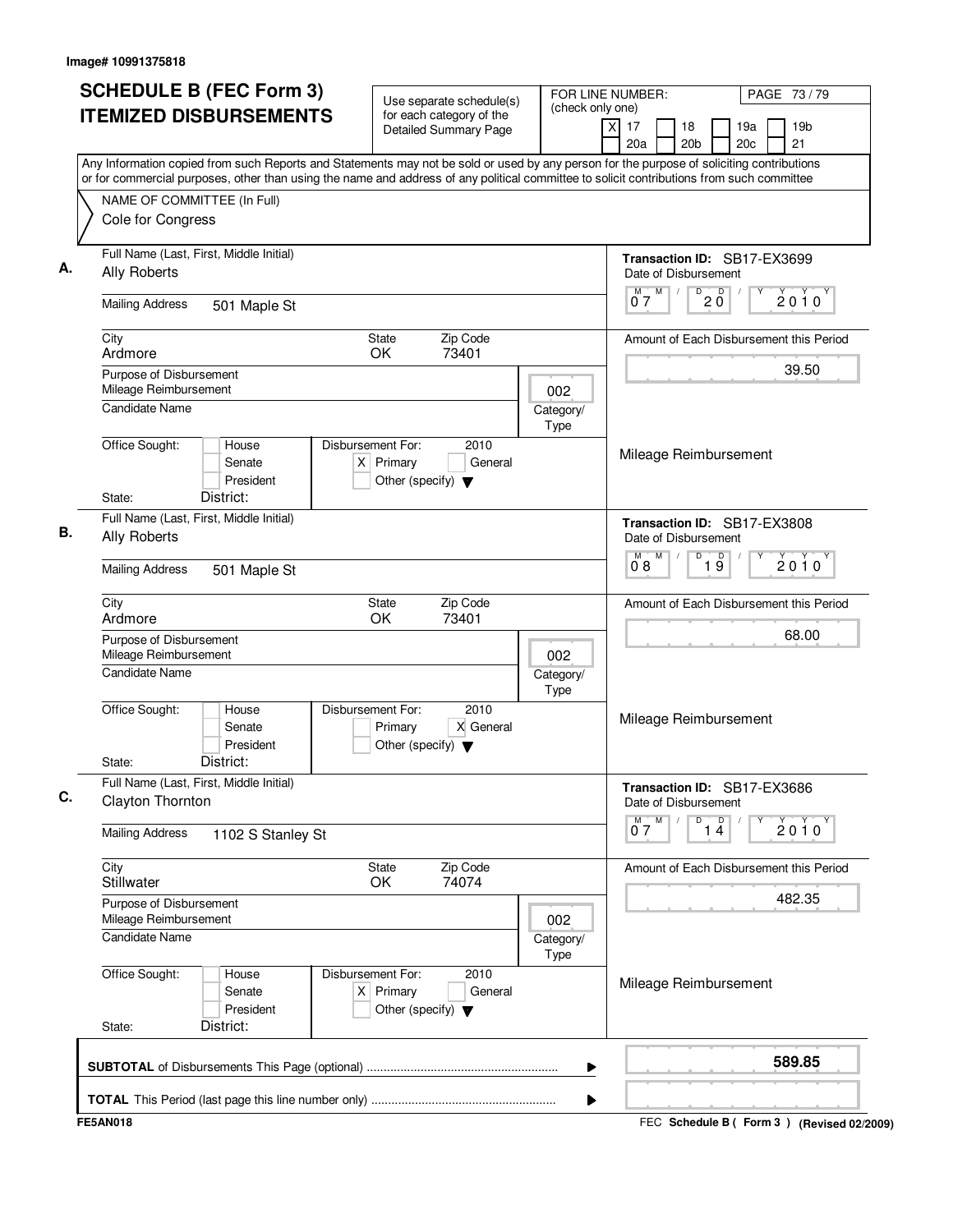| <b>SCHEDULE B (FEC Form 3)</b>                                                                                                                                                                                                                                                         | FOR LINE NUMBER:<br>Use separate schedule(s)                                                |                                             |                                                     |                                                 |
|----------------------------------------------------------------------------------------------------------------------------------------------------------------------------------------------------------------------------------------------------------------------------------------|---------------------------------------------------------------------------------------------|---------------------------------------------|-----------------------------------------------------|-------------------------------------------------|
| <b>ITEMIZED DISBURSEMENTS</b>                                                                                                                                                                                                                                                          | for each category of the<br><b>Detailed Summary Page</b>                                    | (check only one)<br>$\overline{\mathsf{x}}$ | 17<br>18<br>20 <sub>b</sub><br>20a                  | 19 <sub>b</sub><br>19a<br>20 <sub>c</sub><br>21 |
| Any Information copied from such Reports and Statements may not be sold or used by any person for the purpose of soliciting contributions<br>or for commercial purposes, other than using the name and address of any political committee to solicit contributions from such committee |                                                                                             |                                             |                                                     |                                                 |
| NAME OF COMMITTEE (In Full)                                                                                                                                                                                                                                                            |                                                                                             |                                             |                                                     |                                                 |
| Cole for Congress                                                                                                                                                                                                                                                                      |                                                                                             |                                             |                                                     |                                                 |
| Full Name (Last, First, Middle Initial)<br>Clayton Thornton                                                                                                                                                                                                                            |                                                                                             |                                             | Transaction ID: SB17-EX3700<br>Date of Disbursement |                                                 |
| <b>Mailing Address</b><br>1102 S Stanley St                                                                                                                                                                                                                                            |                                                                                             |                                             | M<br>$D^0$ 2 $D^0$<br>M<br>07                       | 2010                                            |
| City<br>Stillwater                                                                                                                                                                                                                                                                     | <b>State</b><br>Zip Code<br>OK.<br>74074                                                    |                                             |                                                     | Amount of Each Disbursement this Period         |
| Purpose of Disbursement                                                                                                                                                                                                                                                                |                                                                                             |                                             |                                                     | 180.15                                          |
| Mileage Reimbursement<br><b>Candidate Name</b>                                                                                                                                                                                                                                         |                                                                                             | 002<br>Category/<br>Type                    |                                                     |                                                 |
| Office Sought:<br>House<br>Senate<br>President<br>District:<br>State:                                                                                                                                                                                                                  | Disbursement For:<br>2010<br>$X$ Primary<br>General<br>Other (specify) $\blacktriangledown$ |                                             | Mileage Reimbursement                               |                                                 |
| Full Name (Last, First, Middle Initial)                                                                                                                                                                                                                                                |                                                                                             |                                             |                                                     |                                                 |
| John Walker                                                                                                                                                                                                                                                                            |                                                                                             |                                             | Transaction ID: SB17-EX3687<br>Date of Disbursement |                                                 |
| <b>Mailing Address</b><br>1817 E Lindsay St #1                                                                                                                                                                                                                                         |                                                                                             |                                             | M<br>D<br>$\overline{14}$<br>M<br>07                | $2010^y$                                        |
| City<br>Norman                                                                                                                                                                                                                                                                         | Zip Code<br><b>State</b><br>OK<br>73071                                                     |                                             |                                                     | Amount of Each Disbursement this Period         |
| Purpose of Disbursement                                                                                                                                                                                                                                                                |                                                                                             |                                             |                                                     | 157.20                                          |
| Mileage Reimbursement<br><b>Candidate Name</b>                                                                                                                                                                                                                                         |                                                                                             | 002<br>Category/<br>Type                    |                                                     |                                                 |
| Office Sought:<br>House<br>Senate<br>President<br>District:<br>State:                                                                                                                                                                                                                  | Disbursement For:<br>2010<br>$X$ Primary<br>General<br>Other (specify) $\blacktriangledown$ |                                             | Mileage Reimbursement                               |                                                 |
| Full Name (Last, First, Middle Initial)<br>John Walker                                                                                                                                                                                                                                 |                                                                                             |                                             | Transaction ID: SB17-EX3701<br>Date of Disbursement |                                                 |
| <b>Mailing Address</b><br>1817 E Lindsay St #1                                                                                                                                                                                                                                         |                                                                                             |                                             | $0^M$ $7^M$<br>$D^0$ 2 $D^0$                        | Y<br>2010                                       |
| City<br>Norman                                                                                                                                                                                                                                                                         | Zip Code<br>State<br>OK<br>73071                                                            |                                             |                                                     | Amount of Each Disbursement this Period         |
| Purpose of Disbursement<br>Mileage Reimbursement                                                                                                                                                                                                                                       |                                                                                             |                                             |                                                     | 339.00                                          |
| Candidate Name                                                                                                                                                                                                                                                                         |                                                                                             | 002<br>Category/<br>Type                    |                                                     |                                                 |
| Office Sought:<br>House<br>Senate<br>President<br>District:<br>State:                                                                                                                                                                                                                  | Disbursement For:<br>2010<br>$X$ Primary<br>General<br>Other (specify) $\blacktriangledown$ |                                             | Mileage Reimbursement                               |                                                 |
|                                                                                                                                                                                                                                                                                        |                                                                                             | ▶                                           |                                                     | 676.35                                          |
|                                                                                                                                                                                                                                                                                        |                                                                                             | ▶                                           |                                                     |                                                 |
| <b>FE5AN018</b>                                                                                                                                                                                                                                                                        |                                                                                             |                                             |                                                     | FEC Schedule B ( Form 3 ) (Revised 02/2009)     |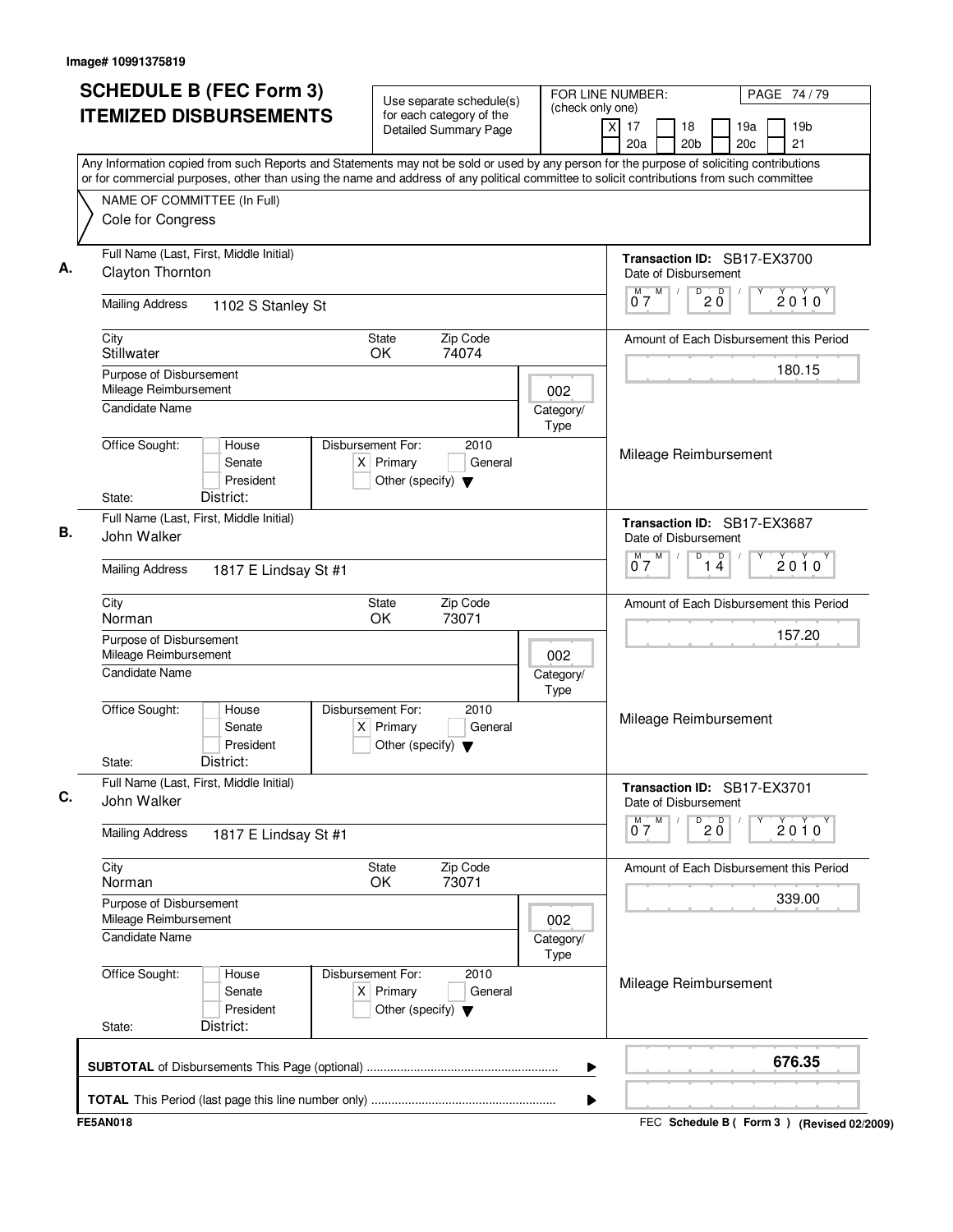| <b>SCHEDULE B (FEC Form 3)</b>                                     |                                                                                                                                           |  | Use separate schedule(s)                                                 |                                                          |                   |                  | FOR LINE NUMBER:        |                  |                                                     |   |                               | PAGE 75 / 79           |  |                                         |
|--------------------------------------------------------------------|-------------------------------------------------------------------------------------------------------------------------------------------|--|--------------------------------------------------------------------------|----------------------------------------------------------|-------------------|------------------|-------------------------|------------------|-----------------------------------------------------|---|-------------------------------|------------------------|--|-----------------------------------------|
|                                                                    | <b>ITEMIZED DISBURSEMENTS</b>                                                                                                             |  |                                                                          | for each category of the<br><b>Detailed Summary Page</b> |                   | (check only one) | $\overline{\mathsf{x}}$ | 17<br>20a        | 18<br>20 <sub>b</sub>                               |   |                               | 19a<br>20 <sub>c</sub> |  | 19 <sub>b</sub><br>21                   |
|                                                                    | Any Information copied from such Reports and Statements may not be sold or used by any person for the purpose of soliciting contributions |  |                                                                          |                                                          |                   |                  |                         |                  |                                                     |   |                               |                        |  |                                         |
| NAME OF COMMITTEE (In Full)                                        | or for commercial purposes, other than using the name and address of any political committee to solicit contributions from such committee |  |                                                                          |                                                          |                   |                  |                         |                  |                                                     |   |                               |                        |  |                                         |
| Cole for Congress                                                  |                                                                                                                                           |  |                                                                          |                                                          |                   |                  |                         |                  |                                                     |   |                               |                        |  |                                         |
| John Walker                                                        | Full Name (Last, First, Middle Initial)                                                                                                   |  |                                                                          |                                                          |                   |                  |                         |                  | Transaction ID: SB17-EX3804<br>Date of Disbursement |   |                               |                        |  |                                         |
| <b>Mailing Address</b>                                             | 1817 E Lindsay St #1                                                                                                                      |  |                                                                          |                                                          |                   |                  |                         | M<br>08          | M                                                   | D | $\overline{\mathsf{D}}$<br>19 |                        |  | 2010                                    |
| City<br>Norman                                                     |                                                                                                                                           |  | <b>State</b><br>OK                                                       | Zip Code<br>73071                                        |                   |                  |                         |                  |                                                     |   |                               |                        |  | Amount of Each Disbursement this Period |
| Purpose of Disbursement<br>Mileage Reimbursement<br>Candidate Name |                                                                                                                                           |  |                                                                          |                                                          | 002               |                  |                         |                  |                                                     |   |                               |                        |  | 262.50                                  |
|                                                                    |                                                                                                                                           |  |                                                                          |                                                          | Category/<br>Type |                  |                         |                  |                                                     |   |                               |                        |  |                                         |
| Office Sought:<br>State:                                           | House<br>Senate<br>President<br>District:                                                                                                 |  | Disbursement For:<br>Primary<br>Other (specify) $\blacktriangledown$     | 2010<br>X General                                        |                   |                  |                         |                  | Mileage Reimbursement                               |   |                               |                        |  |                                         |
| Sarah Ferman                                                       | Full Name (Last, First, Middle Initial)                                                                                                   |  |                                                                          |                                                          |                   |                  |                         |                  | Transaction ID: SB17-EX3690<br>Date of Disbursement |   |                               |                        |  |                                         |
| <b>Mailing Address</b>                                             | 1215 Ridgeway Dr                                                                                                                          |  |                                                                          |                                                          |                   |                  |                         | м<br>07          | M                                                   | D | $\overline{1}$ <sup>D</sup>   |                        |  | $2010^y$                                |
| City<br>Sherman                                                    |                                                                                                                                           |  | State<br><b>TX</b>                                                       | Zip Code<br>75092                                        |                   |                  |                         |                  |                                                     |   |                               |                        |  | Amount of Each Disbursement this Period |
| Purpose of Disbursement<br>Mileage Reimbursement<br>Candidate Name |                                                                                                                                           |  |                                                                          |                                                          | 002<br>Category/  |                  |                         |                  |                                                     |   |                               |                        |  | 261.75                                  |
| Office Sought:<br>State:                                           | House<br>Senate<br>President<br>District:                                                                                                 |  | Disbursement For:<br>$X$ Primary<br>Other (specify) $\blacktriangledown$ | 2010<br>General                                          | Type              |                  |                         |                  | Mileage Reimbursement                               |   |                               |                        |  |                                         |
| Clayton Thorton                                                    | Full Name (Last, First, Middle Initial)                                                                                                   |  |                                                                          |                                                          |                   |                  |                         |                  | Transaction ID: SB17-EX3805<br>Date of Disbursement |   |                               |                        |  |                                         |
| <b>Mailing Address</b>                                             | 1102 S Stanley St                                                                                                                         |  |                                                                          |                                                          |                   |                  |                         | $0^{\text{M}}$ 8 | M                                                   | D | $\overline{19}$               | Υ                      |  | 2010                                    |
| City<br>Stillwater                                                 |                                                                                                                                           |  | State<br>OK                                                              | Zip Code<br>74074                                        |                   |                  |                         |                  |                                                     |   |                               |                        |  | Amount of Each Disbursement this Period |
| Purpose of Disbursement<br>Mileage Reimbursement                   |                                                                                                                                           |  |                                                                          |                                                          | 002               |                  |                         |                  |                                                     |   |                               |                        |  | 480.60                                  |
| <b>Candidate Name</b>                                              |                                                                                                                                           |  |                                                                          |                                                          | Category/<br>Type |                  |                         |                  |                                                     |   |                               |                        |  |                                         |
| Office Sought:<br>State:                                           | House<br>Senate<br>President<br>District:                                                                                                 |  | Disbursement For:<br>Primary<br>Other (specify) $\blacktriangledown$     | 2010<br>X General                                        |                   |                  |                         |                  | Mileage Reimbursement                               |   |                               |                        |  |                                         |
|                                                                    |                                                                                                                                           |  |                                                                          |                                                          |                   | ▶                |                         |                  |                                                     |   |                               |                        |  | 1004.85                                 |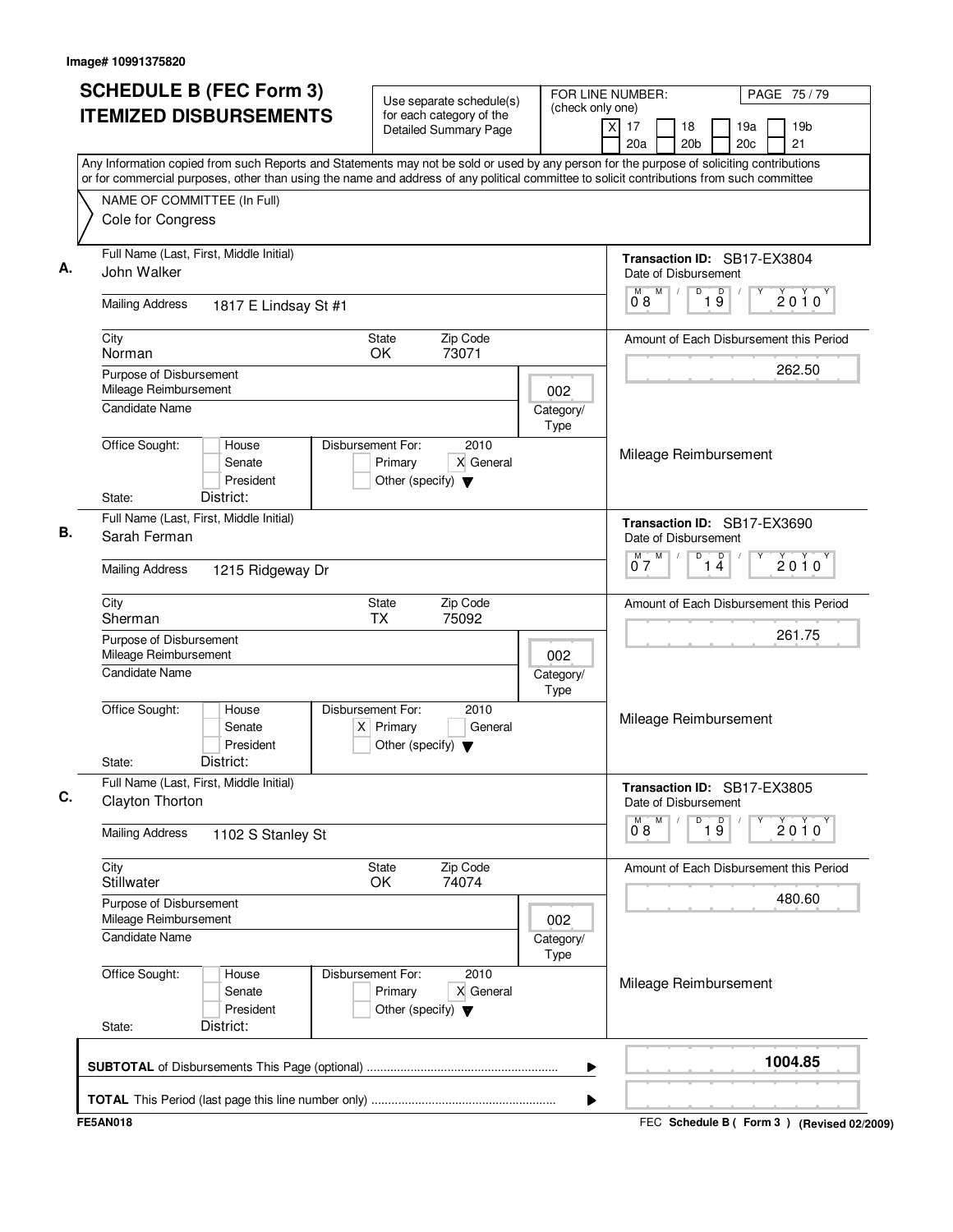| <b>SCHEDULE B (FEC Form 3)</b>                                                                                                                                                                                                                                                         | Use separate schedule(s)                                                                    | FOR LINE NUMBER:<br>(check only one) |                                                               | PAGE 76 / 79                            |  |  |
|----------------------------------------------------------------------------------------------------------------------------------------------------------------------------------------------------------------------------------------------------------------------------------------|---------------------------------------------------------------------------------------------|--------------------------------------|---------------------------------------------------------------|-----------------------------------------|--|--|
| <b>ITEMIZED DISBURSEMENTS</b>                                                                                                                                                                                                                                                          | for each category of the<br><b>Detailed Summary Page</b>                                    |                                      | $\times$<br>17<br>18<br>20a<br>20 <sub>b</sub>                | 19a<br>19 <sub>b</sub><br>21<br>20c     |  |  |
| Any Information copied from such Reports and Statements may not be sold or used by any person for the purpose of soliciting contributions<br>or for commercial purposes, other than using the name and address of any political committee to solicit contributions from such committee |                                                                                             |                                      |                                                               |                                         |  |  |
| NAME OF COMMITTEE (In Full)<br>Cole for Congress                                                                                                                                                                                                                                       |                                                                                             |                                      |                                                               |                                         |  |  |
| Full Name (Last, First, Middle Initial)<br><b>Embassy Suites</b>                                                                                                                                                                                                                       |                                                                                             |                                      | Transaction ID: SB17-EX3706<br>Date of Disbursement           |                                         |  |  |
| <b>Mailing Address</b><br>2501 Conference Drive                                                                                                                                                                                                                                        |                                                                                             |                                      | M<br>D<br>$2\overline{6}$<br>М<br>$\sqrt{2}$<br>07            | 2010                                    |  |  |
| City<br>Norman                                                                                                                                                                                                                                                                         | Zip Code<br>State<br>73069<br>OK.                                                           |                                      |                                                               | Amount of Each Disbursement this Period |  |  |
| Purpose of Disbursement<br>Watch Party Event Expense - Venue Food and Beverage<br>Candidate Name                                                                                                                                                                                       |                                                                                             | 007<br>Category/                     |                                                               | 1421.00                                 |  |  |
| Office Sought:<br>House<br>Senate<br>President<br>District:<br>State:                                                                                                                                                                                                                  | Disbursement For:<br>2010<br>$X$ Primary<br>General<br>Other (specify) $\blacktriangledown$ | Type                                 | Watch Party Event Expense<br>- Venue Food and Beverage        |                                         |  |  |
| Full Name (Last, First, Middle Initial)<br><b>Embassy Suites</b>                                                                                                                                                                                                                       |                                                                                             |                                      | Transaction ID: SB17-EX3713<br>Date of Disbursement<br>M<br>м |                                         |  |  |
| <b>Mailing Address</b><br>2501 Conference Drive                                                                                                                                                                                                                                        |                                                                                             |                                      | $\overline{P}$ 2 $\overline{7}$<br>07                         | 2010                                    |  |  |
| City<br>Norman                                                                                                                                                                                                                                                                         | Zip Code<br><b>State</b><br>OK<br>73069                                                     |                                      |                                                               | Amount of Each Disbursement this Period |  |  |
| Purpose of Disbursement<br>Event Internet Screen and Projector                                                                                                                                                                                                                         |                                                                                             | 007                                  |                                                               | 99.05                                   |  |  |
| Candidate Name                                                                                                                                                                                                                                                                         |                                                                                             | Category/<br>Type                    |                                                               |                                         |  |  |
| Office Sought:<br>House<br>Senate<br>President<br>District:<br>State:                                                                                                                                                                                                                  | Disbursement For:<br>2010<br>$X$ Primary<br>General<br>Other (specify) $\blacktriangledown$ |                                      | Event Internet Screen and<br>Projector                        |                                         |  |  |
| Full Name (Last, First, Middle Initial)<br>Air Partners Inc.                                                                                                                                                                                                                           |                                                                                             |                                      | Transaction ID: SB17-EX3707<br>Date of Disbursement           |                                         |  |  |
| <b>Mailing Address</b><br>1100 Lee Wagener Blvd. Suite 328                                                                                                                                                                                                                             |                                                                                             |                                      | $0^M$ $7^M$<br>$\overline{P}$ 2 $\overline{8}$                | $2010^y$                                |  |  |
| City<br>Fort Lauderdale                                                                                                                                                                                                                                                                | Zip Code<br>State<br>FL.<br>33315                                                           |                                      |                                                               | Amount of Each Disbursement this Period |  |  |
| Purpose of Disbursement<br><b>Charter Airfare Expense</b>                                                                                                                                                                                                                              |                                                                                             | 002                                  |                                                               | 7410.00                                 |  |  |
| Candidate Name                                                                                                                                                                                                                                                                         |                                                                                             | Category/<br>Type                    |                                                               |                                         |  |  |
| Office Sought:<br>House<br>Senate<br>President<br>District:<br>State:                                                                                                                                                                                                                  | Disbursement For:<br>2010<br>$X$ Primary<br>General<br>Other (specify) $\blacktriangledown$ |                                      | <b>Charter Airfare Expense</b>                                |                                         |  |  |
|                                                                                                                                                                                                                                                                                        |                                                                                             |                                      |                                                               |                                         |  |  |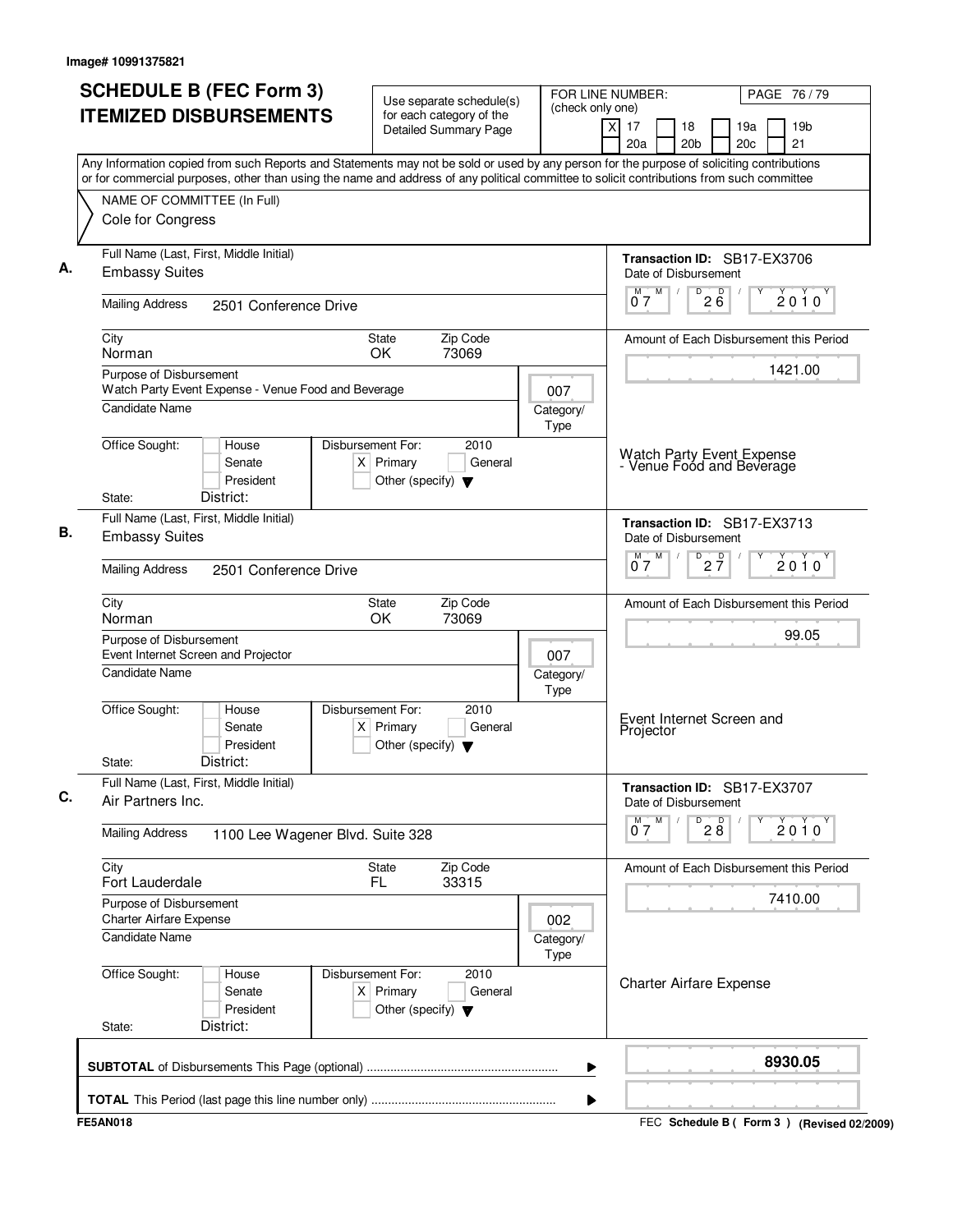| <b>SCHEDULE B (FEC Form 3)</b>                                                                                                                                                                                                                                                         | Use separate schedule(s)                                                                    | (check only one)                         | FOR LINE NUMBER:                              | PAGE 77 / 79                              |  |  |
|----------------------------------------------------------------------------------------------------------------------------------------------------------------------------------------------------------------------------------------------------------------------------------------|---------------------------------------------------------------------------------------------|------------------------------------------|-----------------------------------------------|-------------------------------------------|--|--|
| <b>ITEMIZED DISBURSEMENTS</b>                                                                                                                                                                                                                                                          | for each category of the<br><b>Detailed Summary Page</b>                                    |                                          | x<br>17<br>18<br>20a<br>20 <sub>b</sub>       | 19a<br>19 <sub>b</sub><br>20c<br>21       |  |  |
| Any Information copied from such Reports and Statements may not be sold or used by any person for the purpose of soliciting contributions<br>or for commercial purposes, other than using the name and address of any political committee to solicit contributions from such committee |                                                                                             |                                          |                                               |                                           |  |  |
| NAME OF COMMITTEE (In Full)                                                                                                                                                                                                                                                            |                                                                                             |                                          |                                               |                                           |  |  |
| Cole for Congress                                                                                                                                                                                                                                                                      |                                                                                             |                                          |                                               |                                           |  |  |
| Full Name (Last, First, Middle Initial)<br>Four Seasons Shistler                                                                                                                                                                                                                       |                                                                                             |                                          | Date of Disbursement                          | Transaction ID: SB17-EX3771               |  |  |
| <b>Mailing Address</b><br>4591 Blackcomb Way                                                                                                                                                                                                                                           |                                                                                             |                                          | M<br>M<br>D<br>09                             | D<br>2010<br>ЗŎ                           |  |  |
| City<br>Whistler                                                                                                                                                                                                                                                                       | Zip Code<br>State<br>BC<br>Von 1                                                            |                                          |                                               | Amount of Each Disbursement this Period   |  |  |
| Purpose of Disbursement<br>Event Travel and Lodging                                                                                                                                                                                                                                    |                                                                                             | 007                                      |                                               | 1725.00                                   |  |  |
| <b>Candidate Name</b>                                                                                                                                                                                                                                                                  |                                                                                             | Category/<br>Type                        |                                               |                                           |  |  |
| Office Sought:<br>House<br>Senate<br>President<br>District:<br>State:                                                                                                                                                                                                                  | 2010<br>Disbursement For:<br>X General<br>Primary<br>Other (specify) $\blacktriangledown$   |                                          | Event Travel and Lodging                      |                                           |  |  |
| Full Name (Last, First, Middle Initial)<br><b>Connoisseur Travel</b>                                                                                                                                                                                                                   |                                                                                             |                                          | Date of Disbursement                          | Transaction ID: SB17-EX3772               |  |  |
| <b>Mailing Address</b><br>2440 Virginia Avenue NW Ste. D-                                                                                                                                                                                                                              |                                                                                             | M<br>D<br>$30^{\circ}$<br>$2010^y$<br>09 |                                               |                                           |  |  |
| City<br>Washington                                                                                                                                                                                                                                                                     | Zip Code<br>State<br>DC<br>20037                                                            |                                          |                                               | Amount of Each Disbursement this Period   |  |  |
| Purpose of Disbursement<br>Event Travel and Lodging                                                                                                                                                                                                                                    | 007                                                                                         | 1322.18                                  |                                               |                                           |  |  |
| <b>Candidate Name</b>                                                                                                                                                                                                                                                                  |                                                                                             | Category/<br>Type                        |                                               |                                           |  |  |
| Office Sought:<br>House<br>Senate<br>President<br>District:<br>State:                                                                                                                                                                                                                  | 2010<br>Disbursement For:<br>X General<br>Primary<br>Other (specify) $\blacktriangledown$   |                                          | Event Travel and Lodging                      |                                           |  |  |
| Full Name (Last, First, Middle Initial)<br><b>UPS PAC</b>                                                                                                                                                                                                                              |                                                                                             |                                          | Date of Disbursement                          | Transaction ID: SB17-CN11257              |  |  |
| <b>Mailing Address</b><br>55 Glenlake Pkwy NE                                                                                                                                                                                                                                          |                                                                                             |                                          | $\overline{0}^M$ 7<br>M<br>D                  | $\overline{16}$<br>2010                   |  |  |
| City<br>Atlanta                                                                                                                                                                                                                                                                        | Zip Code<br>State<br>GA<br>30328                                                            |                                          |                                               | Amount of Each Disbursement this Period   |  |  |
| Purpose of Disbursement<br>IN-KIND RECEIVED Facility Usage & Catering                                                                                                                                                                                                                  |                                                                                             | 1023.00                                  |                                               |                                           |  |  |
| Candidate Name<br><b>UPS PAC</b>                                                                                                                                                                                                                                                       | Category/<br>Type                                                                           |                                          |                                               |                                           |  |  |
| Office Sought:<br>House<br>Senate<br>President<br>District:<br>State:                                                                                                                                                                                                                  | Disbursement For:<br>2010<br>$X$ Primary<br>General<br>Other (specify) $\blacktriangledown$ |                                          | In-Kind Received Facility<br>Usage & Catering |                                           |  |  |
|                                                                                                                                                                                                                                                                                        |                                                                                             | ▶                                        |                                               | 4070.18                                   |  |  |
|                                                                                                                                                                                                                                                                                        |                                                                                             | ▶                                        |                                               |                                           |  |  |
| <b>FE5AN018</b>                                                                                                                                                                                                                                                                        |                                                                                             |                                          |                                               | FEC Schedule B (Form 3) (Revised 02/2009) |  |  |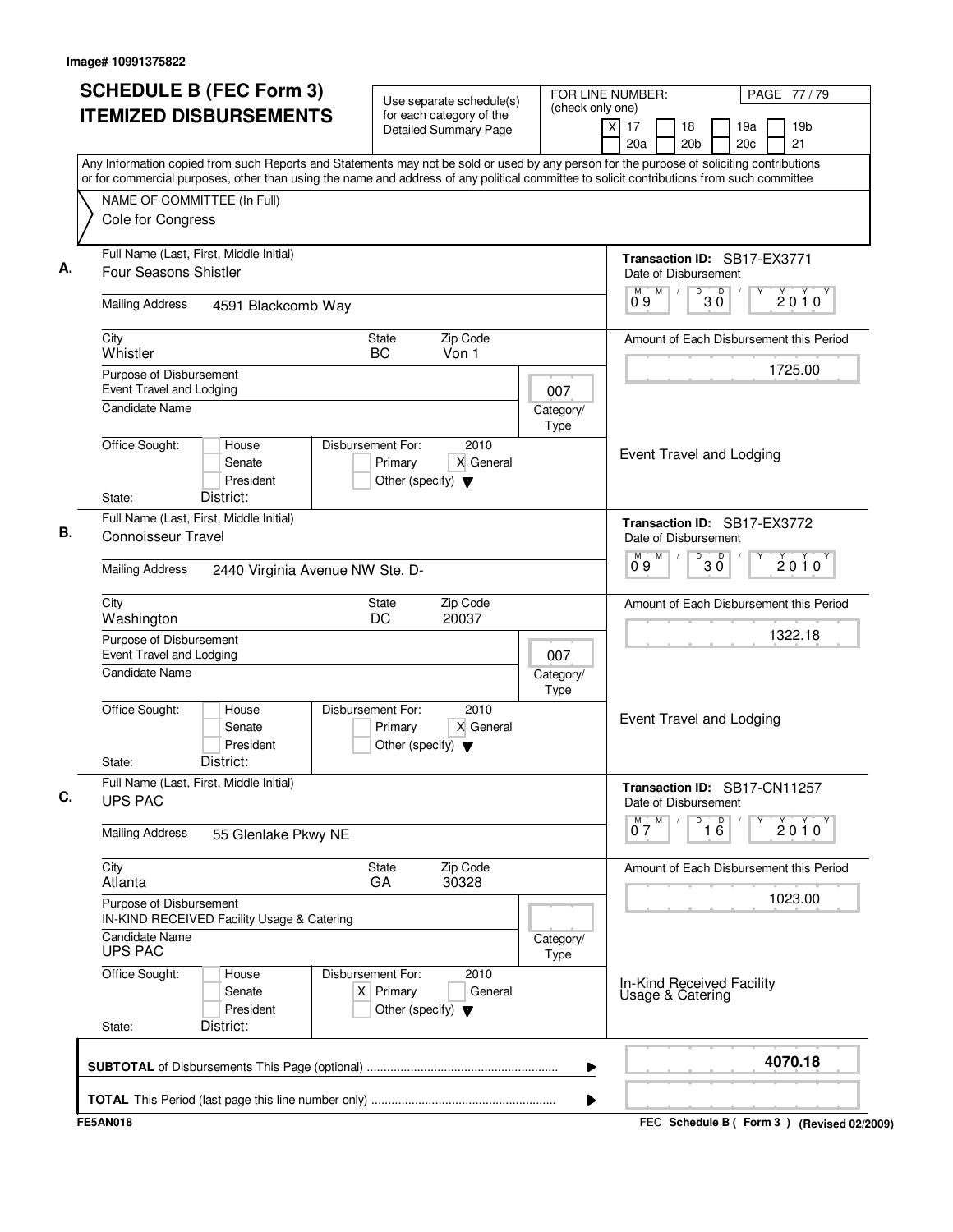|    | <b>SCHEDULE B (FEC Form 3)</b><br><b>ITEMIZED DISBURSEMENTS</b>                                                                                                                                                                                                                                                                            | Use separate schedule(s)<br>for each category of the<br><b>Detailed Summary Page</b>             | (check only one)  | PAGE 78 / 79<br>FOR LINE NUMBER:<br>19 <sub>b</sub><br>19a<br>17<br>18<br>20 <sub>b</sub><br>20c<br>21<br>20a |
|----|--------------------------------------------------------------------------------------------------------------------------------------------------------------------------------------------------------------------------------------------------------------------------------------------------------------------------------------------|--------------------------------------------------------------------------------------------------|-------------------|---------------------------------------------------------------------------------------------------------------|
|    | Any Information copied from such Reports and Statements may not be sold or used by any person for the purpose of soliciting contributions<br>or for commercial purposes, other than using the name and address of any political committee to solicit contributions from such committee<br>NAME OF COMMITTEE (In Full)<br>Cole for Congress |                                                                                                  |                   |                                                                                                               |
| А. | Full Name (Last, First, Middle Initial)<br><b>Patrick Raffaniello</b>                                                                                                                                                                                                                                                                      |                                                                                                  |                   | Transaction ID: SB17-CN11343<br>Date of Disbursement                                                          |
|    | Mailing Address<br>1161 Old Gate Ct                                                                                                                                                                                                                                                                                                        |                                                                                                  |                   | $M$ $M$<br>D<br>D<br>$2010^y$<br>07<br>08                                                                     |
|    | City<br>Mc Lean                                                                                                                                                                                                                                                                                                                            | <b>State</b><br>Zip Code<br>VA<br>22102                                                          |                   | Amount of Each Disbursement this Period                                                                       |
|    | Purpose of Disbursement<br>IN-KIND RECEIVED Cigars                                                                                                                                                                                                                                                                                         |                                                                                                  |                   | 461.59                                                                                                        |
|    | Candidate Name                                                                                                                                                                                                                                                                                                                             |                                                                                                  | Category/<br>Type |                                                                                                               |
|    | Office Sought:<br>House<br>Senate<br>President                                                                                                                                                                                                                                                                                             | <b>Disbursement For:</b><br>2010<br>X General<br>Primary<br>Other (specify) $\blacktriangledown$ |                   | In-Kind Received Cigars                                                                                       |
|    | District:<br>State:                                                                                                                                                                                                                                                                                                                        |                                                                                                  |                   |                                                                                                               |

| <b>FE5AN018</b> | FEC Schedule B (Form 3) (Revised 02/2009) |
|-----------------|-------------------------------------------|
|                 | 257519.20                                 |
|                 | 461.59                                    |